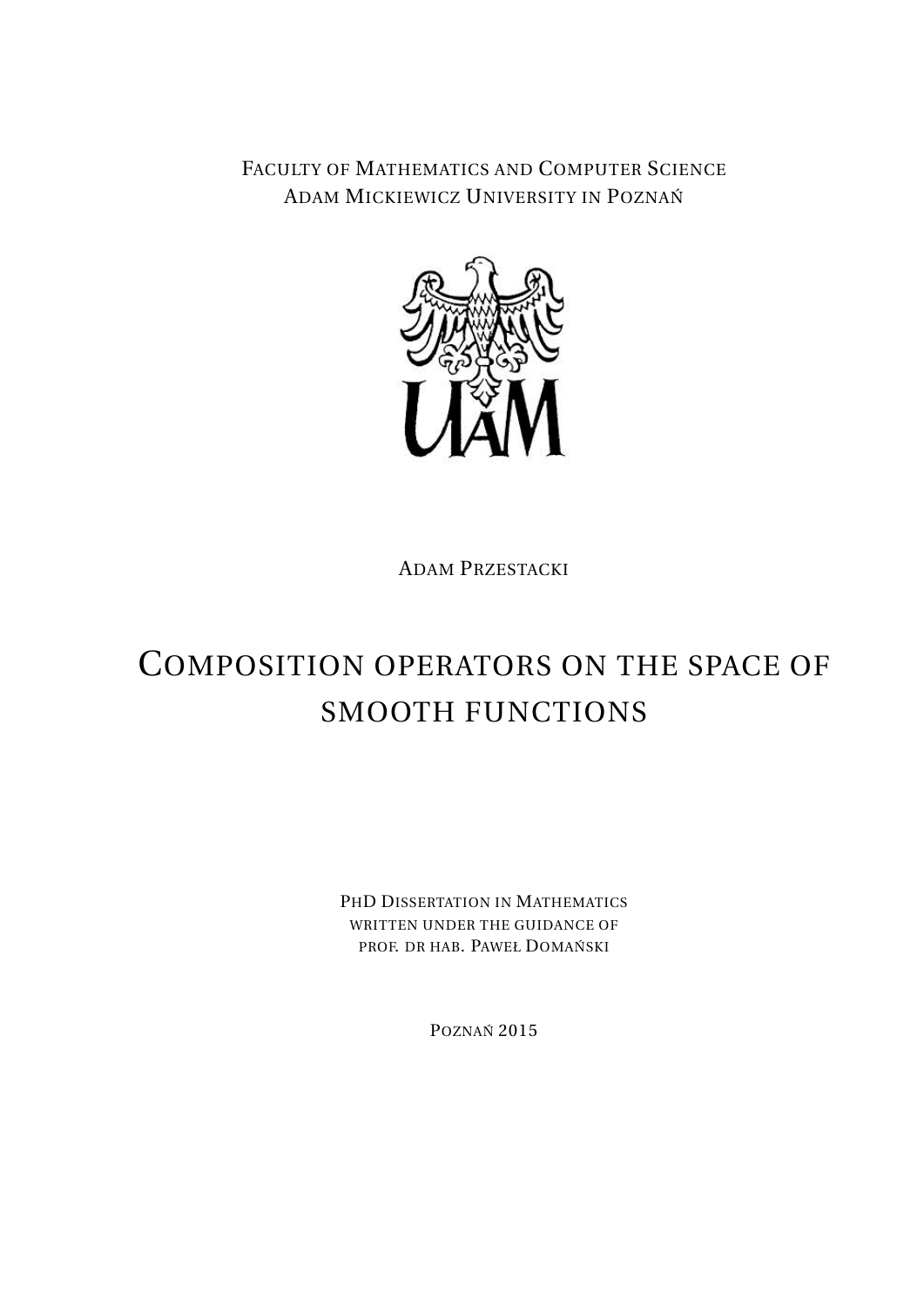WYDZIAŁ MATEMATYKI I INFORMATYKI UNIWERSYTET IM. ADAMA MICKIEWICZA W POZNANIU



ADAM PRZESTACKI

# OPERATORY KOMPOZYCJI NA PRZESTRZENI FUNKCJI GŁADKICH

ROZPRAWA DOKTORSKA Z MATEMATYKI NAPISANA POD KIERUNKIEM PROF. DR. HAB. PAWŁA DOMAŃSKIEGO

POZNAŃ 2015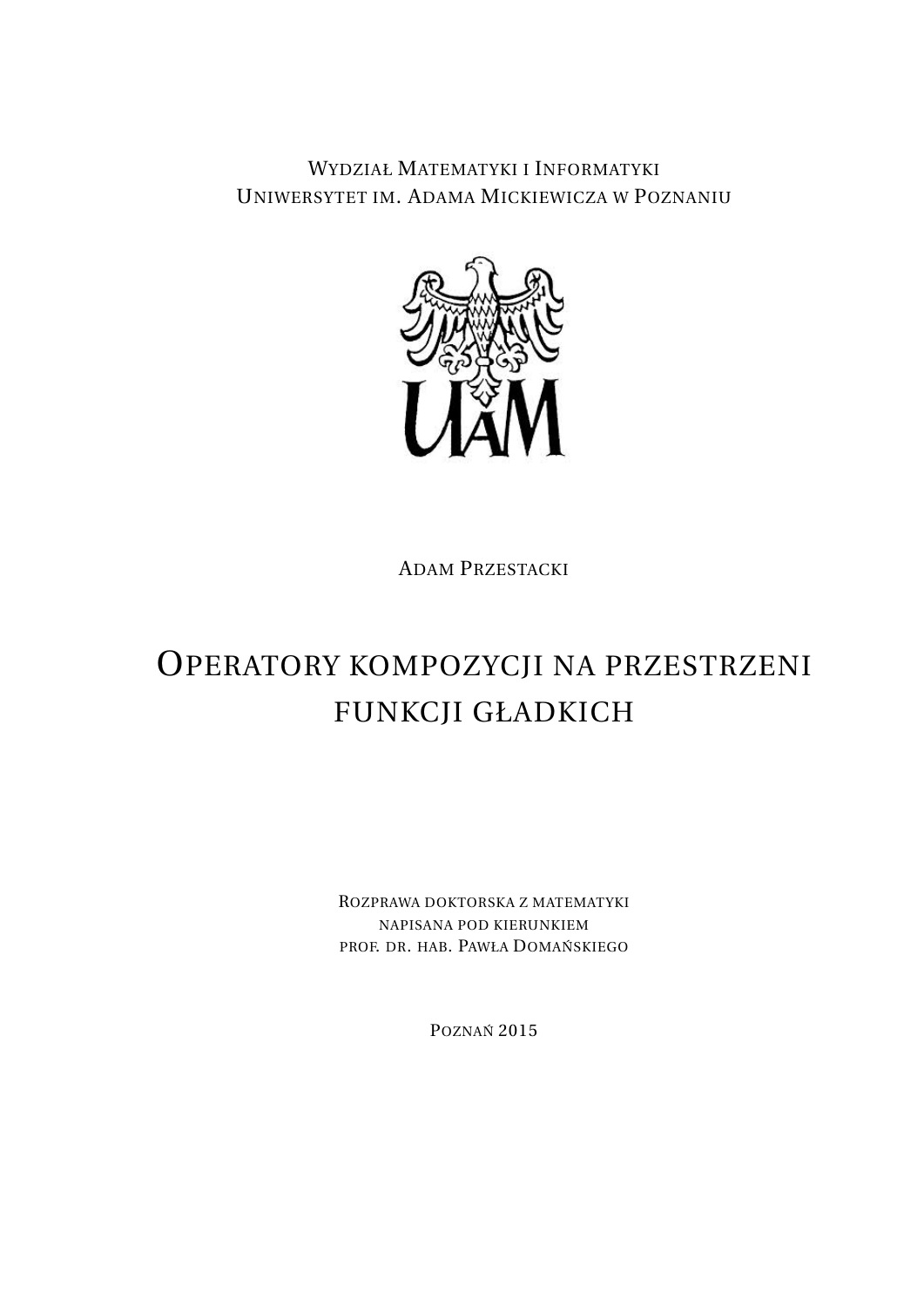## **Acknowlegments**

I am greatly indebted to many people, without whom finishing the PhD studies and writing this dissertation would be impossible.

First and foremost, I would like to thank my wife Kasia for her love, faith and constant support. I am also very grateful to my Family and all my Friends for being always so close throughout my life. Without them everything would be far more difficult.

Furthermore, I would like to thank my supervisor Professor Paweł Domański for his assistance, encouragement and patience in the supervision of this dissertation. Especially, I am very grateful for many hours of mathematical and non-mathematical discussions in a warm atmosphere, for many valuable insights and all the critical comments, which made this thesis reach this final form.

Finally, I must express my gratitude to the whole mathematical community, especially to all the professors and colleagues from the Faculty of Mathematics and Computer Science of Adam Mickiewicz University in Poznań, who have helped me during my mathematical education and who have made all this possible.

I would also like to acknowledge that the research presented in this thesis was partially supported by the National Science Centre research grant 2012/07/N/ST1/03540.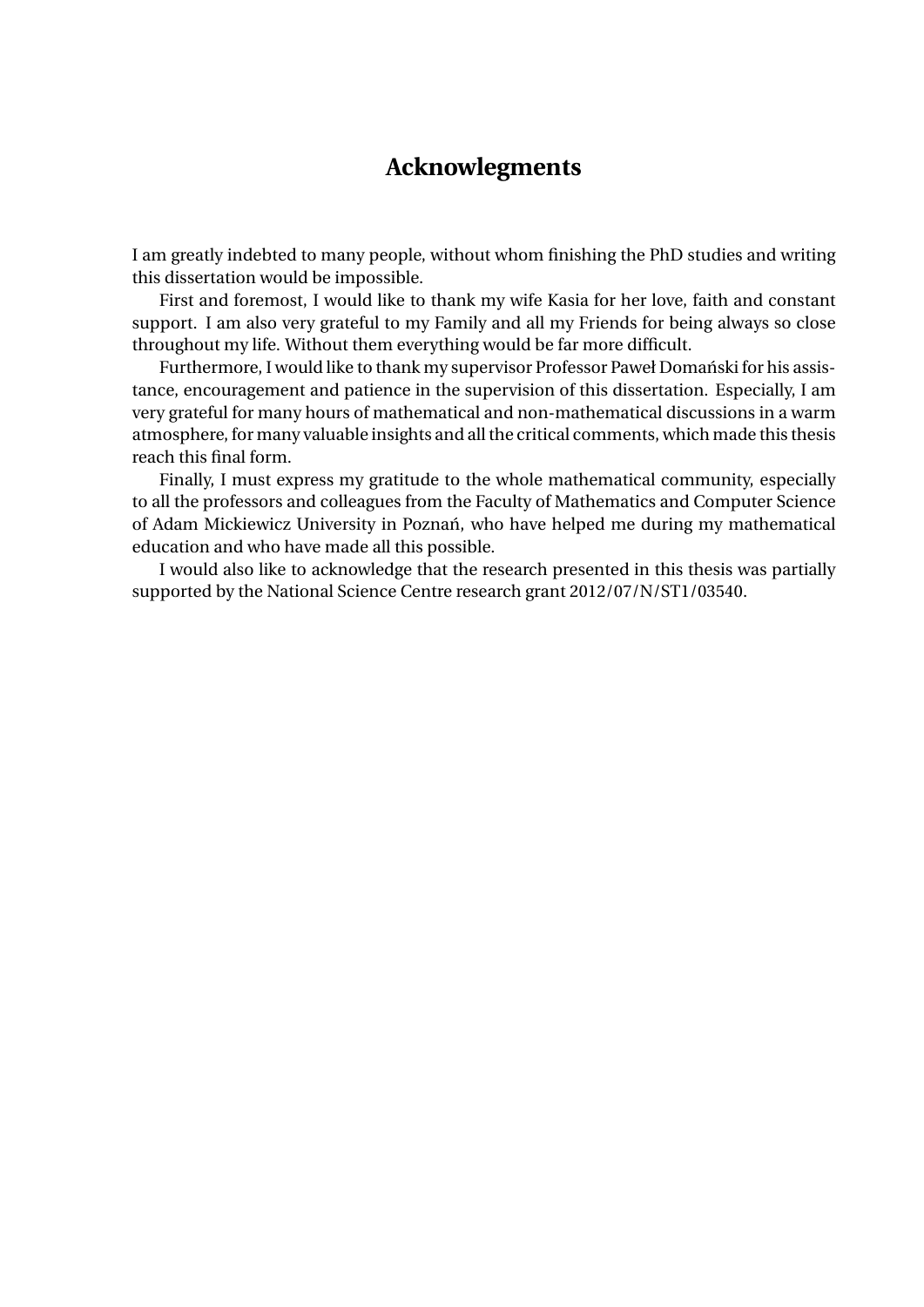### **Abstract**

The aim of this thesis is to investigate several properties of composition operators and weighted composition operators on the space of smooth functions, i.e., operators of the form  $C_{\psi}: C^{\infty}(\Omega) \to C^{\infty}(\Omega)$ ,  $F \to F \circ \psi$ , or of the form  $C_{w,\psi}: C^{\infty}(\Omega) \to C^{\infty}(\Omega)$ ,  $F \to w \cdot (F \circ \psi)$ , where  $\Omega \subset \mathbb{R}^d$  is open,  $C^\infty(\Omega)$  is the Fréchet space of smooth functions on  $\Omega$ , and the functions  $\psi : \Omega \to \Omega$ ,  $\psi : \Omega \to \mathbb{C}$  are smooth. Those operators are very natural examples of operators acting on the space of smooth functions, which is very important in analysis.

The first part of this dissertation is devoted to the question of for which smooth symbols  $\psi : \mathbb{R} \to \mathbb{R}$  the range of the composition operator  $C_{\psi}$  is closed in  $C^{\infty}(\mathbb{R})$ . We present several necessary and sufficient conditions for this property. In particular, we prove that if  $\psi : \mathbb{R} \to \mathbb{R}$ is a smooth semiproper function which has no flat points, then the range of *C<sup>ψ</sup>* is closed.

The second part of this dissertation is devoted to the study of several dynamical properties of composition operators and weighted composition operators acting on *C* <sup>∞</sup>(Ω), where  $\Omega \subset \mathbb{R}^d$  is open. We characterize hypercyclic (in case if the weight is real valued), weakly mixing, and mixing weighted composition operators. As a by-product we obtain a characterization of hypercyclic, weakly mixing, and mixing composition operators. Then we show that those three classes of operators coincide in the one-dimensional case.

### **Streszczenie**

Celem niniejszej rozprawy jest zbadanie kilku własności operatorów kompozycji i wagowych operatorów kompozycji działających na przestrzeni funkcji gładkich, to jest, operatorów postaci *C*<sup> $psi$ </sup> : *C*<sup>∞</sup>(Ω) → *C*<sup>∞</sup>(Ω), *F* → *F* ∘  $\psi$ , lub postaci *C*<sub>*w*, $\psi$ </sub> : *C*<sup>∞</sup>(Ω) → *C*<sup>∞</sup>(Ω), *F* → *w* · (*F* ∘ *ψ*), gdzie Ω ⊂ ℝ<sup>*d*</sup> jest zbiorem otwartym, *C*<sup>∞</sup>(Ω) jest przestrzenią Frécheta funkcji gładkich na Ω, a funkcje  $\psi$  : Ω → Ω,  $w$  : Ω → ℂ są gładkie. Operatory te są bardzo naturalnymi przykładami operatorów działających na przestrzeni funkcji gładkich, która jest bardzo ważnym obiektem w analizie.

Pierwsza część rozprawy poświęcona jest pytaniu dla jakich gładkich funkcji  $\psi : \mathbb{R} \to \mathbb{R}$ obraz operatora kompozycji *C<sup>ψ</sup>* jest domkni˛ety w *C* <sup>∞</sup>(R). Podajemy kilka warunków koniecznych i dostatecznych. W szczególności dowodzimy, że jeśli  $\psi : \mathbb{R} \to \mathbb{R}$  jest gładką funkcją semiwłaściwą, która nie ma punktów płaskich, to obraz operatora kompozycji  $C_\psi$  jest domknięty.

Druga część rozprawy poświęcona jest badaniu kilku dynamicznych własności operatorów kompozycji i wagowych operatorów kompozycji działających na *C*∞(Ω), gdzie Ω ⊂ R<sup>a</sup> jest zbiorem otwartym. Charakteryzujemy hipercykliczne (w przypadku wag rzeczywistych), słabo mieszające i mieszające wagowe operatory kompozycji. Jako wniosek otrzymujemy charakteryzację hipercyklicznych, słabo mieszających i mieszających operatorów kompozycji. Następnie pokazujemy, że te trzy klasy operatorów pokrywają się w przypadku jednowymiarowym.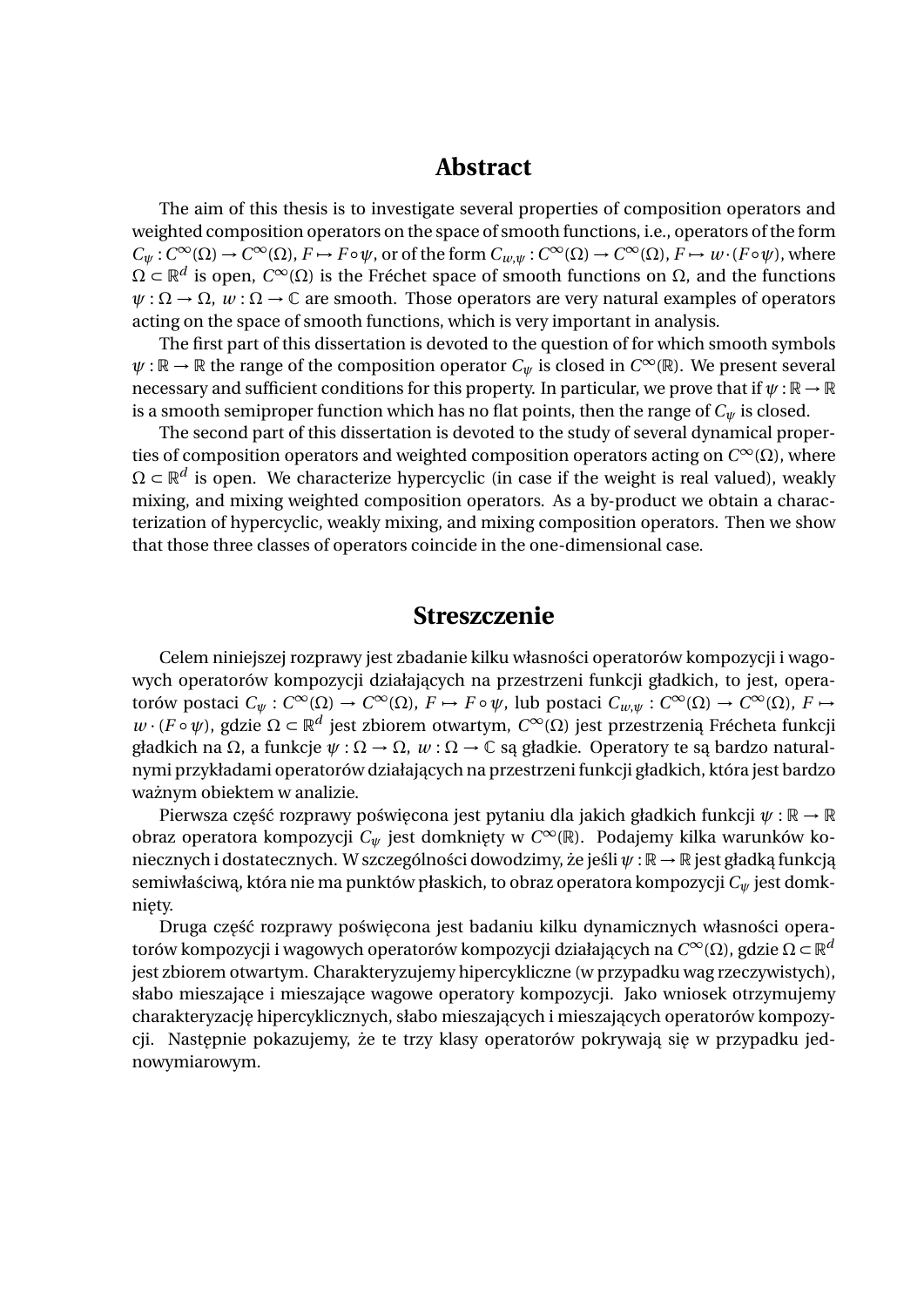# **Contents**

| <b>Introduction</b> |                                                                       |                                                                                  | $\mathbf{1}$ |
|---------------------|-----------------------------------------------------------------------|----------------------------------------------------------------------------------|--------------|
| $\mathbf{1}$        |                                                                       | <b>Preliminaries</b>                                                             | 12           |
|                     | 1.1                                                                   |                                                                                  |              |
|                     | 1.2                                                                   |                                                                                  | 14           |
| $\mathbf{2}$        | Closed range composition operators for one-dimensional smooth symbols |                                                                                  | 17           |
|                     | 2.1                                                                   |                                                                                  | 18           |
|                     | 2.2                                                                   |                                                                                  | 20           |
|                     | 2.3                                                                   |                                                                                  | 26           |
|                     | 2.4                                                                   |                                                                                  | 36           |
| 3                   | Dynamical properties of weighted composition operators                |                                                                                  | 43           |
|                     | 3.1                                                                   |                                                                                  | 43           |
|                     | 3.2                                                                   | Hypercyclic, weakly mixing, and mixing weighted composition operators            | 45           |
|                     | 3.3                                                                   | Hypercyclic, weakly mixing, and mixing composition operators $\dots \dots \dots$ | 59           |
|                     | 3.4                                                                   | Dynamics of weighted composition operators in the one-dimensional case           | 60           |
|                     | 3.5                                                                   |                                                                                  | 66           |
| <b>Index</b>        |                                                                       | 68                                                                               |              |
|                     | <b>Bibliography</b><br>69                                             |                                                                                  |              |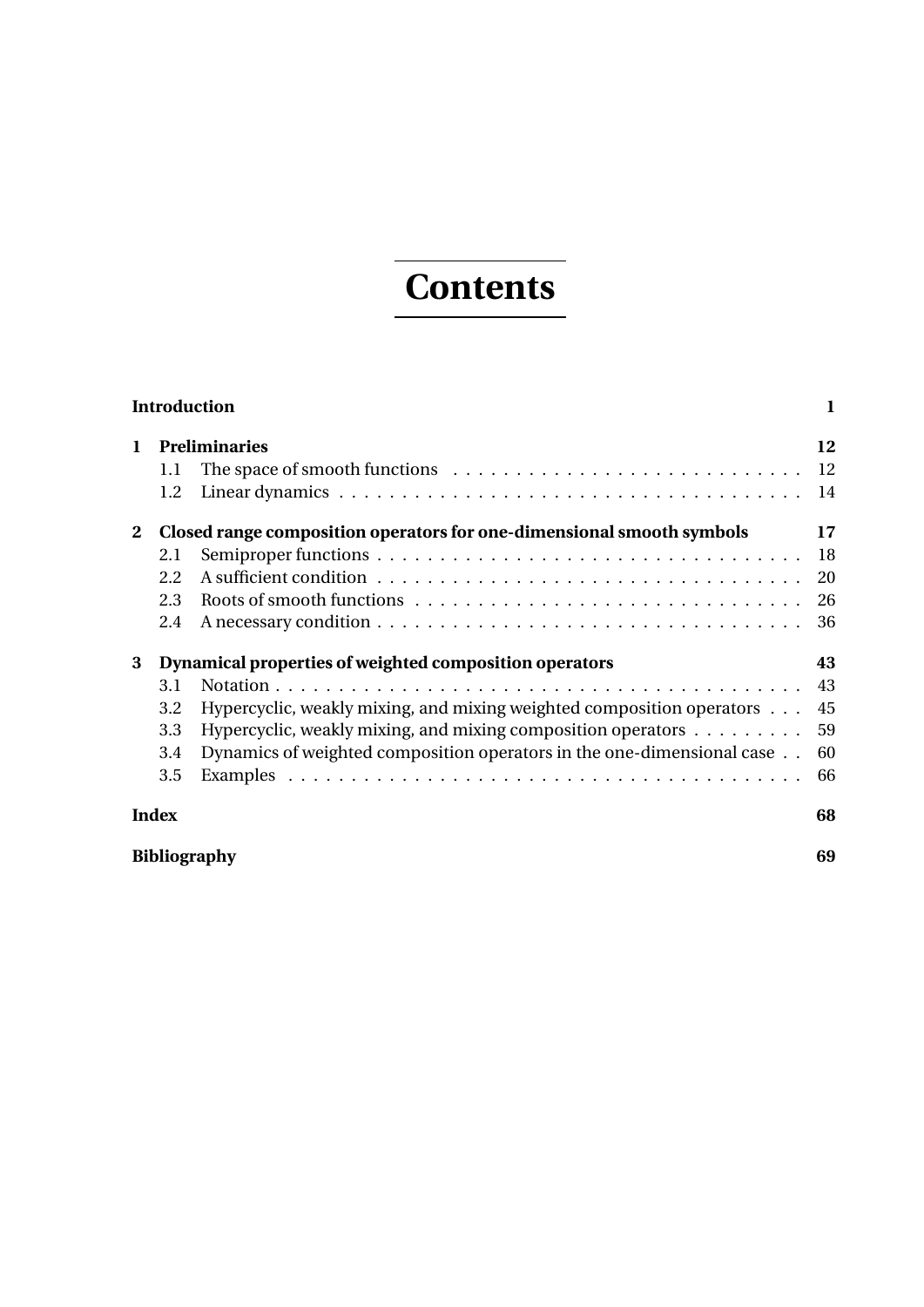Let  $\Omega$   $\subset$   $\mathbb{R}^d$  be open and let  $C^\infty(\Omega)$  be the space of real or complex valued smooth functions on  $\Omega$  endowed with the topology of uniform convergence on compact sets with respect to all (partial) derivatives. This space is one of the most natural Fréchet spaces of classical analysis - a natural environment for differential equations. The goal of this dissertation is to investigate several properties of composition operators acting on *C* <sup>∞</sup>(Ω), i.e., operators of the form

$$
C_{\psi}: C^{\infty}(\Omega) \to C^{\infty}(\Omega), F \mapsto F \circ \psi,
$$

where  $\psi : \Omega \to \Omega$  is smooth, and weighted composition operators on  $C^\infty(\Omega)$ , i.e., operators of the form

$$
C_{w,\psi}: C^{\infty}(\Omega) \to C^{\infty}(\Omega), F \mapsto w \cdot (F \circ \psi),
$$

where  $\psi : \Omega \to \Omega$  and  $\psi : \Omega \to \mathbb{C}$  are smooth.

Our first goal is to investigate for which one-dimensional smooth symbols  $\psi : \mathbb{R} \to \mathbb{R}$  the range of the composition operator  $C_{\psi}: C^{\infty}(\mathbb{R}) \to C^{\infty}(\mathbb{R})$ ,  $F \mapsto F \circ \psi$ , is closed, i.e., when the set

$$
\operatorname{Im} C_{\psi} := \{ F \circ \psi : F \in C^{\infty}(\mathbb{R}) \}
$$

is closed in  $C^{\infty}(\mathbb{R})$ . Let us observe that Im $C_{\psi}$  is a subalgebra of  $C^{\infty}(\mathbb{R})$ . Let us also note that from the Open Mapping Theorem for Fréchet spaces it follows that the operator *C<sup>ψ</sup>* has closed range if and only if it is open onto its image.

Our second goal is to investigate several dynamical properties of the weighted composition operator  $C_{w,\psi}: C^{\infty}(\Omega) \to C^{\infty}(\Omega)$ ,  $F \mapsto w \cdot (F \circ \psi)$ , i.e., we want to know for which smooth functions  $\psi : \Omega \to \Omega$  and  $w : \Omega \to \mathbb{C}$  this operator is hypercyclic, weakly mixing, mixing, or chaotic.

Below we present the state of the art of those two problems and we describe our contributions to those topics. Since both those problems are quite different, we divide this survey into two parts. After presenting the historical background, we will briefly describe the content of this dissertation.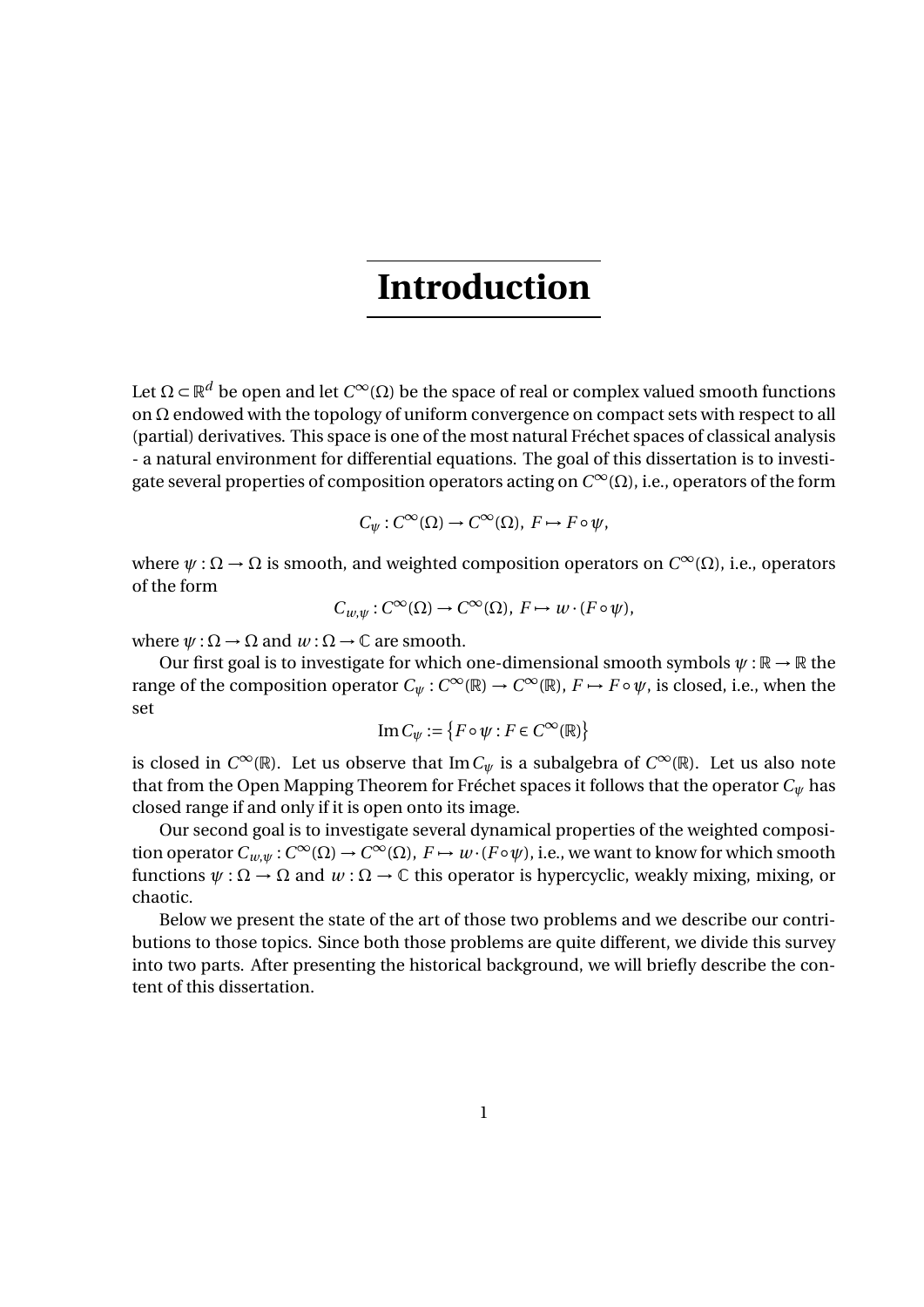### **Closed range composition operators**

The beginning of the study of closed range composition operators acting on the spaces of smooth functions goes back to a nice result of Whitney who proved in 1943 the following theorem (see [48]).

**Theorem.** *(Whitney) Let*  $f : \mathbb{R} \to \mathbb{R}$  *be a smooth and even function. Then there exists a smooth function*  $F : \mathbb{R} \to \mathbb{R}$  *such that* 

$$
f(x) = F(x^2)
$$
 for every  $x \in \mathbb{R}$ .

Since the subspace of even functions is closed in  $C^\infty(\mathbb{R})$ , this result is equivalent with the statement that the composition operator  $C_{\psi}: C^{\infty}(\mathbb{R}) \to C^{\infty}(\mathbb{R})$ , where  $\psi(x) = x^2$ , has closed range.

Let now  $U \subset \mathbb{R}^n$ ,  $V \subset \mathbb{R}^m$  be open sets and let  $\psi : U \to V$  be a smooth function. Please recall that, by definition,  $\psi$  is a semiproper function if for every compact set  $K \subset V$  there exists a compact set  $L \subset U$  such that  $K \cap \psi(U) \subset \psi(L)$ . From the very beginning it was wellknown that if the range of the composition operator  $C_{\psi}: C^{\infty}(V) \to C^{\infty}(U)$ ,  $F \mapsto F \circ \psi$ , is closed, then  $\psi$  must be a semiproper function (see [13, Prop. 1.4.1] without a proof, for the proof see [33, Prop. 2.9]).

An important contribution to the problem of deciding if the range of a composition operator is closed was made by Glaeser in [25]. His result can be formulated in the following way. Let us emphasize that in this theorem the symbol of the composition operator is a real analytic function.

**Theorem.** *(Glaeser)* Let  $U \subset \mathbb{R}^n$ ,  $V \subset \mathbb{R}^m$  be open, where  $n \leq m$ . Let  $\psi : U \to V$  be a semiproper *real analytic function. If the rank of the Jacobian matrix of ψ is equal to n on a dense open subset of U, then the composition operator*  $C_{\psi}: C^{\infty}(V) \to C^{\infty}(U)$ ,  $F \mapsto F \circ \psi$ *, has closed range.* 

As an immediate consequence of this theorem we can deduce the following corollary.

**Corollary.** Let  $\psi: \mathbb{R} \to \mathbb{R}$  be a real analytic function. The range of the composition operator  $C_{\psi}: C^{\infty}(\mathbb{R}) \to C^{\infty}(\mathbb{R})$ ,  $F \mapsto F \circ \psi$ , *is closed if and only if*  $\psi$  *is semiproper.* 

Please note that Glaeser in [25] observed that for  $\psi : \mathbb{R} \to \mathbb{R}$  defined via the formula

$$
\psi(x) = \begin{cases} \exp\left(-\frac{1}{x^2}\right), & x \neq 0, \\ 0, & x = 0, \end{cases}
$$

we have that

$$
\sqrt{\psi} = \overline{\mathrm{Im}\, C_{\psi}} \setminus \mathrm{Im}\, C_{\psi}.
$$

Since  $\psi$  is a semiproper function, this example shows that the semiproperness of a smooth function  $\psi: \mathbb{R} \to \mathbb{R}$  is *not* a sufficient condition for  $C_\psi: C^\infty(\mathbb{R}) \to C^\infty(\mathbb{R})$  to have closed range.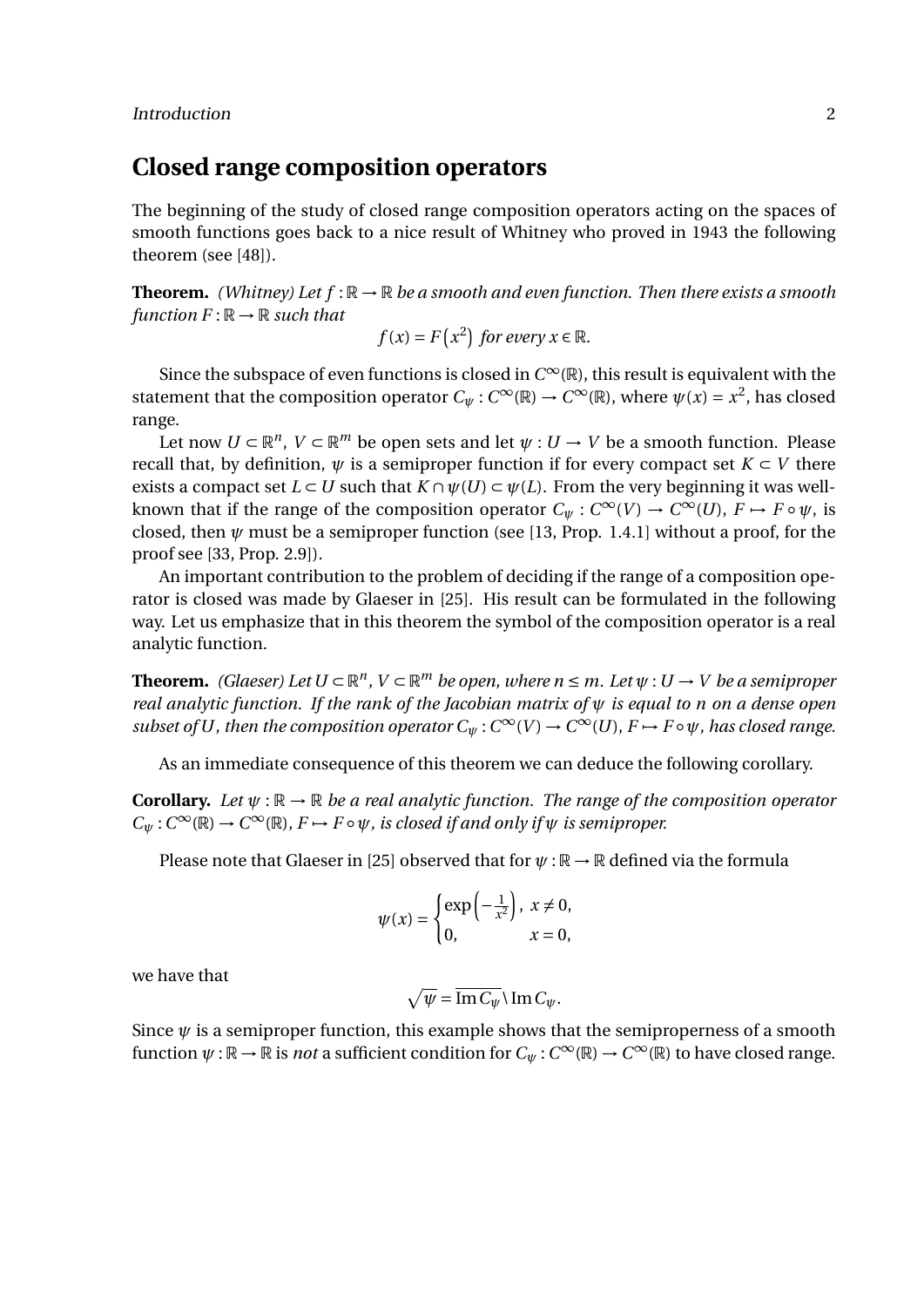Let us note that the idea from Glaeser example, to use the square root when investigating the closedness of the range of the composition operator, plays a significant role in this dissertation (see, e.g., the proof of Theorem 2.4.1).

The problem of deciding for which real analytic functions  $\psi$  the range of the composition operator  $C_w$  is closed was finally solved by Bierstone and Milman [8, 10, 11] and Bierstone, Milman and Pawłucki [12]. They have related the problem of closedness of the range of the composition operator  $C_\psi$  with some geometrical properties of the image of the symbol. In fact, the property of the closed range of a composition operator corresponding to a semiproper real analytic symbol *ψ* depends only on the image of *ψ* (see [12, Cor. 1.5]), which is a closed subanalytic set (for the theory of semianalytic and subanalytic sets we refer to [9]).

Let now  $X \subset \mathbb{R}^d$  be arbitrary. By  $C^\infty(X)$  we denote the space of those real valued functions on *X* which can be extended to a smooth function on  $\mathbb{R}^d$ , and by  $C^{(\infty)}(X)$  we denote the space of those real valued functions on *X* which can be extended to a  $C^k$  function on  $\mathbb{R}^d$ , for each  $k \in \mathbb{N}$ . It is obvious that we always have the inclusion

$$
C^{\infty}(X) \subset C^{(\infty)}(X).
$$

Surprisingly, the above inclusion may be strict (see [43] for an example of a set in  $\mathbb{R}^2$  for which the above inclusion is strict, see [42] for an example of a subanalytic set in  $\mathbb{R}^5$  which has the same property). For a detailed information for which sets the equality  $C^{\infty}(X) = C^{(\infty)}(X)$ holds we refer to [42]. Let us just note that this is true if, for example,  $X \subset \mathbb{R}$  or if *X* is from the class of Nash subanalytic sets.

The following deep theorem gives a characterization of closed range composition operators corresponding to real analytic symbols (see [11, Theorem 1.13], where several other equivalent characterizations are described).

**Theorem.** (Bierstone, Milman, Pawłucki) Let  $U \subset \mathbb{R}^n$ ,  $V \subset \mathbb{R}^m$  be open and let  $\psi : U \to V$  be a *semiproper real analytic function. The composition operator*  $C_\psi$  *:*  $C^\infty(V) \to C^\infty(U)$ *,*  $F \mapsto F \circ \psi$ *, has closed range if and only if*

$$
C^{\infty}(\psi(U))=C^{(\infty)}(\psi(U)).
$$

*In particular, this is so when ψ*(*U*) *is semianalytic.*

The above result shows that the study of closed range composition operators leads to a better understanding of the space of smooth functions and its elements.

In the general case, when the symbol of the composition operator  $C_\psi$  is only smooth, the situation seems to be far more difficult and the characterization of closed range composition operators is not known. Probably the most important step towards such a characterization is a better understanding what kind of functions can be in the closure of the image of the composition operator. A big step in this direction was made by Allan et al. (see [3], see also [2] and [4]). They showed that for *injective*  $\psi : \mathbb{R} \to \mathbb{R}^d$  a function f is in the closure of the image of*C<sup>ψ</sup>* if and only if at every point it has the "right kind" of Taylor series, i.e., they proved the following theorem.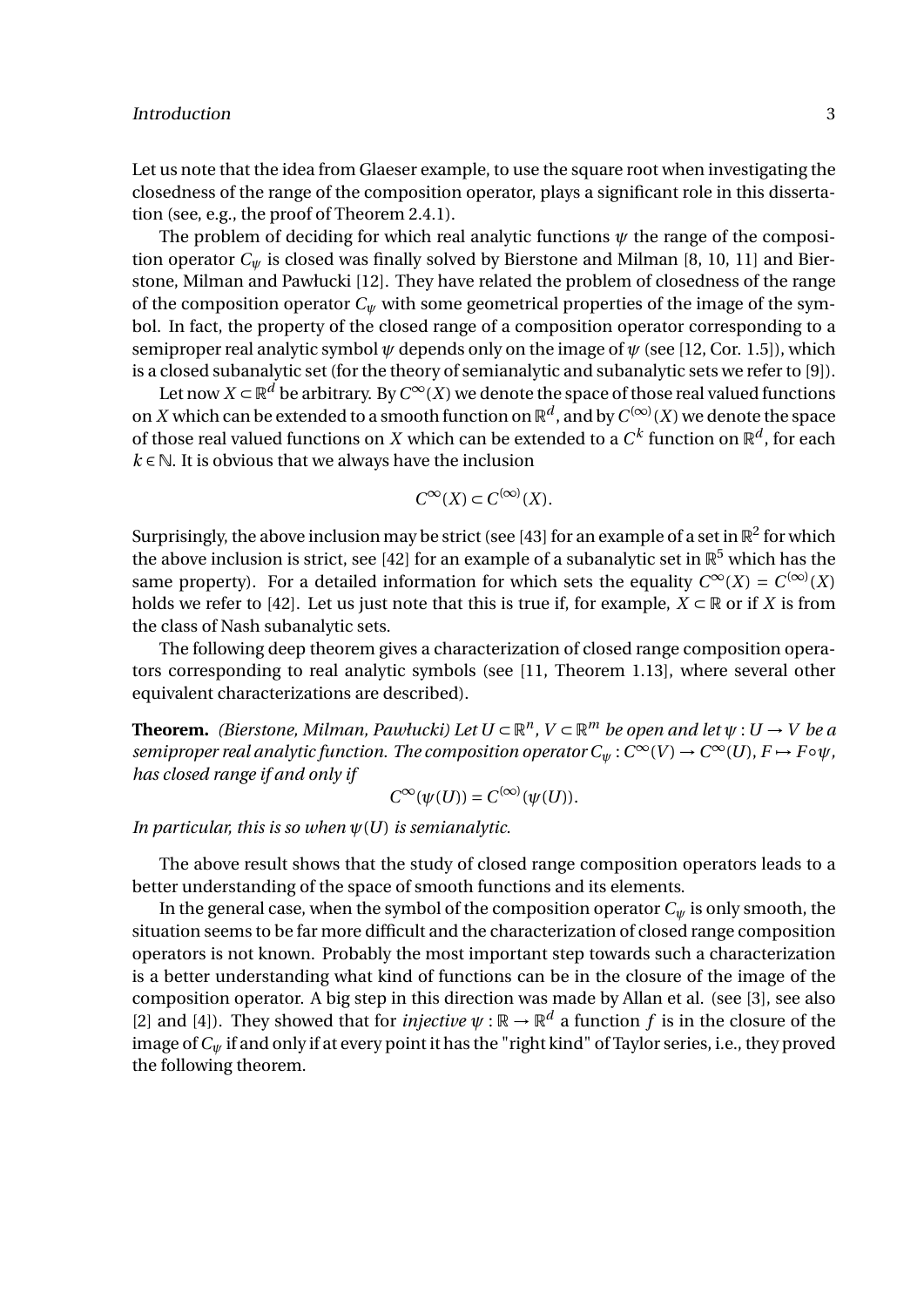**Theorem.** *(Allan, Kakiko, O'Farell, Watson) Let ψ* : R → R *<sup>d</sup> be smooth and injective. Then*

$$
\overline{\text{Im}\,C_{\psi}} = \left\{f \in C^{\infty}(\mathbb{R}) : \forall \, a \in \mathbb{R} \, \exists F \in C^{\infty}(\mathbb{R}^d) \, \forall \, n \ge 0 \, f^{(n)}(a) = (F \circ \psi)^{(n)}(a) \right\}.
$$

It is well-known that the proper non injective analogue of the set from the right hand side of the equality in the theorem above should be the set

$$
\widehat{\text{Im}\,C_{\psi}} := \left\{ f \in C^{\infty}(\mathbb{R}) : \forall \, b \in \psi(\mathbb{R}) \; \exists F_b \in C^{\infty}(\mathbb{R}^d) \; \forall \, a \in \psi^{-1}(\{b\}) \, \forall \, n \ge 0 \; f^{(n)}(a) = (F_b \circ \psi)^{(n)}(a) \right\}.
$$

Unfortunately, for an arbitrary smooth  $\psi : \mathbb{R} \to \mathbb{R}^d$  we only know that  $\overline{\text{Im }C_{\psi}} \subset \widehat{\text{Im }C_{\psi}}$  (see, e.g., [2, Cor. 5]).

Please note that Tougeron in [47] showed that if  $\psi : \mathbb{R}^n \to \mathbb{R}^m$  is a real analytic function, then  $\overline{\text{Im } C_{\psi}} = \widehat{\text{Im } C_{\psi}}$  (with the analogous definition of  $\widehat{\text{Im } C_{\psi}}$  for many variables).

Let us also note that there is a similar description of the closure of an arbitrary ideal contained in the space of smooth functions (see the paper of Whitney [49], or the book of Malgrange [37]).

In 2011 Kenessey and Wengenroth [34], using the above results of Allan et al., obtained the following full characterization of composition operators with closed range corresponding to smooth *injective* symbols  $\psi: \mathbb{R} \to \mathbb{R}^d$ .

**Theorem.** *(Kenessey, Wengenroth) Let ψ* : R → R *<sup>d</sup> be a smooth and injective function. The composition operator*  $C_{\psi}: C^{\infty}(\mathbb{R}^d) \to C^{\infty}(\mathbb{R})$ ,  $F \mapsto F \circ \psi$ , has closed range if and only if  $\psi$  is *semiproper, has Whitney regular image and has no flat points.*

Please note that a point  $x$  is called a flat point of a function  $\psi=(\psi_1,\ldots,\psi_d):\mathbb{R}\to\mathbb{R}^d$  if for every  $1 \le i \le d$  all derivatives of the function  $\psi_i$  vanish at *x*. Please also note that Whitney regularity of a set, which appears in the theorem above, is a geometrical property and in case if  $\psi : \mathbb{R} \to \mathbb{R}$  it is trivially satisfied for  $\psi(\mathbb{R})$ . Thus, the following corollary is true.

**Corollary.** Let  $\psi$  :  $\mathbb{R} \to \mathbb{R}$  be a smooth and injective. Then the composition operator  $C_{\psi}$ :  $C^{\infty}(\mathbb{R}^d) \to C^{\infty}(\mathbb{R})$ ,  $F \mapsto F \circ \psi$ , has closed range if and only if  $\psi$  is a semiproper function which *has no flat points.*

The above result shows that in the smooth case the property of the composition operator  $C_{\psi}$  to have closed range depends not only on the properties of the image of  $\psi$ . Indeed, if  $\psi_1 : \mathbb{R} \to \mathbb{R}$  is defined as  $\psi_1(x) = x$  and if  $\psi_2 : \mathbb{R} \to \mathbb{R}$  is defined as

$$
\psi_2(x) = \begin{cases} \text{sgn}(x) \cdot \text{exp}\left(-\frac{1}{x^2}\right), & x \neq 0, \\ 0, & x = 0, \end{cases}
$$

then  $\psi_1(\mathbb{R}) = \psi_2(\mathbb{R})$ , the range of  $C_{\psi_1}$  is closed, and the range of  $C_{\psi_2}$  is not closed.

Furthermore, Kenessey in [33] obtained some specific sufficient and necessary conditions for  $C_{\psi}$  to have closed range, where  $\psi : \mathbb{R}^n \to \mathbb{R}^m$  is a smooth and *injective* function.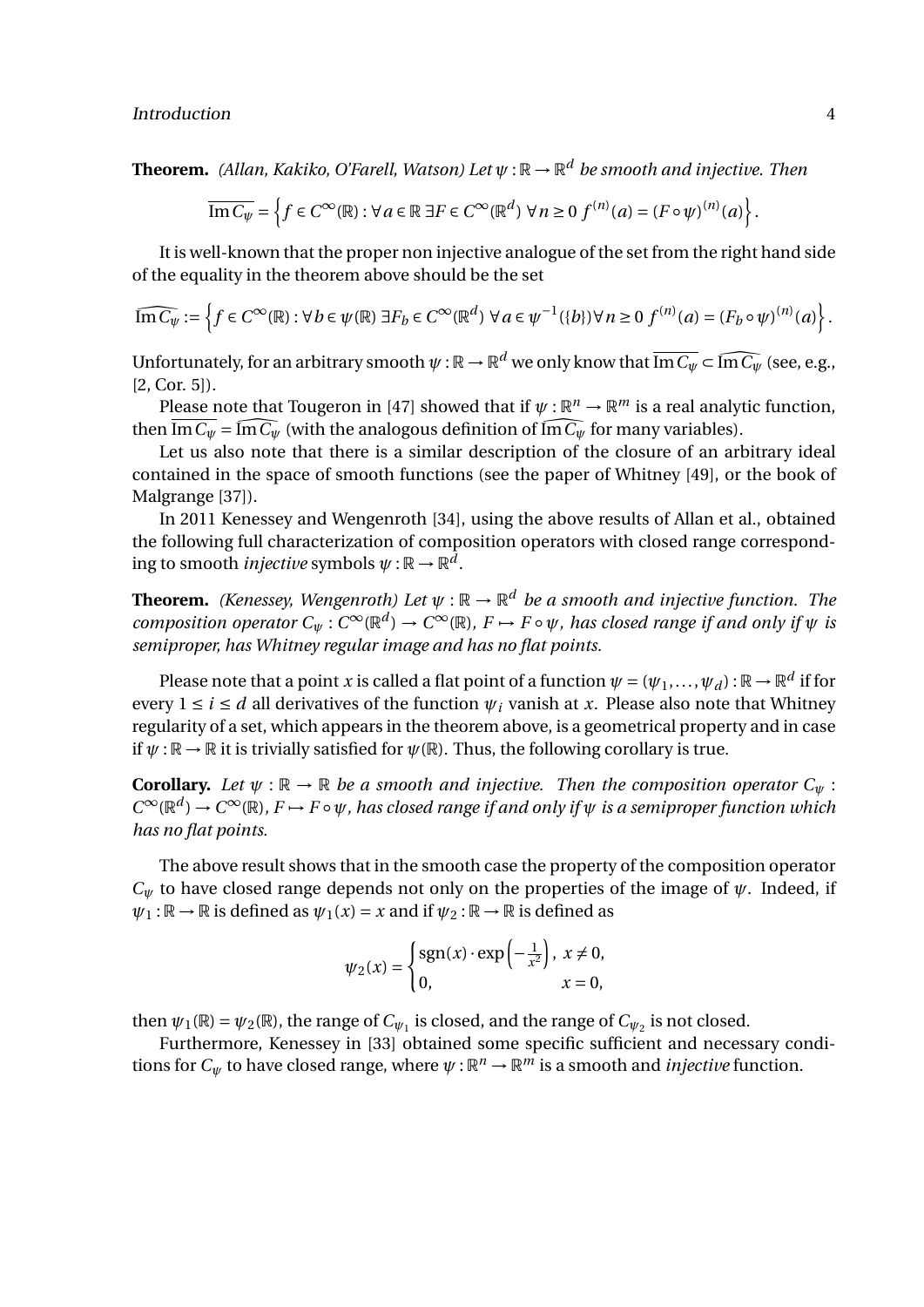Finally, let us note that question about the closed range of a composition operator was also extensively studied, when the underlying space is a suitable space of holomorphic functions, or the space of real analytic functions (see, for example, the books of Cowen, MacCluer [18], and Shapiro [46], papers of Zorboska [52], [53] for closed range composition operators on various spaces of holomorphic functions, and papers of Domański and Langenbruch [21], [22], [23], Domański, Goliński and Langenbruch [20] for closed range composition operators on the the space of real analytic functions).

In this dissertation we obtain some sufficient and necessary conditions for the closed range of the composition operator  $C_\psi:C^\infty(\mathbb{R})\to C^\infty(\mathbb{R}),\ F\mapsto\bar F\circ\psi,$  where  $\psi:\mathbb{R}\to\mathbb{R}$  is a smooth, not necessary injective, function.

For the sufficiency part we prove, using ideas of Kenessey and Wengenroth, the following result (see Theorem 2.2.3). Please note that by the fiber of  $\psi$  over *b* we mean the set  $\psi^{-1}(\{b\})$ .

**Theorem.** Let  $\psi$ :  $\mathbb{R} \to \mathbb{R}$  be a smooth semiproper function which satisfies the following condi*tions:*

- *1. Every fiber of ψ over a boundary point of ψ*(R) *contains a non-flat point.*
- *2. Every fiber of ψ over an interior point of ψ*(R) *contains either a non-flat non extreme point or both a non-flat local minimum and a non-flat local maximum.*

*Then*

$$
\operatorname{Im} C_{\psi} = \overline{\operatorname{Im} C_{\psi}} = \widehat{\operatorname{Im} C_{\psi}}.
$$

As an immediate consequence of this result we obtain that if  $\psi : \mathbb{R} \to \mathbb{R}$  is a smooth semiproper function without flat points, then the range of the operator  $C_\psi$  :  $C^\infty(\mathbb{R}) \to C^\infty(\mathbb{R})$ ,  $F \rightarrow F \circ \psi$ , is closed (see Corollary 2.2.6). Thus, our theorem extends the sufficiency parts of the results of Glaeser and Kenessey and Wengenroth in case if  $\psi : \mathbb{R} \to \mathbb{R}$ .

Let us now note that if a not constant, smooth, and semiproper function  $\psi : \mathbb{R} \to \mathbb{R}$  does not satisfy the conditions of our theorem above, then there exists  $b \in \psi(\mathbb{R})$  such that the boundary of the set  $\{x \in \mathbb{R} : \psi(x) > b\}$  or the boundary of the set  $\{x \in \mathbb{R} : \psi(x) < b\}$  is nonempty and contains only flat points. We strongly believe that in this case the range of the composition operator  $C_{\psi}$  is not closed. Unfortunately, we were not able to show that this is true. We only managed to prove the following weaker result (see Theorem 2.4.1). Please note that a point  $x_0$  is called a nice flat point of a smooth function  $\psi : \mathbb{R} \to \mathbb{R}$  if for every  $n \ge 1$ and every  $0 < \theta < 1$  there is a neighbourhood *U* of  $x_0$  such that for every  $x \in U$  we have  $|\psi^{(n)}(x)| \le |\psi(x) - \psi(x_0)|$ *θ* . Let us emphasize that the most standard examples of flat points of smooth functions are in fact nice flat points (see Example 2.3.8), however there are examples of smooth functions which posses a flat point which is not a nice flat point (see Example 2.3.10).

**Theorem.** Let  $\psi : \mathbb{R} \to \mathbb{R}$  be smooth. If there exists  $b \in \psi(\mathbb{R})$  such that the boundary of the *set*  $\{x \in \mathbb{R} : \psi(x) > b\}$  *or the boundary of the set*  $\{x \in \mathbb{R} : \psi(x) < b\}$  *is nonempty and contains*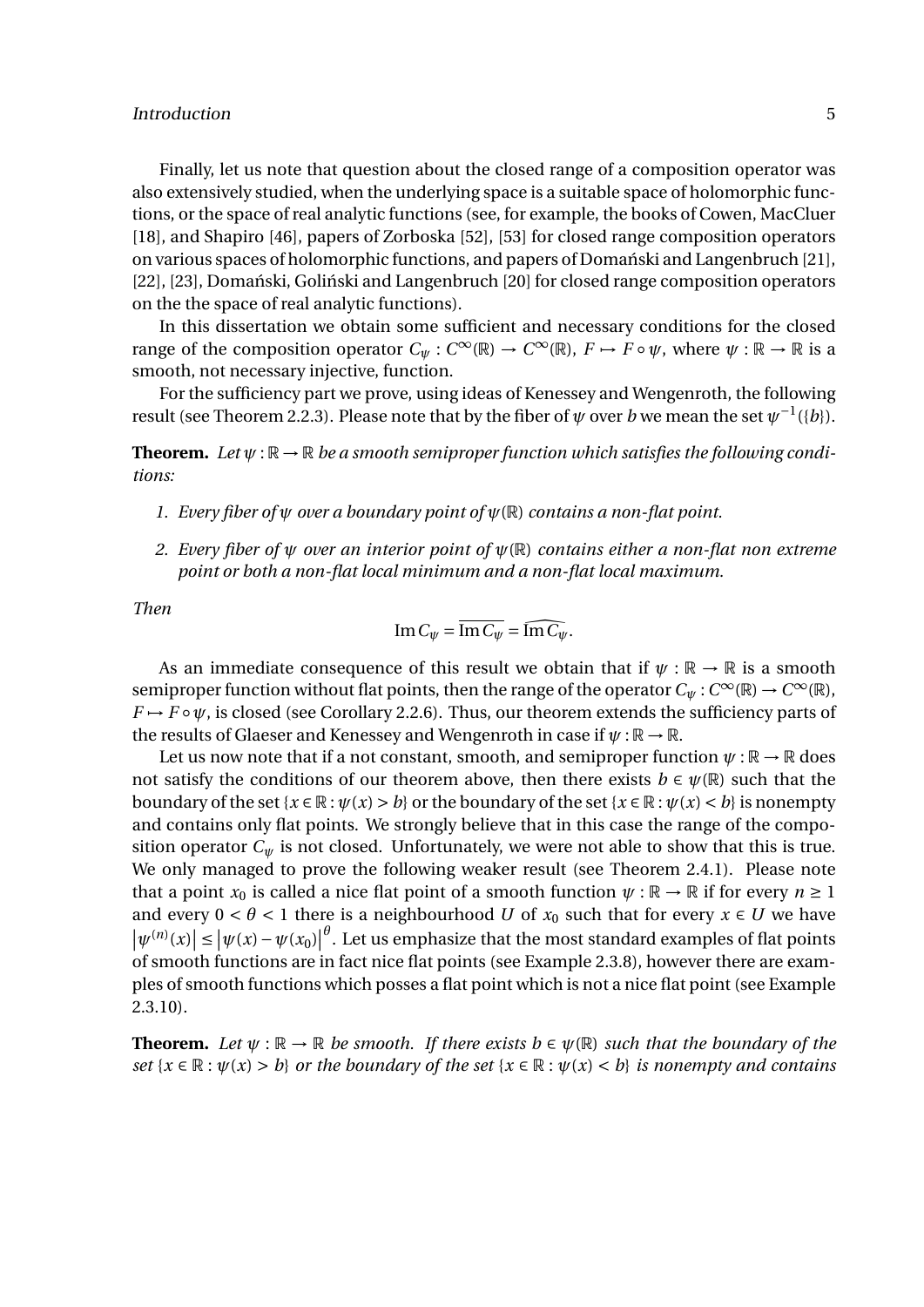*only nice flat points of*  $\psi$ *, then the range of the composition operator*  $C_{\psi}: C^{\infty}(\mathbb{R}) \to C^{\infty}(\mathbb{R})$ *,*  $F \mapsto F \circ \psi$ *, is not closed.* 

Connecting our both results, we obtain the following characterization of closed range composition operators in a special case (see Corollary 2.4.3).

**Corollary.** *Let ψ* : R → R *be a smooth function such that every flat point of ψ is a nice flat point of*  $\psi$ *. The range of the composition operator*  $C_{\psi}: C^{\infty}(\mathbb{R}) \to C^{\infty}(\mathbb{R})$ *, F*  $\mapsto$  *F* ∘  $\psi$ *, is closed if and only if ψ is a semiproper function which is ether constant or it satisfies the following conditions*

- *1. Every fiber of ψ over a boundary point of ψ*(R) *contains a non-flat point.*
- *2. Every fiber of ψ over an interior point of ψ*(R) *contains either a non-flat non extreme point or both a non-flat local minimum and a non-flat local maximum.*

At first glance, the notion of a nice flat point seems to be not natural, however we were able to prove the following result which shows that those points are very important in studying the smoothness of roots of smooth functions (please note that this result is a crucial ingredient in the proof of our necessary condition for *C<sup>ψ</sup>* to have closed range).

**Theorem.** Let  $g: \mathbb{R} \to \mathbb{R}$  be smooth. The function  $|g|^\theta$  is smooth for every  $0 < \theta < 1$  if and only *if every point*  $x_0 \in g^{-1}(\{0\})$  *is a nice flat point of g.* 

Let us note that in general, the square root of a smooth nonnegative function *g* is not smooth even if the function *g* is flat on the set  $g^{-1}(\{0\})$ . The first example of such a situation was indicated by Glaeser (see [26]). For further information about the regularity of the square root of a smooth function we refer to [1, 17].

Finally, let us note that the proof of our necessary condition (Theorem 2.2.3) was already published (see [40]). Let us also note that the author of this thesis has also published a paper (see [41]), where he claims to give a full characterization of closed range composition operators corresponding to one-dimensional smooth symbols. Unfortunately, that papers contains a major error (to be more precise, [41, Lemma 2.3 and Lemma 2.4] are not correct). At this moment it is not clear if the main result stated there is true. Although, in this thesis we use a lot of ideas contained in that paper.

## **Dynamical properties of composition operators and weighted composition operators**

The second part of our thesis is devoted to the study of dynamical properties of composition operators and weighted composition operators on the space of smooth functions. This part of our research belongs to linear dynamics, a fascinating and beautiful branch of functional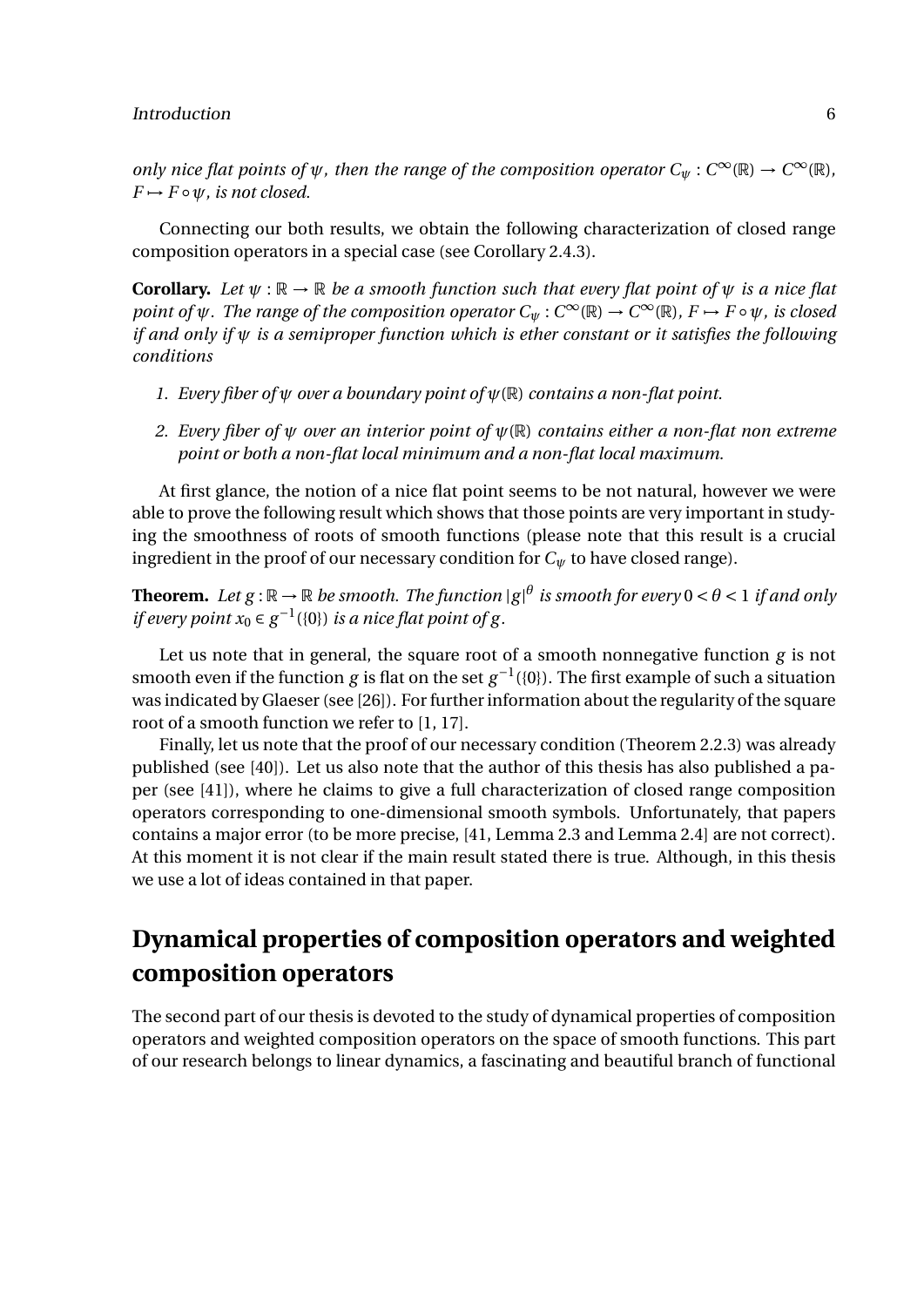analysis. As the name indicates, linear dynamics is a theory which investigates the behaviour of iterates of linear transformations. Let us briefly recall basics concepts of this theory.

Let *X* be a Fréchet space and let  $T: X \to X$  be an operator (i.e, linear and continuous). For every  $n \ge 1$  the operator  $T^n$  :  $X \to X$  is defined as the *n*-th iterate of *T*, i.e,

$$
T^n = \underbrace{T \circ \cdots \circ T}_{n \text{ times}}.
$$

One of the most fundamental notions in linear dynamics are hypercyclic operators. An operator  $T: X \to X$  is called hypercyclic if there exists  $x \in X$  such that the set

$$
\operatorname{orb}(x, T) := \{ T^n(x) : n \ge 1 \}
$$

is dense in *X*. Such an *x* is called a hypercyclic vector of *T*. By the famous Birkhoff's Transitivity Theorem (see Theorem 1.2.4), an operator *T* on a Fréchet space *X* is hypercyclic if and only if it is topologically transitive, i.e., for every two nonempty open sets  $U, V \subset X$  there is *n* ∈ N such that  $T^n(U) \cap V \neq \emptyset$ . Other interesting classes of operators investigated by linear dynamics are weakly mixing, mixing, or chaotic operators (for the definitions of those notions we refer to the Preliminaries of this dissertation, we also refer to two recently published monographs [7, 30] for a great exposition of the subject of linear dynamics).

Let us note that the notion of a hypercyclic operator is closely related with the famous invariant subspace problem, which is still open. This problem asks if every operator *T* on a Hilbert space *H* posses a closed non-trivial invariant subspace, i.e., if there is a closed nontrivial subspace  $H_1$  of *H* such that  $T(H_1) \subset H_1$ . Please observe that if every non-zero vector  $x \in H$  is a hypercyclic vector of *T*, then *T* does not have a non-trivial invariant subspace (it even does not have a non-trivial invariant subset). It is well known that the invariant subspace problem has a negative answer in the Banach space setting (see the paper of Enflo [24] and the paper of Read  $[44]$ , where he constructs an operator on  $l_1$ , for which every non-zero vector is hypercyclic). Let us also mention the paper of Goliński [28], where, for example, he constructs an operator on the Schwartz space of rapidly decreasing functions for which every non-zero vector is hypercyclic.

At first glance, hypercyclicity of an operator seems to be an extremely rare property. Let us note that it is well-known that there are no hypercyclic operators acting on finite dimensional spaces (see [30, Theorem 2.58]). However, in the infinite dimensional setting, there are plenty of natural examples of hypercyclic operators. Below we list the three classical ones. Please note that it is known that for every infinite dimensional separable Fréchet space there exists a hypercyclic operator acting on it (see [6, 16]).

A fundamental example of a hypercyclic operator is due to Rolewicz, who proved in [45] that the operator  $\lambda B$ , where  $|\lambda| > 1$  and *B* is the backward shift, is a hypercyclic operator on the  $l_p$  spaces. The second example is due to Birkhoff  $[14]$ , who showed that the translation operator on the space of entire functions on the complex plain is hypercyclic. The third one is due to MacLane [36], generalized by Godefroy and Shapiro [27]. They proved that differential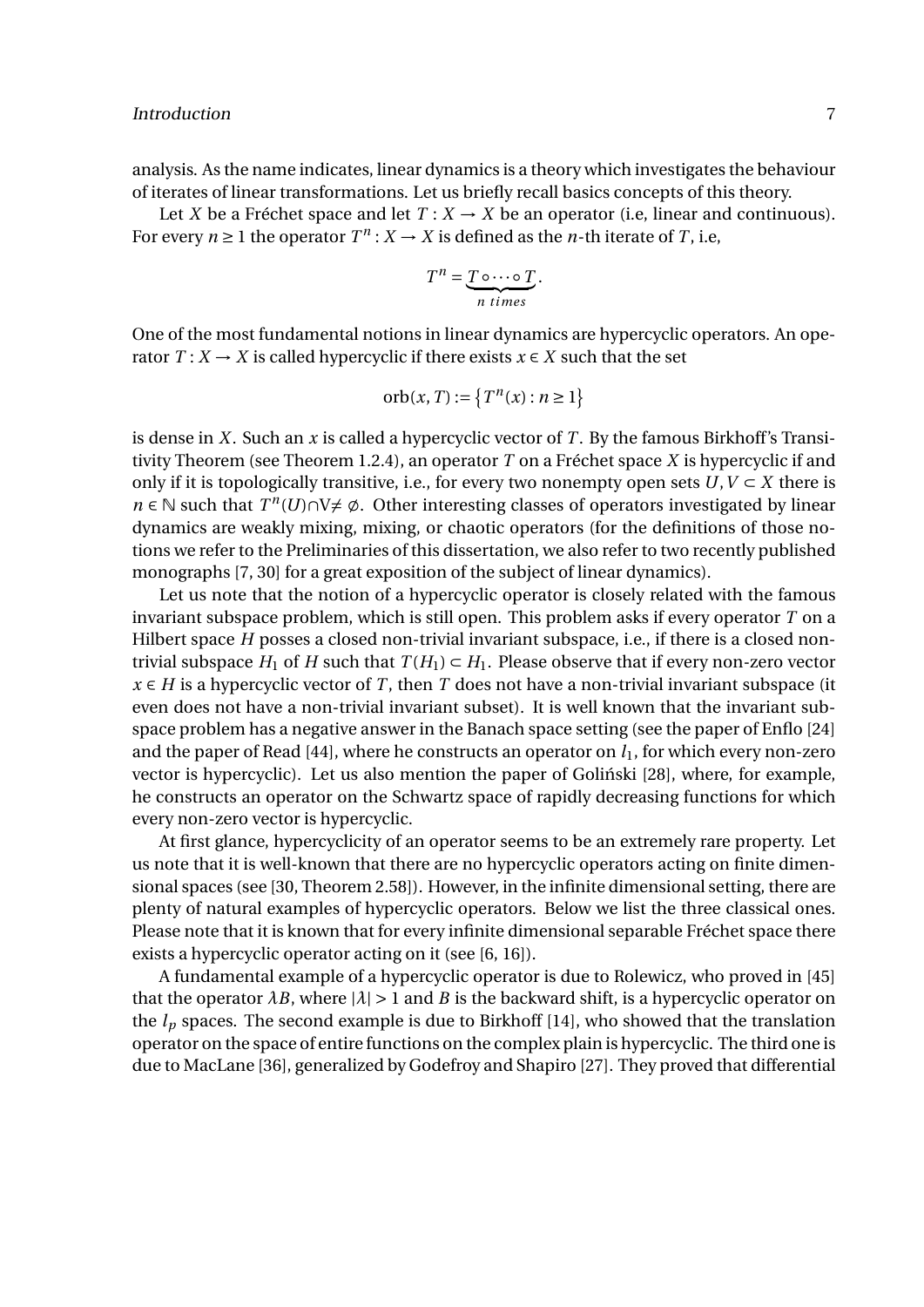operators with constant coefficients on the space of entire functions are hypercyclic. Let us notice that all the mentioned operators are even mixing and chaotic (for details see, for example, the book of Grosse-Erdmann and Peris [30]).

Let us now observe that the translation operator investigated by Birkhoff is a particular case of a composition operator (on the space of entire functions). Simple arguments from linear dynamics allow us to transfer Birkhoff's result to the smooth case, i.e., to show that the composition operator  $C_{\psi}: C^{\infty}(\mathbb{R}) \to C^{\infty}(\mathbb{R})$  with the symbol  $\psi(x) = (x + b)$ , where *b* a non-zero real number, is hypercyclic, mixing, and even chaotic.

There is an extensive literature devoted to various dynamical properties of (weighted) composition operators on many types of spaces of functions, we only mention some of it. In [15], Bonet and Domański obtained, among other results, a characterization of topologically transitive composition operators acting on the space of real analytic functions. Grosse-Erdmann and Mortini (see [29]) characterized hypercyclic composition operators acting on the space of holomorphic functions  $H(\Omega)$ , where  $\Omega \subset \mathbb{C}$  is open. This was later on generalized by Zając [51], who obtained a characterization of hypercyclic composition operators acting on *H*(Ω), where Ω ⊂ ℂ<sup>*d*</sup> is a domain of holomorphy, or if it is even a Stein manifold. There are results about dynamical properties of composition operators acting on  $L^p$  spaces and spaces of continuous functions due to Kalmes [31]. Moreover, Kalmes and Niess [32] obtained results about dynamical properties of composition operators on the kernels of non constant linear partial differential equations (for instance for harmonic functions). Finally, let us mention the paper [50] of Yousefi and Rezaei, where they investigate hypercyclicity of weighted composition operators on the space of holomorphic functions. To our best knowledge, there are no results about dynamical properties of (weighted) composition operators on the space of smooth functions.

To give a feeling what is going on in this area, let us state two results about the dynamical behaviour of composition operators on the spaces of holomorphic functions. The first result is due to Grosse-Erdmann and Mortini [29].

**Theorem.** *(Grosse-Erdmann, Mortini) Let*  $\Omega \subset \mathbb{C}$  *be open and let*  $\psi : \Omega \to \Omega$  *be a bijective holomorphic function.*

- *1. If*  $\Omega$  *is finitely connected but not simply connected, then the composition operator*  $C_{\psi}$ :  $H(\Omega) \to H(\Omega)$ ,  $F \to F \circ \psi$ , *is never hypercyclic.*
- *2. If*  $\Omega$  *is simply connected or infinitely connected, then the composition operator*  $C_w$ :  $H(\Omega) \to H(\Omega)$ ,  $F \to F \circ \psi$ , *is hypercyclic if and only if the function*  $\psi$  *has the run-away property, i.e., for every compact set*  $K \subset \Omega$  *there is n* ∈ *N such that*  $K \cap \psi_n(K) = \emptyset$ .

We will see in a moment that in the smooth case the dynamical behaviour of the weighted composition operator *Cw*,*<sup>ψ</sup>* :*C* <sup>∞</sup>(Ω) →*C* <sup>∞</sup>(Ω) does not depend on the topological properties of Ω. We will also see that in the smooth case the run-away property of the symbol of the operator plays a crucial role.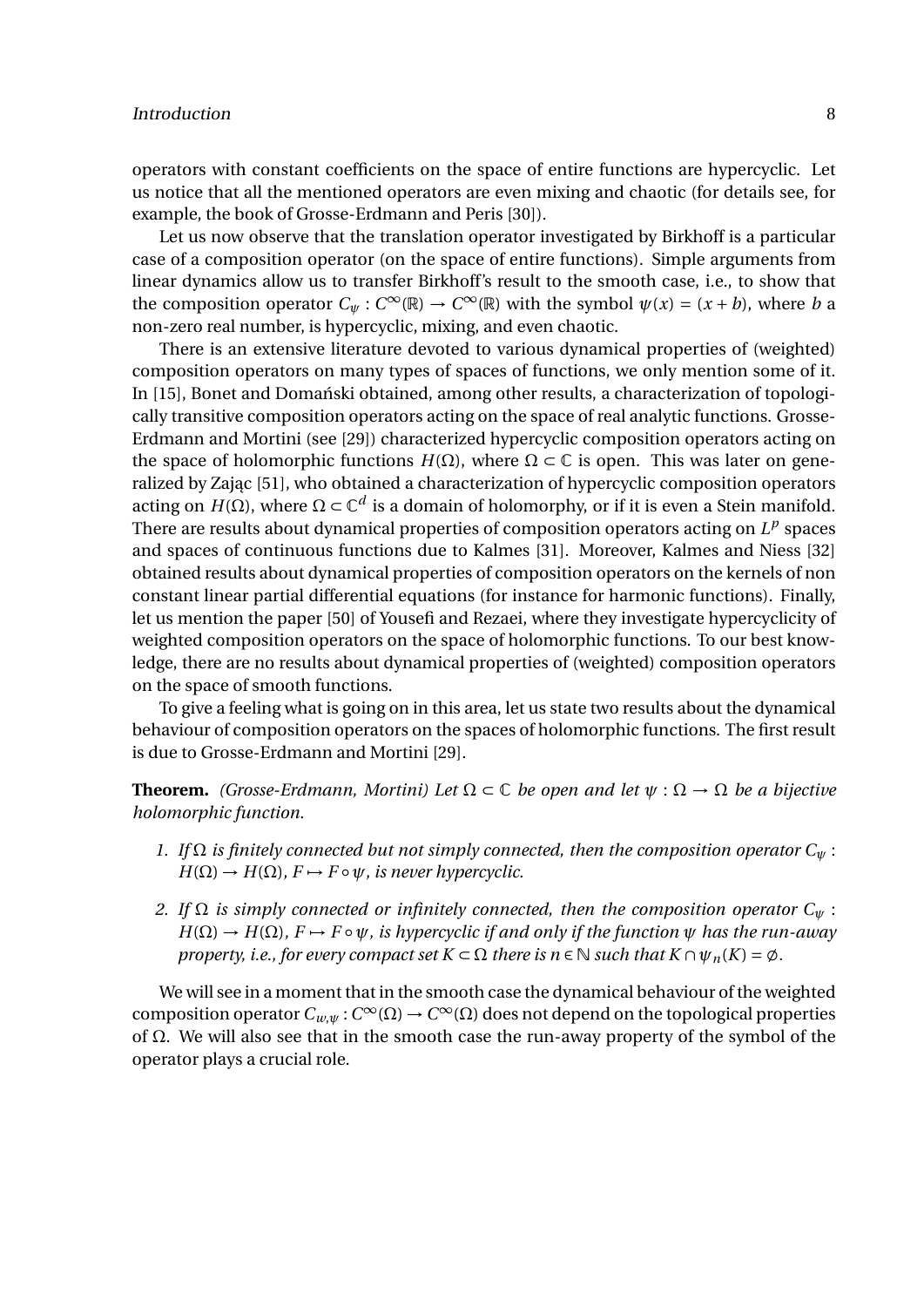The following result is due to Shapiro (see, e.g, [30, Theorem 4.37]).

**Theorem.** *(Shapiro)* Let  $\Omega \subset \mathbb{C}$  *be simply connected and let*  $\psi : \Omega \to \Omega$  *be a bijective holomorphic function. The following conditions are equivalent.*

- *(1) The composition operator*  $C_w$  :  $H(\Omega) \to H(\Omega)$ ,  $F \mapsto F \circ \psi$ , *is hypercyclic.*
- *(2) The composition operator*  $C_\psi$  :  $H(\Omega) \to H(\Omega)$ ,  $F \mapsto F \circ \psi$ , *is mixing.*
- *(3) The composition operator*  $C_w$  :  $H(\Omega) \to H(\Omega)$ ,  $F \mapsto F \circ \psi$ , *is chaotic.*
- *(4) The function ψ has the run-away property.*
- *(5) The function ψ has no fixed points.*

The second goal of this dissertation is to investigate various dynamical properties of the weighted composition operator  $C_{w,\psi}: C^\infty(\Omega) \to C^\infty(\Omega)$ ,  $F \mapsto w\cdot(F\circ\psi)$ , where  $\Omega \subset \mathbb{R}^d$  is open and the functions  $\psi : \Omega \to \Omega$ ,  $w : \Omega \to \mathbb{C}$  are smooth. As noted above, to our best knowledge, previously the results about those properties were not known. Let us also note, that in our study we use several techniques and ideas, which were developed in the study of dynamical properties of composition operators on other spaces of functions.

The main results of this part of our dissertation are Theorem 3.2.6, Corollary 3.2.7, Theorem 3.2.9, and Theorem 3.4.4. In Theorem 3.2.6 we obtain the following full characterization of weakly mixing weighted composition operators. Let us emphasize, that in this context, the run-away property of the symbol of the operator plays a crucial role (as in the mentioned above theorem due to Grosse-Erdmann and Mortini). Please not that by  $[\psi'(x)]$  we denote the Jacobian matrix of  $\psi$  at *x*.

**Theorem.** Let  $\Omega \subset \mathbb{R}^d$  be open and let  $\psi : \Omega \to \Omega$ ,  $w : \Omega \to \mathbb{C}$  be smooth. The weighted com*position operator*  $C_{w,\psi}: C^{\infty}(\Omega) \to C^{\infty}(\Omega)$ ,  $F \mapsto w \cdot (F \circ \psi)$ , is weakly mixing if and only if the *following conditions are satisfied:*

- *1. For every*  $x \in \Omega$  *we have that*  $w(x) \neq 0$ *.*
- *2. The function ψ is injective.*
- *3. For every*  $x \in \Omega$  *we have that*  $det[\psi'(x)] \neq 0$ *.*
- *4. The function ψ has the run-away property.*

Unfortunately, we were not able to fully characterize those weighted composition operators which are hypercyclic. We only managed to find the following full description of hypercyclic operators  $C_{w,w}$  under an additional assumption that the function *w* is real valued (see Corollary 3.2.7).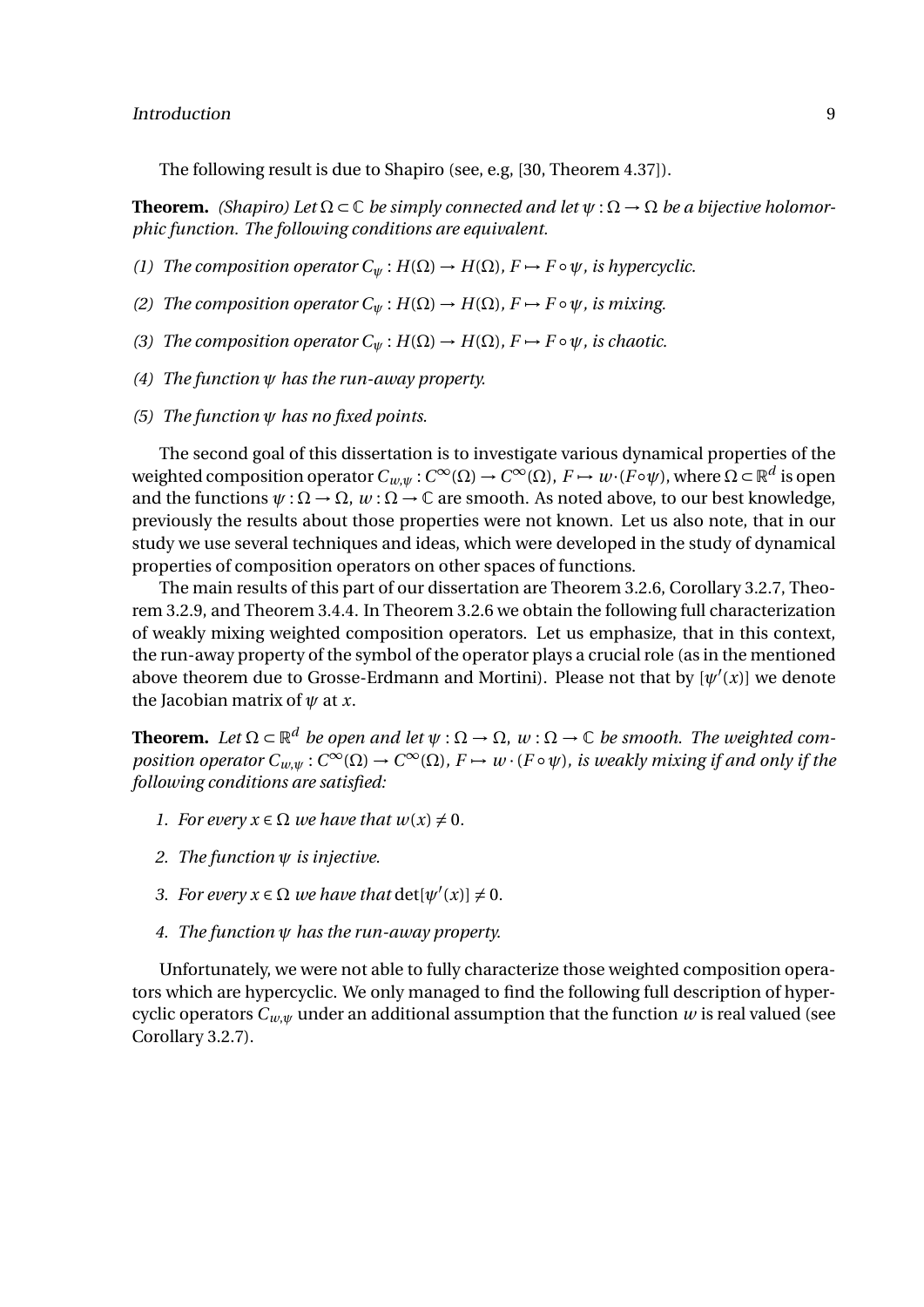### Introduction and the contract of the contract of the contract of the contract of the contract of the contract of the contract of the contract of the contract of the contract of the contract of the contract of the contract

**Corollary.** Let  $\Omega \subset \mathbb{R}^d$  be open and let  $\psi : \Omega \to \Omega$ ,  $w : \Omega \to \mathbb{R}$  be smooth. The following condi*tions are equivalent:*

- *(1) The operator*  $C_{w,\psi}: C^{\infty}(\Omega) \to C^{\infty}(\Omega)$ *, F*  $\mapsto$  *w* · *(F* ∘  $\psi$ *), is weakly mixing.*
- *(2) The operator*  $C_{w,\psi}: C^{\infty}(\Omega) \to C^{\infty}(\Omega)$ ,  $F \mapsto w \cdot (F \circ \psi)$ , *is hypercyclic.*
- *(3) The following conditions are satisfied:*
	- *For every*  $x \in \Omega$  *we have*  $w(x) \neq 0$ *.*
	- *• The function ψ is injective.*
	- *For every*  $x \in \Omega$  *we have*  $\det[\psi'(x)] \neq 0$ *.*
	- *• The function ψ has the run-away property.*

In Theorem 3.2.9 we give the following characterization of mixing weighted composition operators. Please note that a smooth function  $\psi : \Omega \to \Omega$  has the strong run-away property if for every compact set  $K \subset \Omega$  there is  $N \in \mathbb{N}$  such that for every  $n \geq N$  we have  $\psi_n(K) \cap K = \emptyset$ .

**Theorem.** Let  $\Omega \subset \mathbb{R}^d$  be open and let  $\psi: \Omega \to \Omega$ ,  $w: \Omega \to \mathbb{C}$  be smooth. The weighted compo*sition operator*  $C_{w,\psi}: C^{\infty}(\Omega) \to C^{\infty}(\Omega)$ ,  $F \mapsto w \cdot (F \circ \psi)$ , *is mixing if and only if the following conditions are satisfied:*

- *1. For every*  $x \in \Omega$  *we have*  $w(x) \neq 0$ *.*
- *2. The function ψ is injective.*
- *3. For every*  $x \in \Omega$  *we have*  $\det[\psi'(x)] \neq 0$ *.*
- *4. The function ψ has the strong run-away property.*

Unfortunately, we were not able to decide if, in general, every hypercyclic (or weakly mixing) weighted composition operator on the space of smooth functions is automatically mixing (in order to prove this, one has to show that every smooth injective function which has the run-away property also has the strong run-away property). However, we managed to show the following result (see Theorem 3.4.4), which shows that all mentioned dynamical properties of weighted composition operators coincide in the one-dimensional case.

**Theorem.** *Let*  $\psi$  :  $\mathbb{R} \to \mathbb{R}$ *, w* :  $\mathbb{R} \to \mathbb{C}$  *be smooth and assume that*  $w(x) \neq 0$  *for every*  $x \in \mathbb{R}$ *. The following conditions are equivalent:*

- *(1) The operator*  $C_{w,\psi}: C^{\infty}(\mathbb{R}) \to C^{\infty}(\mathbb{R})$ *,*  $F \mapsto w \cdot (F \circ \psi)$  *is hypercyclic.*
- *(2) The operator*  $C_{w,\psi}: C^{\infty}(\mathbb{R}) \to C^{\infty}(\mathbb{R})$ *,*  $F \mapsto w \cdot (F \circ \psi)$ *, is weakly mixing.*
- *(3) The operator*  $C_{w,\psi}: C^{\infty}(\mathbb{R}) \to C^{\infty}(\mathbb{R})$ ,  $F \mapsto w \cdot (F \circ \psi)$ , is mixing.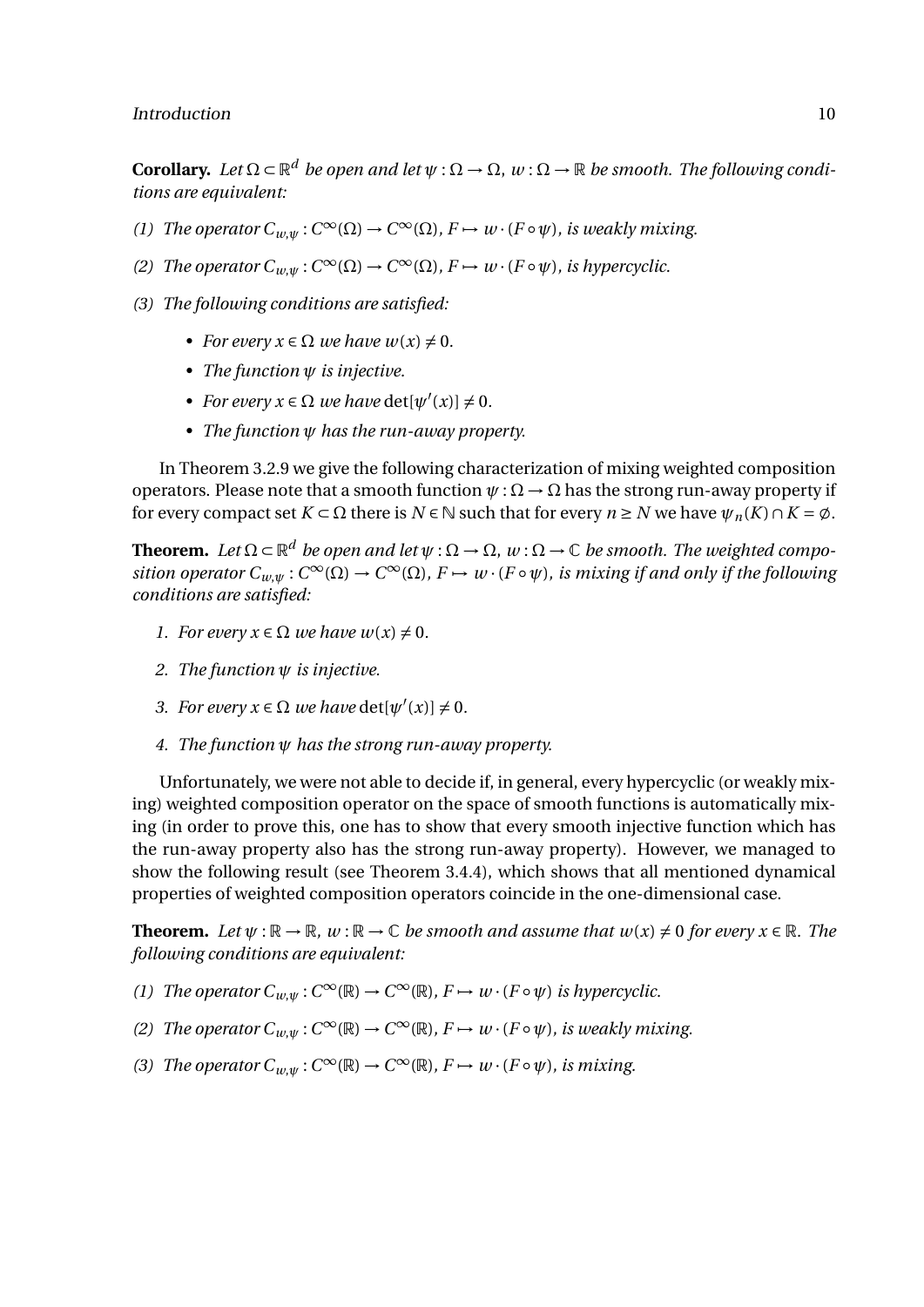- *(4) The operator*  $C_{w,\psi}: C^{\infty}(\mathbb{R}) \to C^{\infty}(\mathbb{R})$ ,  $F \mapsto w \cdot (F \circ \psi)$ , is chaotic.
- *(5) For all*  $x \in \mathbb{R}$  *we have*  $\psi'(x) \neq 0$  *and*  $\psi$  *has the run-away property.*
- *(6) For all*  $x \in \mathbb{R}$  *we have*  $\psi'(x) \neq 0$  *and*  $\psi$  *has the strong run-away property.*
- *(7) For all*  $x \in \mathbb{R}$  *we have*  $\psi'(x) \neq 0$  *and*  $\psi$  *has no fixed points.*

### **Content of the dissertation**

This dissertation is divided into 3 chapters. In the first chapter we establish notation and we present some, well-known by now, results which will be useful for our purposes.

The second chapter is devoted to the question of for which smooth symbols  $\psi : \mathbb{R} \to \mathbb{R}$ the composition operator  $C_{\psi}: C^{\infty}(\mathbb{R}) \to C^{\infty}(\mathbb{R})$ ,  $F \to F \circ \psi$ , has closed range. In Section 2.1 we recall the notion of a semiproper function and we give a different proof of a well-known fact saying that semiproperness of  $\psi$  is a necessary condition for  $C_{\psi}$  to have closed range (see Proposition 2.1.6). In the next section we give a sufficient condition ensuring that the operator *C<sup>ψ</sup>* has closed range (see Theorem 2.2.3). As a consequence of this result we obtain that if  $\psi : \mathbb{R} \to \mathbb{R}$  is a smooth semiproper function without flat points, then the range of  $C_{\psi}$ is closed (see Corollary 2.2.6). The goal of Section 2.3 is to introduce the notion of a nice flat point and to characterize those smooth functions  $g : \mathbb{R} \to \mathbb{R}$  such that for every  $0 < \theta < 1$  the function  $|g|^\theta$  is smooth (see Theorem 2.3.4). In Section 2.4 we use this characterization to obtain a necessary condition for  $C_w$  to have closed range (see Theorem 2.4.1). As a consequence we obtain a characterization of closed range composition operators in a special case (see Corollary 2.4.3). Several examples illustrate the results obtained.

The third chapter of this thesis is devoted to the study of several dynamical properties of composition operators and weighted composition operators on the space of smooth functions. In Section 3.1 we introduce all the necessary notions from linear dynamics which are specific for (weighted) composition operators. In Section 3.2 we characterize weakly mixing weighted composition operators (see Theorem 3.2.6). As a corollary, we obtain a characterization of hypercyclic weighted composition operators corresponding to real weights (see Corollary 3.2.7). In Theorem 3.2.9 we characterize mixing weighted composition operators. Section 3.3 is a by-product of the previous one. In Theorem 3.3.1 and Theorem 3.3.2 we characterize hypercyclic, weakly mixing and mixing composition operators. In the last section we investigate what happens in the one dimensional case (i.e, when  $\Omega \subset \mathbb{R}$ ). We show (see Theorem 3.4.4) that in this case all the mentioned dynamical notions coincide for weighted composition operators. The last section contains few examples.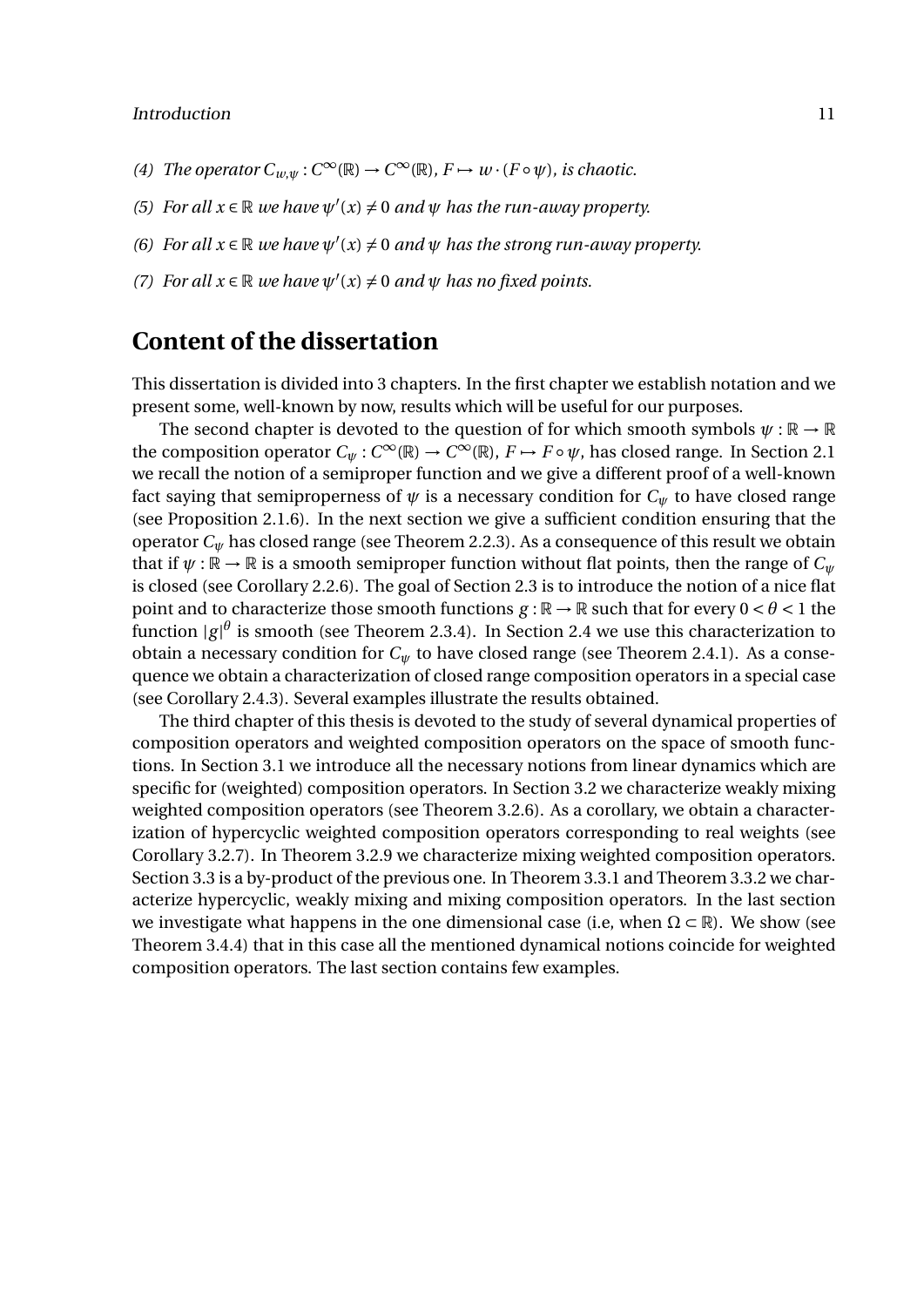## CHAPTER 1

## **PRELIMINARIES**

The aim of this chapter is to introduce necessary notions and to collect basic facts which will be used in this thesis.

By  $\mathbb{N}, \mathbb{R}$ , and  $\mathbb{C}$  we denote the set of all natural numbers {1, 2, ...}, the field of real numbers, and the field of complex numbers, respectively. If  $z$  is a complex number, then by  $Re(z)$ , Im(*z*), and Arg(*z*) we denote the real part of *z*, the imaginary part of *z*, and the principal value of the argument of *z*, i.e.,  $Arg(z) \in [0, 2\pi)$ , respectively.

By a Fréchet space we mean a locally convex, metrizable, and complete linear topological space over  $\mathbb R$  or  $\mathbb C$ . If *X*, *Y* are Fréchet spaces then a map  $T: X \to Y$  is called an operator if it is linear and continuous.

All notions from functional analysis are explained in [38]. For a great introduction to linear dynamics we refer to two recently published monographs [7, 30].

## **1.1 The space of smooth functions**

Let  $\Omega \subset \mathbb{R}^d$  be open. By a real (or complex) space  $C^{\infty}(\Omega)$ , we denote the linear space of all real (or complex) valued smooth functions on  $\Omega$ , equipped with the standard topology of uniform convergence of functions and all partial derivatives on compact set, i.e., the topology generated by the family of seminorms

$$
\left\{||\cdot||_{K,n}: K\subset \Omega \text{ compact}, n\geq 0\right\},\
$$

where

$$
||f||_{K,n} = \max_{x \in K} \max_{0 \leq |\alpha| \leq n} \left| \frac{\partial^{|\alpha|} f}{\partial x^{\alpha}}(x) \right|,
$$

where  $\alpha = (\alpha_1, ..., \alpha_d)$ , and  $|\alpha| = \alpha_1 + ... + \alpha_d$ . It is well known that  $C^{\infty}(\Omega)$  is a Fréchet space (see, e.g. [38, Example 5.18(4)]).

The following result is due to E. Borel (see, e.g., [35, Theorem 2.2.1]). Please note that if  $Ω ⊂ ℝ$  and if  $f ∈ C<sup>∞</sup>(Ω)$ , then by definition  $f<sup>(0)</sup> = f$  and  $f<sup>(n)</sup>$  is the *n*-th derivative of  $f$ .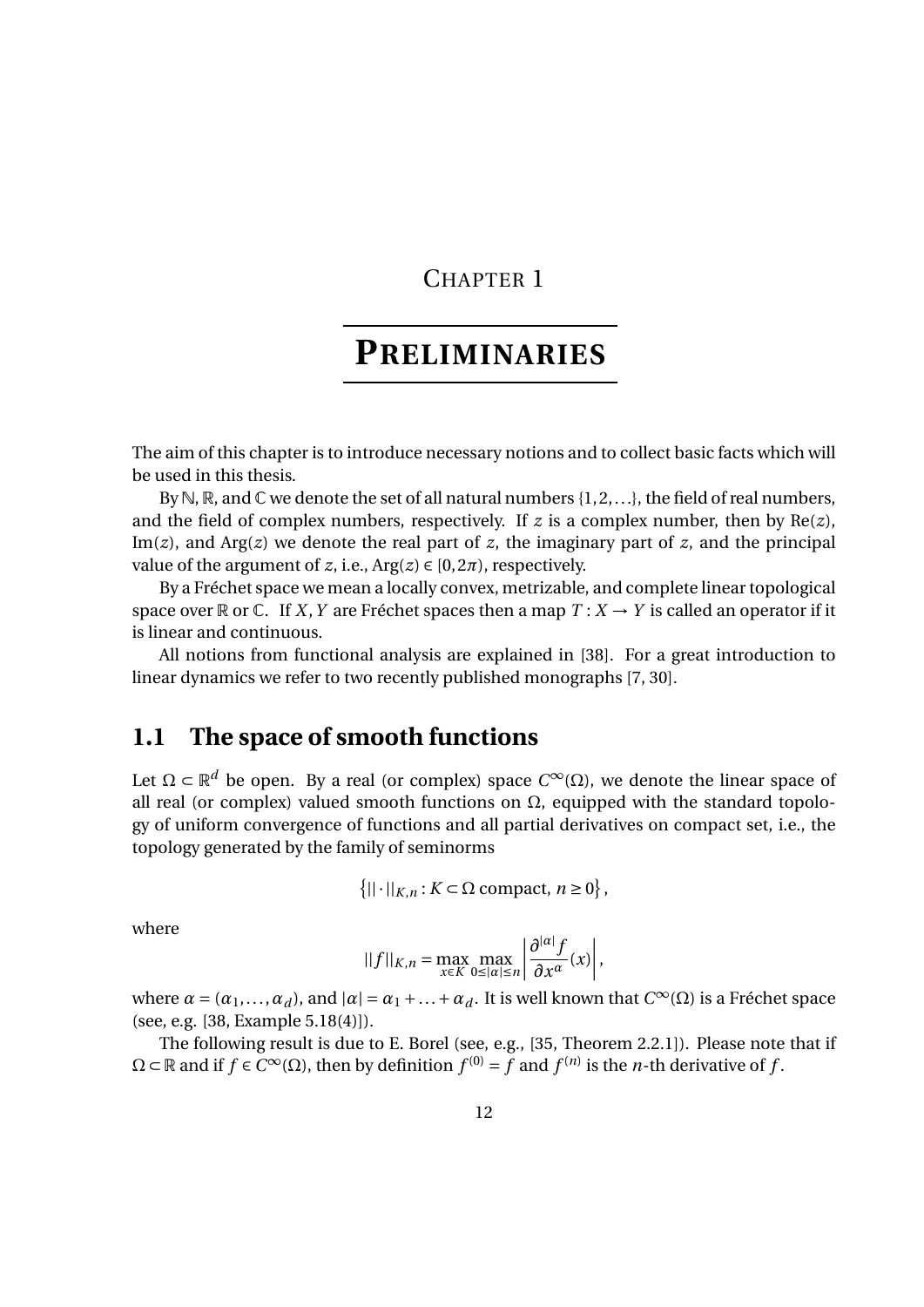**Theorem 1.1.1.** Let  $\{a_n\}_{n\in\mathbb{N}}$  be an arbitrary sequence of real (or complex) numbers. There *exists*  $f$  ∈  $C^{\infty}((-1, 1))$  *such that* 

$$
f^{(n)}(0) = a_n \text{ for every } n \ge 0.
$$

**Definition 1.1.2.** Let I be a closed, connected subset of  $\mathbb{R}$ . We say that  $f: I \to \mathbb{C}$  is a smooth *function on I if all the derivatives of f exists on the interior on I and can be extended in a continuous way to the whole I.*

The following corollary is a immediate consequence of the theorem of E. Borel.

**Corollary 1.1.3.** *Let I be a closed, connected subset of* R *and let f be a smooth function on I. There exists*  $\widetilde{f} \in C^{\infty}(\mathbb{R})$  *such that* 

$$
\widetilde{f}_{|I}=f.
$$

The following formula of Faá di Bruno (see, e.g., [35, Lemma 1.3.1]) will play an important role in this thesis.

**Theorem 1.1.4.** *Let*  $f, g : \mathbb{R} \to \mathbb{R}$  *be smooth functions. For every n*  $\geq 1$  *and for every*  $x \in \mathbb{R}$  *we have*

$$
(f\circ g)^{(n)}(x) = \sum_{A_n} B_{m_1,\dots,m_n} \cdot f^{(m_1+m_2+\dots+m_n)}(g(x)) \cdot \prod_{j:m_j\neq 0} \left(g^{(j)}(x)\right)^{m_j},
$$

where  $A_n$  is the set of all n - tuples of nonnegative integers  $m_1, m_2, \ldots, m_n$  satisfying the condi*tion*

$$
1 \cdot m_1 + 2 \cdot m_2 + \ldots + m_n \cdot n = n
$$

*and*

$$
B_{m_1,\dots,m_n} = \frac{n!}{(1!)^{m_1} \cdot m_1! \cdot \dots \cdot (n!)^{m_n} \cdot m_n!}.
$$

The following propositions are easy and well-known.

**Proposition 1.1.5.** Let  $\Omega \subset \mathbb{R}^d$  be open and let  $\psi : \Omega \to \Omega$  be smooth. The mapping

 $C_{\psi}: C^{\infty}(\Omega) \to C^{\infty}(\Omega), F \mapsto F \circ \psi,$ 

*is linear and continuous.*

**Proposition 1.1.6.** Let  $\Omega \subset \mathbb{R}^d$  be open and let  $\psi : \Omega \to \Omega$ ,  $w : \Omega \to \mathbb{C}$  be smooth. The mapping

$$
C_{w,\psi}: C^{\infty}(\Omega) \to C^{\infty}(\Omega), F \mapsto w \cdot (F \circ \psi),
$$

*is linear and continuous.*

One of the most important tools available when working with smooth functions are smooth partitions of unity. In this thesis we will use the following proposition (see, e.g., [39, Cor. 1.2.6]).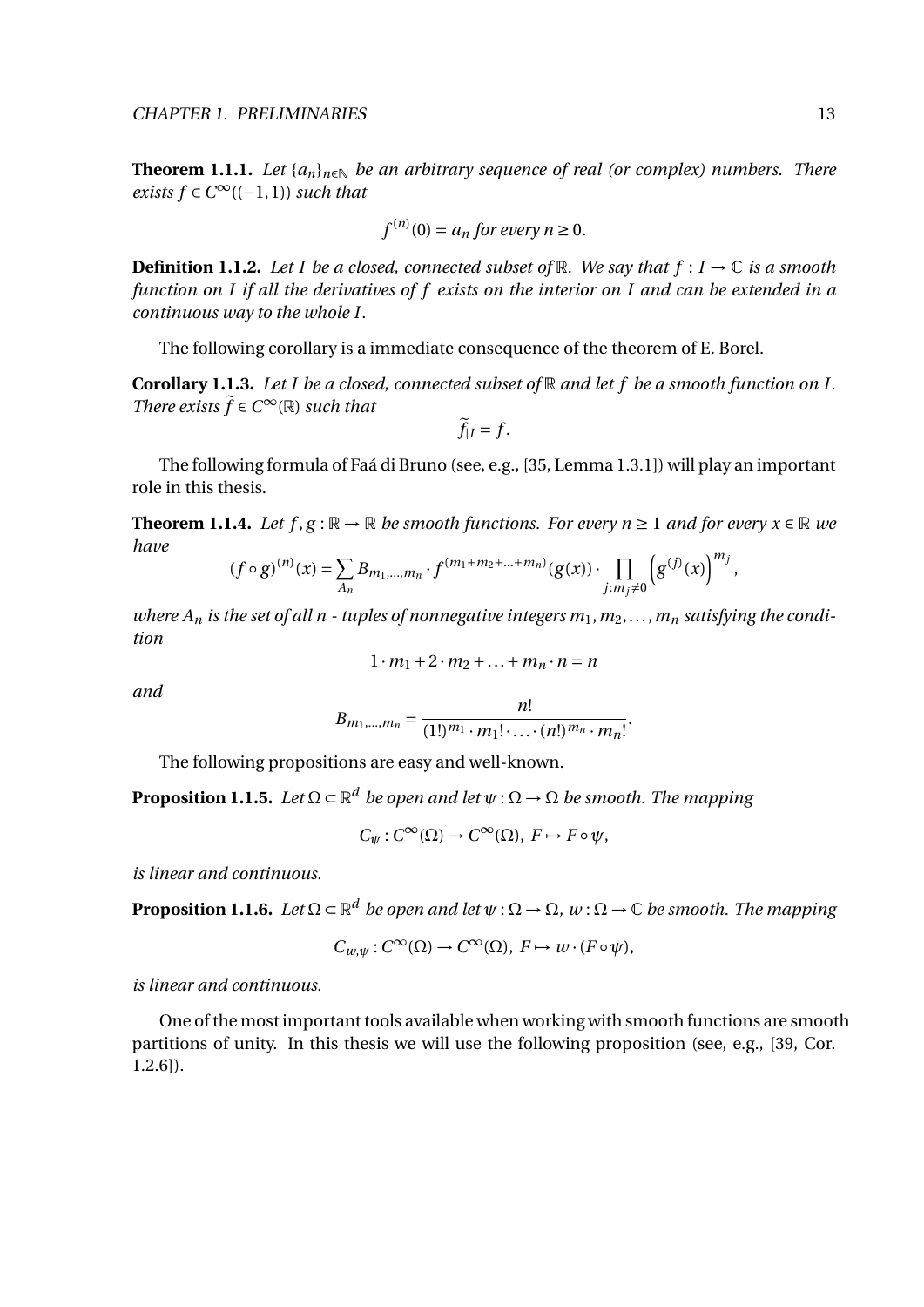**Proposition 1.1.7.** *Let* Ω ⊂ R *<sup>d</sup> be open, let X be a closed subset of* Ω *and let U be an open subset of*  $\Omega$  *containing X. There exists*  $\varphi \in C^{\infty}(\Omega)$  *such that*  $\varphi(x) = 1$  *if*  $x \in X$  *and*  $\varphi(x) = 0$  *if*  $x \notin U$ .

We will also need the following well-known lemma (see, e.g., [3, Lemma 5]).

**Lemma 1.1.8.** *There exists a sequence*  ${C_n}_{n \in \mathbb{N}}$  *of positive numbers such that for every natural number k there exists a smooth function*  $\Phi_k : \mathbb{R} \to \mathbb{R}$  *with the following properties:* 

- *1.*  $0 \leq \Phi_k(x) \leq 1$  *for all*  $x \in \mathbb{R}$ *;*
- *2.*  $\Phi_k(x) = 0$  *for*  $x \in (-\infty, \frac{1}{2})$  $\frac{1}{2k}$ ],  $\Phi_k(x) = 1$  *for*  $x \in \left[\frac{1}{k}\right]$  $\frac{1}{k}, \infty$ );
- 3.  $|(\Phi_k)^{(i)}(x)| \leq C_i \cdot k^i$  for all  $x \in \mathbb{R}$  and all  $i \in \mathbb{N}$ .

## **1.2 Linear dynamics**

Throughout this section *X* will always denote a Fréchet space. Our aim is to collect definitions and facts from linear dynamics which will be used in this thesis. We start with the following definitions.

**Definition 1.2.1.** Let  $T : X \to X$  be an operator. For every  $n \ge 1$ , the operator  $T^n : X \to X$  is *defined as the n-th iteration of T , i.e.,*

$$
T^n = \underbrace{T \circ \cdots \circ T}_{n \text{ times}}.
$$

**Definition 1.2.2.** *An operator*  $T : X \to X$  *is called hypercyclic if there exists*  $x \in X$  *such that the set*

orb(x, T) := 
$$
\{T^n(x) : n \ge 1\}
$$

*is dense in X . Such an x is called a hypercyclic vector of T .*

**Definition 1.2.3.** An operator  $T : X \to X$  is called topologically transitive if for every two *nonempty open sets U, V*  $\subset$  *X there is n*  $\in$  *N such that* 

$$
T^n(U)\cap V\neq \emptyset.
$$

The following famous theorem, due to Birkhoff (see, e.g, [30, Theorem 1.16]), shows that the above two notions are in fact equivalent (in the context of operators acting on Fréchet spaces).

**Theorem 1.2.4.** Let *X* be a Fréchet space and let  $T : X \to X$  be an operator. The following *conditions are equivalent:*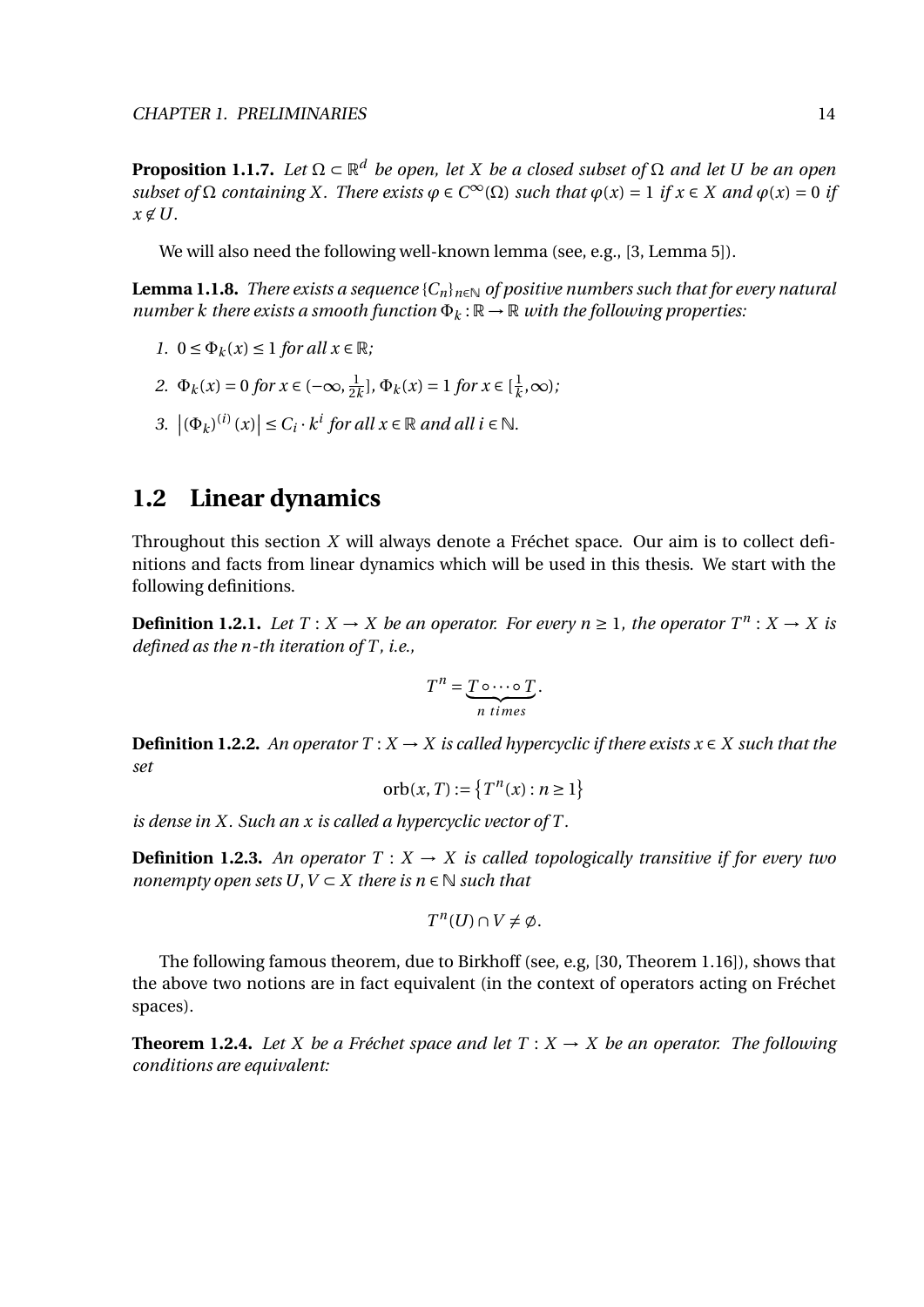- *(1) The operator T is hypercyclic.*
- *(2) The operator T is topologically transitive.*

*Moreover, if one of the above conditions is satisfied, then the set of hypercyclic vectors of T is dense in X .*

In our thesis we will also investigate the following three classes of operators.

**Definition 1.2.5.** Let  $T: X \to X$  be an operator. We say that T is weakly mixing if the opera*tor*  $T \times T : X \times X \rightarrow X \times X$  *is topologically transitive, i.e., for every four nonempty open sets U*<sub>1</sub>, *U*<sub>2</sub>, *V*<sub>1</sub>, *V*<sub>2</sub> ⊂ *X there is n* ∈ *N such that* 

 $T^n(U_1) \cap V_1 \neq \emptyset$  and  $T^n(U_2) \cap V_2 \neq \emptyset$ .

**Definition 1.2.6.** An operator  $T : X \to X$  is called mixing if for every two nonempty open sets *U*,  $V$  ⊂  $X$  *there is*  $N \in \mathbb{N}$  *such that* 

 $T^{n}(U) \cap V \neq \emptyset$  for every  $n \geq N$ .

**Definition 1.2.7.** An operator  $T : X \to X$  is called chaotic if it is hypercyclic and has a dense *set of periodic points, i.e., points*  $x \in X$  *for which there exists*  $n \in \mathbb{N}$  *such that*  $T^n(x) = x$ *.* 

**Remark 1.2.8.** 1. From the very definitions and from Theorem 1.2.4 it is clear that every mixing operator is weakly mixing and that every weakly mixing operator is hypercyclic. 2. The first example of an operator which is hypercyclic but is not weakly mixing was given by de la Rosa and Read (see [19]).

3. Examples of mixing but not weakly mixing operators can be found in [30, Example 4.9].

4. It is known that every chaotic operator is already weakly mixing (see [5]).

The following powerful result is due to Ansari (see, e.g, [30, Theorem 6.2]).

**Theorem 1.2.9.** Let X be a Fréchet space and let  $T: X \to X$  be a hypercyclic operator. Then for *every*  $n \geq 1$  *the operator*  $T^n$  *is hypercyclic.* 

The following result gives a nice criterion for an operator *T* to be weakly mixing (see [30, Theorem 1.54]).

**Theorem 1.2.10.** Let *X* be a Fréchet space and let  $T: X \rightarrow X$  be an operator. Then *T* is weakly *mixing if and only if for every two nonempty open sets U,*  $V \subset X$  *and every k*  $\in \mathbb{N}$  *there is n*  $\in \mathbb{N}$ *such that*

 $T^{n+i}(U) \cap V \neq \emptyset$  for every  $1 \leq i \leq k$ .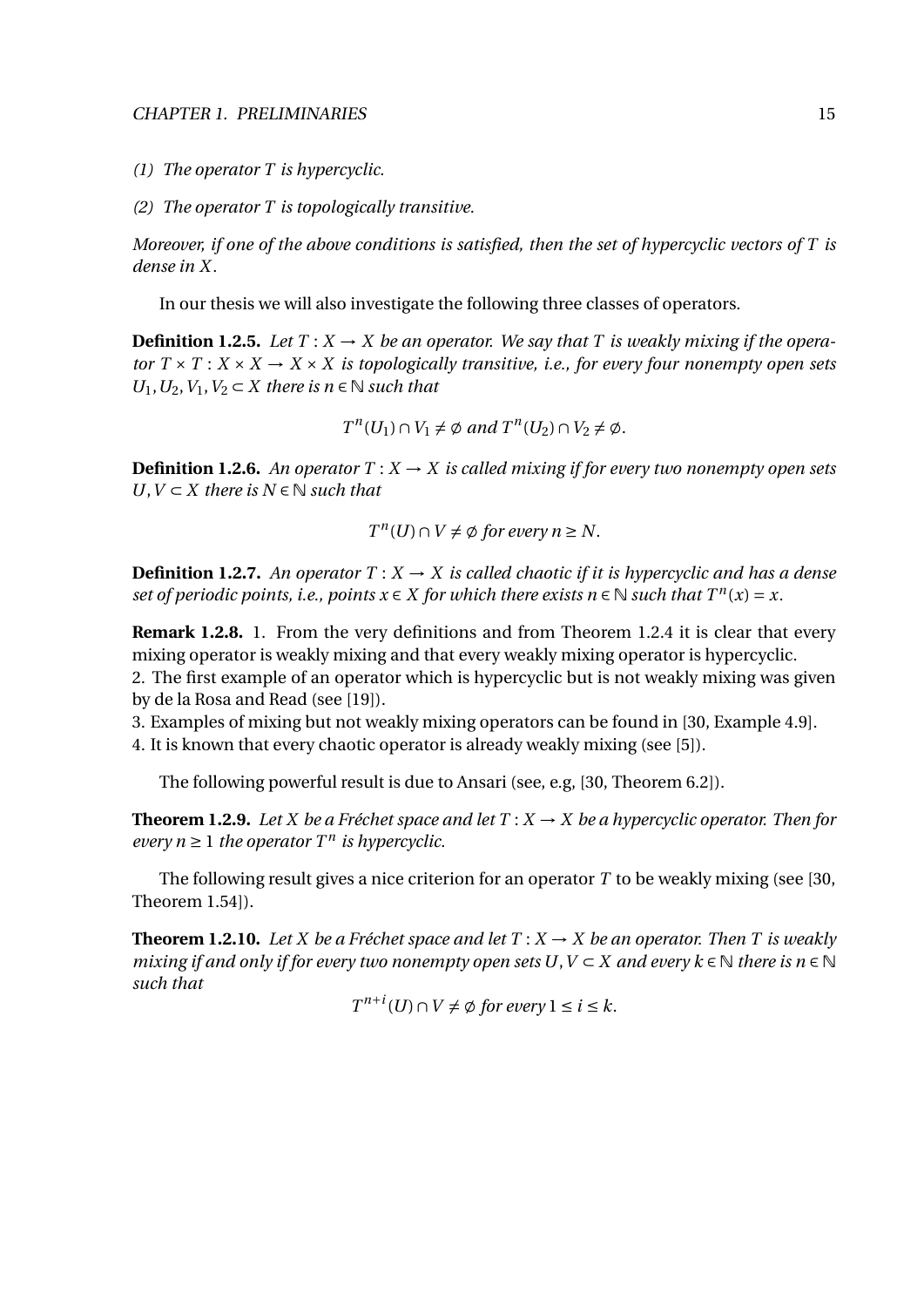Let now *X* be a *real* Fréchet space. The complexification  $\tilde{X}$  of *X* is defined as

$$
\widetilde{X} := \{x + iy : x, y \in X\}.
$$

With addition, multiplication by complex scalars, and the topology defined in a natural way,  $\widetilde{X}$  is a *complex* Fréchet space. If  $T : X \to X$  is an operator, then its complexification  $\widetilde{T} : \widetilde{X} \to \widetilde{X}$ is defined via the formula

$$
\widetilde{T}(x + iy) = T(x) + i T(y).
$$

The following proposition is a direct consequence of [30, Theorem 3.15] and [30, Proposition 3.19].

**Proposition 1.2.11.** *Let*  $T : X \to X$  *be an operator on a real Fréchet space X. Let*  $\tilde{T}$  *be its complexification. The following conditions are equivalent:*

- *(1) The operator*  $T: X \rightarrow X$  *is weakly mixing.*
- *(2) The operator*  $\widetilde{T}$  :  $\widetilde{X} \rightarrow \widetilde{X}$  *is weakly mixing.*
- *(3) The operator*  $\widetilde{T}$  :  $\widetilde{X} \rightarrow \widetilde{X}$  *is hypercyclic.*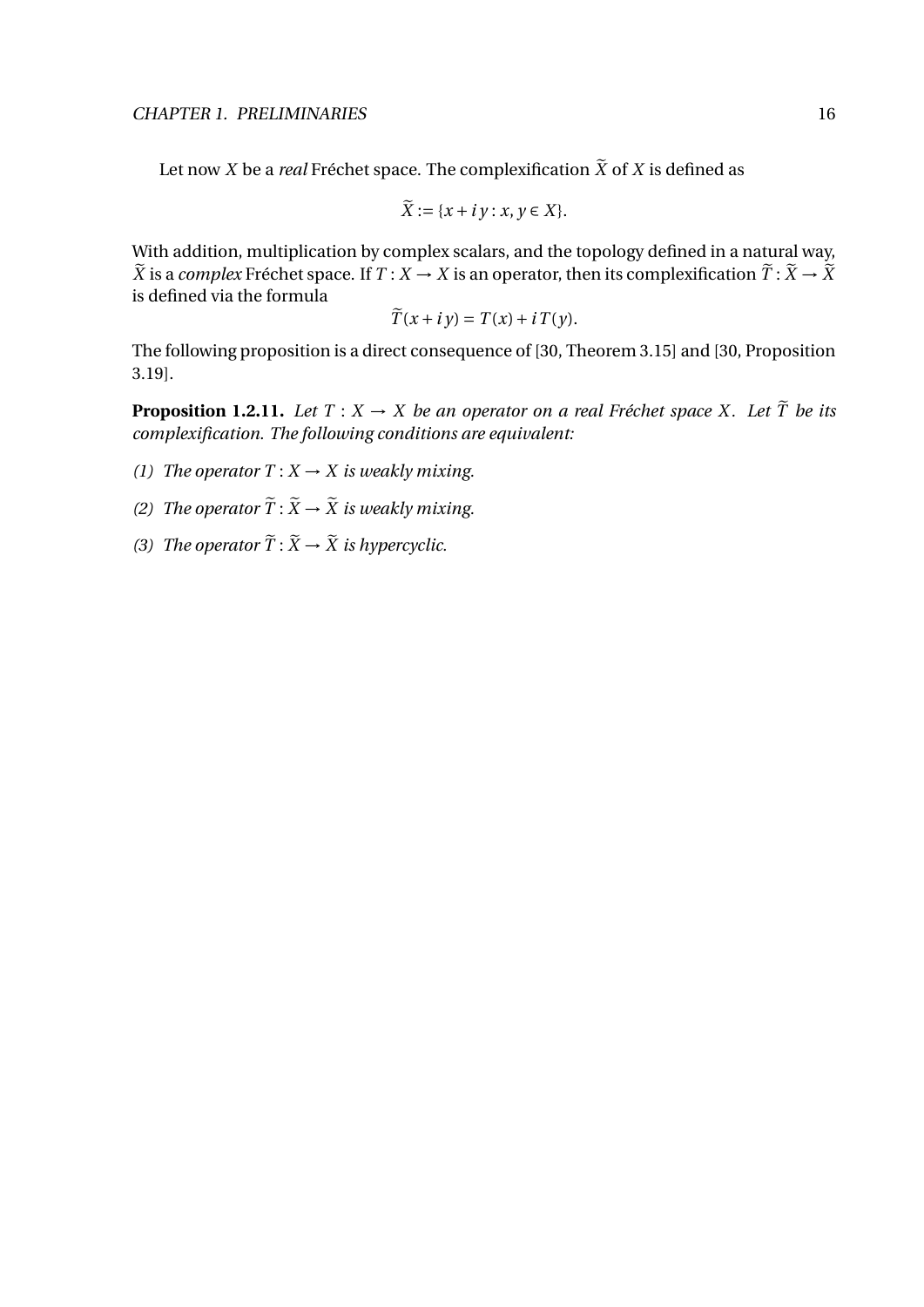### CHAPTER 2

## **CLOSED RANGE COMPOSITION OPERATORS FOR ONE-DIMENSIONAL SMOOTH SYMBOLS**

The goal of this chapter is to investigate the question of for which smooth symbols  $\psi : \mathbb{R} \to \mathbb{R}$ the composition operator

$$
C_{\psi}: C^{\infty}(\mathbb{R}) \to C^{\infty}(\mathbb{R}), F \mapsto F \circ \psi,
$$

has closed range, i.e., when the set

$$
\operatorname{Im} C_{\psi} := \{ F \circ \psi : F \in C^{\infty}(\mathbb{R}) \}
$$

is closed in  $C^{\infty}(\mathbb{R})$ .

First, we recall the basic properties of semiproper functions and we present a proof of a well-known fact saying that semiproperness of  $\psi$  is a necessary condition for  $C_{\psi}$  to have closed range. Then, in Theorem 2.2.3, we give a sufficient condition ensuring that the range of  $C_{\psi}$  is closed. As an immediate consequence of this result we obtain that if  $\psi : \mathbb{R} \to \mathbb{R}$  is a smooth semiproper function which has no flat points, then the range of *C<sup>ψ</sup>* is closed (see Corollary 2.2.6).

The next part of this chapter deals with the problem of when all the roots of a smooth function are smooth. In Theorem 2.3.4 we characterize those smooth functions  $g : \mathbb{R} \to \mathbb{R}$ such that for every  $0 < \theta < 1$  the function  $|g|^\theta$  is smooth. Then we apply this result to obtain a necessary condition for  $C_w$  to have closed range (see Theorem 2.1.6).

Unfortunately, we were not able to obtain a full characterization of closed range composition operators corresponding to one-dimensional smooth symbols, nevertheless we have obtained such a characterization in a special case, see Corollary 2.4.3.

Let us note that the following easy proposition is true.

**Proposition 2.0.1.** *The composition operator*  $C_w$  *has closed range on the complex space*  $C^{\infty}(\mathbb{R})$ *if and only if it has closed range on the real space*  $C^{\infty}(\mathbb{R})$ *.*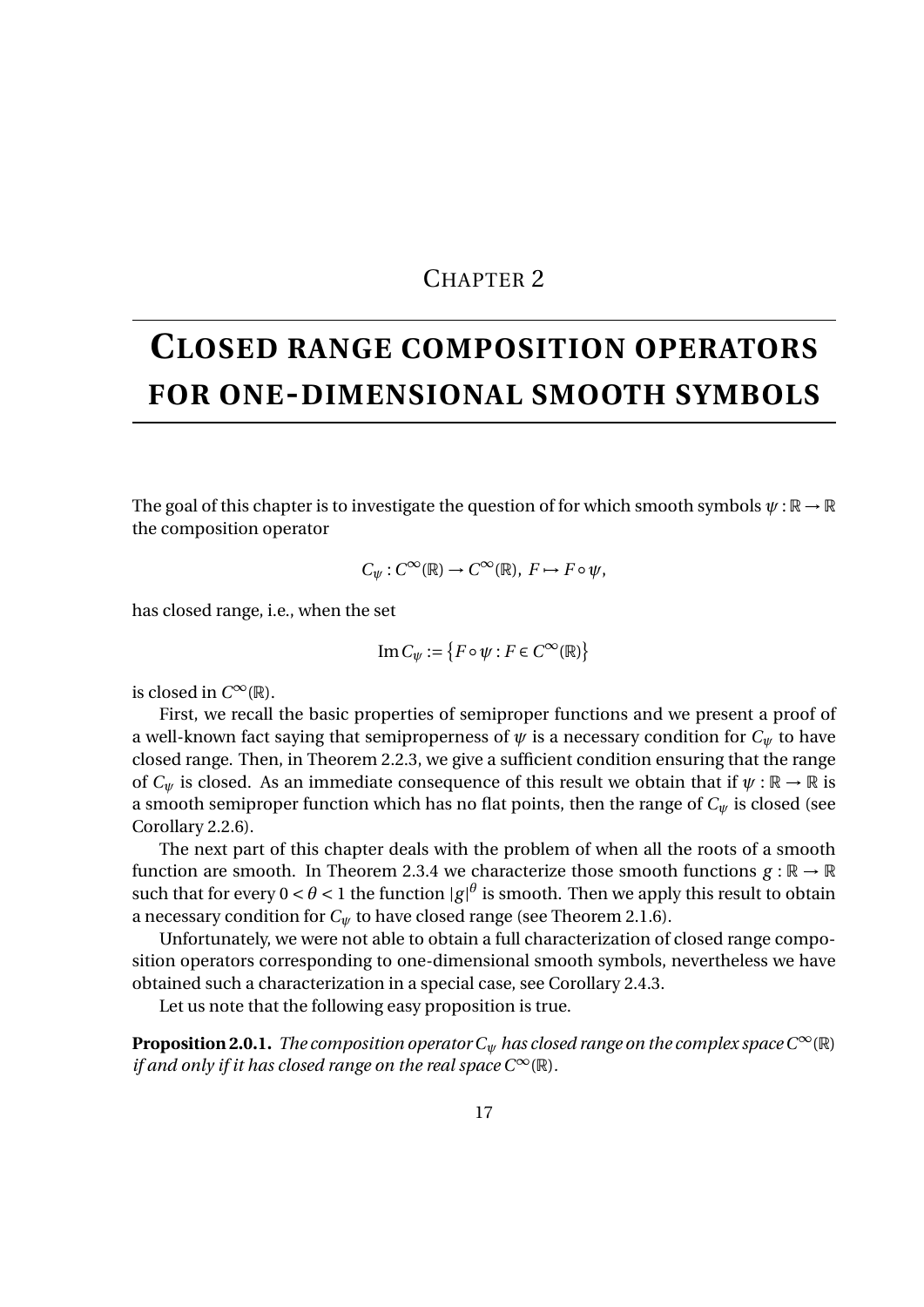Therefore, in this chapter, we may assume that  $C^{\infty}(\mathbb{R})$  is the space of real valued functions.

## **2.1 Semiproper functions**

As noted in the Introduction of this thesis, from the very beginning it was well-known that the following notion is very important in studying closed range composition operators.

**Definition 2.1.1.** We say that a function  $\psi : \mathbb{R}^n \to \mathbb{R}^m$  is semiproper if for every compact set  $K \subset \mathbb{R}^m$  *there exists a compact set*  $L \subset \mathbb{R}^n$  *such that*  $K \cap \psi(\mathbb{R}^n) \subset \psi(L)$ .

The following lemma is easy and well-known (see, e.g., [13, Prop. 1.4.1]).

**Lemma 2.1.2.** Let  $\psi: \mathbb{R}^n \to \mathbb{R}^m$  be a continuous semiproper function. Then the set  $\psi(\mathbb{R}^n)$  is *closed in* R *m.*

In the one-dimensional case the converse also holds, i.e., the following lemma is true.

**Lemma 2.1.3.** *A continuous function*  $\psi : \mathbb{R} \to \mathbb{R}$  *is semiproper if and only if the set*  $\psi(\mathbb{R})$  *is closed in* R*.*

*Proof.* If  $\psi$  is semiproper, then the set  $\psi(\mathbb{R})$  is closed in  $\mathbb R$  by Lemma 2.1.2. To prove the converse, let us assume that the set  $\psi(\mathbb{R})$  is closed in  $\mathbb{R}$ . Let  $K \subset \mathbb{R}$  be an arbitrary compact set. We have to show that there exists a compact set  $L \subset \mathbb{R}$  such that  $K \cap \psi(\mathbb{R}) \subset \psi(L)$ . If  $K \cap \psi(\mathbb{R}) = \emptyset$ , then this assertion is clearly true. So let us assume that  $K \cap \psi(\mathbb{R}) \neq \emptyset$ . Let

$$
a := \min \{x : x \in K \cap \psi(\mathbb{R})\}
$$
 and  $b := \max \{x : x \in K \cap \psi(\mathbb{R})\}.$ 

The numbers *a* and *b* are well defined since  $K \cap \psi(\mathbb{R})$  is a nonempty compact set (as an intersection of the compact set *K* with the closed set  $\psi(\mathbb{R})$ ). Let  $x_1$  and  $x_2$  be such that

$$
\psi(x_1) = a \text{ and } \psi(x_2) = b.
$$

The closed interval

$$
L = \{x_1 + t(x_2 - x_1) : 0 \le t \le 1\}
$$

is clearly compact. From the Intermediate Value Theorem we obtain that

$$
[a,b] = [\psi(x_1), \psi(x_2)] \subset \psi(L),
$$

and hence

$$
K \cap \psi(\mathbb{R}) \subset [a, b] \subset \psi(L).
$$

This completes the proof.

 $\Box$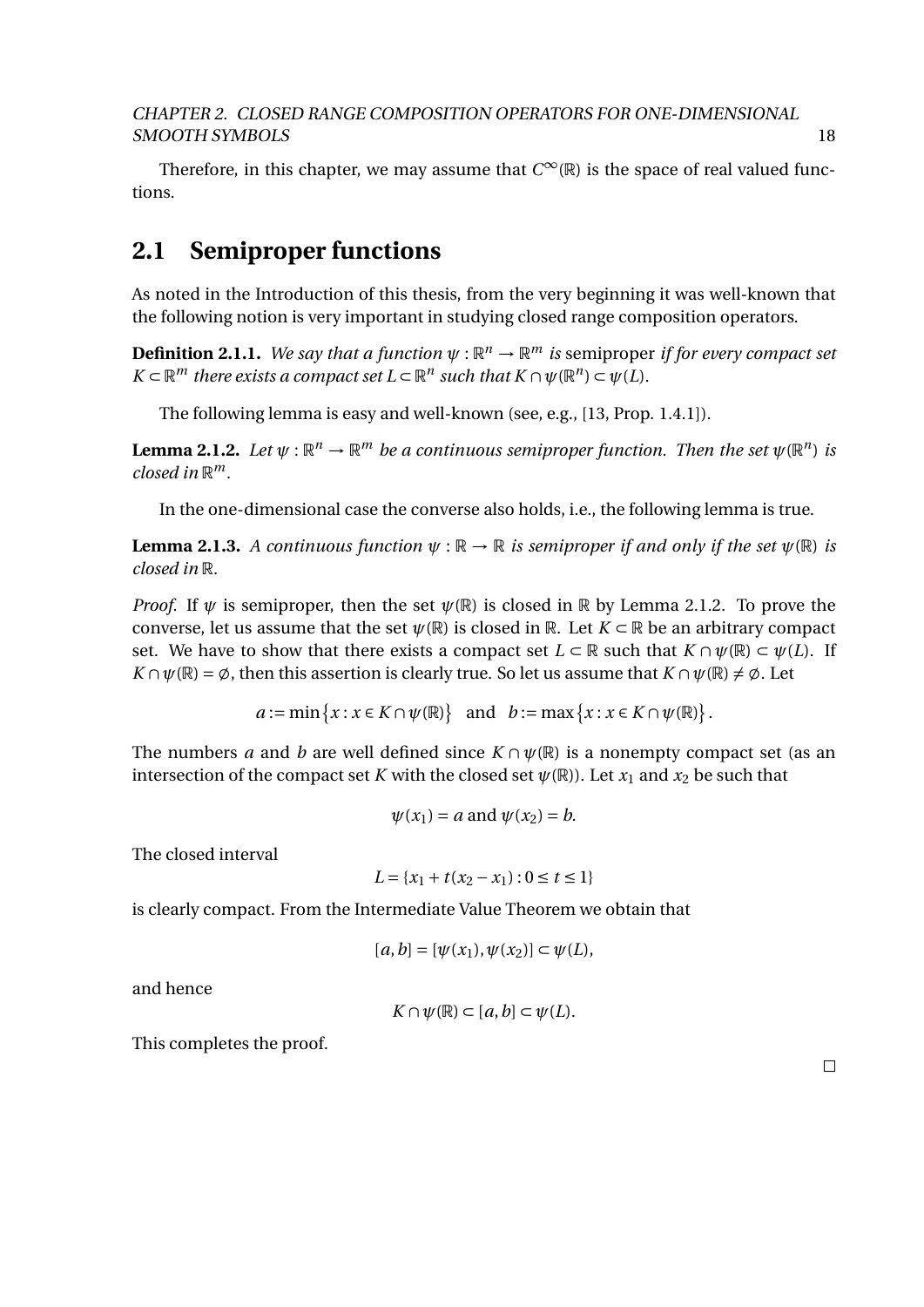**Example 2.1.4.** *Let*  $\psi$  :  $\mathbb{R} \to \mathbb{R}$  *be defined as*  $\psi(x) = x^2$ *. Since*  $\psi(\mathbb{R}) = [0, \infty)$ *, we obtain by Lemma 2.1.3 that ψ is a semiproper function. In fact, it is easy to see that every polynomial of one variable with real coefficients considered as a function acting from* R *to* R *is semiproper.*

**Example 2.1.5.** *Let*  $\psi$  :  $\mathbb{R} \to \mathbb{R}$  *be defined as*  $\psi(x) = \frac{1}{x^2}$  $\frac{1}{x^2+1}$ *. Because the set*  $\psi(\mathbb{R}) = (0,1]$  *is not closed in* R*, we get from Lemma 2.1.3 that ψ is not semiproper.*

The following proposition shows that the semiproperness of  $\psi$  is a necessary condition for  $C_\psi$  to have closed range. This is true for an arbitrary smooth  $\psi: \mathbb{R}^n \to \mathbb{R}^m$  (see [13, Prop. 1.4.1] without a proof, for the proof see [33, Prop. 2.9]). Below we present a different proof of this fact in the one-dimensional case.

**Proposition 2.1.6.** Let  $\psi: \mathbb{R} \to \mathbb{R}$  be smooth. If the composition operator  $C_{\psi}: C^{\infty}(\mathbb{R}) \to C^{\infty}(\mathbb{R})$ ,  $F \rightarrow F \circ \psi$ , has closed range, then  $\psi$  is a semiproper function.

*Proof.* Let us assume to the contrary that  $C_\psi$  has closed range and that  $\psi$  is not a semiproper function. Since every constant function is semiproper, we may assume that  $\psi$  is not constant. From Lemma 2.1.3 it follows that the set  $\psi(\mathbb{R})$  is not closed in  $\mathbb{R}$ . Thus we can find

$$
b \in \overline{\psi(\mathbb{R})} \setminus \psi(\mathbb{R}). \tag{2.1.1}
$$

Since  $\psi(\mathbb{R})$  is connected, either  $\psi(\mathbb{R}) \subset (b,\infty)$  or  $\psi(\mathbb{R}) \subset (-\infty,b)$ . Let us assume that

$$
\psi(\mathbb{R}) \subset (b, \infty) \tag{2.1.2}
$$

(the proof in the second case goes along the same lines). Consider now the function  $f : \mathbb{R} \to \mathbb{R}$ defined via formula

$$
f(x) = \sqrt{\psi(x) - b}.
$$

From (2.1.2) it is clear that  $f \in C^{\infty}(\mathbb{R})$ . We will show that

$$
f \in \overline{\operatorname{Im} C_{\psi}} \setminus \operatorname{Im} C_{\psi}
$$

and this will give a contradiction with the assumption that  $C_\psi$  has closed range.

First we will show that  $f \notin \text{Im } C_{\psi}$ . To do this, let us observe that from (2.1.1) and from (2.1.2) it follows that there exists  $\delta > 0$  such that

$$
(b,b+\delta)\subset\psi(\mathbb{R}).
$$

If  $F : \mathbb{R} \to \mathbb{R}$  is such that  $F \circ \psi = f$ , then for every  $y \in (b, b+\delta)$  the equality  $F(y) = \sqrt{y-b}$  must be satisfied. But this means that the first derivative of *F* cannot exist at *b*. This shows that there does not exist a smooth function  $F : \mathbb{R} \to \mathbb{R}$  such that  $F \circ \psi = f$ . Therefore,  $f \notin \text{Im } C_{\psi}$ .

Our goal now is to show that  $f \in \overline{\text{Im } C_{\psi}}$ . In order to do this we have to approximate f, in the topology of the space  $C^\infty(\mathbb{R})$ , by functions which are in Im  $C_\psi$ . So let  $K \subset \mathbb{R}$  be an arbitrary compact set and let  $n \in \mathbb{N}$ . Let

$$
\delta = \min \{ \psi(x) - b : x \in K \}.
$$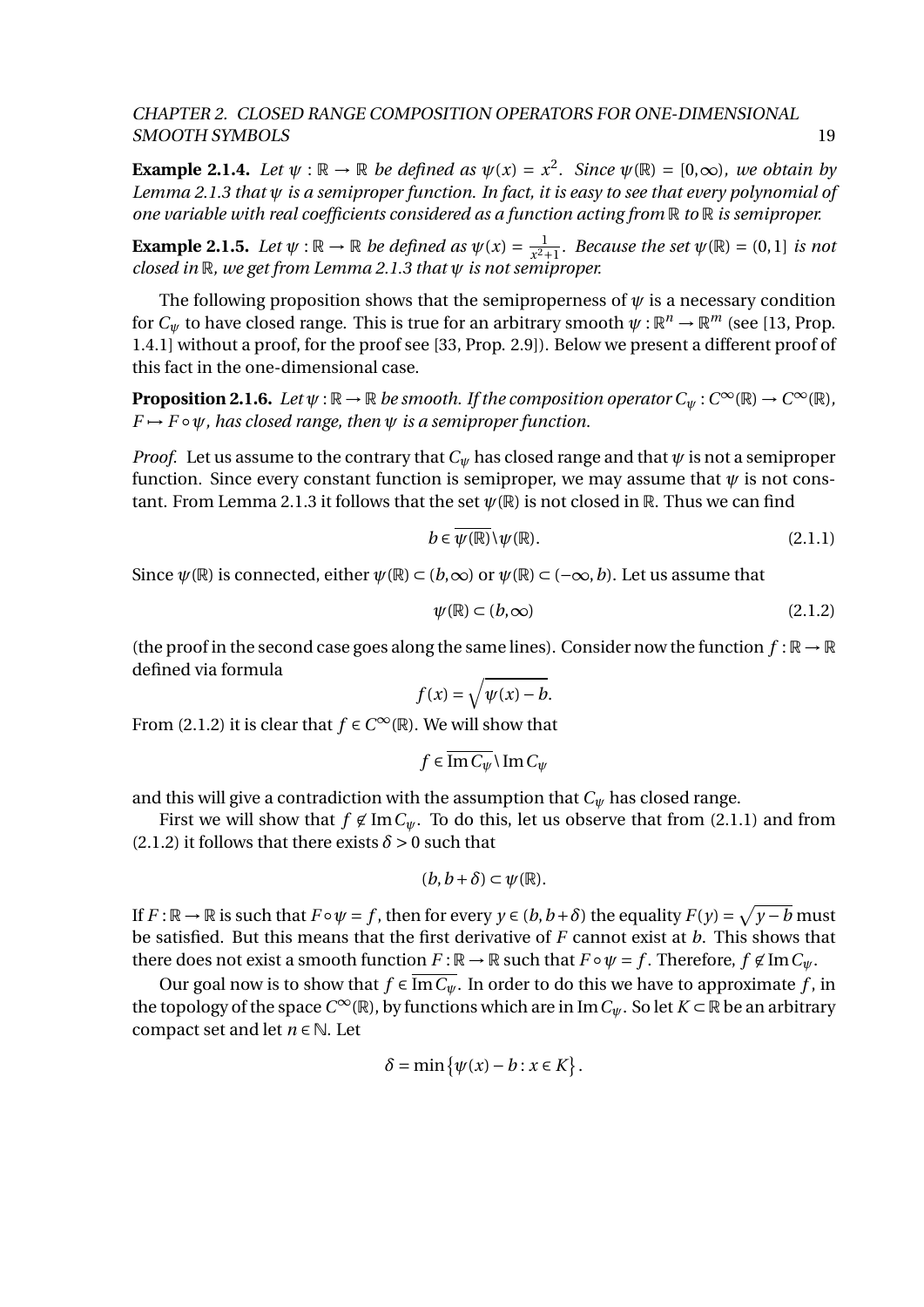Using (2.1.2), the smoothness of  $\psi$ , and the compactness of the set *K* we obtain that  $\delta > 0$ . Let  $\varphi : \mathbb{R} \to \mathbb{R}$  be a smooth function which is equal to 1 on the set  $[b + \delta/2, \infty)$  and equal to 0 on the set (−∞,*b* + *δ*/4]. Such a function exists in view of Proposition 1.1.7. The function  $F : \mathbb{R} \to \mathbb{R}$  defined via the formula

$$
F(x) = \begin{cases} \varphi(x) \cdot \sqrt{x - b}, & x \ge b, \\ 0, & x < b, \end{cases}
$$

is clearly smooth. Therefore,  $F \circ \psi \in \text{Im } C_{\psi}$ . Moreover, for every  $x \in \psi^{-1}$   $((b + \delta/2, \infty))$  we have that

$$
(F \circ \psi)(x) = \sqrt{\psi(x) - b} = f(x).
$$

Thus the smooth functions  $F \circ \psi$  and  $f$  coincide on the open set  $\psi^{-1}((b + \delta/2, \infty))$ , which contains the compact set *K*. Therefore

$$
||F \circ \psi - f||_{K,n} = 0.
$$

Since *K* and *n* were arbitrary, this gives that  $f \in \overline{\text{Im } C_{\psi}}$ . This completes the proof.

 $\Box$ 

**Example 2.1.7.** *Let*  $\psi$  :  $\mathbb{R} \to \mathbb{R}$  *be defined as*  $\psi(x) = \frac{1}{x^2}$ .  $\frac{1}{x^2+1}$ *. We know that*  $\psi$  *is not a semiproper function (see Example 2.1.5). Thus, by Proposition 2.1.6, we get that C<sup>ψ</sup> does not have closed range. In fact, the proof of Proposition 2.1.6 shows that*

$$
\sqrt{\psi} \in \overline{\operatorname{Im} C_{\psi}} \setminus \operatorname{Im} C_{\psi}.
$$

## **2.2 A sufficient condition**

The aim of this section is to prove Theorem 2.2.3, which gives a sufficient condition ensuring that the range of the composition operator  $C_w$  is closed. Before we state the result, let us introduce the necessary notation.

**Definition 2.2.1.** *Let*  $\psi$  :  $\mathbb{R} \rightarrow \mathbb{R}$  *be smooth.* 

- *• For every b* ∈  $\psi$ (ℝ) *the set*  $\psi^{-1}(\{b\})$  *is called the fiber of*  $\psi$  *over b.*
- *If for every n*  $\geq$  1 *we have*  $\psi^{(n)}(x) = 0$ *, then x is called a flat point of*  $\psi$ *. Otherwise we say that x is a non-flat point of ψ.*

**Example 2.2.2.** *Let*  $\psi$  :  $\mathbb{R} \to \mathbb{R}$  *be defined via formula* 

$$
\psi(x) = \begin{cases} \exp\left(-\frac{1}{x}\right), & x > 0, \\ 0, & x \le 0. \end{cases}
$$

*Then ψ is a smooth function and* 0 *is a flat point of ψ.*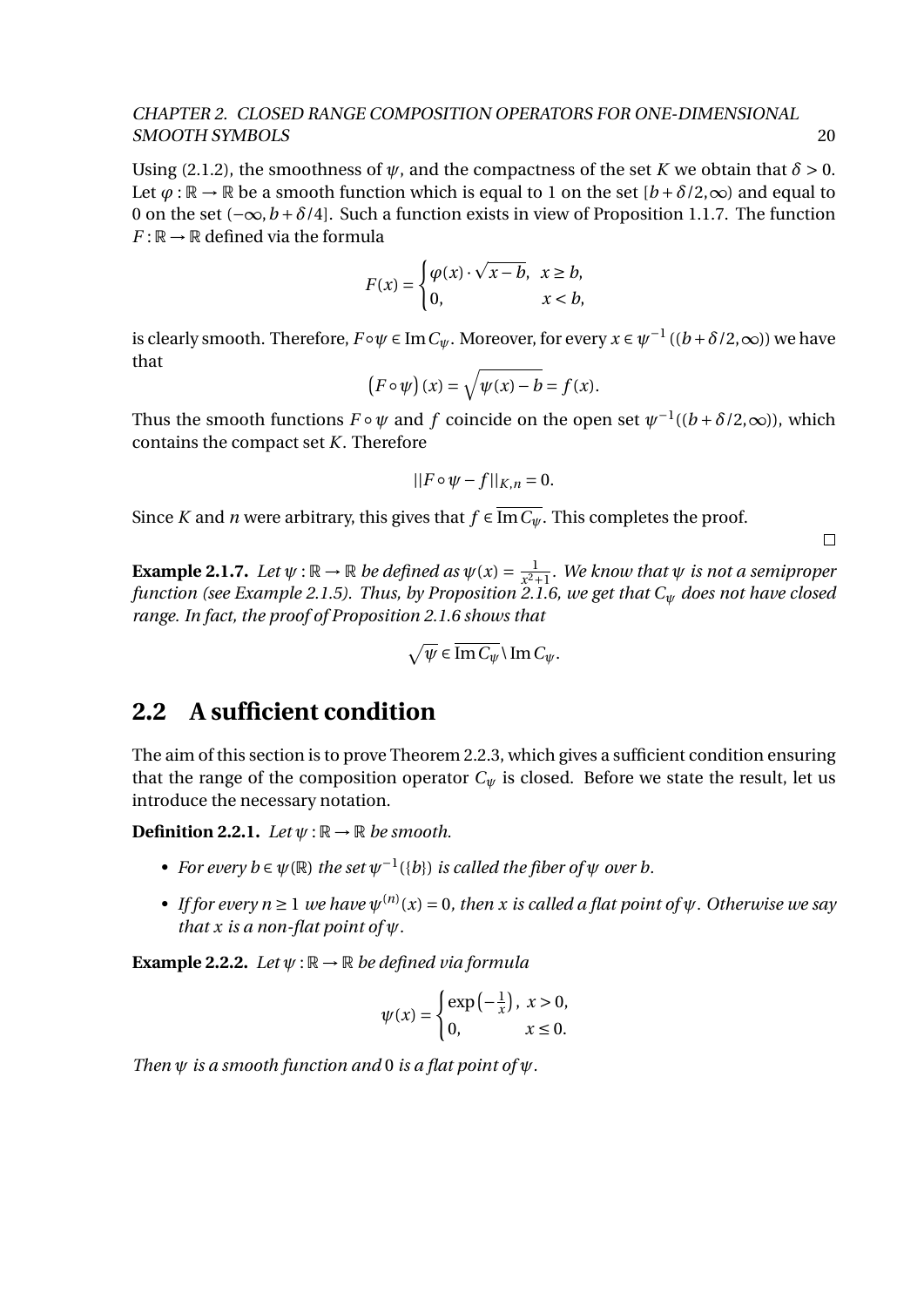**Theorem 2.2.3.** Let  $\psi : \mathbb{R} \to \mathbb{R}$  be a smooth semiproper function which satisfies the following *conditions:*

- *1. Every fiber of ψ over a boundary point of ψ*(R) *contains a non-flat point.*
- *2. Every fiber of ψ over an interior point of ψ*(R) *contains either a non-flat non extreme point or both a non-flat local minimum and a non-flat local maximum.*

*Then*

$$
\operatorname{Im} C_{\psi} = \overline{\operatorname{Im} C_{\psi}} = \widehat{\operatorname{Im} C_{\psi}}.
$$

In the proof of this theorem, we will need the following simple observation, which can be easily proved using the Mean Value Theorem.

**Lemma 2.2.4.** *Let*  $\psi$  :  $\mathbb{R} \to \mathbb{R}$  *be smooth. If*  $x_0$  *is a non-flat point of*  $\psi$ *, then there exists*  $\varepsilon > 0$ *such that the only possible point in*  $[x_0 - \varepsilon, x_0 + \varepsilon]$  *at which*  $\psi'$  *vanishes is*  $x_0$ *.* 

We will also need the following, slightly reformulated, nice result due to Kenessey and Wengenroth (see [34, Lemma 2]).

**Lemma 2.2.5.** *Let*  $\psi$  : [a, b]  $\rightarrow$  [c, d] be a smooth bijection such that the only possible point at *which*  $\psi'$  vanishes is a (or b), which is a non-flat point of  $\psi$ . Let  $f : [a, b] \to \mathbb{R}$  be a smooth *function such that for every n*  $\geq$  0 *we have that f*<sup>(*n*)</sup>(*a*) = 0 (*or f*<sup>(*n*)</sup>(*b*) = 0, *respectively*). Then  $\tilde{f}$  the function  $f \circ \psi^{-1} : [c, d] \to \mathbb{R}$  is smooth and, moreover, for every  $n \geq 0$  we have that

$$
(f \circ \psi^{-1})^{(n)}(\psi(a)) = 0 \quad (or \left(f \circ \psi^{-1}\right)^{(n)}(\psi(b)) = 0 \text{ , respectively)}.
$$

Having those results, we are ready to prove the theorem.

*Proof of Theorem 2.2.3.* From the result of Allan et al. (see [2, Cor. 5]) we know that

$$
\operatorname{Im} C_{\psi} \subset \overline{\operatorname{Im} C_{\psi}} \subset \widehat{\operatorname{Im} C_{\psi}}.
$$

Hence, to prove the theorem, it is enough to show that

$$
\widehat{\mathrm{Im}\,C_{\psi}} \subset \mathrm{Im}\,C_{\psi}.
$$

So let  $f \in \widehat{\text{Im } C_{\psi}}$  be arbitrary. Please recall that

$$
\widehat{\mathrm{Im}\,C_\psi}=\left\{f\in C^\infty(\mathbb{R}): \forall\, b\in\psi(\mathbb{R})\; \exists F_b\in C^\infty(\mathbb{R})\; \forall\, a\in\psi^{-1}(\{b\}) \forall\, n\geq 0 \; f^{(n)}(a)=(F_b\circ\psi)^{(n)}(a)\right\}.
$$

Our goal is to find a smooth function  $\tilde{F} : \mathbb{R} \to \mathbb{R}$  such that  $\tilde{F} \circ \psi = f$ . To do this, let us first consider the function

$$
F: \psi(\mathbb{R}) \to \mathbb{R}, \ y = \psi(x) \to f(x).
$$

**Claim 1.** *The function F is well defined.*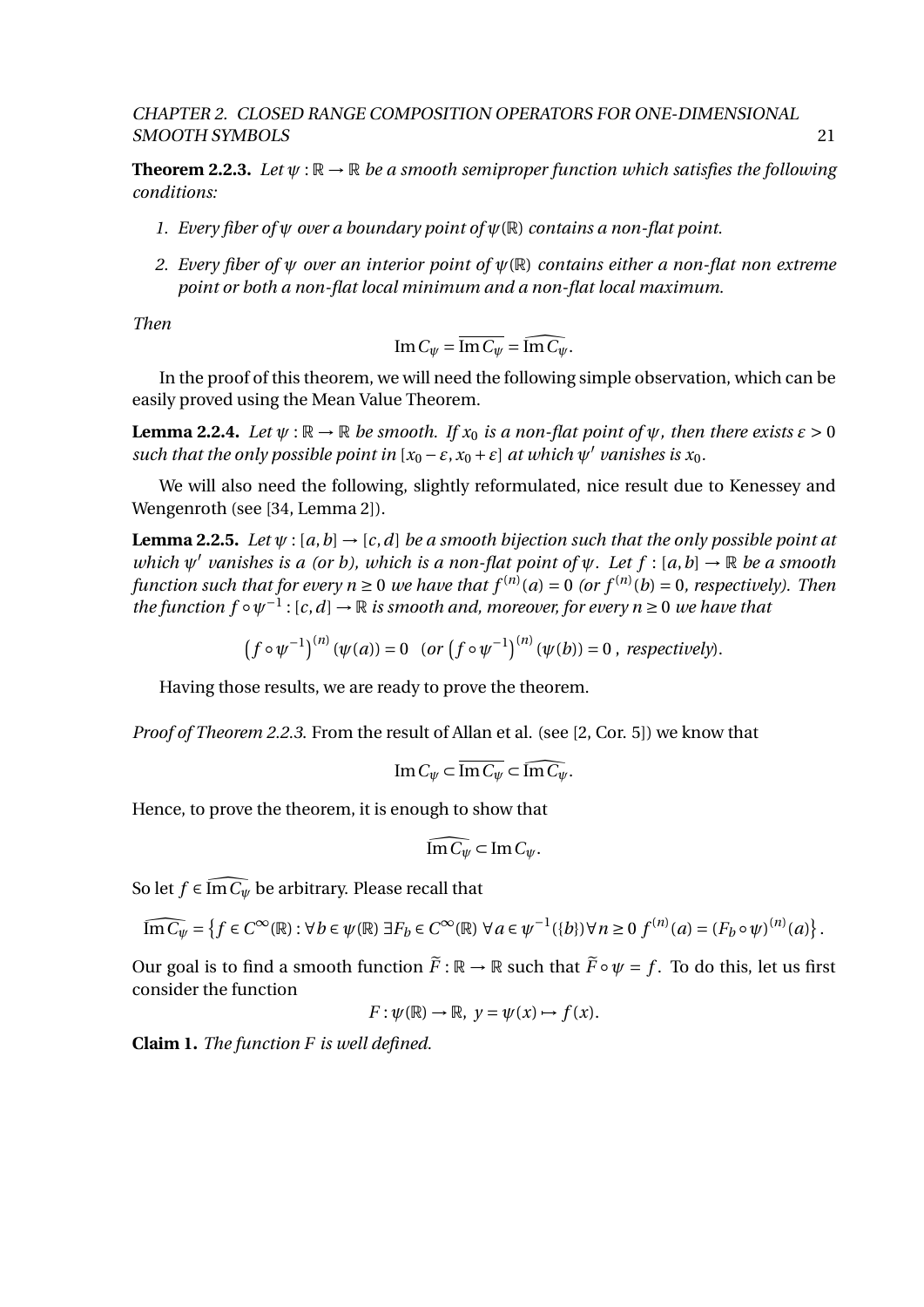*Proof of the claim.* Assume that  $y \in \psi(\mathbb{R})$  is equal to  $\psi(x_1)$  and  $\psi(x_2)$ , where  $x_1$  and  $x_2$  are two different points. By the definition of  $\widehat{\text{Im }C_{\psi}}$ , we have that  $f(x_1) = f(x_2)$ . Therefore, the value of *F* at *y* does not depend on the choice of  $x \in \psi^{-1}(\{y\})$ . This shows that *F* is well defined.

By our assumptions  $\psi$  is semiproper and hence, by Lemma 2.1.3, the set  $\psi(\mathbb{R})$  is a closed, possibly unbounded, interval. We will show now that the following is true.

**Claim 2.** *The function F is smooth on*  $\psi(\mathbb{R})$ *.* 

*Proof of the claim.* Let  $b \in \psi(\mathbb{R})$  be arbitrary. According to our assumptions, there are three possible cases.

**Case 1.** The point *b* is a boundary point of  $\psi(\mathbb{R})$  and the fiber of  $\psi$  over *b* contains a non-flat extreme point  $a_0$ .

Let us assume that *b* is the smallest value of  $\psi$ . Since  $\psi$  is not flat at  $a_0$ , by Lemma 2.2.4 we can find  $\varepsilon > 0$  such that the only point in  $[a_0 - \varepsilon, a_0 + \varepsilon]$  at which  $\psi'$  vanishes is  $a_0$ . Let us consider the function

$$
\widetilde{\psi}: [a_0, a_0 + \varepsilon] \to [\psi(a_0), \psi(a_0 + \varepsilon)], \ x \mapsto \psi(x).
$$

Since  $\psi'$  does not vanish in  $(a_0, a_0 + \varepsilon)$ , we obtain that  $\tilde{\psi}$  is a smooth bijection. From the definition of  $\widehat{\text{Im }C_\psi}$  we can find  $F_b \in C^\infty(\mathbb{R})$  such that

$$
(F_b \circ \psi)^{(n)}(a_0) - f^{(n)}(a_0) = 0
$$
 for every  $n \ge 0$ .

Using Lemma 2.2.5, we obtain that the function

$$
(F_b \circ \psi - f) \circ \widetilde{\psi}^{-1} : [\psi(a_0), \psi(a_0 + \varepsilon)] \to \mathbb{R}
$$

is smooth. It is clear that

$$
(F_b \circ \psi - f) \circ \widetilde{\psi}^{-1} = F_b - F \text{ on } [\psi(a_0), \psi(a_0 + \varepsilon)],
$$

and hence  $F_b - F$  is smooth on  $[\psi(a_0), \psi(a_0 + \varepsilon)]$ . But  $F_b \in C^\infty(\mathbb{R})$ , so *F* is a smooth function on  $[\psi(a_0), \psi(a_0 + \varepsilon)].$ 

If *b* is the biggest value of  $\psi$ , then in a similar way we obtain that *F* is smooth on  $[b-\varepsilon,b]$ for some  $\varepsilon > 0$ .

**Case 2.** The point *b* is an interior point of  $\psi(\mathbb{R})$  and the fiber of  $\psi$  contains a non-flat non extreme point  $a_0$ .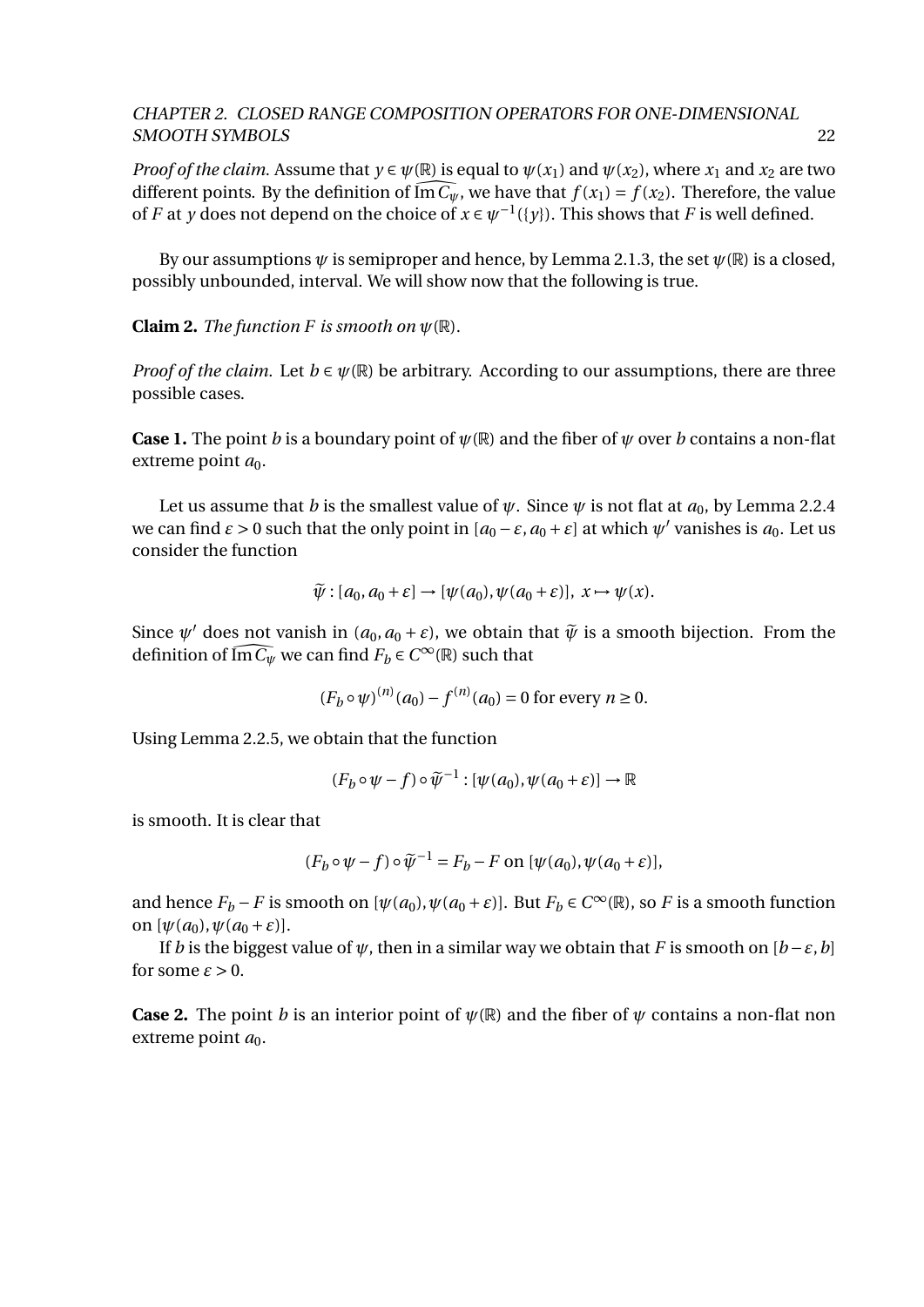Because  $a_0$  is a non-flat point, by Lemma 2.2.4, there exists  $\varepsilon > 0$  such that the only possible point in  $[a_0 - \varepsilon, a_0 + \varepsilon]$  at which  $\psi'$  vanishes is  $a_0$ . Since  $a_0$  is a non extreme point of  $\psi$  and *a*<sub>0</sub> is the only possible point at which  $\psi'$  vanishes in  $[a_0 - \varepsilon, a_0 + \varepsilon]$ , we get that  $\psi$  is either an increasing or a decreasing function on  $[a_0 - \varepsilon, a_0 + \varepsilon]$ . Let us assume that  $\psi$  is an increasing function on  $[a_0 - \varepsilon, a_0 + \varepsilon]$  (the proof in the other case goes along the same lines).

It is clear that the functions

$$
\widetilde{\psi_1}:[a_0,a_0+\varepsilon]\to[\psi(a_0),\psi(a_0+\varepsilon)],\ x\mapsto\psi(x),
$$

and

$$
\widetilde{\psi_2}: [a_0 - \varepsilon, a_0] \to [\psi(a_0 - \varepsilon), \psi(a_0)], x \mapsto \psi(x),
$$

are smooth bijections. Using the definition of  $\widehat{\text{Im}C_{\psi}}$ , we can find  $F_b \in C^{\infty}(\mathbb{R})$  such that

$$
(F_b \circ \psi)^{(n)}(a_0) - f^{(n)}(a_0) = 0
$$
 for every  $n \ge 0$ .

Using twice Lemma 2.2.5, we get that the functions

$$
(F_b \circ \psi - f) \circ \widetilde{\psi_1}^{-1} : [\psi(a_0), \psi(a_0 + \varepsilon)] \to \mathbb{R}
$$

and

$$
(F_b \circ \psi - f) \circ \widetilde{\psi_2}^{-1} : [\psi(a_0 - \varepsilon), \psi(a_0)] \to \mathbb{R}
$$

are smooth and, moreover, we get that

$$
\left( (F_b \circ \psi - f) \circ \widetilde{\psi_1}^{-1} \right)^{(n)} (\psi(a_0)) = \left( (F_b \circ \psi - f) \circ \widetilde{\psi_2}^{-1} \right)^{(n)} (\psi(a_0)) = 0 \tag{2.2.1}
$$

for every  $n \geq 0$ . Observe now that

$$
(F_b \circ \psi - f) \circ \widetilde{\psi_1}^{-1} = F_b - F \text{ on } [\psi(a_0), \psi(a_0 + \varepsilon)]
$$

and

$$
(F_b \circ \psi - f) \circ \widetilde{\psi_2}^{-1} = F_b - F \text{ on } [\psi(a_0 - \varepsilon), \psi(a_0)].
$$

Together with (2.2.1), this gives that the function  $F_b-F$  is smooth on  $[\psi(a_0-\varepsilon), \psi(a_0+\varepsilon)].$ Thus *F* is smooth on  $[\psi(a_0 - \varepsilon), \psi(a_0 + \varepsilon)].$ 

**Case 3.** The point *b* is an interior point of  $\psi(\mathbb{R})$  and the fiber of  $\psi$  contains a non-flat local minimum  $a_1$  of  $\psi$  and a non-flat local maximum  $a_2$  of  $\psi$ .

Since  $\psi$  is not flat at  $a_1$  and it is not flat at  $a_2$ , by Lemma 2.2.4 there exists  $\varepsilon > 0$  such that the only point in  $[a_1 - \varepsilon, a_1 + \varepsilon]$  at which  $\psi'$  vanishes is  $a_1$  and the only point in  $[a_2 - \varepsilon, a_2 + \varepsilon]$ at which  $\psi'$  vanishes is  $a_2$ . It is easy to see that the functions

$$
\widetilde{\psi_1}:[a_1,a_1+\varepsilon]\to[\psi(a_1),\psi(a_1+\varepsilon)],\ x\mapsto\psi(x),
$$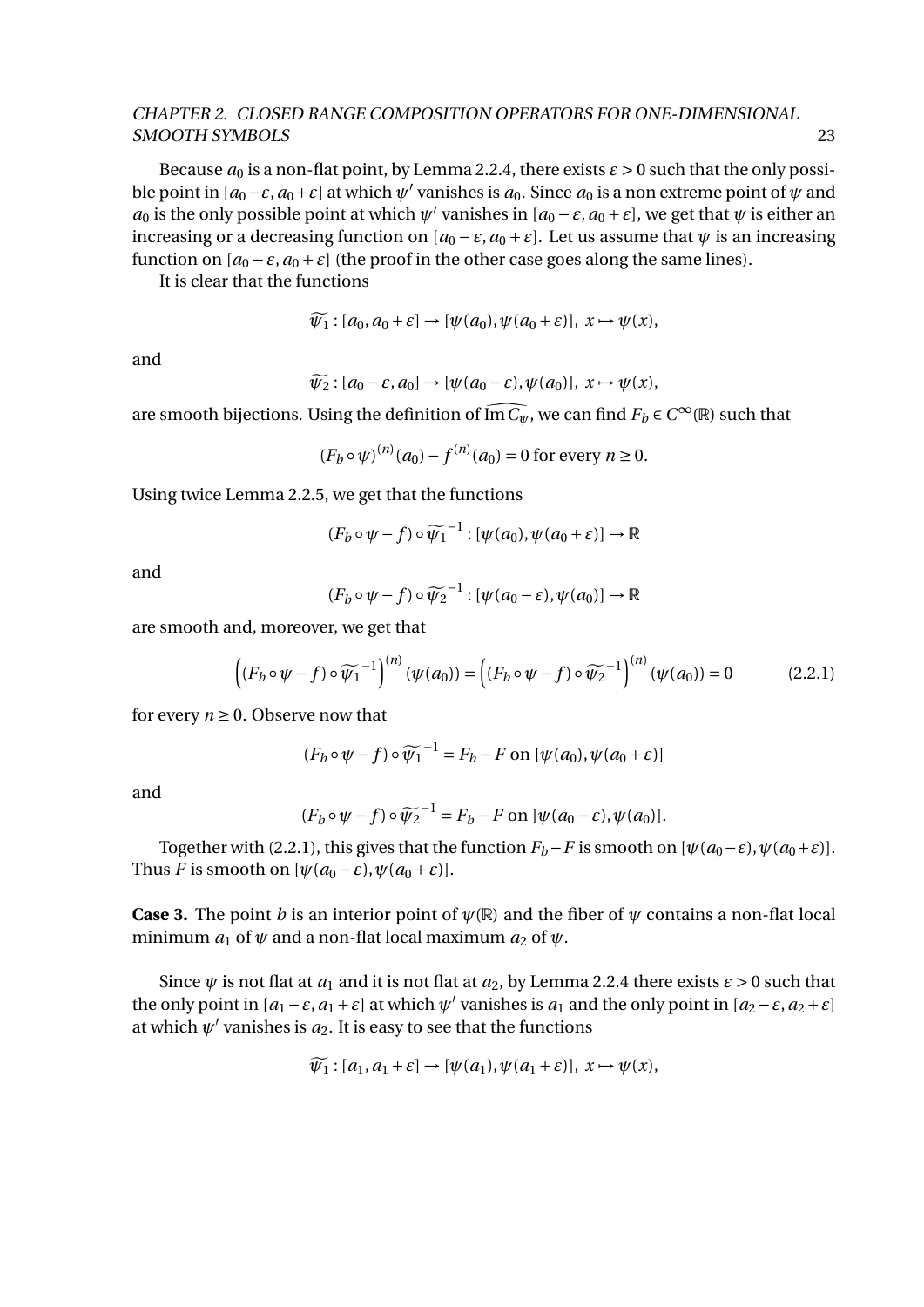and

$$
\widetilde{\psi_2}:[a_2-\varepsilon,a_2]\to[\psi(a_2-\varepsilon),\psi(a_2)], x\mapsto\psi(x),
$$

are smooth bijections. From the definition of  $\widehat{\text{Im}C_{\psi}}$  there exists  $F_b \in C^{\infty}(\mathbb{R})$  such that

$$
(F_b \circ \psi)^{(n)}(a_1) - f^{(n)}(a_1) = 0 = (F_b \circ \psi)^{(n)}(a_2) - f^{(n)}(a_2)
$$

for every  $n \ge 0$ . Using Lemma 2.2.5, we obtain that the functions

$$
(F_b \circ \psi - f) \circ \widetilde{\psi_1}^{-1} : [\psi(a_1), \psi(a_1 + \varepsilon)] \to \mathbb{R}
$$

and

$$
(F_b \circ \psi - f) \circ \widetilde{\psi_2}^{-1} : [\psi(a_2 - \varepsilon), \psi(a_2)] \to \mathbb{R}
$$

are smooth and, moreover,

$$
\left( (F_b \circ \psi - f) \circ \widetilde{\psi_1}^{-1} \right)^{(n)} (\psi(a_1)) = \left( (F_b \circ \psi - f) \circ \widetilde{\psi_2}^{-1} \right)^{(n)} (\psi(a_2)) = 0
$$

for every  $n \geq 0$ . Since

$$
(F_b \circ \psi - f) \circ \widetilde{\psi_1}^{-1} = F_b - F \text{ on } [\psi(a_1), \psi(a_1 + \varepsilon)]
$$

and

$$
(F_b \circ \psi - f) \circ \widetilde{\psi_2}^{-1} = F_b - F \text{ on } [\psi(a_2 - \varepsilon), \psi(a_2)],
$$

this gives that  $F_b - F$  is smooth on  $[\psi(a_2 - \varepsilon), \psi(a_1 + \varepsilon)]$ . Therefore, *F* is a smooth function on  $[\psi(a_2 - \varepsilon), \psi(a_1 + \varepsilon)].$ 

Altogether, the above shows that *F* is a smooth function on  $\psi(\mathbb{R})$ .

Now, we are able to finish the proof of the theorem. By Claim 2 the function *F* is smooth on  $\psi(\mathbb{R})$ , which as noted before, is a closed, possibly unbounded interval. Using Corollary 1.1.3 we can extend *F* to a smooth function on  $\mathbb{R}$ , denote this extension by  $\tilde{F}$ . Of course, for every  $x \in \mathbb{R}$  we have that

$$
(\widetilde{F}\circ\psi)(x) = \widetilde{F}(\psi(x)) = F(\psi(x)) = f(x).
$$

This shows that  $f \in \text{Im } C_{\psi}$  and this proves the theorem.

As an immediate consequence of Theorem 2.2.3, we obtain the following corollary.

**Corollary 2.2.6.** *Let*  $\psi$  :  $\mathbb{R} \to \mathbb{R}$  *be a smooth semiproper function which has no flat points. Then the composition operator*  $C_{\psi}: C^{\infty}(\mathbb{R}) \to C^{\infty}(\mathbb{R})$ ,  $F \mapsto F \circ \psi$ *, has closed range.* 

Please note, that every semiproper real analytic function satisfies the conditions of the statement above. In particular,  $C_\psi$  has closed range if  $\psi$  is a polynomial.

Let now  $\varphi$  be an arbitrary smooth function with values in [0, 1] which is 0 on ( $-\infty$ , 0] and 1 on [1,∞). In the following examples we will try to illustrate the conditions of Theorem 2.2.3.

 $\Box$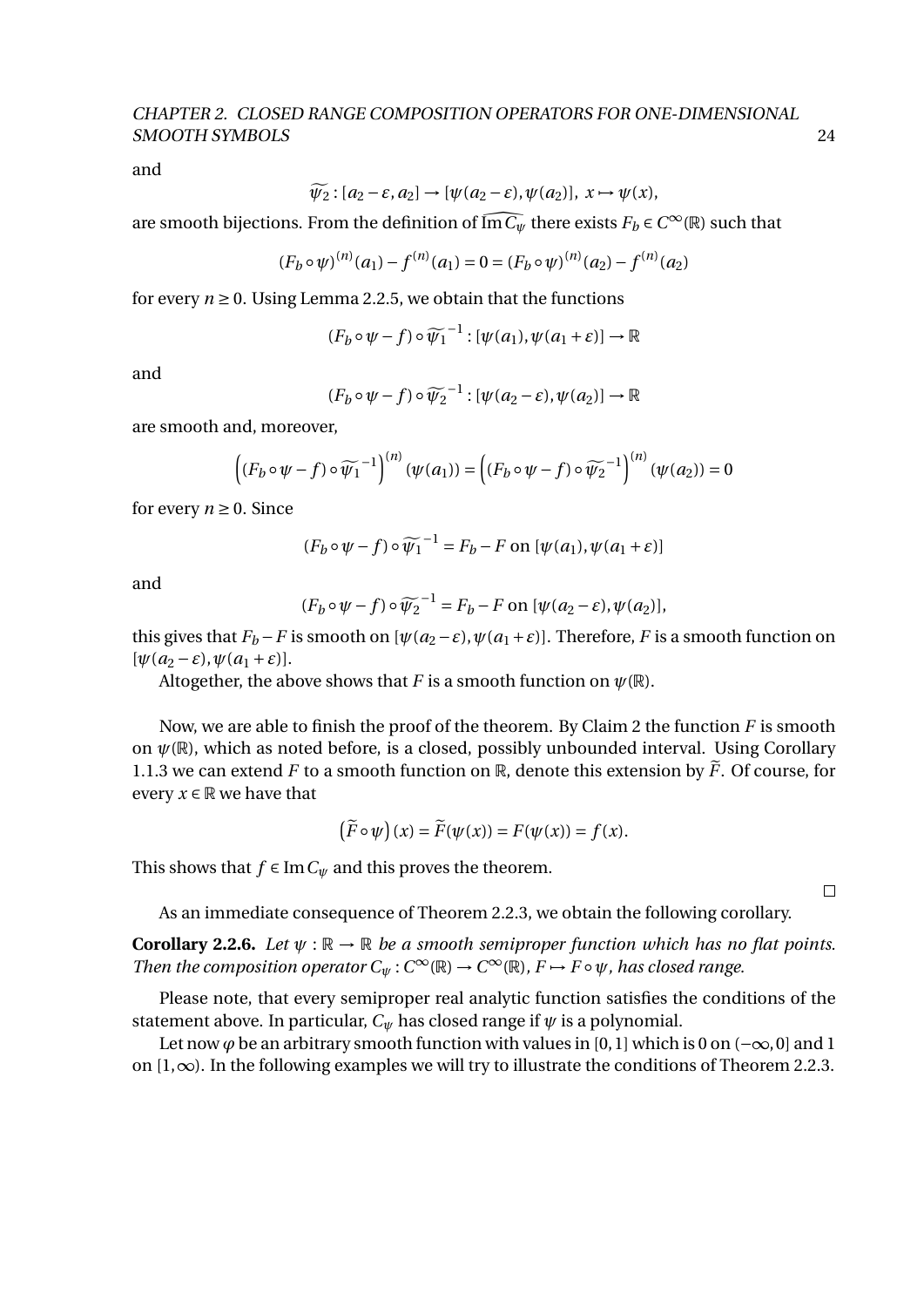**Example 2.2.7.** *Let*

 $\psi(x) =$  $\int \exp(1/x)$ ,  $x < 0$  $\varphi(x)$  (*x* − 1)<sup>2</sup>, *x* ≥ 0.

*Since*  $\psi(\mathbb{R}) = [0,\infty)$ *, by Lemma 2.1.3 we get that*  $\psi$  *is semiproper. Observe that every fiber of*  $\psi$ *over an interior point of ψ*(R) *contains a non-flat point which is not a extreme point and the fiber over* 0*, which is the only boundary point of ψ*(R)*, contains* 1 *which is a non-flat point. Thus, by Theorem 2.2.3 the composition operator C<sup>ψ</sup> has closed range.*

### **Example 2.2.8.** *Let*

$$
\psi(x) = \begin{cases} \varphi(-x)(x+2)^3, & x < 0 \\ \varphi(x)(x-2)^3, & x \ge 0. \end{cases}
$$

*Since*  $\psi(\mathbb{R}) = \mathbb{R}$ , we get that  $\psi$  is a semiproper function. For every  $\psi \neq 0$  the fiber of  $\psi$  over  $\psi$ *contains a non-flat non extreme point. Moreover, the fiber over* 0 *contains* 2 *which is a non-flat and non-extreme point. By our theorem C<sup>ψ</sup> has closed range.*

### **Example 2.2.9.** *Let*

$$
\psi(x) = \begin{cases}\n-\varphi(-x)(x+1)^2, & x < 0 \\
\varphi(x)(x-1)^2, & x \ge 0.\n\end{cases}
$$

*Then*  $\psi$  *is semiproper and for every*  $\gamma \neq 0$  *the fiber of*  $\psi$  *over*  $\gamma$  *contains a non-flat non extreme point. Moreover, the fiber over* 0 *contains* −1 *which is a non-flat local maximum, and contains* 1 *which is a non-flat local minimum. Hence the range of C<sup>ψ</sup> is closed.*

**Remark 2.2.10.** Theorem 2.2.3 gives a description of a wide class of smooth symbols *ψ* : R → R for which the composition operator*C<sup>ψ</sup>* has closed range. We do not know if the range of*C<sup>ψ</sup>* is closed in case if  $\psi$  is a not constant semiproper function and does not satisfy the conditions of this result, i.e., when either there is a boundary point *b* of  $\psi(\mathbb{R})$  such that the fiber of  $\psi$  over *b* contains only flat points of  $\psi$  or if there is an interior point *b* of  $\psi(\mathbb{R})$  such that the fiber of *ψ* over *b* does not contain a non-flat non extreme point and does not contain either a nonflat local minimum or a non-flat local maximum. It is easy to see that the above conditions precisely hold if there is  $b \in \psi(\mathbb{R})$  such that either the boundary of the set  $\{x \in \mathbb{R} : \psi(x) > b\}$  is nonempty and contains only flat points of  $\psi$  or the boundary of the set  $\{x \in \mathbb{R} : \psi(x) < b\}$  is nonempty and contains only flat points of *ψ*.

Unfortunately, we were not able to solve this problem in full generality. We only managed to show (see Theorem 2.4.1 below) that if there exists  $b \in \psi(\mathbb{R})$  such that the boundary of the set  $\{x \in \mathbb{R} : \psi(x) > b\}$  or the boundary of the set  $\{x \in \mathbb{R} : \psi(x) < b\}$  is nonempty and contains only *nice* flat points of  $\psi$ , then the range of the composition operator  $C_{\psi}: C^{\infty}(\mathbb{R}) \to C^{\infty}(\mathbb{R})$ ,  $F \mapsto F \circ \psi$ , is not closed (the definition of a nice flat point of  $\psi$  is given in the next section).

Let us note that at this moment, we strongly believe that the following conjectures are true.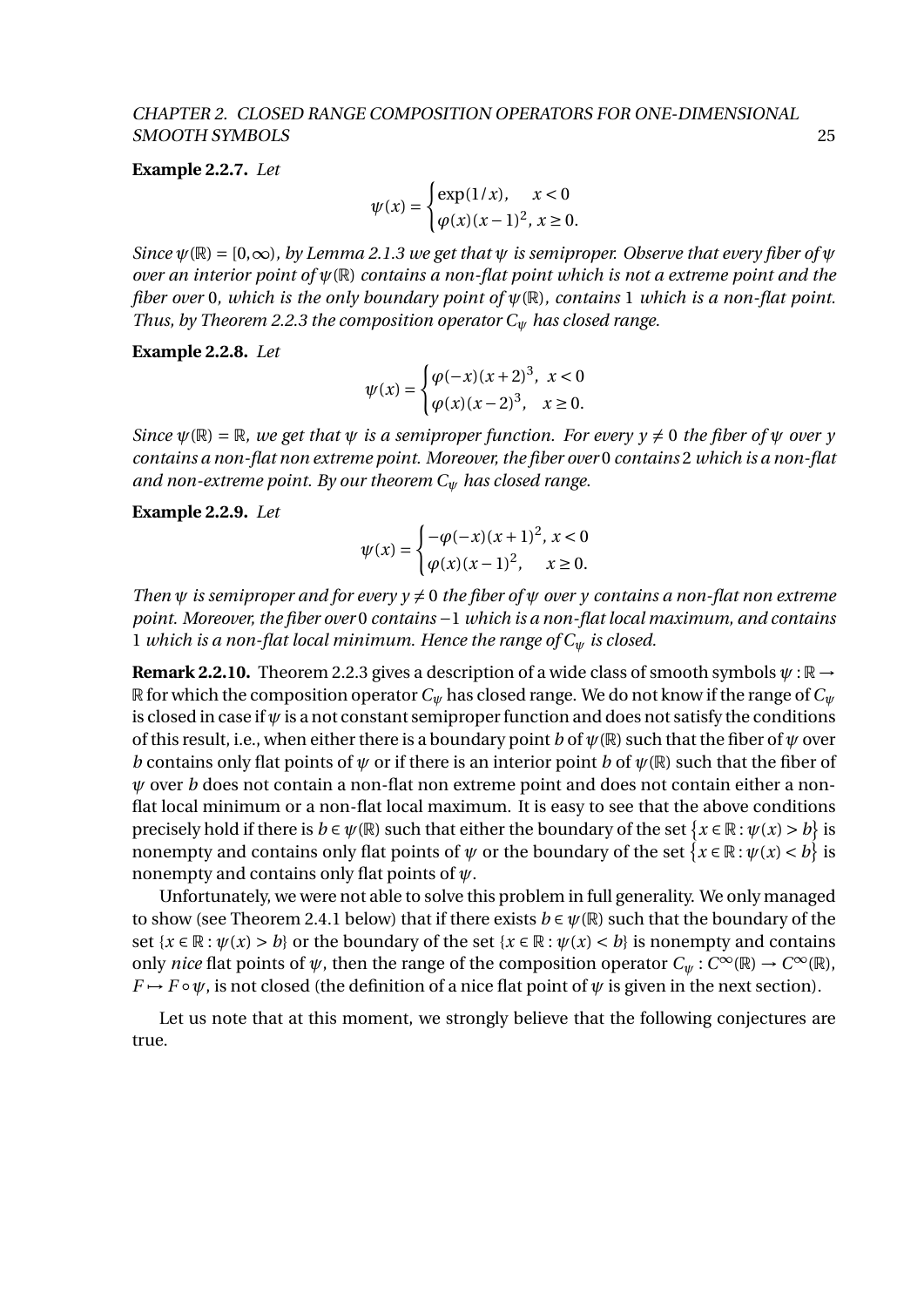**Conjecture 2.2.11.** *Let*  $\psi$  :  $\mathbb{R} \to \mathbb{R}$  *be smooth. The composition operator*  $C_{\psi}$  :  $C^{\infty}(\mathbb{R}) \to C^{\infty}(\mathbb{R})$ , *F* 7→ *F* ◦*ψ, has closed range if and only if ψ is a semiproper function which is either constant or it satisfies the following conditions:*

- *1. Every fiber of ψ over a boundary point of ψ*(R) *contains a non-flat point.*
- *2. Every fiber of ψ over an interior point of ψ*(R) *contains either a non-flat non extreme point or both a non-flat local minimum and a non-flat local maximum.*

**Conjecture 2.2.12.** *Let*  $\psi$  :  $\mathbb{R} \to \mathbb{R}$  *be smooth. Then* 

 $\overline{\text{Im } C_{\psi}} = \widehat{\text{Im } C_{\psi}}.$ 

## **2.3 Roots of smooth functions**

Now, our aim is to characterize those smooth functions  $g : \mathbb{R} \to \mathbb{R}$  such that for every  $0 < \theta < 1$ the function  $|g|^\theta$  is smooth (for the sake of completeness, let us note that the function  $|g|^\theta$ is defined via formula  $|g|^{\theta}(x) = |g(x)|^{\theta}$  for every  $x \in \mathbb{R}$ ). In the next section we will use this characterization to obtain a necessary condition for *C<sup>ψ</sup>* to have closed range.

We start with the following definition.

**Definition 2.3.1.** *Let g* :  $\mathbb{R} \to \mathbb{R}$  *be smooth. We say that*  $x \in \mathbb{R}$  *is a nice flat point of g if for every*  $n \geq 1$  *and every*  $0 < \theta < 1$  *there is a neighbourhood U of*  $x_0$  *such that for every*  $x \in U$  *we have* 

$$
|g^{(n)}(x)| \le |g(x) - g(x_0)|^{\theta}.
$$

**Remark 2.3.2.** Let  $g : \mathbb{R} \to \mathbb{R}$  be smooth. From the very definition it follows that every nice flat point of *g* is a flat point of *g* .

The following proposition shows that the definition of a nice flat point can be formulated in a formally much stronger or a much weaker way.

**Proposition 2.3.3.** *Let g* :  $\mathbb{R} \to \mathbb{R}$  *be a smooth function and let*  $x_0 \in \mathbb{R}$ *. The following conditions are equivalent:*

*(1)* For every  $n \geq 1$ , for every  $0 < \theta < 1$ , and every  $C > 0$  there is a neighbourhood U of  $x_0$  such *that for every*  $x \in U$  *we have* 

$$
|g^{(n)}(x)| \le C |g(x) - g(x_0)|^{\theta}.
$$

*(2)* For every  $n \ge 1$  and for every  $0 < \theta < 1$  there is  $D > 0$  and there is a neighbourhood U of  $x_0$ *such that for every*  $x \in U$  *we have* 

$$
|g^{(n)}(x)| \le D |g(x) - g(x_0)|^{\theta}
$$
.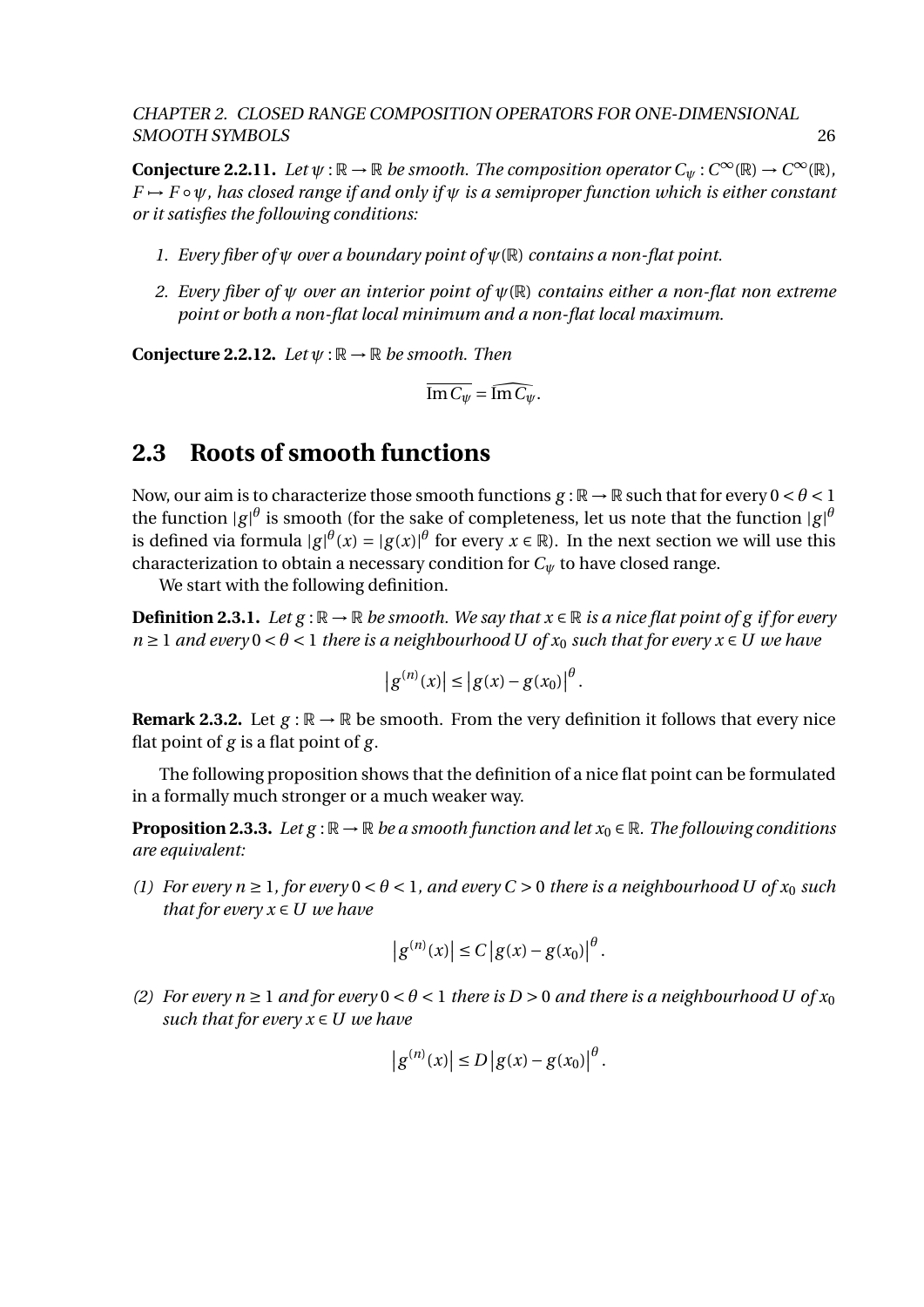*Proof.* It is obvious that (1) implies (2). So let us now assume that (2) is satisfied and let us fix  $0 < \theta_0 < 1$ ,  $n \in \mathbb{N}$ , and  $C > 0$ . We choose  $\theta_1$  such that  $0 < \theta_0 < \theta_1 < 1$ . From our assumptions there exists a neighbourhood  $U$  of  $x_0$  such that

$$
|g^{(n)}(x)| \le D |g(x) - g(x_0)|^{\theta_1} \text{ for every } x \in U.
$$
 (2.3.1)

There exists a neighbourhood *W* of  $x_0$  such that

$$
D\left|g(x) - g(x_0)\right|^{\theta_1 - \theta_0} \le C \text{ for every } x \in W. \tag{2.3.2}
$$

The set  $U \cap W$  is a neighbourhood of  $x_0$  and, by (2.3.1) and (2.3.2), we get that for all  $x \in U \cap W$ we have

$$
\left|g^{(n)}(x)\right| \le D\left|g(x) - g(x_0)\right|^{\theta_1} \le D\left|g(x) - g(x_0)\right|^{\theta_1 - \theta_0} \cdot \left|g(x) - g(x_0)\right|^{\theta_0} \le C\left|g(x) - g(x_0)\right|^{\theta_0}.
$$

This completes the proof.

Now, we are ready to formulate and to prove the main result of this section.

**Theorem 2.3.4.** Let  $g : \mathbb{R} \to \mathbb{R}$  be smooth. The function  $|g|^\theta$  is smooth for every  $0 < \theta < 1$  if and only if every point  $x_0 \in g^{-1}(\{0\})$  is a nice flat point of g. Moreover, if one of the above conditions *holds, then for every*  $0 < \theta < 1$  *the function*  $|g|^\theta$  *is flat on*  $g^{-1}(\{0\})$ *.* 

Please note that if  $|g|^\theta$  is smooth for every  $0 < \theta < 1$ , then  $|g|^\delta$  is smooth for every  $s > 0$ (just observe that  $|g|^s = |g|^{\theta \cdot k}$  for a suitable natural number *k*).

In the proof of this theorem we will need the following almost obvious lemma. We omit its simple proof.

**Lemma 2.3.5.** Let  $g : \mathbb{R} \to \mathbb{R}$  be a smooth function. Then the function  $|g|$  is smooth on the open *set*  $\{x \in \mathbb{R} : g(x) \neq 0\}$  *and, moreover, for every every n* ≥ 1 *and every*  $x \in \mathbb{R}$  *such that*  $g(x) \neq 0$  *we have*

$$
||g|^{(n)}(x)| = |g^{(n)}(x)|.
$$

*Proof of Theorem 2.3.4.* Assume first that the function  $|g|^\theta$  is smooth for every  $0 < \theta < 1$ .

**Claim 1.** *The function g is flat on the set*  $g^{-1}(\{0\})$ *.* 

*Proof of the claim.* Assume to the contrary that this is not the case, i.e., assume that there exists  $x_0 \in g^{-1}(\{0\})$  at which *g* is not flat. Let  $n_0 \in \mathbb{N}$  be the smallest natural number such that  $g^{(n_0)}(x_0) \neq 0$ . Using  $n_0$  times l'Hôpital's Rule we obtain that

$$
\lim_{x \to x_0} \frac{g(x)}{(x - x_0)^{n_0}} = \frac{g^{(n_0)}(x_0)}{n_0!} \neq 0.
$$

 $\Box$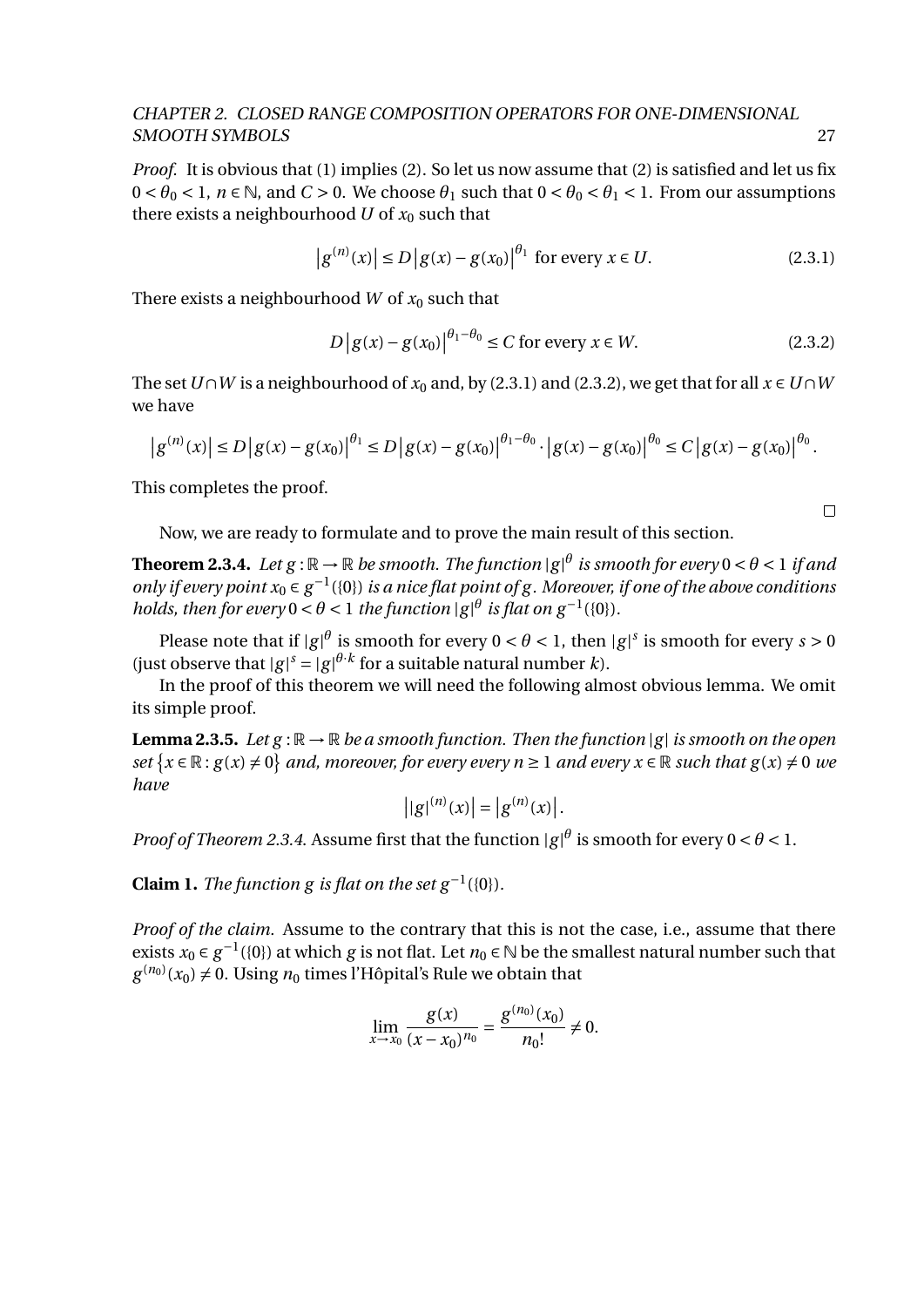This shows that the one-sided limit

$$
\lim_{x \to x_0^+} \frac{|g(x)|}{(x - x_0)^{n_0}}
$$

exists and is not equal to 0. From this we obtain that

$$
\lim_{x \to x_0^+} \frac{^{n_0+1} \sqrt{|g(x)|} - ^{n_0+1} \sqrt{|g(x_0)|}}{x - x_0} = \lim_{x \to x_0^+} \frac{^{n_0+1} \sqrt{|g(x)|}}{x - x_0} = \lim_{x \to x_0^+} \frac{^{n_0+1} \sqrt{\frac{|g(x)|}{(x - x_0)^{n_0}} \cdot \frac{1}{x - x_0}}} = \infty.
$$

This gives a contradiction, because this limit should be finite since the function  $|g|^{\frac{1}{n_0+1}}$  is smooth by our assumptions. This shows that the claim is true.

**Claim 2.** *For every*  $0 < \theta < 1$  *the function*  $|g|^{\theta}$  *is flat on the set*  $g^{-1}(\{0\})$ *.* 

*Proof of the claim.* Assume to the contrary that there exists  $0 < \theta < 1$  and  $x_0 \in g^{-1}(\{0\})$  such that the function  $f = |g|^\theta$  is not flat at  $x_0$ . Let  $n_0$  be the smallest natural number such that  $f^{(n_0)}(x_0)\neq 0.$  As in the proof of the previous claim we obtain that the one-sided limit

$$
\lim_{x \to x_0^+} \frac{|f(x)|}{(x - x_0)^{n_0}}
$$

exists and is not equal to 0. This implies that

$$
\lim_{x \to x_0^+} \frac{^{n_0+1} \sqrt{|f(x)|} - ^{n_0+1} \sqrt{|f(x_0)|}}{x - x_0} = \lim_{x \to x_0^+} \frac{^{n_0+1} \sqrt{|f(x)|}}{x - x_0} = \lim_{x \to x_0^+} \frac{^{n_0+1} \sqrt{|f(x)|}}{(x - x_0)^{n_0}} \cdot \frac{1}{x - x_0} = \infty.
$$

But this gives that

$$
\infty = \lim_{x \to x_0^+} \frac{^{n_0+1} \sqrt{|f(x)|} - ^{n_0+1} \sqrt{|f(x_0)|}}{x - x_0} = \lim_{x \to x_0^+} \frac{|g|^{\frac{\theta}{n_0+1}}(x) - |g|^{\frac{\theta}{n_0+1}}(x_0)}{x - x_0},
$$

which is impossible since the function  $|g|^{\frac{\theta}{n_0+1}}$  is smooth by our assumption. This proves the claim.

Now, we will show the following claim, and this will complete the proof of this part of the theorem.

**Claim 3.** For every  $n \ge 1$ , for every  $x_0 \in g^{-1}(\{0\})$ , for every  $\varepsilon > 0$ , and for every  $0 < \theta < 1$  there exists a neighbourhood  $U$  of  $x_0$  such that

$$
\left|g^{(n)}(x)\right| \leq \varepsilon \left|g(x)\right|^{\theta} \text{ for every } x \in U.
$$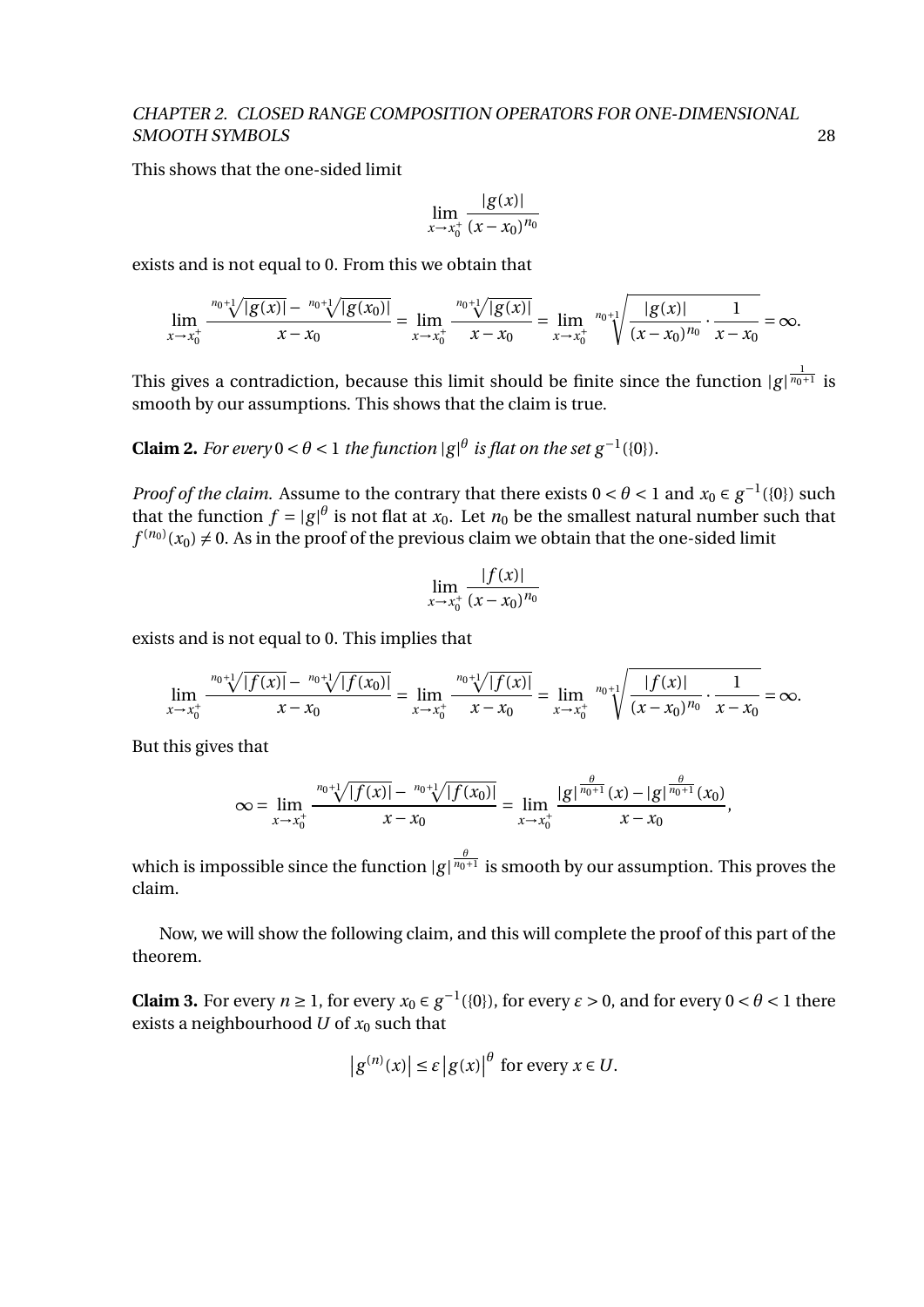*Proof of the claim.* We proceed by induction on *n*. **Step 1.**

Let  $n = 1$ . We fix  $\varepsilon > 0$ ,  $0 < \theta < 1$ , and  $x_0 \in g^{-1}(\{0\})$ . By our assumptions, the function  $|g|^{1-\theta}$  is smooth and, moreover, by Claim 2 it is flat on the set  $g^{-1}(\{0\})$ . Since  $(|g|^{1-\theta})'(x_0) = 0$ , the set

$$
W = \left\{ x : \left| \left( |g|^{1-\theta} \right)'(x) \right| < (1-\theta)\varepsilon \right\}
$$

is a neighbourhood of  $x_0$ . If  $x \in W$  and  $g(x) = 0$ , then from Claim 1 we get  $g'(x) = 0$  and the inequality *θ*

$$
\left|g'(x)\right| \leq \varepsilon \left|g(x)\right|^t
$$

holds. If  $x \in W$  and  $g(x) \neq 0$ , then calculating the derivative of  $|g|^{1-\theta}$  at  $x$  we obtain that

$$
\left| (1 - \theta) \frac{|g|'(x)}{|g|^\theta(x)} \right| < (1 - \theta)\varepsilon. \tag{2.3.3}
$$

By Lemma 2.3.5 we know that  $||g|(x)| = |g'(x)|$  for every  $x \in \mathbb{R}$  such that  $g(x) \neq 0$ . Thus the inequality in (2.3.3) gives that

$$
\left|g'(x)\right|\leq \varepsilon \left|g(x)\right|^{\theta}.
$$

This proves the claim for  $n = 1$ .

### **Step 2.**

Assume that Claim 3 is true for  $j=1,\ldots,n-1,$  fix  $\varepsilon>0,$   $0<\theta<1,$  and  $x_0\in g^{-1}(\{0\}).$  Let *A*<sup>\*</sup><sub>n</sub> be the set of (*n* − 1) - tuples of nonnegative integers  $m_1$ ,...,  $m_{n-1}$  satisfying

$$
1 \cdot m_1 + \ldots + (n-1) \cdot m_{n-1} = n
$$

and let

$$
C_{m_1,\dots,m_n} := B_{m_1,\dots,m_n} \cdot (1-\theta) \cdot (1-\theta-1) \cdot \dots \cdot (1-\theta-m_1-\dots-m_n+1),
$$

where  $B_{m_1,...,m_n}$  are as in Theorem 1.1.4. We choose  $\delta > 0$  such that

$$
\sum_{A_n^*} \left( \left| C_{m_1,\dots,m_{n-1,0}} \right| \cdot \delta^{m_1+\dots+m_{n-1}} \right) \le \frac{(1-\theta)\varepsilon}{2}.
$$
\n(2.3.4)

For  $(m_1, ..., m_{n-1})$  ∈  $A_n^*$  $n \neq n$  let  $\#(m_1, \ldots, m_{n-1})$  be the number of those  $1 \leq j \leq n-1$  for which  $m_i \neq 0$ . From the inductive assumption there exists a family

> { $U_{m_1,...,m_{n-1}}$  :  $(m_1,...,m_{n-1})$  ∈  $A_n^*$  $n \}$

of neighbourhoods of  $x_0$  such that for every  $(m_1, ..., m_{n-1}) \in A_n^*$ *n*

$$
\left| g^{(j)}(x) \right| \le \delta \cdot \left| g(x) \right|^{1 - \frac{1 - \theta}{m_j \cdot \#(m_1, \dots, m_{n-1})}} \tag{2.3.5}
$$

if *x* ∈  $U_{m_1,...,m_{n-1}}$  and  $1 \le j \le n-1$  is such that  $m_j \ne 0$ .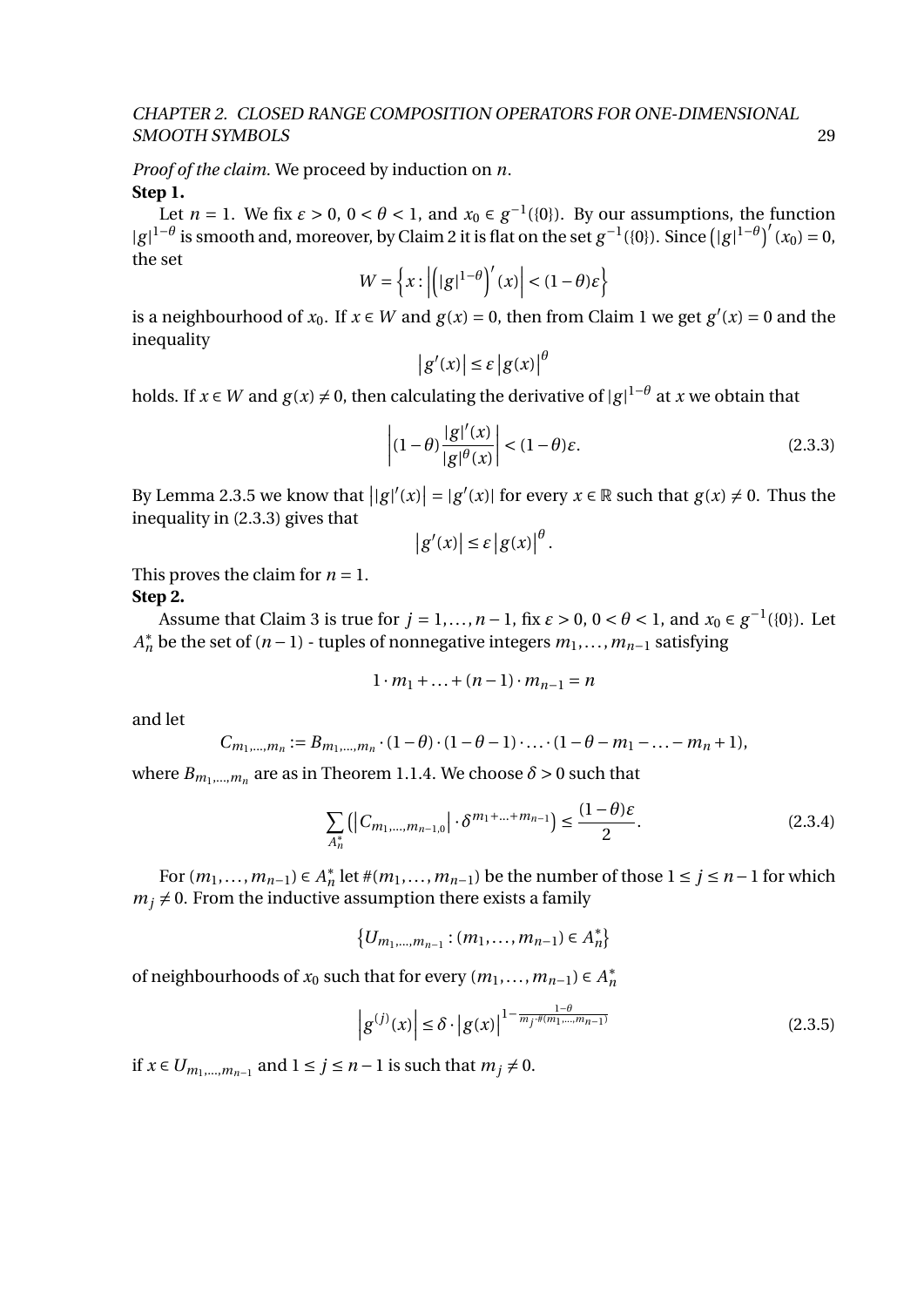By our assumptions, the function  $|g|^{1-\theta}$  is smooth and, moreover, by Claim 2, it is flat on the set  $g^{-1}(\{0\})$ . Since  $(|g|^{1-\theta})^{(n)}(x_0) = 0$ , the set

$$
U_n = \left\{ x : \left| \left( |g|^{1-\theta} \right)^{(n)}(x) \right| < \frac{(1-\theta)\varepsilon}{2} \right\}
$$
 (2.3.6)

is a neighbourhood of  $x_0$  and hence the set

$$
W=U_n\cap \bigcap_{(m_1,\ldots,m_{n-1})\in A_n^*}U_{m_1,\ldots,m_{n-1}}
$$

is a neighbourhood of  $x_0$ . If  $x \in W$  and  $g(x) = 0$ , then by Claim 1 we have  $g^{(n)}(x) = 0$  and the inequality *θ*

$$
\left|g^{(n)}(x)\right| \leq \varepsilon \left|g(x)\right|^t
$$

holds. If  $x \in W$  and  $g(x) \neq 0$ , then using the formula (Theorem 1.1.4) for the the  $n$  - th derivative of  $|g|^{1-\theta}$  at *x* and the inequality in (2.3.6) we obtain that

$$
\left|\sum_{A_n}\left(C_{m_1,\dots,m_n}|g|^{1-\theta-m_1-\dots-m_n}(x)\prod_{j:m_j\neq 0}\left(|g|^{(j)}(x)\right)^{m_j}\right)\right|\leq \frac{(1-\theta)\varepsilon}{2}.
$$

This gives that

$$
\left| (1 - \theta) \frac{|g|^{(n)}(x)}{|g|^{\theta}(x)} + \sum_{A_n^*} \left( C_{m_1, \dots, m_{n-1, 0}} |g|^{1 - \theta - m_1 - \dots - m_{n-1}}(x) \prod_{j : m_j \neq 0} \left( |g|^{(j)}(x) \right)^{m_j} \right) \right| \leq \frac{(1 - \theta)\varepsilon}{2}.
$$
\n(2.3.7)

Using Lemma 2.3.5 and the triangle inequality we obtain that

$$
\left| \sum_{A_n^*} \left( C_{m_1, \dots, m_{n-1,0}} |g|^{1-\theta-m_1-\dots-m_{n-1}}(x) \prod_{j:m_j \neq 0} \left( |g|^{(j)}(x) \right)^{m_j} \right) \right| \le
$$
\n
$$
\leq \sum_{A_n^*} \left( \left| C_{m_1, \dots, m_{n-1,0}} \right| |g|^{1-\theta-m_1-\dots-m_{n-1}}(x) \prod_{j:m_j \neq 0} \left( \left| g^{(j)}(x) \right| \right)^{m_j} \right) \tag{2.3.8}
$$
\n
$$
= \sum_{A_n^*} \left( \left| C_{m_1, \dots, m_{n-1,0}} \right| \prod_{j:m_j \neq 0} \left( \frac{|g^{(j)}(x)|}{|g|^{1-\frac{1-\theta}{m_j \neq (m_1, \dots, m_n)}}(x)} \right)^{m_j} \right),
$$

Using now the inequalities in (2.3.4) and (2.3.5) we obtain that

$$
\left| \sum_{A_n^*} \left( C_{m_1, \dots, m_{n-1,0}} |g|^{1-\theta-m_1-\dots-m_{n-1}}(x) \prod_{j=1}^{n-1} \left( |g|^{(j)}(x) \right)^{m_j} \right) \right|
$$
  
\n
$$
\leq \sum_{A_n^*} \left( |C_{m_1, \dots, m_{n-1,0}}| \prod_{m_j \neq 0} \delta^{m_j} \right)
$$
  
\n
$$
\leq \frac{(1-\theta)\varepsilon}{2}.
$$
\n(2.3.9)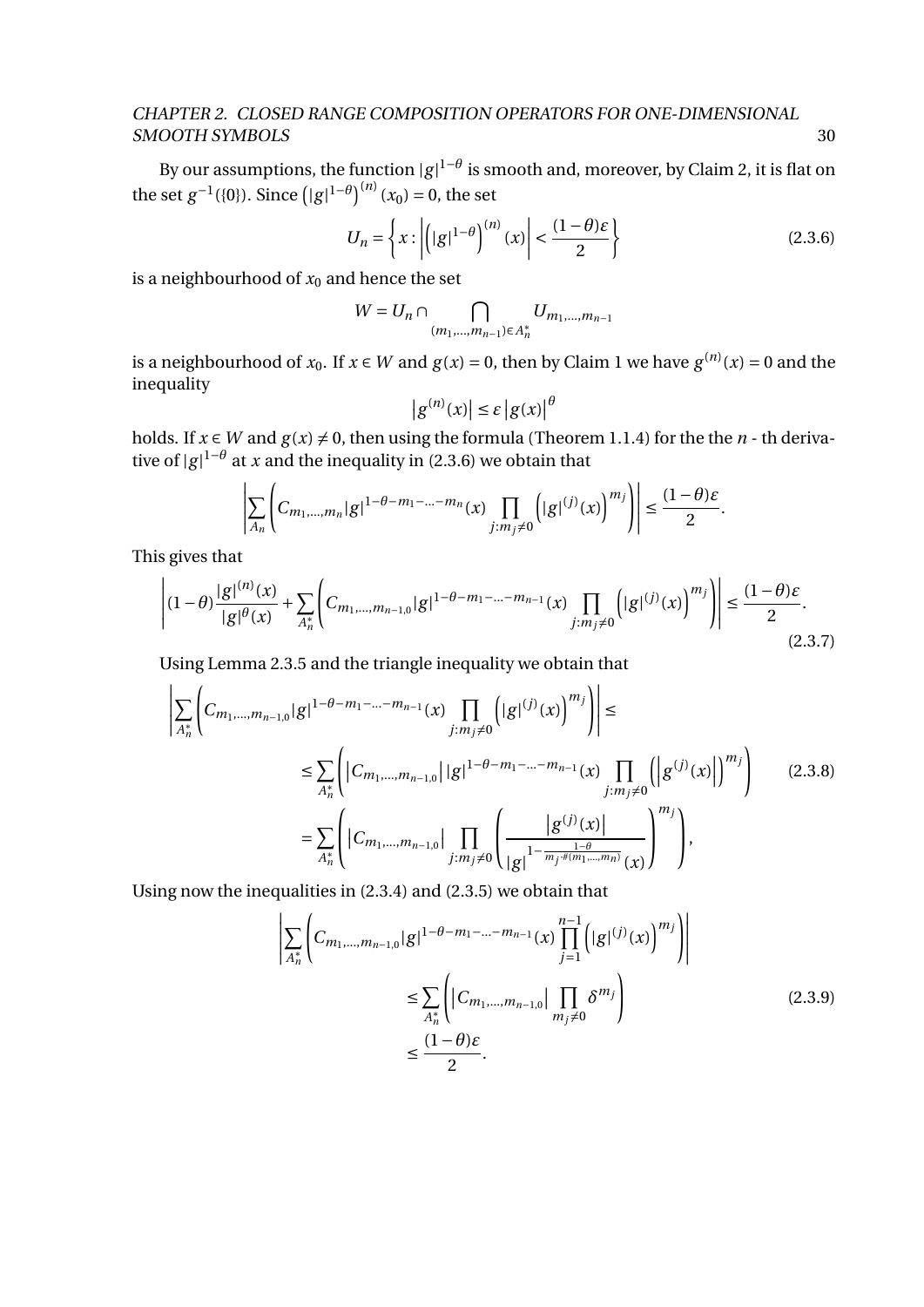Thus from (2.3.7) and (2.3.9) we obtain that

$$
\left| (1 - \theta) \frac{|g|^{(n)}(x)}{|g|^{\theta}(x)} \right| \le (1 - \theta)\varepsilon.
$$

Together with Lemma 2.3.5, this gives that

$$
\left|g^{(n)}(x)\right| \leq \varepsilon \left|g(x)\right|^{\theta}.
$$

By induction it follows that Claim 3 is true. This ends the proof of this part of the theorem.

Assume now that every  $x_0 \in g^{-1}(\{0\})$  is a nice flat point of *g*, i.e., assume that for every *x*<sub>0</sub> ∈ *g*<sup>-1</sup>({0}), for every *n* ≥ 1, and every 0 < *θ* < 1 there is a neighbourhood *U* of *x*<sub>0</sub> such that for every  $x \in U$  we have  $|g^{(n)}(x)| \le |g(x)|^{\theta}$ . Fix  $0 < \theta_0 < 1$ . Our aim now is to show that the function  $|g|^{\theta_0}$  is smooth.

**Claim 4.** *The function g is flat on the set g*<sup>-1</sup>({0}). *In fact, for every*  $x_0 \in g^{-1}(\{0\})$  *and for every*  $k \geq 1$  *there exists a neighbourhood U of*  $x_0$  *such that* 

$$
|g(x)| \le |x - x_0|^k \text{ for every } x \in U.
$$

*Proof of the claim.* The first assertion of the claim follows immediately from our assumptions since for every  $x_0 \in g^{-1}(\{0\})$  and every  $n \ge 1$  we have that

$$
|g^{(n)}(x_0)| \le |g(x_0)|^{\theta_0} = 0.
$$

Let now  $x_0 \in g^{-1}(\{0\})$  be arbitrary. By Taylor's Formula there exists a neighbourhood  $U$  of  $x_0$ such that

$$
|g(x)| \le |x - x_0|^k \text{ for every } x \in U.
$$

This proves the claim.

We will show now the following is true and this will complete the proof of the theorem.

**Claim 5.** *Let*  $n \geq 1$  *be arbitrary. The n-th derivative of*  $|g|^{0}$  *exists on* R *and this derivative vanishes on the set*  $g^{-1}(\{0\})$ *. Moreover, for every*  $x_0 \in g^{-1}(\{0\})$  *there exists*  $0 < \tau < 1$ *, C* > 0*, and a neighbourhood U of x*0*, such that*

$$
\left| \left( \left| g \right|^{ \theta_0 } \right)^{ (n) } (x) \right| \leq C |g(x)|^{\tau} \text{ for every } x \in U.
$$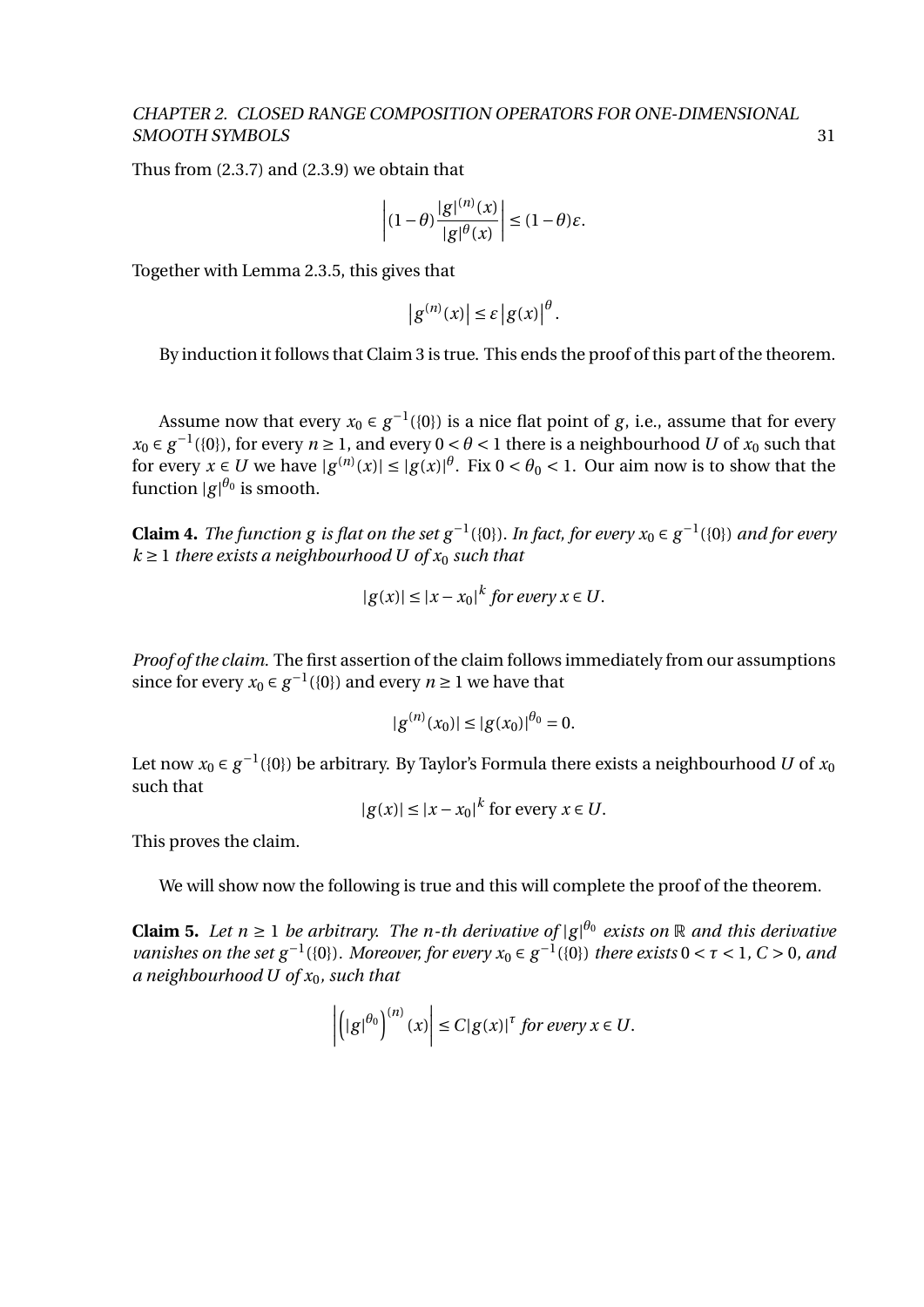*Proof of the claim.* We proceed by induction on *n*. **Step 1.**

Let  $n = 1$ . It is clear that the first derivative of  $|g|^{\theta_0}$  exists on the open set

$$
\{x\in\mathbb{R}: g(x)\neq 0\}.
$$

Let  $x_0 \in g^{-1}(\{0\})$  be arbitrary and let  $k \ge 1$  be such that  $k \cdot \theta_0 > 1$ . Using Claim 4 we can find a neighbourhood  $U$  of  $x_0$  such that

$$
|g(x)| \le |x - x_0|^k \text{ for every } x \in U.
$$

For every  $x \in U$  we have that

$$
0 \le \left| \frac{|g|^{\theta_0}(x)}{x - x_0} \right| \le \frac{|x - x_0|^{k \cdot \theta_0}}{|x - x_0|},
$$

and this implies that

$$
\lim_{x \to x_0} \frac{|g|^{\theta_0}(x) - |g|^{\theta_0}(x_0)}{x - x_0} = \lim_{x \to x_0} \frac{|g|^{\theta_0}(x)}{x - x_0} = 0.
$$

Thus the first derivative of  $|g|^{\theta_0}$  exists on  $\R$  and, moreover, it is equal to 0 on the set  $g^{-1}(\{0\})$ .

Let us now fix  $x_0 \in g^{-1}(\{0\})$  and  $0 < \tau < 1$  such that  $0 < 1-\theta_0+\tau < 1$ . From our assumption there exists a neighbourhood *W* of  $x_0$  such that

$$
|g'(x)| \le |g|^{1 - \theta_0 + \tau}(x) \text{ for every } x \in W. \tag{2.3.10}
$$

Let  $C = \theta_0$ . We will show that

$$
\left| \left( |g|^{\theta_0} \right)'(x) \right| \le C |g(x)|^{\tau} \text{ for every } x \in W.
$$

and this will end Step 1 of the proof.

So let  $x \in W$  be arbitrary. If  $g(x) = 0$ , then we have that  $(|g|^{\theta_0})'(x) = 0$  as we have proved above, and hence the desired inequality is satisfied. If  $g(x) \neq 0$ , then from Lemma 2.3.5 we get that

$$
(|g|)'(x) = |g'(x)|.
$$

Calculating the derivative of  $|g|^{\theta_0}$  at *x* and using the inequality in (2.3.10) we get that

$$
\left| \left( |g|^{\theta_0} \right)'(x) \right| = \left| \theta_0 \cdot |g|^{\theta_0 - 1}(x) \cdot |g'(x) \right|
$$
  
\n
$$
= \theta_0 \cdot |g|^{\theta_0 - 1}(x) \cdot |g'(x)|
$$
  
\n
$$
\leq \theta_0 \cdot |g|^{\theta_0 - 1}(x) \cdot |g|^{1 - \theta_0 + \tau}(x)
$$
  
\n
$$
= C \cdot |g(x)|^{\tau}.
$$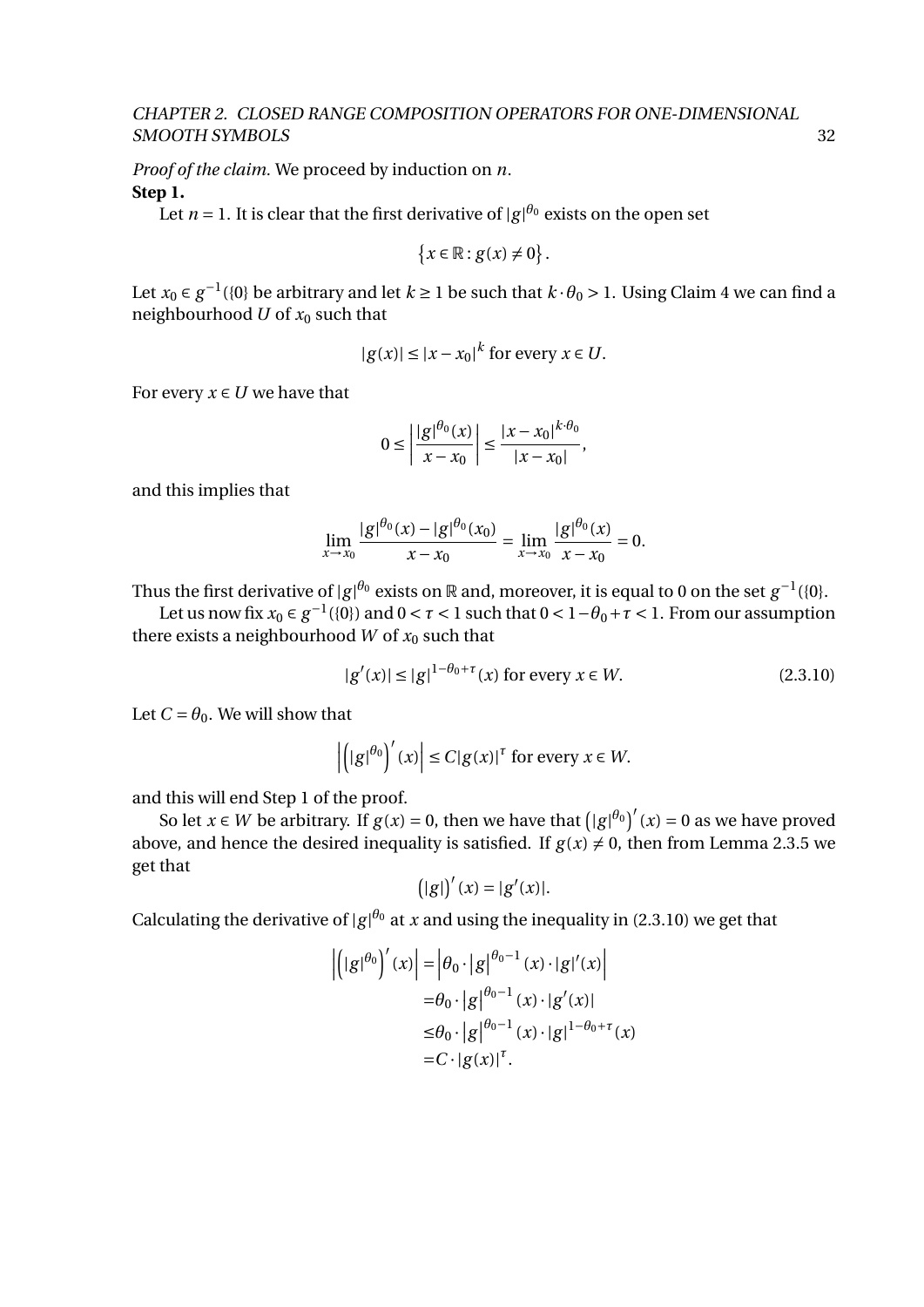This completes the proof in case  $n = 1$ .

#### **Step 2.**

Assume now that Claim 5 is true for  $j = n - 1$ . It is clear that the *n*-th derivative of  $|g|^{\theta_0}$ exists on the open set

$$
\{x\in\mathbb{R}: g(x)\neq 0\}.
$$

Let  $x_0 \in g^{-1}(\{0\})$  be arbitrary. By the inductive hypothesis there exists  $0 < \tau_{n-1} < 1$ ,  $C_{n-1} > 0$ , and a neighbourhood  $W$  of  $x_0$  such that

$$
\left(|g|^{\theta_0}\right)^{(n-1)}(x) \le C_{n-1}|g(x)|^{\tau_{n-1}} \text{ for every } x \in W.
$$

Let  $k \ge 1$  be such that  $k \cdot \tau_{n-1} > 1$ . From Claim 4 there exits a neighbourhood *V* of  $x_0$  such that

$$
|g(x)| \le |x - x_0|^k \text{ for every } x \in V.
$$

For every  $x \in V \cap W$  we have that

$$
\left| \left( |g|^{ \theta_0 } \right)^{ (n-1) } (x) \right| \leq C_{n-1} |g(x)|^{ \tau_{n-1} } \leq C_{n-1} |x-x_0|^{ k \cdot \tau_{n-1} } .
$$

This easily implies that

$$
\lim_{x \to x_0} \frac{\left(|g^{\theta_0}\right)^{(n-1)}(x) - \left(|g^{\theta_0}\right)^{(n-1)}(x_0)}{x - x_0} = \lim_{x \to x_0} \frac{\left(|g^{\theta_0}\right)^{(n-1)}(x)}{x - x_0} = 0.
$$

Thus the *n*-th derivative of  $|g|^{\theta_0}$  exists on  $\R$  and this derivative is equal to 0 on  $g^{-1}(\{0\}).$ 

Let us now fix  $x_0 \in g^{-1}(\{0\})$  and let

$$
C_{m_1,...,m_n} = B_{m_1,...,m_n} \cdot \theta_0 \cdot (\theta_0 - 1) \cdot ... \cdot (\theta - m_1 - ... - m_n + 1),
$$

where  $B_{m_1,...,m_n}$  are as in Theorem 1.1.4. Moreover, let  $A_n$  be as in Theorem 1.1.4 and let

$$
C = \sum_{A_n} |C_{m_1,\dots,m_n}|.
$$

Choose now  $0 < \tau < 1$  and  $0 < \alpha < 1$  such that the following holds: if an n-tuple of nonnegative integers  $m_1, \ldots, m_n$  satisfies

$$
1 \cdot m_1 + \ldots + n \cdot m_n = n,
$$

then

$$
\theta_0+(\alpha-1)(m_1+\ldots+m_n)>\tau.
$$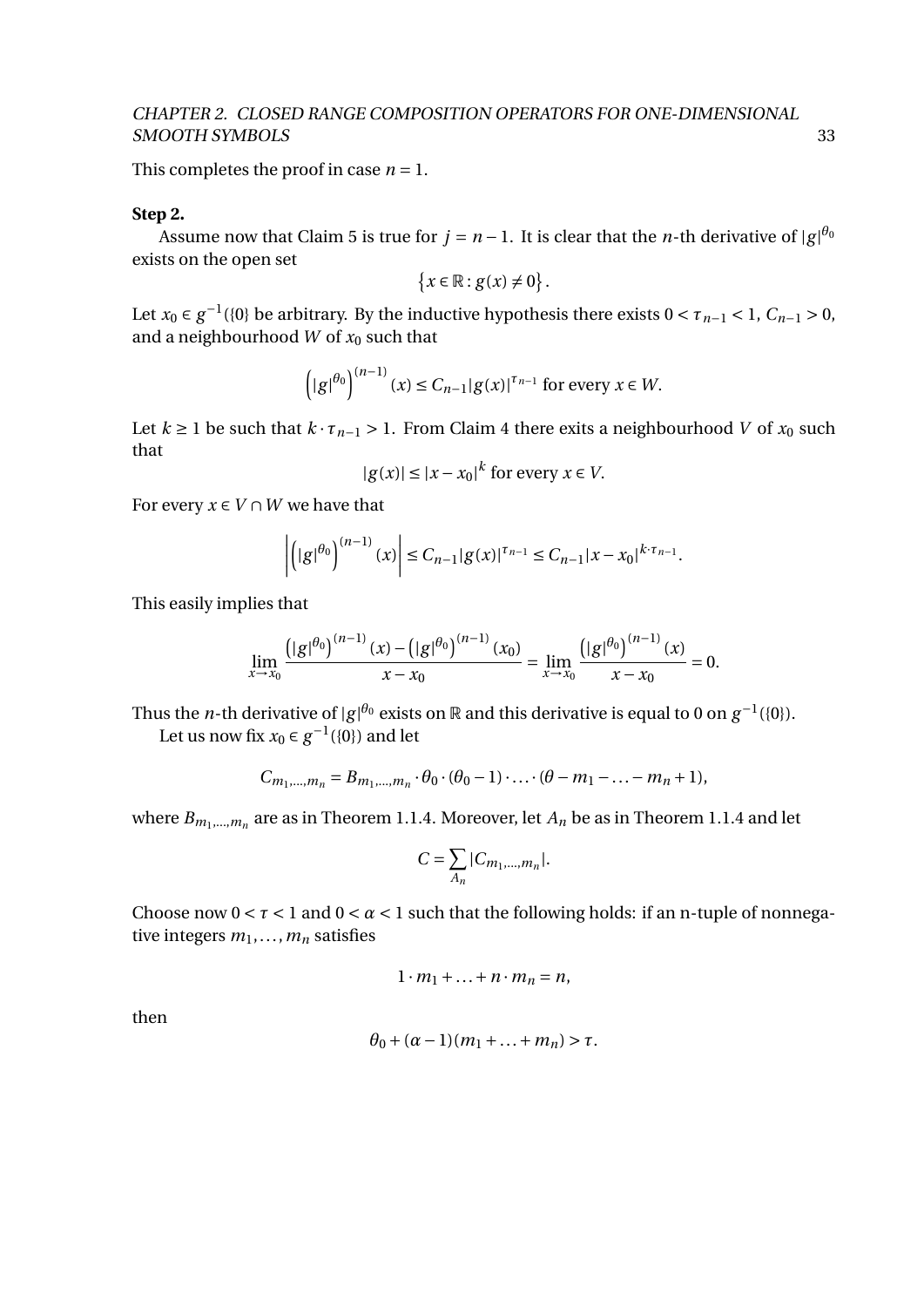It is clear that we can find such  $\alpha$  and  $\tau$ . By our assumptions we can find a neighbourhood *W* of  $x_0$  such that

$$
\left| g^{(j)}(x) \right| \leq \left| g \right|^{\alpha}(x) \text{ for every } x \in W \text{ and } j = 1, \dots, n.
$$

Let

$$
U = W \cap \{x : |g(x)| < 1\}.
$$

Clearly *U* is a neighbourhood of *x*0. We will show that

$$
\left(|g|^{\theta_0}\right)^{(n)}(x) \le C|g|^{\tau}(x) \text{ for every } x \in U
$$

and this will complete the proof of the inductive step.

If  $g(x) = 0$ , then we already know (see the previous page) that  $\left(|g|^{\theta_0}\right)^{(n)}(x) = 0$  and thus the desired inequality is trivially satisfied. If  $x \in U$  and  $g(x) \neq 0$ , then, by Theorem 1.1.4, we have

$$
\left| \left( |g|^{\theta_0} \right)^{(n)}(x) \right| = \left| \sum_{A_n} \left( C_{m_1, \dots, m_n} \cdot |g|^{\theta_0 - m_1 - \dots - m_n}(x) \cdot \prod_{j : m_j \neq 0} \left( |g|^{(j)}(x) \right)^{m_j} \right) \right|
$$
  
\n
$$
\leq \sum_{A_n} \left( |C_{m_1, \dots, m_n}| \cdot |g|^{\theta_0 - m_1 - \dots - m_n}(x) \cdot \prod_{j : m_j \neq 0} \left| |g|^{(j)}(x) \right|^{m_j} \right)
$$
  
\n
$$
\leq \sum_{A_n} \left( |C_{m_1, \dots, m_n}| \cdot |g|^{\theta_0 - m_1 - \dots - m_n}(x) \cdot \prod_{j : m_j \neq 0} \left( |g|^\alpha(x) \right)^{m_j} \right)
$$
  
\n
$$
= \sum_{A_n} \left( |C_{m_1, \dots, m_n}| \cdot |g|^{\theta_0 + (\alpha - 1)(m_1 + \dots + m_n)}(x) \right)
$$
  
\n
$$
\leq \sum_{A_n} \left( |C_{m_1, \dots, m_n}| \cdot |g|^{\tau}(x) \right)
$$
  
\n
$$
= C|g|^{\tau}(x).
$$

By induction it follows that Claim 5 is true. This completes the proof of the theorem.

 $\hfill \square$ 

 $\Box$ 

**Corollary 2.3.6.** Let  $g : \mathbb{R} \to \mathbb{R}$  be a smooth nonnegative function such that every point in  $g^{-1}(\{0\})$  is a nice flat point of g. Then the function  $h = \sqrt{g}$  is smooth. Moreover, every point in *h*<sup>−1</sup>({0}) *is a nice flat point of h*.

*Proof.* The first assertion follows immediately from Theorem 2.3.4. The same result implies that for every  $0 < \theta < 1$  the function  $h^\theta = g^{\frac{1}{2}\theta}$  is smooth. Using again Theorem 2.3.4 we obtain that every point in  $h^{-1}(\{0\})$  is a nice flat point of h.

The following examples show that the most standard flat points of smooth functions are in fact nice flat points.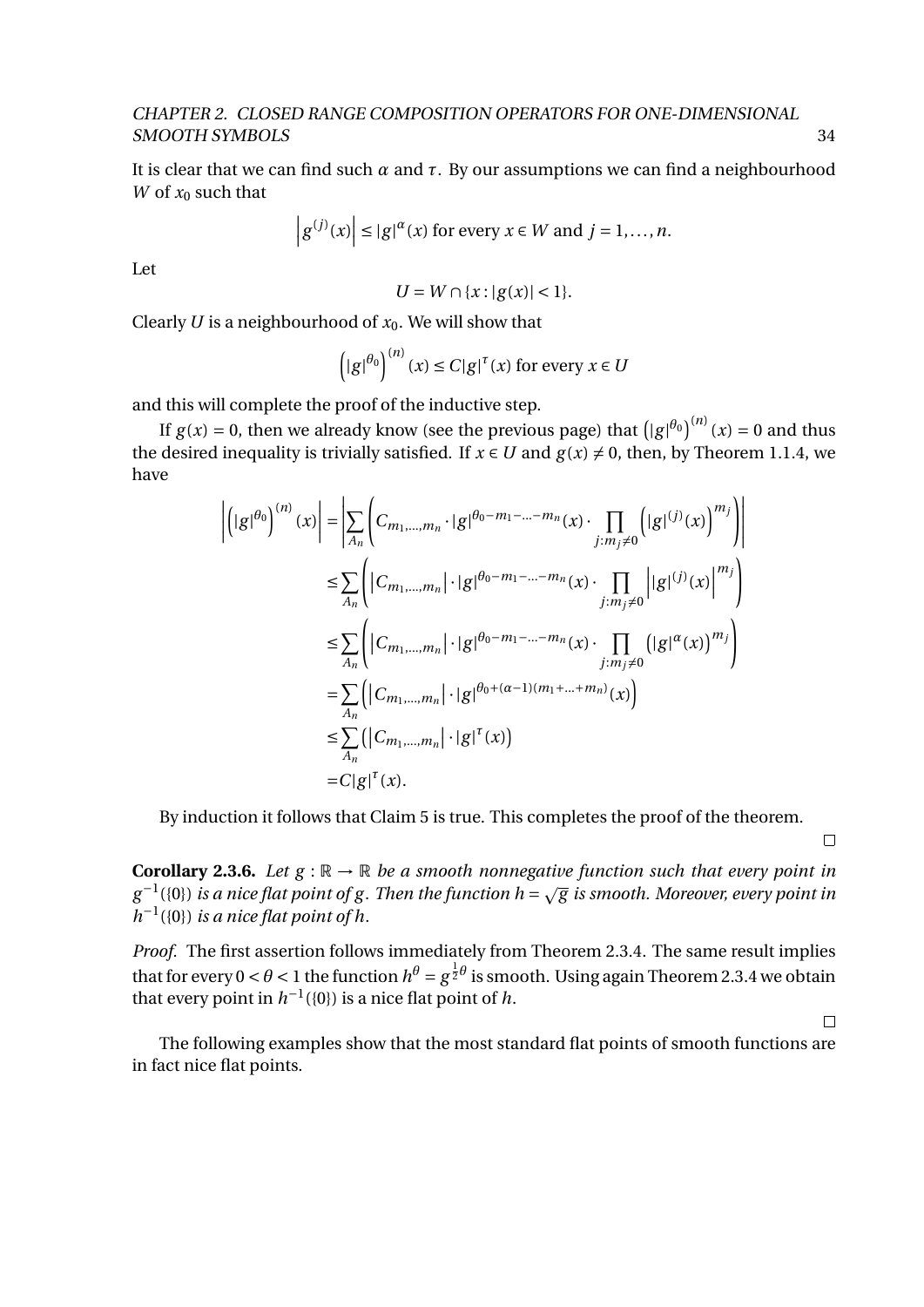**Example 2.3.7.** *Let*  $g : \mathbb{R} \to \mathbb{R}$  *be defined via the formula* 

$$
g(x) = \begin{cases} \exp\left(-\frac{1}{x}\right), & x > 0, \\ 0, & x \le 0. \end{cases}
$$

*It is clear that for every*  $0 < \theta < 1$  *the function*  $g^{\theta}$  *is smooth. Theorem 2.3.4 implies that* 0 *is a nice flat point of g. Moreover, every*  $x \in (-\infty, 0)$  *is a nice flat point of g.* 

**Example 2.3.8.** *Let*  $g : \mathbb{R} \to \mathbb{R}$  *be defined via the formula* 

$$
g(x) = \begin{cases} \exp\left(-\frac{1}{p(x)}\right), & p(x) > 0, \\ 0, & p(x) \le 0, \end{cases}
$$

*where*  $p : \mathbb{R} \to \mathbb{R}$  *is a real analytic function. One can check that* g *is a smooth function and that for every*  $0 < \theta < 1$  *the function*  $g^{\theta}$  *is smooth. Theorem 2.3.4 implies that the set*  $g^{-1}(\{0\})$ *consists only of nice flat points of g.*

**Remark 2.3.9.** In 1963, in [26], Glaeser gave an example of a nonnegative smooth function **Remark 2.3.3.** In 1903, in [20], Glaeser gave an example or a nonnegauve smooth function  $g : \mathbb{R} \to \mathbb{R}$  which is 0 only at 0 and flat there, such that the function  $\sqrt{g}$  is not even twice differentiable. In view of Theorem 2.3.4 this means that in this case 0 is a flat point of *g* but it is not a nice flat point of *g* .

For more information about the properties of the square root of a nonnegative smooth function we refer to [17].

The following example is taken from [1, page 5].

**Example 2.3.10.** Let  $g : \mathbb{R} \to \mathbb{R}$  be defined via the following formula

$$
g(x) = \begin{cases} \exp\left(-\frac{1}{x}\right)\sin^2\left(\frac{1}{x}\right) + \exp\left(-\frac{2}{x}\right), & x > 0, \\ 0, & x \le 0. \end{cases}
$$

*It is easy to verify that g is a smooth function which is flat on the set g*<sup>-1</sup>({0}). For every  $x > 0$ *we have that*

$$
\left(\sqrt{g}\right)^{''}(x) = \frac{4\exp\left(-\frac{2}{x}\right) - \exp\left(-\frac{1}{x}\right)\sin^{2}\left(\frac{1}{x}\right) + 2\exp\left(-\frac{1}{x}\right)\cos^{2}\left(\frac{1}{x}\right) - 4\exp\left(-\frac{1}{x}\right)\sin\left(\frac{1}{x}\right)\cos\left(\frac{1}{x}\right)}{2x^{4}\cdot\sqrt{\exp\left(-\frac{1}{x}\right)\sin^{2}\left(\frac{1}{x}\right) + \exp\left(-\frac{2}{x}\right)}} + \frac{2\exp\left(-\frac{2}{x}\right) - \exp\left(-\frac{1}{x}\right)\sin^{2}\left(\frac{1}{x}\right) + 2\exp\left(-\frac{1}{x}\right)\sin\left(\frac{1}{x}\right)\cos\left(\frac{1}{x}\right)}{x^{3}\cdot\sqrt{\exp\left(-\frac{1}{x}\right)\sin^{2}\left(\frac{1}{x}\right) + \exp\left(-\frac{2}{x}\right)}} + \frac{2\exp\left(-\frac{2}{x}\right) - \exp\left(-\frac{1}{x}\right)\sin^{2}\left(\frac{1}{x}\right) - 2\exp\left(-\frac{1}{x}\right)\sin\left(\frac{1}{x}\right)\cos\left(\frac{1}{x}\right)}{4x^{2}\cdot\left(\exp\left(-\frac{1}{x}\right)\sin^{2}\left(\frac{1}{x}\right) + \exp\left(-\frac{2}{x}\right)\right)^{\frac{3}{2}}}.
$$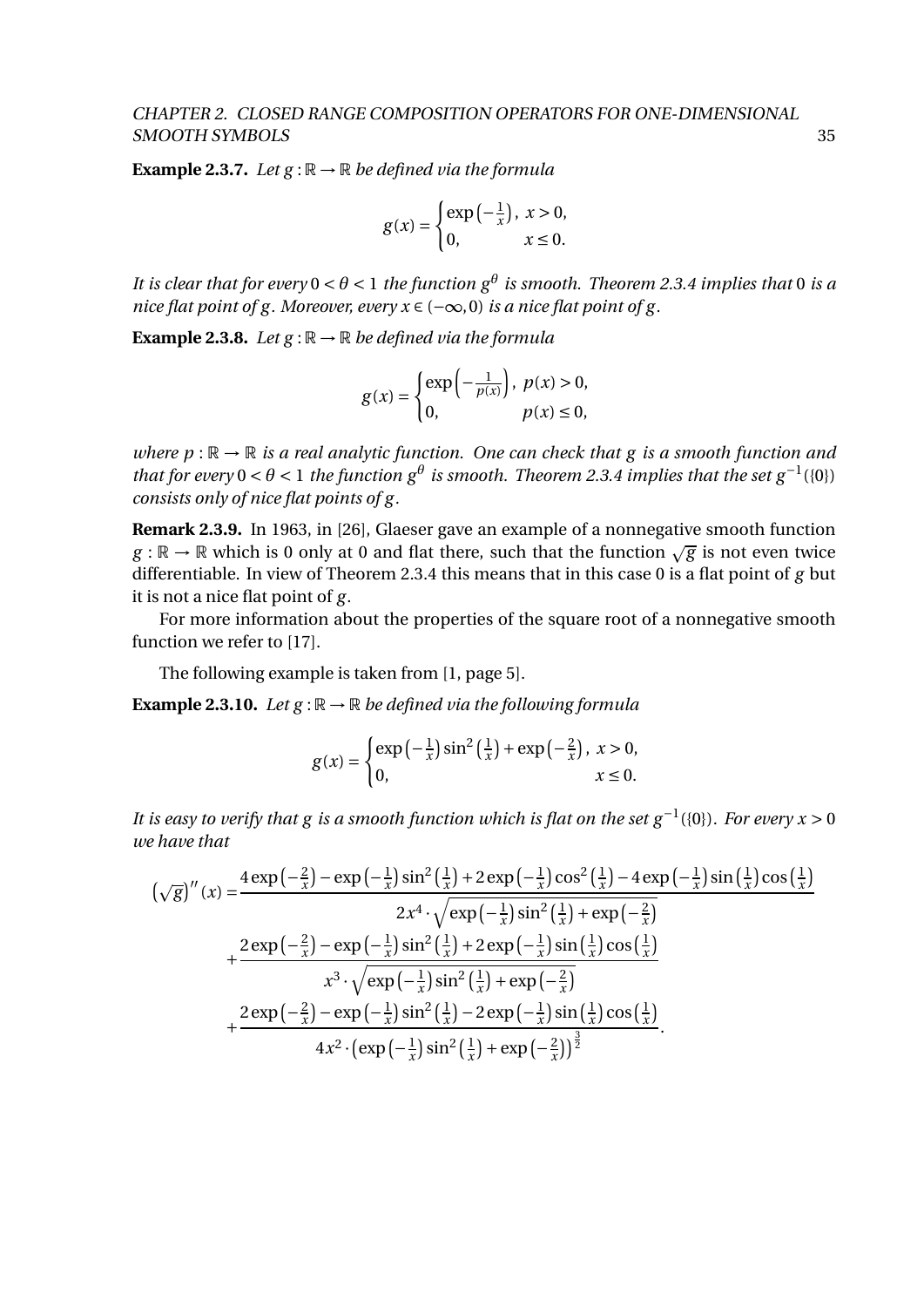*One can easily calculate that*

$$
\lim_{n \to \infty} (\sqrt{g})'' \left( \frac{1}{2\pi n} \right) = \infty.
$$

*Therefore, the function* <sup>p</sup> *g is not smooth. Thus, from Theorem 2.3.4 it follows that the point* 0 *is not a nice flat point of g.*

### **2.4 A necessary condition**

The goal of this section is to prove the following theorem which gives a necessary condition for  $C_\psi$  to have closed range. Let us emphasize that together with Theorem 2.2.3, this result does not give a full description of closed range composition operators corresponding to smooth symbols  $\psi : \mathbb{R} \to \mathbb{R}$  (see Remark 2.2.10). Nevertheless, together with Theorem 2.2.3 it gives such a characterization in a special case (see Corollary 2.4.3).

**Theorem 2.4.1.** *Let*  $\psi: \mathbb{R} \to \mathbb{R}$  *be smooth. If there exists b*  $\in \psi(\mathbb{R})$  *such that the boundary of the*  $set\{x \in \mathbb{R} : \psi(x) > b\}$  *or the boundary of the set*  $\{x \in \mathbb{R} : \psi(x) < b\}$  *is nonempty and contains only nice flat points, then the range of the composition operator*  $C_\psi$  :  $C^\infty(\mathbb{R}) \to C^\infty(\mathbb{R})$ ,  $F \mapsto F \circ \psi$ , is *not closed.*

Please note that the assumptions of the theorem above imply that  $\psi$  is not constant.

*Proof.* Let us assume that there exists  $b \in \psi(\mathbb{R})$  such that the boundary of the set

$$
\{x\in\mathbb{R}:\psi(x)>b\}
$$

is nonempty and contains only nice flat points of  $\psi$  (the proof in the other case goes along the same lines). Our aim is to show that the range of  $C_{\psi}$  is not closed. In order to do this, we will construct a smooth function  $g \in \overline{\text{Im } C_w} \setminus \text{Im } C_w$ .

Let us first consider the function  $h : \mathbb{R} \to \mathbb{R}$  defined via formula

$$
h(x) = \begin{cases} \psi(x) - b, & \text{if } \psi(x) \ge b, \\ 0, & \text{if } \psi(x) < b. \end{cases}
$$

It is clear that this function is continuous. Even more, outside the boundary *B* of the set  $\{x \in \mathbb{R} : \psi(x) > b\}$  it is smooth and for every  $x_0 \in B$  and every  $n \in \mathbb{N}$ 

$$
\lim_{\substack{x \to x_0 \\ x \notin B}} \frac{h^{(n)}(x)}{x - x_0} = 0.
$$

Thus inductively, by l'Hôpital's Rule,  $h^{(n)}$  exists and vanishes on  $B$  for all  $n\in\mathbb{N}$ . For reader's convenience we provide some details.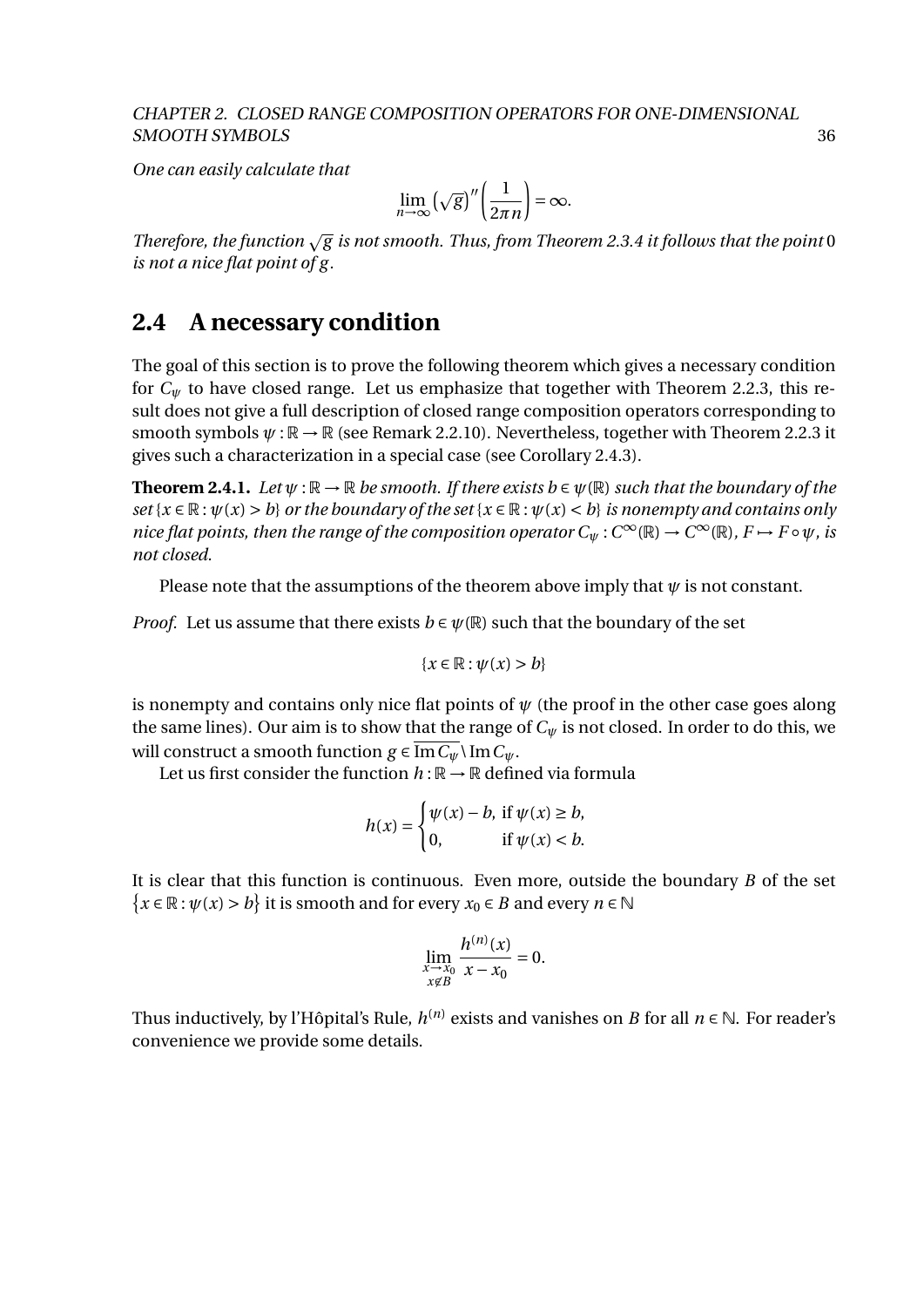**Claim 1.** *For every*  $n \geq 1$  *the n-th derivative of the function h exists and, moreover,* 

$$
h^{(n)}(x) = \begin{cases} \psi^{(n)}(x), & \text{if } \psi(x) > b, \\ 0, & \text{if } \psi(x) \le b. \end{cases}
$$

*Proof of the claim.* We proceed by induction on *n*. **Step 1.**

Let *n* = 1. It is clear that the first derivative of *h* exists on the open set  $\{x \in \mathbb{R} : \psi(x) \neq b\}$ . It is also clear that  $h'(x) = \psi'(x)$  for every  $x \in \mathbb{R}$  such that  $\psi(x) > b$  and that  $h'(x) = 0$  for every  $x \in \mathbb{R}$  such that  $\psi(x) < b$ .

Let now  $x_0$  be such that  $\psi(x_0) = b$ . If there exists a neighbourhood *U* of  $x_0$  such that  $\psi(x) \leq b$  for every  $x \in U$ , then  $h(x) = 0$  on *U* and hence the first derivative of *h* exists at  $x_0$ and  $h'(x_0) = 0$ . If such a neighbourhood does not exists, then  $x_0$  must be in the boundary of the set  $\{x \in \mathbb{R} : \psi(x) > b\}$ , and hence, by our assumptions,  $x_0$  must be a nice flat point of  $\psi$ . In particular,  $x_0$  must be a flat point of  $\psi$ . Thus

$$
\lim_{x \to x_0} \left| \frac{\psi(x) - \psi(x_0)}{x - x_0} \right| = 0.
$$
\n(2.4.1)

Observe now that

and therefore

$$
0 \le |h(x)| \le |\psi(x) - b| \text{ for every } x \in \mathbb{R}.
$$

Together with (2.4.1) this gives that

$$
\lim_{x \to x_0} \frac{h(x) - h(x_0)}{x - x_0} = \lim_{x \to x_0} \frac{h(x)}{x - x_0} = 0.
$$

This completes the proof in case  $n = 1$ . **Step 2.**

Assume that Claim 1 is true for  $j = n - 1$ . It is obvious that the *n*-th derivative of *h* exists on the open set  $\{x \in \mathbb{R} : \psi(x) \neq b\}$ . It is also clear that  $h^{(n)}(x) = \psi^{(n)}(x)$  for every  $x \in \mathbb{R}$  such that  $\psi(x) > b$  and that  $h^{(n)}(x) = 0$  for every  $x \in \mathbb{R}$  such that  $\psi(x) < b$ .

Let us fix now  $x_0$  such that  $\psi(x_0) = b$ . If there exists a neighbourhood *U* of  $x_0$  such that *h*<sup>(*n*−1)</sup>(*x*) = 0 for every *x* ∈ *U*, then the *n*-th derivative of *h* exists at *x*<sub>0</sub> and *h*<sup>(*n*)</sup>(*x*<sub>0</sub>) = 0. If such a neighbourhood does not exists, then it is easy to see that *b* must be in the boundary of the set  $\{x \in \mathbb{R} : \psi(x) > b\}$ , and hence *b* must be a nice flat point of  $\psi$ . In particular,  $x_0$  must be a flat point of *ψ*. Thus

$$
\lim_{x \to x_0} \frac{\psi^{(n-1)}(x)}{x - x_0} = \lim_{x \to x_0} \frac{\psi^{(n-1)}(x) - \psi^{(n-1)}(x_0)}{x - x_0} = 0,
$$
\n
$$
\lim_{x \to x_0} \left| \frac{\psi^{(n-1)}(x)}{x - x_0} \right| = 0.
$$
\n(2.4.2)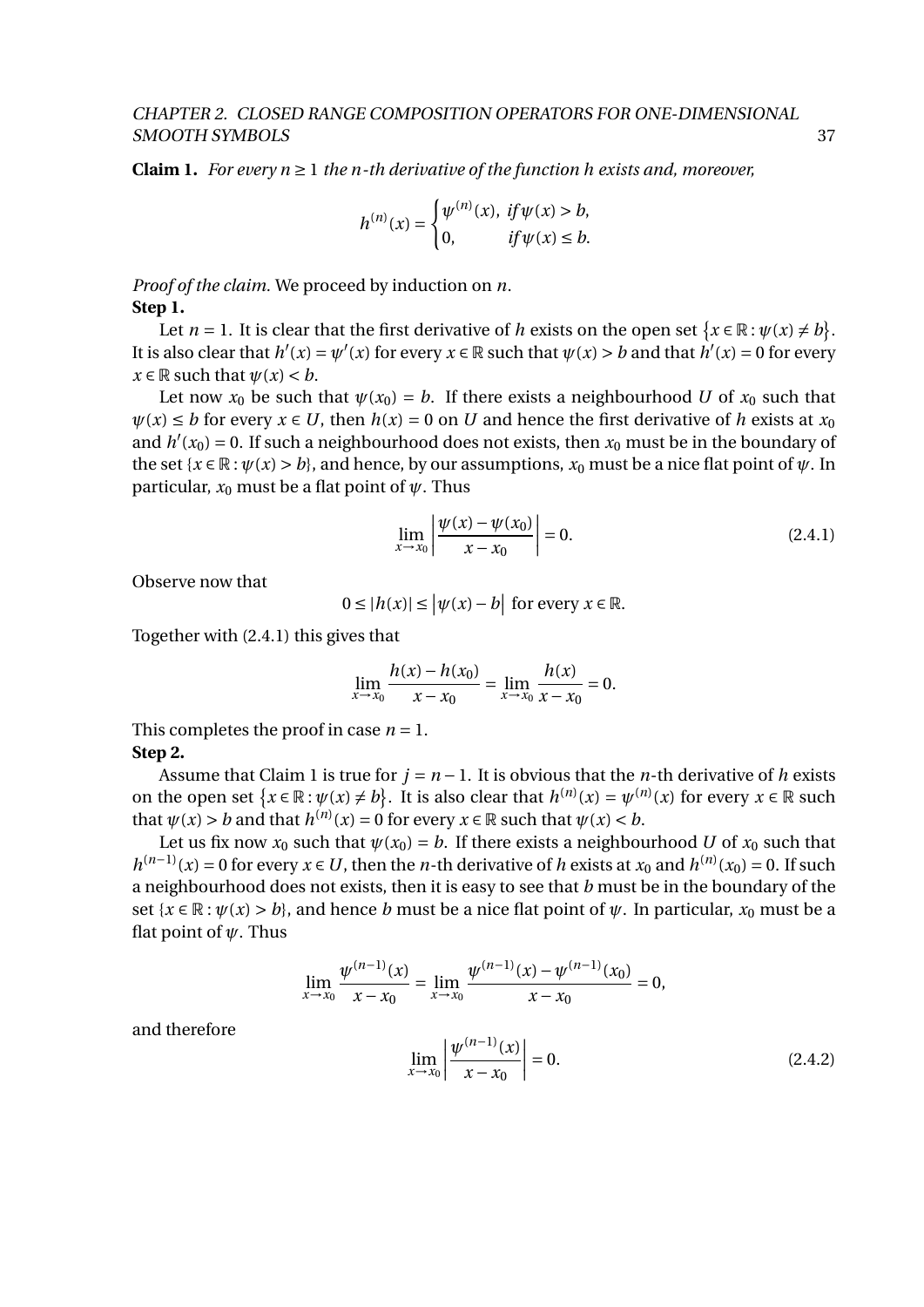Let us observe now that

$$
0 \le |h^{(n-1)}(x)| \le |\psi^{(n-1)}(x)| \text{ for every } x \in \mathbb{R}.
$$

Together with (2.4.2) this gives that

$$
\lim_{x \to x_0} \frac{h^{(n-1)}(x) - h^{(n-1)}(x_0)}{x - x_0} = \lim_{x \to x_0} \frac{h^{(n-1)}(x)}{x - x_0} = 0.
$$

This completes the proof of the inductive step. By induction, Claim 1 is true.

**Claim 2.** *Every point in*  $h^{-1}(\{0\})$  *is a nice flat point of*  $h$ *.* 

*Proof of the claim.* Let us fix  $x_0 \in h^{-1}(\{0\})$ ,  $n \ge 1$ , and  $0 < \theta < 1$ . If there exists a neighbourhood *U* of  $x_0$  such that  $\psi(x) \leq b$  for every  $x \in U$ , then  $h(x) = 0$  for every  $x \in U$ . This easily implies that

$$
\left| h^{(n)}(x) \right| \le |h(x)|^{\theta} \text{ for every } x \in U.
$$

If such a neighbourhood does not exists, then it is easy to see that  $x_0$  must be in the boundary of the set  $\{x \in \mathbb{R} : \psi(x) > b\}$  (in particular,  $\psi(x_0) = b$ ). Thus, by our assumptions,  $x_0$  must be a nice flat point of  $\psi$ . Therefore, there exists a neighbourhood *W* of  $x_0$  such that

$$
\left|\psi^{(n)}(x)\right| \le \left|\psi(x) - b\right|^{\theta} \text{ for every } x \in W. \tag{2.4.3}
$$

If  $x \in W$  and  $h^{(n)}(x) = 0$ , then the inequality

$$
\left| h^{(n)}(x) \right| \le \left| h(x) \right|^{\theta} \tag{2.4.4}
$$

is trivially satisfied. If  $x \in W$  and  $h^{(n)}(x) \neq 0$ , then from Claim 1 we get that  $\psi(x) > b$  and  $h^{(n)}(x) = \psi^{(n)}(x)$ . From (2.4.3) we thus get that

$$
|h^{(n)}(x)| = |\psi^{(n)}(x)| \le |\psi(x) - b|^{\theta} = |h(x)|^{\theta}
$$
\n(2.4.5)

Connecting (2.4.4) and (2.4.5) we obtain that

$$
\left| h^{(n)}(x) \right| \le |h(x)|^{\theta} \text{ for every } x \in W.
$$

This proves the claim.

Let us now consider the function

$$
g=\sqrt{h}.
$$

From Claim 1, Claim 2, and Corollary 2.3.6 we obtain that *g* is a smooth function and, moreover, that every point in  $g^{-1}(\{0\})$  is a nice flat point of *g*. We will show that

$$
g \in \overline{\operatorname{Im} C_{\psi}} \setminus \operatorname{Im} C_{\psi}
$$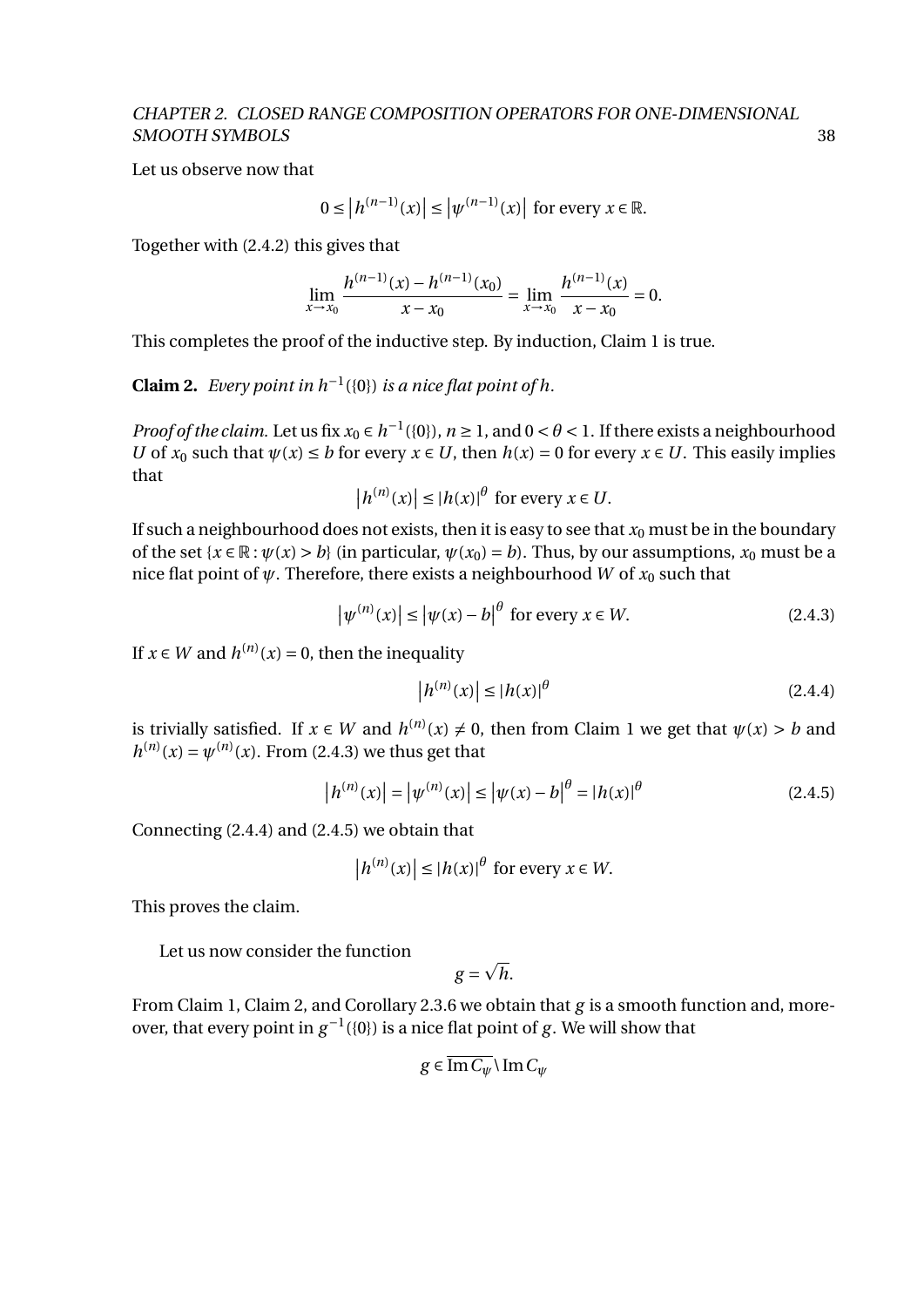and this will complete the proof of the theorem.

**Claim 3.** *We have that*  $g \notin \text{Im } C_\psi$ *.* 

*Proof of the claim.* The assumption that there exists  $b \in \psi(\mathbb{R})$  such that the boundary of the set  $\{x \in \mathbb{R} : \psi(x) > b\}$  is nonempty implies that there exists  $\delta > 0$  such that

$$
[b, b + \delta) \subset \psi(\mathbb{R}).\tag{2.4.6}
$$

If  $G : \mathbb{R} \to \mathbb{R}$  is such that  $G \circ \psi = g$ , then for every  $y \in [b, b+\delta)$  the equality  $G(y) = \sqrt{y-b}$  must hold. But this implies that the first derivative of *G* cannot exist at *b*. This shows that there does not exist a smooth function  $G : \mathbb{R} \to \mathbb{R}$  such that  $G \circ \psi = g$ . This proves the claim.

**Claim 4.** Let K be a compact subset of  $\mathbb{R}$ ,  $0 < \theta < 1$ , and  $N \in \mathbb{N}$ . There exists a natural number *k*<sub>0</sub> *such that for every*  $k \geq k_0$ *, for every*  $x \in K$ *, and every*  $1 \leq i \leq N$  *the condition*  $g(x) \leq 1/k$ *implies that*

$$
\left|g^{(i)}(x)\right| \leq \left(1/k\right)^{\theta}.
$$

*Proof of the claim.* Assume that this is not the case. Then there exists  $1 \le i_0 \le N$ , an increasing  $\sup_{k\in\mathbb{N}}\sup_{k\in\mathbb{N}}\left(\sup_{k\in\mathbb{N}}\left|f\right|^{2} > \infty\right)$  and a sequence  $\{x_{n_k}\}_{k\in\mathbb{N}}$  of points from  $K$  such that for every  $k \in \mathbb{N}$  we have

$$
g(x_{n_k}) \le 1/n_k
$$
 and  $|g^{(i_0)}(x_{n_k})| > (1/n_k)^{\theta}$ . (2.4.7)

Since the set *K* is compact we may assume that the sequence  $\{x_{n_k}\}_{k\in\mathbb{N}}$  converges to a point *x*<sup>0</sup> ∈ *K*. From (2.4.7) we obtain that  $g(x_0) = 0$  (the function *g* is nonnegative) and hence  $\psi(x_0) \leq b$ . Since the derivatives of *g* are nonzero only at points from the set  $\{x \in \mathbb{R} : \psi(x) > b\}$ , we get from (2.4.7) that for every  $k \in \mathbb{N}$  we have

$$
x_{n_k} \in \{x \in \mathbb{R} : \psi(x) > b\}.
$$

Therefore,  $x_0$  is in the boundary of the set { $x \in \mathbb{R} : \psi(x) > b$ }. Since  $x_0 \in g^{-1}(\{0\})$ , we have that  $x_0$  is a nice flat point of *g*. Thus we can find a neighbourhood *U* of  $x_0$  such that

$$
\left| g^{(i_0)}(x) \right| \le \left| g(x) \right|^\theta \text{ for every } x \in U. \tag{2.4.8}
$$

Because the sequence  $\{x_{n_k}\}_{k\in\mathbb{N}}$  converges to  $x_0$ , we can find an index  $k_0$  such that  $x_{n_{k_0}}$  in  $U$ . Combining (2.4.7) and (2.4.8) we obtain a contradiction

$$
(1/n_{k_0})^{\theta} < \left| g^{(i_0)}(x_{n_{k_0}}) \right| \le \left| g(x_{n_{k_0}}) \right|^{\theta} \le (1/n_{k_0})^{\theta}.
$$

**Claim 5.** *We have that*  $g \in \overline{\text{Im } C_w}$ *.*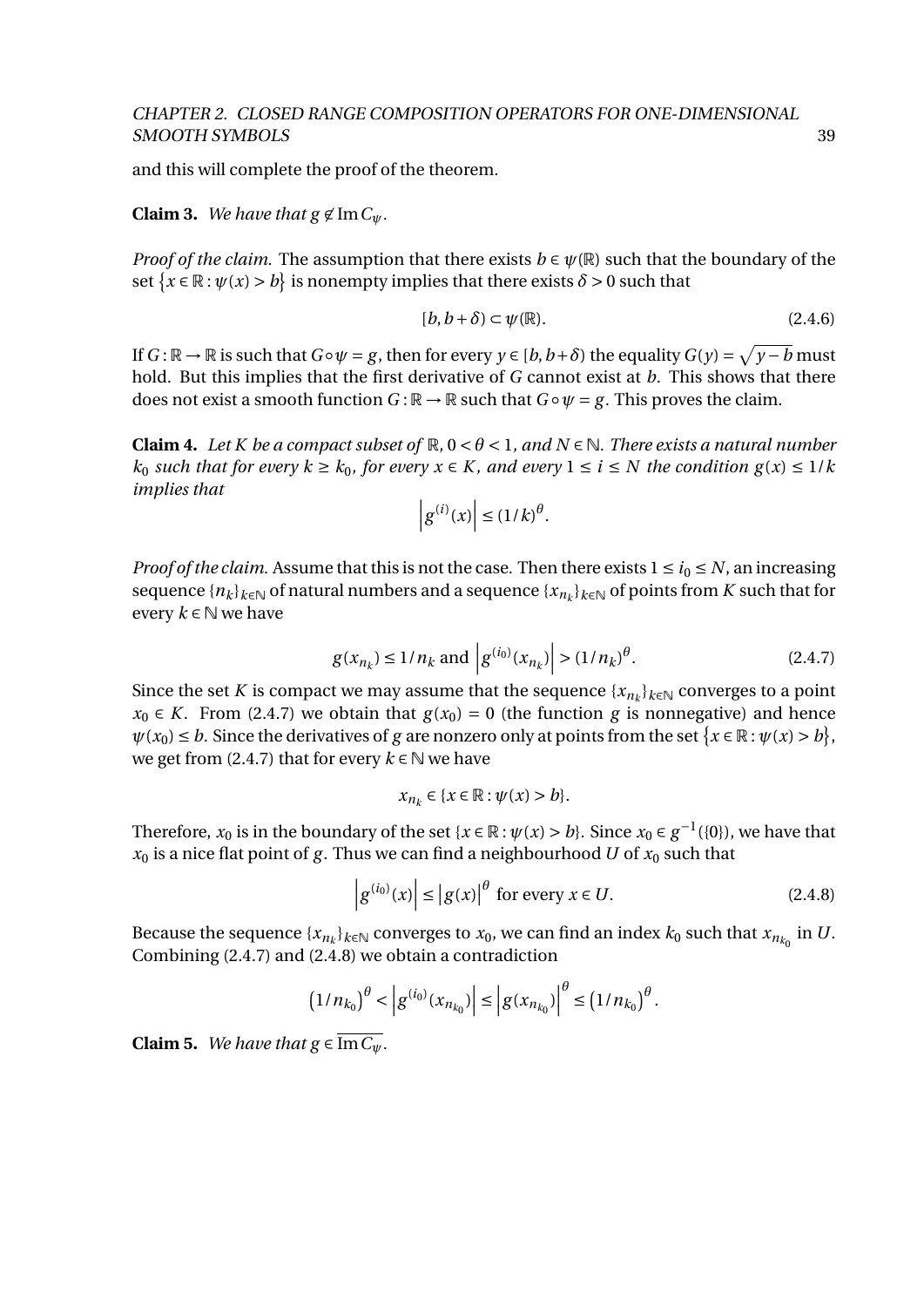*Proof of the claim.* In order to prove the claim, we have to approximate the function *g* by functions from Im  $C_\psi$  (in the topology of the space  $C^\infty(\mathbb{R})$ ).

By Lemma 1.1.8 there exists a sequence  ${C_n}_{n \in \mathbb{N}}$  of positive numbers such that for every natural number *k* there exists a smooth function  $\Phi_k : \mathbb{R} \to \mathbb{R}$  with the following properties:

- 1.  $0 \leq \Phi_k(x) \leq 1$  for all  $x \in \mathbb{R}$ ;
- 2.  $\Phi_k(x) = 0$  for  $x \in (-\infty, \frac{1}{2})$  $\frac{1}{2k}$ ,  $\Phi_k(x) = 1$  for  $x \in \left[\frac{1}{k}\right]$  $\frac{1}{k}, \infty$ );
- 3.  $|(\Phi_k)^{(i)}(x)| \leq C_i \cdot k^i$  for all  $x \in \mathbb{R}$  and every  $i \in \mathbb{N}$ .

For every  $k \geq 1$  let

$$
g_k := g \cdot (\Phi_k \circ g).
$$

Let us observe that for every  $k \geq 1$  the function

$$
G_k(x) = \begin{cases} \sqrt{x-b} \cdot \Phi_k\left(\sqrt{x-b}\right), & \text{if } x \ge b, \\ 0, & \text{otherwise.} \end{cases}
$$

is smooth and  $G_k \circ \psi = g_k$ . Therefore,  $g_k \in \text{Im } C_\psi$  for every  $k \geq 1$ .

We will show now that  $g_k \xrightarrow{k \to \infty} g$  in the topology of the space  $C^\infty(\mathbb{R})$  and this will complete the proof of the claim. So let *K* be an arbitrary compact set and let *n* be an arbitrary natural number. We have to show that

$$
\sup_{x\in K}\left|g^{(n)}(x)-g_k^{(n)}(x)\right|\xrightarrow{k\to\infty}0.
$$

Using the product rule and Faá di Bruno's formula (Theorem 1.1.4) we obtain that

$$
g^{(n)}(x) - g_k^{(n)}(x) = g^{(n)}(x) - (g \cdot (\Phi_k \circ g))^{(n)}(x)
$$
  
\n
$$
= g^{(n)}(x) - g^{(n)}(x) \cdot \Phi_k(g(x)) - \sum_{i=1}^n {n \choose i} g^{(n-i)}(x) (\Phi_k \circ g)^{(i)}(x)
$$
  
\n
$$
= g^{(n)}(x) - g^{(n)}(x) \cdot \Phi_k(g(x))
$$
  
\n
$$
- \sum_{i=1}^n \left( {n \choose i} g^{(n-i)}(x) \cdot \left( \sum_{A_i} B_{m_1, \dots, m_i} \cdot \Phi_k^{(m_1 + m_2 + \dots + m_i)}(g(x)) \cdot \prod_{j : m_j \neq 0} \left( g^{(j)}(x) \right)^{m_j} \right) \right)
$$

We choose now  $0 < \theta < 1$  such that for every  $1 \le i \le n$  the following condition holds: if an  $i$  - tuple of nonnegative integers  $m_1, m_2, \ldots, m_i$  satisfies

$$
1 \cdot m_1 + 2 \cdot m_2 + \cdots + m_i \cdot i = i,
$$

then

$$
\theta + (\theta - 1)(m_1 + m_2 + \dots + m_i) \ge 1/2.
$$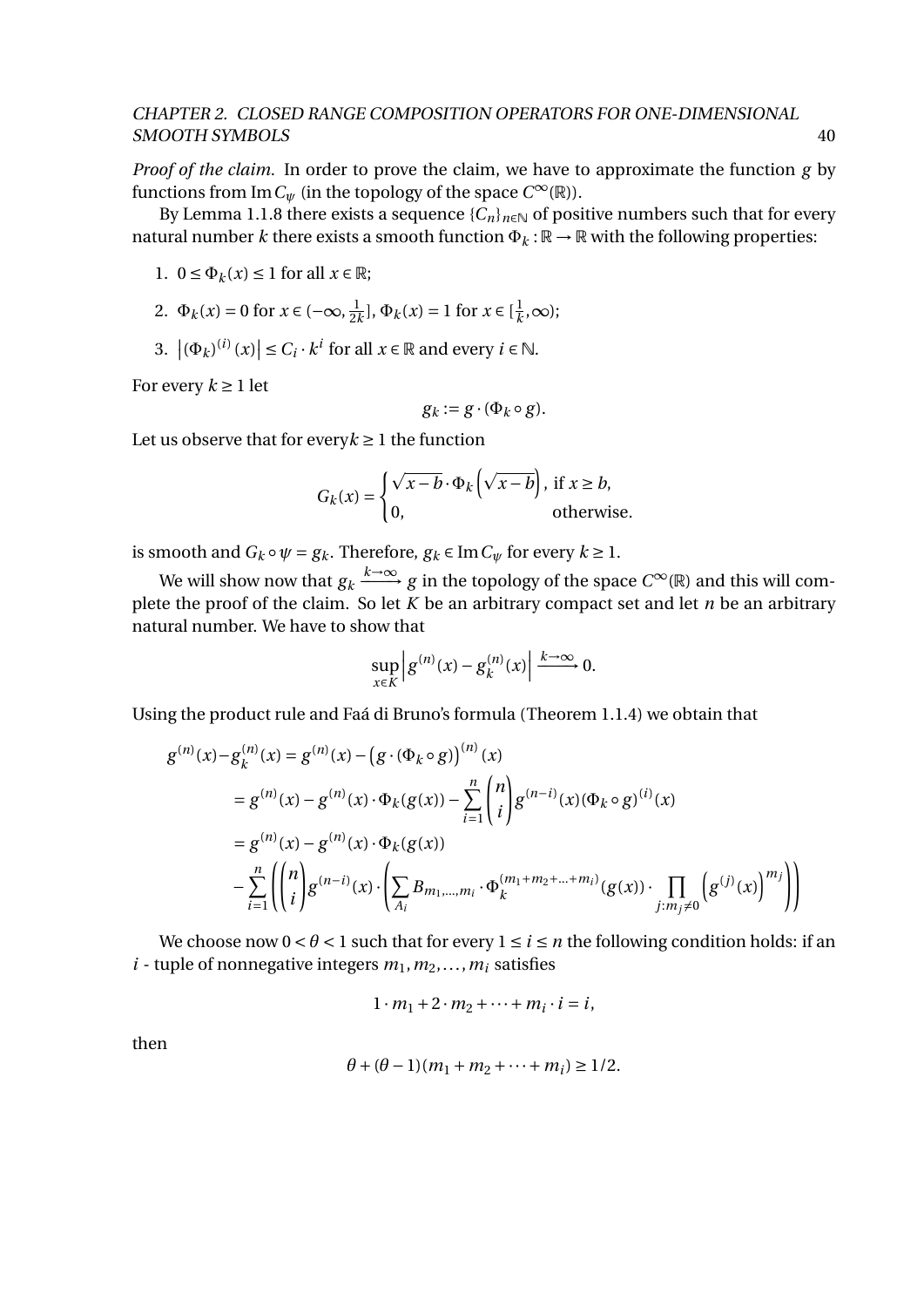It is easy to see that such a  $\theta$  exists. Using now Claim 4 we can find  $k_0 \in \mathbb{N}$  such that for every *k* ≥ *k*<sub>0</sub>, for every *x* ∈ *K*, and every  $0 \le i \le n$  the condition  $g(x) \le 1/k$  implies that

$$
\left|g^{(i)}(x)\right| < (1/k)^{\theta}.
$$

**Case 1.** If *k* ≥ *k*<sub>0</sub>, *x* ∈ *K* and *g*(*x*) > 1/*k*, then from the properties of the function  $Φ$ <sub>*k*</sub> we have that (*s*)

$$
(\Phi_k \circ g)(x) = 1 \text{ and } (\Phi_k \circ g)^{(s)}(x) = 0 \text{ for } s \in \mathbb{N}.
$$

This gives that for all  $x \in K$  such that  $g(x) > 1/k$  we have

$$
g^{(n)}(x) - g_k^{(n)}(x) = 0.
$$

**Case 2.** If  $k \geq k_0$ ,  $x \in K$  and  $g(x) \leq 1/k$ , then

$$
\begin{split}\n& \left| g^{(n)}(x) - g_k^{(n)}(x) \right| \leq \left| g^{(n)}(x) \right| + \left| g^{(n)}(x) \cdot \Phi_k(g(x)) \right| \\
& + \sum_{i=1}^n \left( \binom{n}{i} \left| g^{(n-i)}(x) \right| \cdot \left( \sum_{A_i} \left| B_{m_1, \dots, m_i} \right| \cdot \left| \Phi_k^{(m_1 + m_2 + \dots + m_i)}(g(x)) \right| \cdot \prod_{j : m_j \neq 0} \left( \left| g^{(j)}(x) \right| \right)^{m_j} \right) \right) \\
& \leq \frac{1}{k^{\theta}} + \frac{1}{k^{\theta}} + C \cdot \sum_{i=1}^n \left( \frac{1}{k^{\theta}} \cdot \sum_{A_i} k^{m_1 + m_2 + \dots + m_i} \cdot \prod_{j : m_j \neq 0} \left( \frac{1}{k} \right)^{\theta \cdot m_j} \right) \\
& = \frac{2}{k^{\theta}} + C \cdot \sum_{i=1}^n \left( \sum_{A_i} \left( \frac{1}{k} \right)^{\theta + (\theta - 1) \cdot (m_1 + m_2 + \dots + m_i)} \right) \\
& \leq \frac{2}{k^{\theta}} + D \cdot \left( \frac{1}{k} \right)^{\frac{1}{2}},\n\end{split}
$$

where the constants *C* and *D* depend only on *n*.

Altogether, the above gives that

$$
\sup_{x\in K}\left|g^{(n)}(x)-g_k^{(n)}(x)\right|\xrightarrow{k\to\infty} 0.
$$

This proves the claim and completes the proof of Theorem 2.4.1.

 $\Box$ 

**Example 2.4.2.** *Let*  $\psi$  :  $\mathbb{R} \to \mathbb{R}$  *be defined via the formula* 

$$
\psi(x) = \begin{cases} \exp\left(-\frac{1}{x}\right), & x > 0, \\ 0, & x \le 0. \end{cases}
$$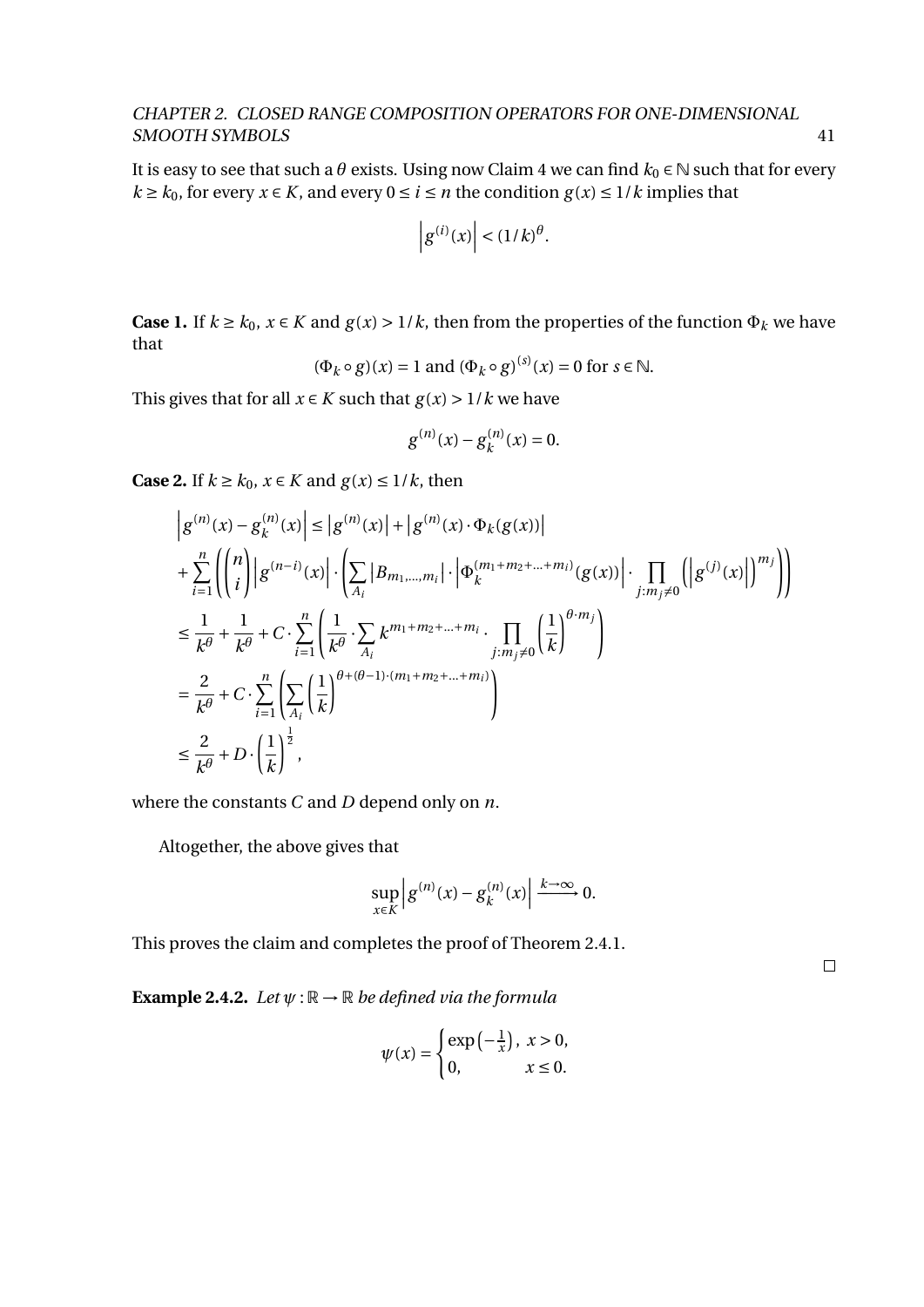*Observe that* 0 *is the only point in the boundary of the set*  $\{x \in \mathbb{R} : \psi(x) > 0\}$ *. From Example 2.3.7 we know that* 0 *is a nice flat point of ψ. By Theorem 2.4.1, the range of C<sup>ψ</sup> is not closed. In fact, the proof of that theorem shows that*  $\sqrt{\psi} \in \overline{\text{Im} C_{\psi}} \setminus \text{Im} C_{\psi}$ .

We were not able to obtain a full characterization of closed range composition operators corresponding to smooth symbols  $\psi : \mathbb{R} \to \mathbb{R}$ . Nevertheless, we have the following special result.

**Corollary 2.4.3.** *Let*  $\psi$  :  $\mathbb{R} \to \mathbb{R}$  *be a smooth function such that every flat point of*  $\psi$  *is a nice flat point of*  $\psi$ *. The range of the composition operator*  $C_{\psi}: C^{\infty}(\mathbb{R}) \to C^{\infty}(\mathbb{R})$ *, F*  $\mapsto$  *F* ∘  $\psi$ *, is closed if and only if ψ is a semiproper function which is ether constant or it satisfies the following conditions*

- *1. Every fiber of ψ over a boundary point of ψ*(R) *contains a non-flat point.*
- *2. Every fiber of ψ over an interior point of ψ*(R) *contains either a non-flat non extreme point or both a non-flat local minimum and a non-flat local maximum.*

*Proof.* Combine Lemma 2.1.6, Theorem 2.2.3, and Theorem 2.4.1.

 $\Box$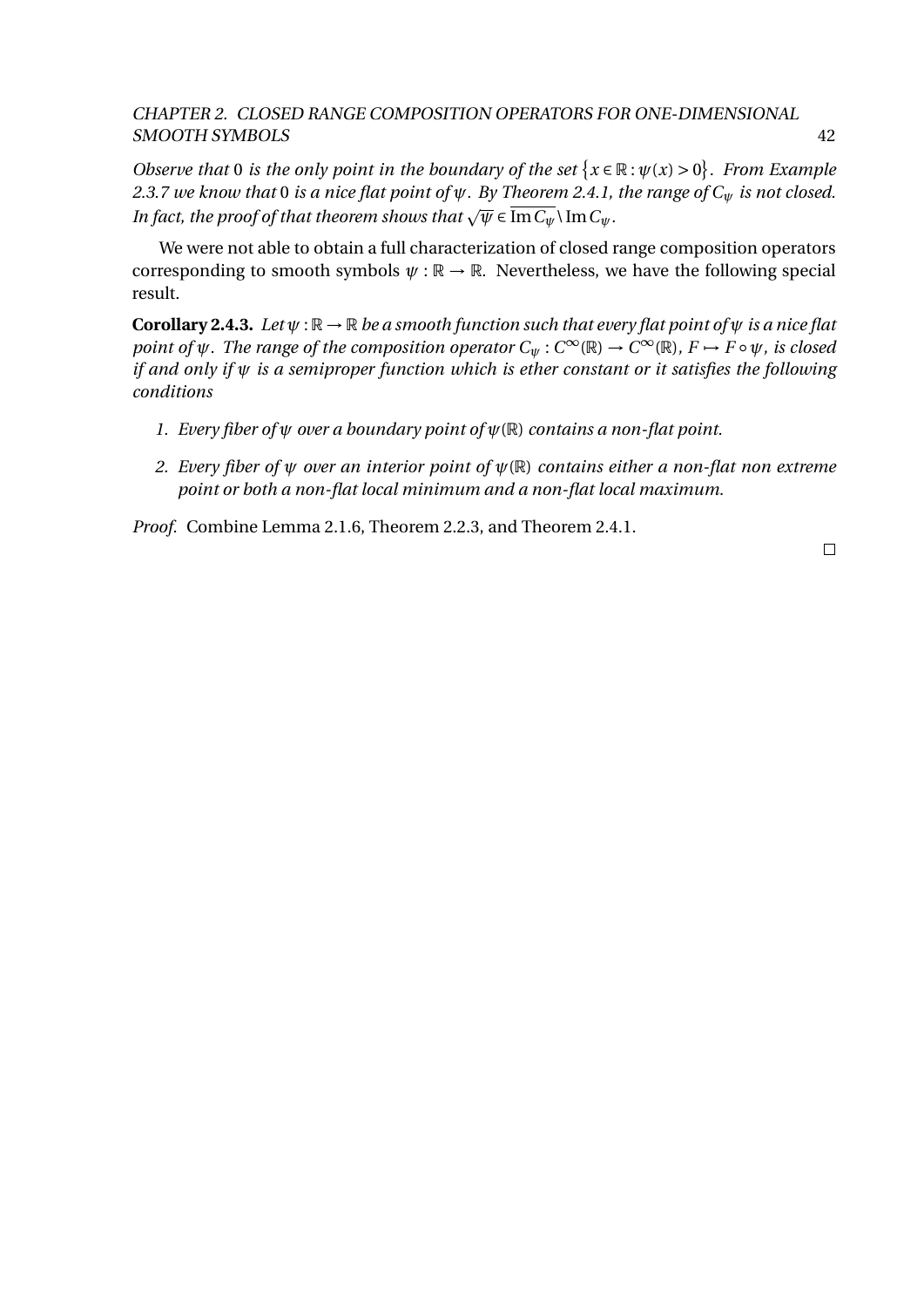### CHAPTER 3

# **DYNAMICAL PROPERTIES OF WEIGHTED COMPOSITION OPERATORS**

Throughout this chapter  $C^{\infty}(\Omega)$  is the space of real or complex valued smooth functions on Ω. All the results below are valid in both cases (of course, if we consider the weighted composition on the real space  $C^{\infty}(\Omega)$ , then the weight has to be real valued).

The goal of this part of the thesis is to investigate several dynamical properties of composition operators and weighted composition operators on the space of smooth functions. In Theorem 3.2.6 we characterize weakly mixing weighted composition operators. Corollary 3.2.7 gives a characterization of hypercyclic weighted composition operators under the assumption that the weight is real valued. In Theorem 3.2.9 we give a description of mixing weighted composition operators. As an immediate consequence of those results, we obtain characterizations of hypercyclic, weakly mixing, and mixing composition operators (see Theorem 3.3.1 and Theorem 3.3.2). In the last section we show that the classes of hypercyclic, weakly mixing, mixing, and chaotic weighted composition operators coincide in the one-dimensional case (see Theorem 3.4.4). From what follows it will be clear that the dynamical properties of the weighted composition operator *Cw*,*<sup>ψ</sup>* heavily rely on the dynamical properties of the function *ψ* and that the weight function *w* plays a secondary role in this context.

### **3.1 Notation**

For all the basic notions and facts from linear dynamics we refer to the Preliminaries of this dissertation. In this section we will fix up some notation and we will introduce some specific concepts which will be important in studying dynamical properties of (weighted) composition operators.

Since the main point of our interests is the behaviour of the iterates of (weighted) composition operators acting on the space of smooth functions, we start with the following defi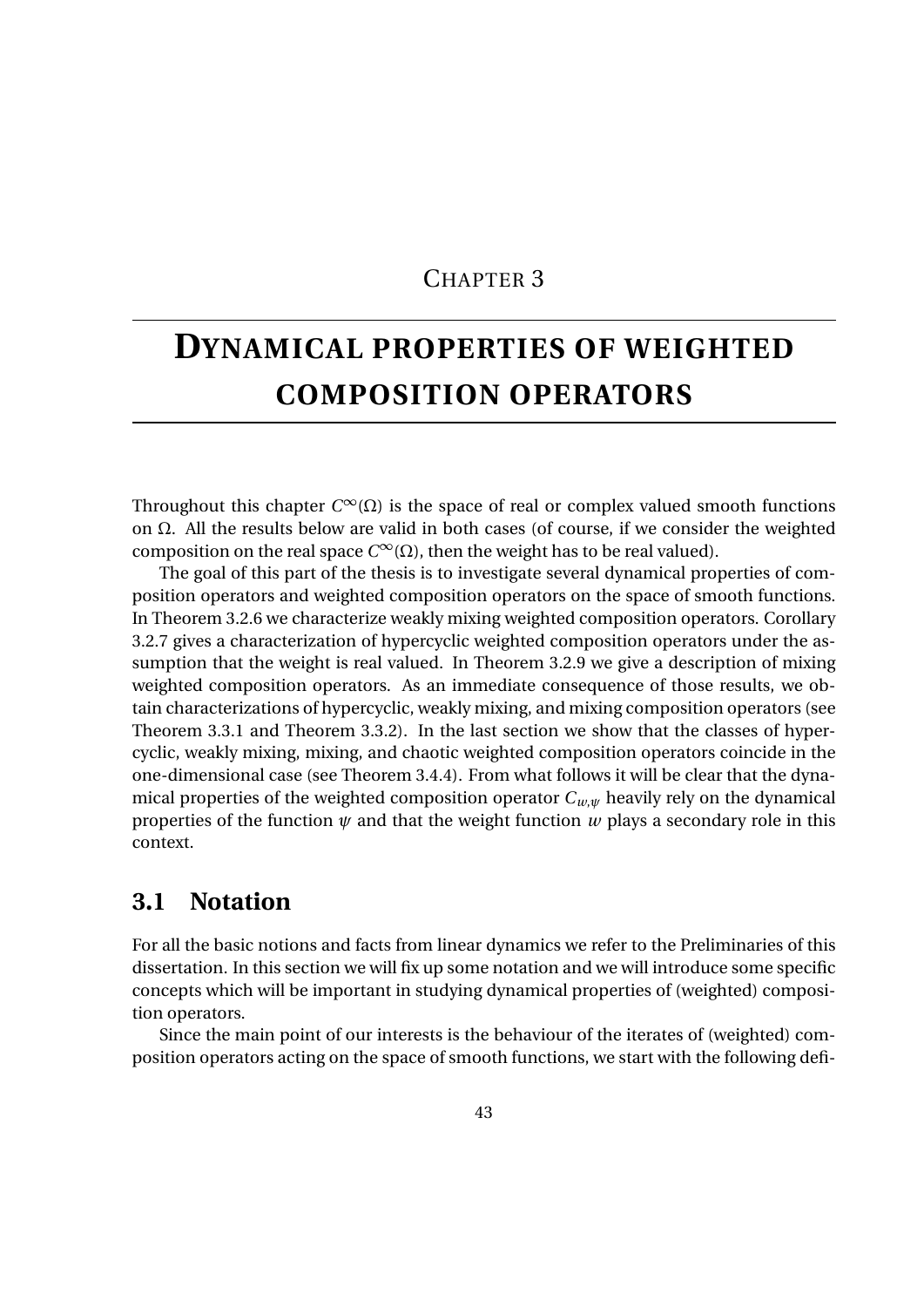nitions.

 $\bf{Definition 3.1.1.}$  *Let*  $\Omega \subset \mathbb{R}^d$  *be open and let*  $\psi : \Omega \to \Omega$ ,  $w : \Omega \to \mathbb{C}$  *be smooth. For every n*  $\geq 1$ , *the operator*  $C^n_{w,\psi}: C^\infty(\Omega) \to C^\infty(\Omega)$  *is defined as the n-th iteration of*  $C_{w,\psi}$ *, i.e.,* 

$$
C_{w,\psi}^n = \underbrace{C_{w,\psi} \circ \cdots \circ C_{w,\psi}}_{n \text{ times}}.
$$

Let us emphasize that in the following definition we do *not* assume that the function  $\psi$  is surjective.

**Definition 3.1.2.** Let  $\Omega \subset \mathbb{R}^d$  be open and let  $\psi : \Omega \to \Omega$ .

- *We define*  $\psi_0 : \Omega \to \Omega$  *as*  $\psi_0(x) = x$  *for every*  $x \in \Omega$ *.*
- *For every n*  $\geq$  1 *we define*  $\psi_n$ :  $\Omega \to \Omega$  *inductively via the formula*  $\psi(x) = \psi(\psi_{n-1}(x))$  *for every*  $x \in \Omega$ *.*
- *If*  $\psi$  *is injective, then for every n* < 0 *we define*  $\psi_n : \psi_{-n}(\Omega) \to \Omega$  *via the rule:*  $\psi_n(x) = \gamma$ *if and only if*  $\Psi_{-n}(v) = x$ .

**Remark 3.1.3.** Let  $\Omega \subset \mathbb{R}^d$  be open and let  $\psi: \Omega \to \Omega$ ,  $w: \Omega \to \mathbb{C}$  be smooth. Then for every *F* ∈  $C^{\infty}(\Omega)$  and every *n* ≥ 1 we have that

$$
\left(C_{w,\psi}^n(F)\right)(x) = \left(\prod_{i=0}^{n-1} w(\psi_i(x))\right) \cdot F(\psi_n(x)).
$$

The following notions are crucial in studying dynamical properties of (weighted) composition operators.

**Definition 3.1.4.** *Let*  $\Omega \subset \mathbb{R}^d$  *be open and let*  $\psi : \Omega \to \Omega$ *.* 

- *• We say that ψ has the* run-away *property if for every compact set K* ⊂ Ω *there exists n* ∈ N *such that*  $\psi_n(K) \cap K = \emptyset$ .
- *• We say that ψ has the* strong run-away *property if for every compact set K* ⊂ Ω *there exists*  $N \in \mathbb{N}$  *such that*  $\psi_n(K) \cap K = \emptyset$  for every  $n \geq N$ .

**Remark 3.1.5.** Let  $\Omega \subset \mathbb{R}^d$  be open and let  $\psi : \Omega \to \Omega$ . It is clear that if  $\psi$  has the strong runaway property, then *ψ* has also the run-away property. In Lemma 3.4.2 we will show that the converse is true if we assume that  $\psi : \mathbb{R} \to \mathbb{R}$  is smooth and injective. We doubt if this is also true in higher dimensions.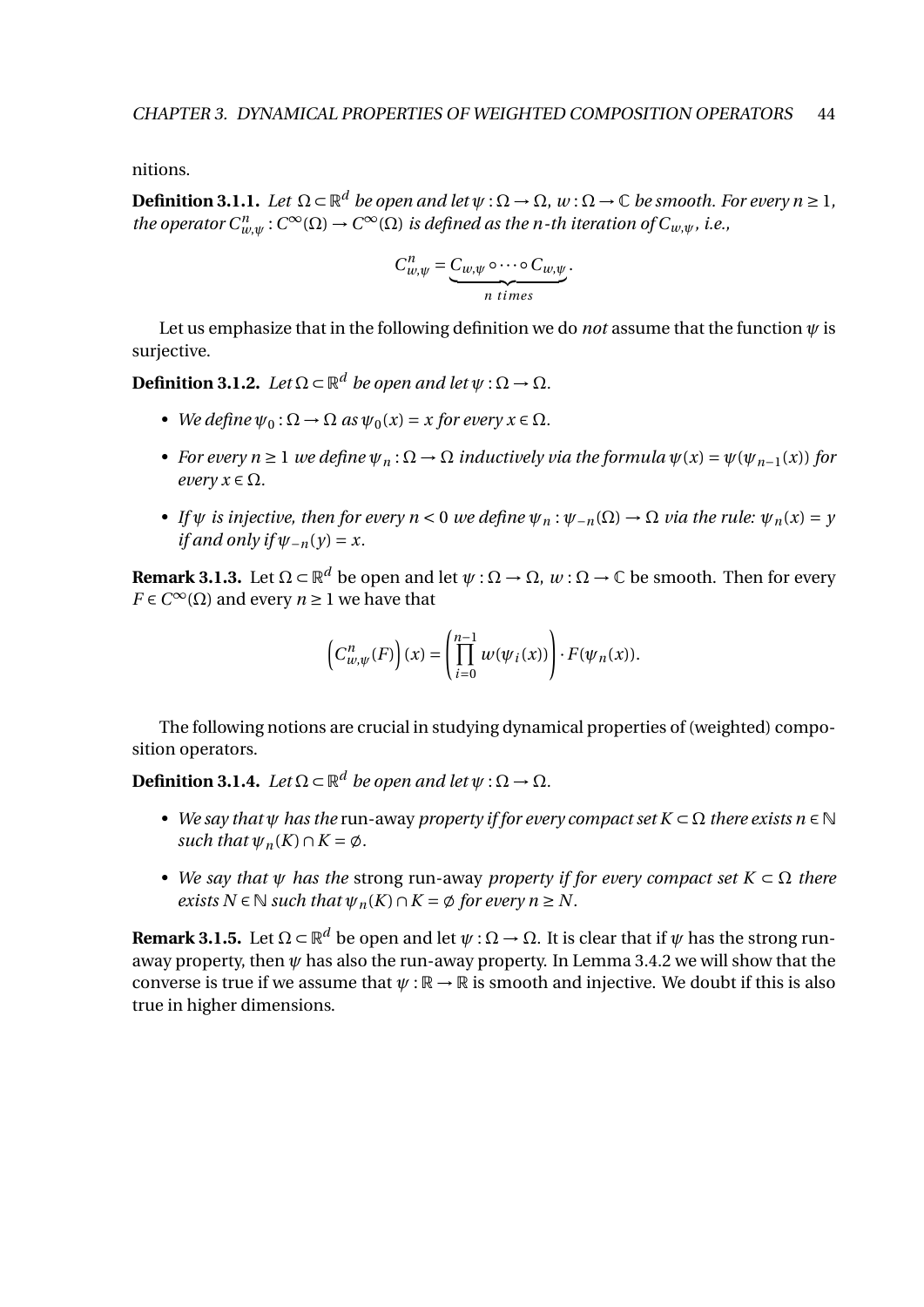**Example 3.1.6.** Let  $\psi: \mathbb{R}^d \to \mathbb{R}^d$  be defined via the formula

$$
\psi(x_1, ..., x_d) = (x_1 + 1, ..., x_d + 1).
$$

*It is easy to verify that ψ has the run-away property and the strong run-away property.* **Example 3.1.7.** Let  $\psi: \mathbb{R}^d \to \mathbb{R}^d$  be defined via the formula

$$
\psi(x_1, ..., x_d) = (e^{x_1}, ..., e^{x_d}).
$$

*One can easily check that ψ has the run-away property and the strong run-away property.*

# **3.2 Hypercyclic, weakly mixing, and mixing weighted composition operators**

In this section we characterize hypercyclic (for real weights), weakly mixing, and mixing weighted composition operators. First, in the following four lemmas, we show that if the operator  $C_{w,w}$  is hypercyclic, weakly mixing, or mixing, then the functions  $w$  and  $\psi$  have to satisfy some quite natural conditions. Please recall that if  $\Omega \subset \mathbb{R}^d$  is open and  $\psi:\Omega \to \Omega$  is smooth, then for every  $x \in \Omega$  the derivative of  $\psi$  at *x*, which we denote by  $\psi'(x)$ , is a linear map from  $\mathbb{R}^d$  to  $\mathbb{R}^d$ . By  $[\psi'(x)]$  we denote the Jacobian matrix of  $\psi$  at *x*. Similarly, if  $f : \Omega \to \mathbb{C}$ is a smooth function, then the derivative of  $f$  at  $x$ , which we denote by  $f'(x)$ , is a linear map from  $\mathbb{R}^d$  to  $\mathbb{R}^2$ .

**Lemma 3.2.1.** *Let*  $\Omega \subset \mathbb{R}^d$  *be open and let*  $\psi : \Omega \to \Omega$ ,  $w : \Omega \to \mathbb{C}$  *be smooth. If the weighted composition operator*  $C_{w,\psi}: C^{\infty}(\Omega) \to C^{\infty}(\Omega)$ ,  $F \mapsto w \cdot (F \circ \psi)$ , is hypercyclic, then the following *conditions are satisfied:*

- *1. For every*  $x \in \Omega$  *we have that*  $w(x) \neq 0$ *.*
- *2. The function ψ is injective.*
- *3. For every*  $x \in \Omega$  *we have that*  $\det[\psi'(x)] \neq 0$ *.*

In the proof of this lemma we will several times use the following simple observation: if the the set  $\text{Im } C_{w,\psi} = \{w \cdot (F \circ \psi) : F \in C^{\infty}(\Omega)\}$  is not dense in  $C^{\infty}(\Omega)$ , then the operator  $C_{w,\psi}$ cannot be hypercyclic.

#### *Proof.*

1. Assume to the contrary that  $C_{w,w}$  is a hypercyclic operator and that there exists  $x_0 \in \Omega$  with  $w(x_0) = 0$ . Then for every  $F \in C^{\infty}(\Omega)$  we have

$$
(C_{w,\psi}(F))(x_0) = w(x_0) \cdot (F \circ \psi)(x_0) = 0.
$$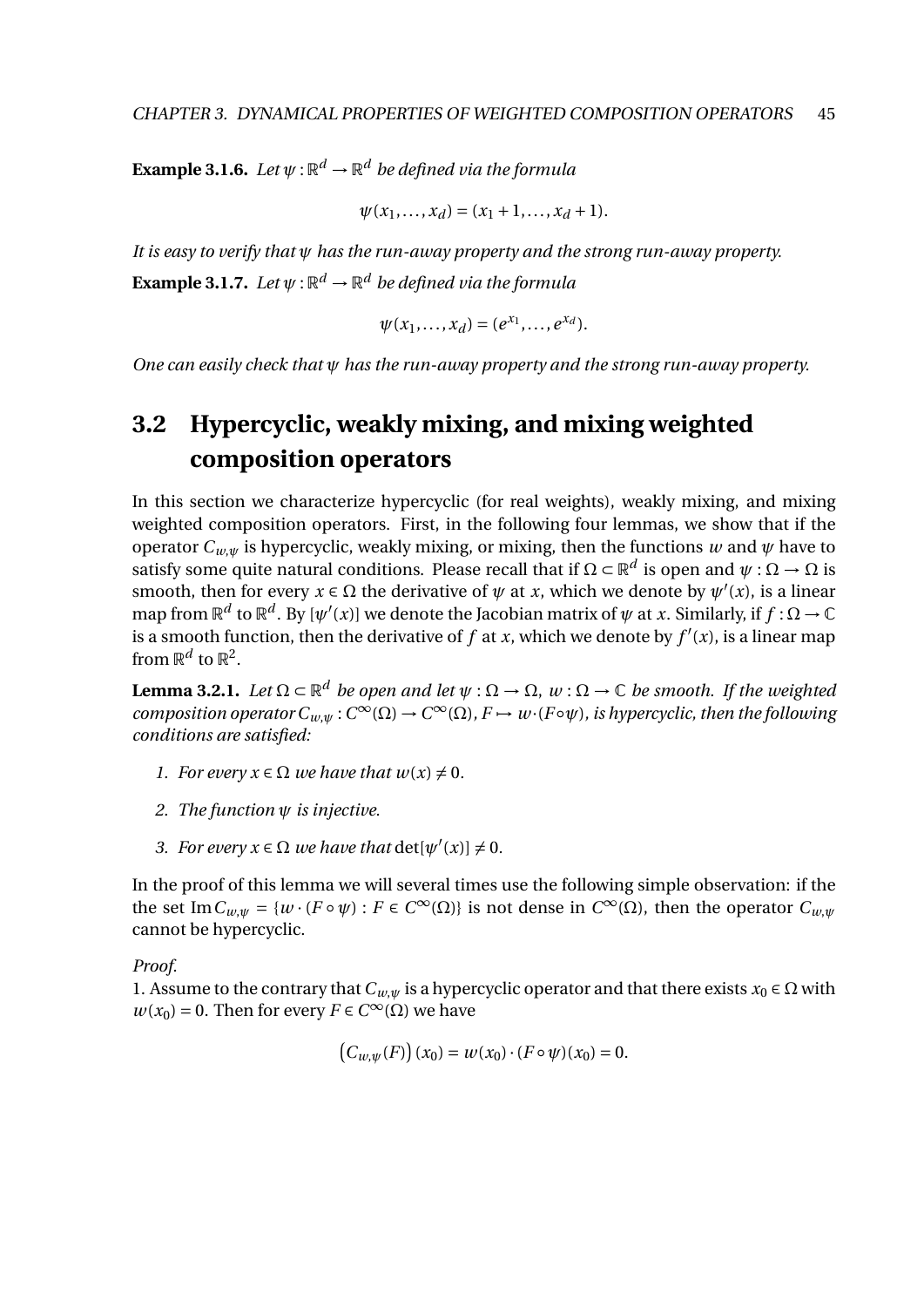This gives that

$$
\operatorname{Im} C_{w,\psi} \subset \left\{ f \in C^{\infty}(\Omega) : f(x_0) = 0 \right\}.
$$

But the set  $\{f \in C^{\infty}(\Omega) : f(x_0) = 0\}$  is a proper and closed linear subspace of  $C^{\infty}(\Omega)$ , so the operator  $C_{w,w}$  cannot be hypercyclic. This gives a contradiction.

2. Assume to the contrary that the operator  $C_{w,\psi}$  is hypercyclic and that we can find two distinct points  $x_1, x_2 \in \Omega$  with  $\psi(x_1) = \psi(x_2)$ . By the first part of this lemma we know that *w*(*x*) ≠ 0 for every *x* ∈ Ω. For an arbitrary *F* ∈  $C^{\infty}(\Omega)$  we have

$$
(C_{w,\psi}(F))(x_1) = w(x_1) \cdot F(\psi(x_1)) = \frac{w(x_1)}{w(x_2)} \cdot w(x_2) \cdot F(\psi(x_2)) = \frac{w(x_1)}{w(x_2)} \cdot (C_{w,\psi}(F))(x_2).
$$

This gives that

Im 
$$
C_{w,\psi} \subset \left\{ f \in C^{\infty}(\Omega) : f(x_1) = \frac{w(x_1)}{w(x_2)} \cdot f(x_2) \right\}.
$$

But the latter is a proper and closed linear subspace of  $C^\infty(\Omega)$ , and hence the operator  $C_{w,\psi}$ cannot be hypercyclic. This gives a contradiction.

3. Assume that  $C_{w,w}$  is hypercyclic. By the first part of this lemma we have that  $w(x) \neq 0$  for every  $x \in \Omega$ . Let us suppose that there exists  $x_0 \in \Omega$  with

$$
\det[\psi'(x_0)] = 0.
$$

Simple facts from linear algebra allow us to find 0  $\neq$  *h*  $\in$   $\mathbb{R}^d$  such that

$$
\psi'(x_0)h=(0,\ldots,0).
$$

For every  $F \in C^\infty(\Omega)$  we have

$$
(C_{w,\psi}(F))'(x_0)h = (w \cdot (F \circ \psi))'(x_0)h
$$
  
=  $F(\psi(x_0))w'(x_0)h + w(x_0) \cdot F'(\psi(x_0))\psi'(x_0)h$   
=  $F(\psi(x_0))w'(x_0)h$   
=  $w(x_0) \cdot (F(\psi(x_0))) \cdot \frac{w'(x_0)h}{w(x_0)}$   
=  $(C_{w,\psi}(F))(x_0) \cdot \frac{w'(x_0)h}{w(x_0)}$ .

Therefore

Im 
$$
C_{w,\psi} \subset \left\{ f \in C^{\infty}(\Omega) : f'(x_0)h = f(x_0) \cdot \frac{w'(x_0)h}{w(x_0)} \right\}.
$$

But the latter is a proper, closed linear subspace of  $C^{\infty}(\Omega)$  and therefore the operator  $C_{w,\psi}$ cannot be hypercyclic. This gives a contradiction.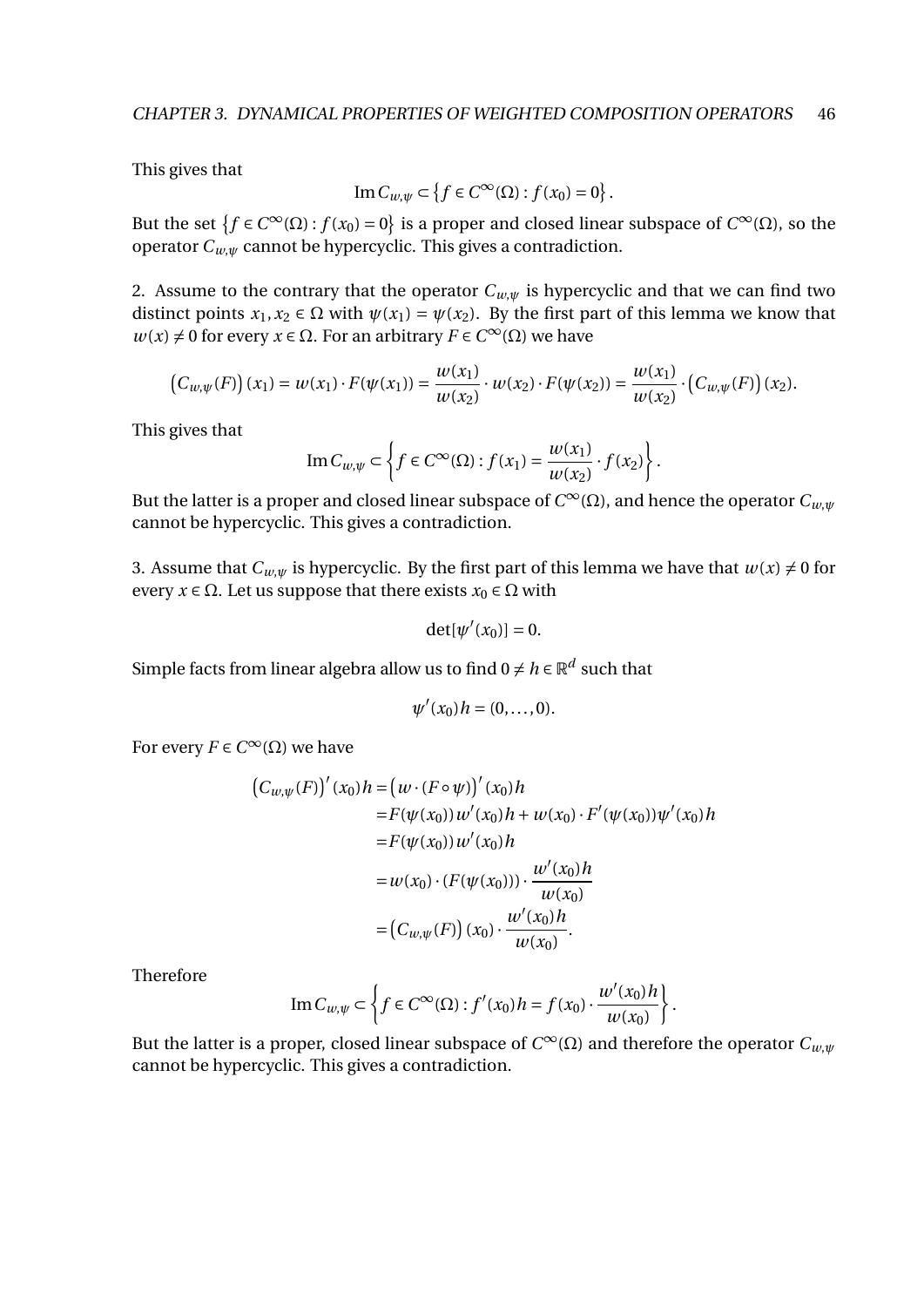$\Box$ 

Unfortunately, we can only prove the following lemma in case if the weight is a real valued function. We do not know if it is true for complex valued weights.

Please recall that for a complex number *z*, Re(*z*) denotes its real part.

**Lemma 3.2.2.** Let  $\Omega \subset \mathbb{R}^d$  be open and let  $\psi : \Omega \to \Omega$ ,  $w : \Omega \to \mathbb{R}$  be smooth. If the weighted *composition operator*  $C_{w,\psi}: C^{\infty}(\Omega) \to C^{\infty}(\Omega)$ ,  $F \to w \cdot (F \circ \psi)$ , is hypercyclic, then  $\psi$  has the *run-away property.*

*Proof.* Assume to the contrary that  $C_{w,w}$  is a hypercyclic operator and that the function  $\psi$ does not have the run-away property. Let  $\mathcal{M}$  be the family of those natural numbers  $m$ which satisfy the following condition: there exists a compact set  $K \subset \Omega$  whose intersection with precisely *m* connected components of  $\Omega$  is nonempty and, moreover, there exists a natural number *N* such that  $\psi_n(K) \cap K \neq \emptyset$  for every  $n \geq N$ . The assumption that  $\psi$  does not have the run-away property, together with the fact that every compact subset of  $\Omega$  is contained in finitely many connected components of  $\Omega$ , gives that  $\mathcal M$  is nonempty. Let  $m_0$  be the smallest element of  $M$ . There are two possible cases: either  $m_0 = 1$  or  $m_0 > 1$ . We will show that each of this cases leads to a contradiction and this will end the proof.

**Case 1.** Assume that  $m_0 = 1$ . From the definition of  $m_0$  and the definition of the family  $M$ , there exists a compact set  $K \subset \Omega$  which is contained in a connected component of  $\Omega$ , we denote this component by  $\Omega_0$ , and there exists  $N \in \mathbb{N}$  such that

$$
\psi_n(K) \cap K \neq \emptyset \text{ for every } n \ge N. \tag{3.2.1}
$$

**Claim 1.1.** *For every n*  $\geq$  1 *we have that*  $\psi_n(\Omega_0) \subset \Omega_0$ *.* 

*Proof of the claim.* We know that

 $\psi_N(K) \cap K \neq \emptyset$  and  $\psi_{N+1}(K) \cap K \neq \emptyset$ .

Therefore

$$
\psi_N(\Omega_0) \subset \Omega_0
$$
 and  $\psi_{N+1}(\Omega_0) \subset \Omega_0$ .

This gives that  $\psi$  maps the set  $\psi_N(\Omega_0)$ , which is a subset of  $\Omega_0$ , into  $\Omega_0$ . Therefore  $\psi(\Omega_0)$  $\Omega_0$ , by connectivity of  $\Omega_0$ , and from this it follows that  $\psi_n(\Omega_0) \subset \Omega_0$  for every  $n \ge 1$ . This proves the claim.

**Claim 1.2.** *For every n*  $\geq$  1 *and every x*  $\in$   $\Omega_0$  *we have that* 

$$
\prod_{i=0}^{2n-1}w(\psi_i(x))>0.
$$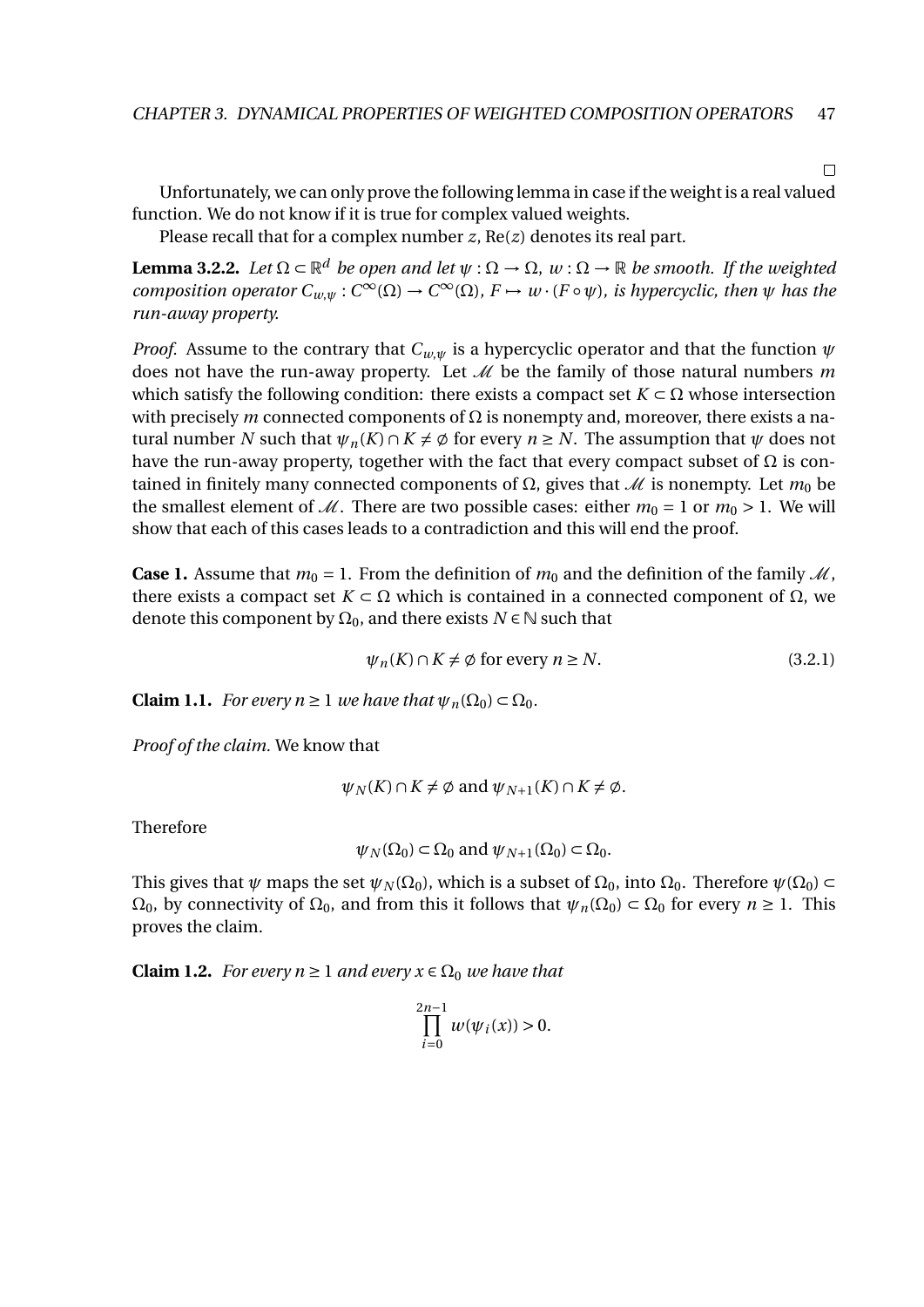*Proof of the claim.* Since the operator  $C_{w,w}$  is hypercyclic, we get from Lemma 3.2.1 that  $w(x) \neq 0$  for every  $x \in \Omega$ . Because  $\Omega_0$  is connected, this gives that *w* has constant sign on  $\Omega_0$ . From Claim 1.1 we obtain that for every  $x \in \Omega_0$  and every  $n \ge 1$  the signs of  $w(x)$  and  $w(\psi_n(x))$  are equal. This implies that for every  $x \in \Omega_0$  and every  $n \ge 1$  the desired inequality holds, since the product of an even number of nonzero numbers which have the same sign is always positive.

We are now ready to finish the proof in this case. By our assumptions the operator  $C_{w,\psi}$ is hypercyclic. Using Ansari's result (see Theorem 1.2.9) we obtain that the operator  $C_{w,\psi}^2$ is also hypercyclic. Because the set of hypercyclic vectors of  $C_{w,\psi}^2$  is dense in  $C^{\infty}(\Omega)$  (see Birkhoff's Theorem 1.2.4), we can find  $h \in C^{\infty}(\Omega)$  which is a hypercyclic vector of  $C_{w,\psi}^2$  and which satisfies the inequality

$$
Re(h(x)) > 1 for every x \in K.
$$
\n(3.2.2)

Since  $h$  is a hypercyclic vector of  $C^2_{w,\psi}$ , we can find an increasing sequence  $\{n_k\}_{k\in\mathbb{N}}$  of natural numbers such that the sequence  $\left\{ C_{w,\psi}^{2n_k}(h)\right\}$ converges (in the topology of  $C^{\infty}(\Omega)$ ) to the function which is equal to −1 on  $Ω$ . In particular, there is  $k_0 ∈ ℕ$  such that

$$
\operatorname{Re}\left(\left(C_{w,\psi}^{2n_k}(h)\right)(x)\right) < 0 \text{ for every } x \in K \text{ and every } k \ge k_0. \tag{3.2.3}
$$

Let  $k_1 > k_0$  be such that  $2n_{k_1} \ge N$ . In view of (3.2.1) we can find  $x_0 \in K$  such that  $\psi_{2n_{k_1}}(x_0) \in K$ . From (3.2.3) (see also Remark 3.1.3) we obtain that

$$
\left(\prod_{i=0}^{2n_{k_1}-1}w(\psi_i(x_0))\right)\cdot \text{Re}\left(h(\psi_{2n_{k_1}}(x_0))\right) < 0.
$$

Using (3.2.2) we thus get that

$$
\prod_{i=0}^{2n_{k_1}-1}w(\psi_i(x_0))<0
$$

and this gives a contradiction with the statement of Claim 1.2. This completes the proof in this case.

**Case 2.** Assume that  $m_0 > 1$ . From the definition of  $m_0$  and the definition of the family  $M$ , there exists a compact set  $K \subset \Omega$  whose intersection with precisely  $m_0$  connected components of Ω is nonempty and, moreover, there is a natural number *N* such that

$$
\psi_n(K) \cap K \neq \emptyset \text{ for every } n \ge N. \tag{3.2.4}
$$

Let  $\Omega_1,\ldots,\Omega_{m_0}$  be those connected components of  $\Omega$  whose intersection with *K* is nonempty. Moreover, for  $1 \le i \le m_0$  let  $K_i = K \cap \Omega_i$ . It is clear that  $K_i$  is a compact set for every  $1 \le i \le m_0$ .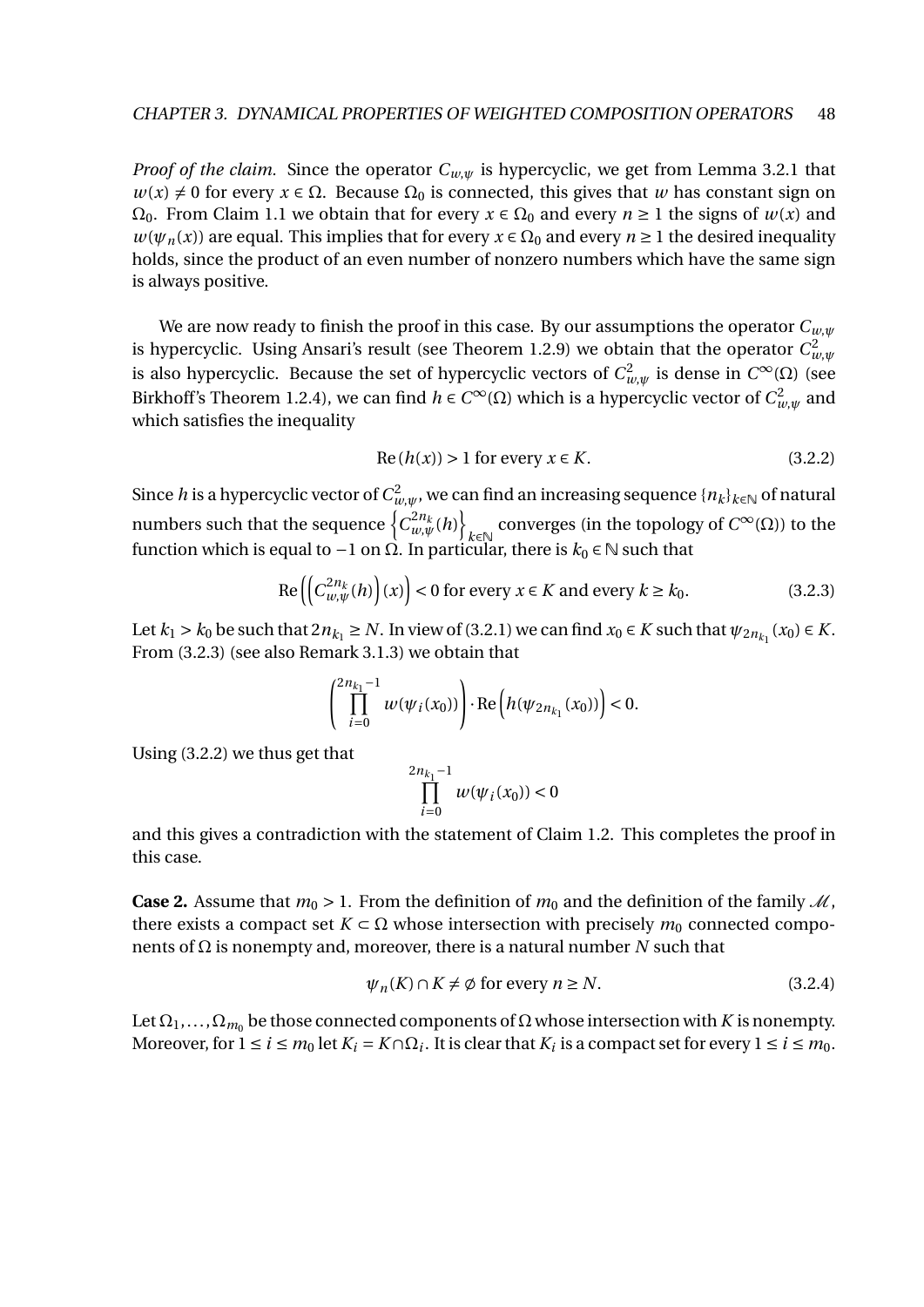**Claim 2.1.** *For every*  $1 ≤ i ≤ m_0$  *there exists*  $1 ≤ j ≤ m_0$  *and there is n* ∈ *N such that* 

 $\psi_n(\Omega_i) \subset \Omega_j$ .

*Proof of the claim.* Assume that this is not the case, i.e., assume that there exists  $1 \le i_0 \le m_0$ such that for every  $1 \le j \le m_0$  and every  $n \ge 1$  we have

$$
\psi_n(\Omega_{i_0})\not\subset \Omega_j.
$$

Because for every  $n \in \mathbb{N}$  the set  $\psi_n(\Omega_{i_0})$  is connected, this means that

$$
\psi_n(\Omega_{i_0}) \cap \left(\bigcup_{i=1}^{m_0} \Omega_i\right) = \emptyset \text{ for every } n \ge 1.
$$
\n(3.2.5)

In particular,

$$
\psi_n(K_{i_0}) \cap K = \emptyset \text{ for every } n \ge 1. \tag{3.2.6}
$$

Let us now consider the set

 $M := K \setminus K_{i_0}.$ 

It is clear that *M* is compact. Moreover, the intersection of *M* with precisely *m*<sub>0</sub>−1 connected components of  $Ω$  is nonempty. We will show that there exists a natural number  $N<sub>M</sub>$  such that  $\psi_n(M) \cap M \neq \emptyset$  for every  $n \geq N_M$ . This will give a contradiction with the assumption that  $m_0$ is the smallest element of  $M$ .

In order to show that there exists a natural number  $N_M$  such that for every  $n \ge N_M$  we have  $\psi_n(M) \cap M \neq \emptyset$ , let us first observe that there exists  $N_1 \in \mathbb{N}$  such that

$$
\psi_n(M) \cap K_{i_0} = \emptyset \text{ for every } n \ge N_1. \tag{3.2.7}
$$

Indeed, if this would not be the case, then it would be possible to find  $1 \le j \ne i_0 \le m$  and  $n_1$  <  $n_2$  such that

$$
\psi_{n_1}(K_j) \cap K_{i_0} \neq \emptyset \text{ and } \psi_{n_2}(K_j) \cap K_{i_0} \neq \emptyset.
$$

Hence  $\psi_{n_1}(K_j) \subset \Omega_{i_0}$  since the set  $K_j$  is contained in the connected component  $\Omega_j$  of  $\Omega$ . But this impossible in view of (3.2.5) since

$$
\psi_{n_2}(K_j) \cap K_{i_0} = \psi_{n_2 - n_1}(\psi_{n_1}(K_j)) \cap K_{i_0} \subset \psi_{n_2 - n_1}(\Omega_{i_0}) \cap K_{i_0} \subset \psi_{n_2 - n_1}(\Omega_{i_0}) \cap \left(\bigcup_{i=0}^{m_0} \Omega_i\right) = \emptyset.
$$

Let now  $N_M = \max\{N, N_1\}$ . From (3.2.4), (3.2.6), and (3.2.7), for every  $n \ge N_M$  we obtain that

$$
\varphi \neq \psi_n(K) \cap K = \psi_n(M \cup K_{i_0}) \cap (M \cup K_{i_0})
$$
  
\n
$$
= (\psi_n(M) \cap (M \cup K_{i_0})) \cup (\psi_n(K_{i_0}) \cap (M \cup K_{i_0}))
$$
  
\n
$$
= \psi_n(M) \cap (M \cup K_{i_0})
$$
  
\n
$$
= (\psi_n(M) \cap M) \cup (\psi_n(M) \cap K_{i_0}).
$$
  
\n
$$
= \psi_n(M) \cap M.
$$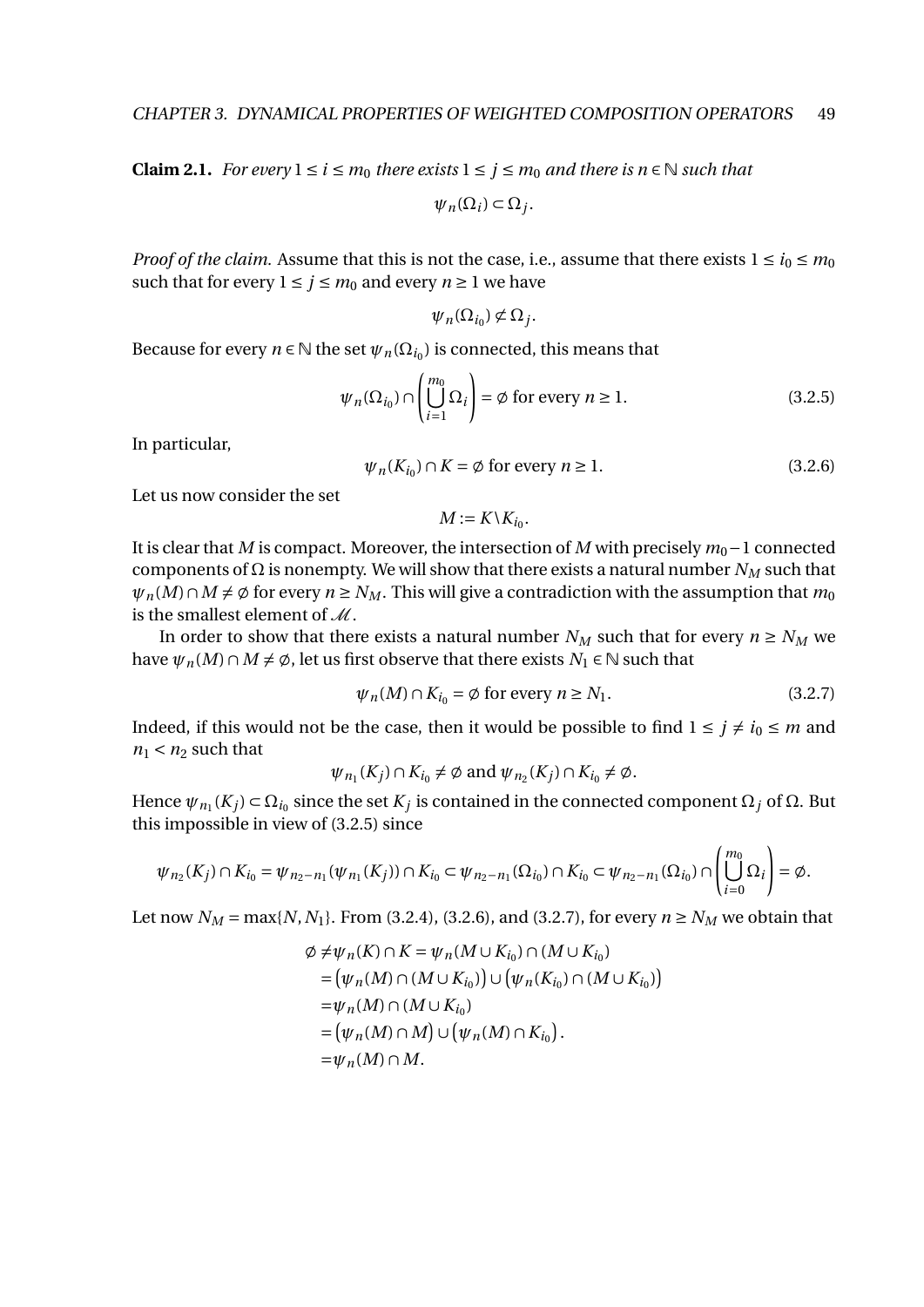Hence

$$
\psi_n(M) \cap M \neq \emptyset \text{ for every } n \ge N_M.
$$

As explained above, this gives a contradiction with our assumptions. This completes the proof of the claim.

**Claim 2.2.** *For every*  $1 \le i \le m_0$  *there exists*  $1 \le j_i \le m_0$  *and there are two natural numbers*  $N_{i,1} < N_{i,2}$  *such that* 

$$
\psi_{N_{i,1}}(\Omega_i) \subset \Omega_{j_i} \text{ and } \psi_{N_{i,2}}(\Omega_i) \subset \Omega_{j_i}.
$$

*Proof of the claim.* Let us fix  $1 \le i_0 \le m_0$ . By Claim 2.1 there exists  $n_1 \in \mathbb{N}$  and  $1 \le i_1 \le m_0$  such that

$$
\psi_{n_1}(\Omega_{i_0})\subset \Omega_{i_1}.
$$

Using Claim 2.1 once again we can find  $n_2 \in \mathbb{N}$  and  $1 \le i_2 \le m_0$  such that

$$
\psi_{n_1+n_2}(\Omega_{i_0}) \subset \psi_{n_2}(\Omega_{i_1}) \subset \Omega_{i_2}.
$$

Hence inductively we can find a sequence  ${n_k}_{k\in\mathbb{N}}$  of natural numbers and a sequence  ${i_k}_{k\in\mathbb{N}}$ of natural numbers between 1 and  $m_0$  such that

$$
\psi_{n_1+\dots+n_k}(\Omega_{i_0}) \subset \Omega_{i_k}
$$
 for every  $k \in \mathbb{N}$ .

By the Pigeonhole Principle we can find  $k_1 < k_2$  such that  $i_{k_1} = i_{k_2}$ . This proves the claim.

Let  $N_0 = \max\{N_{i,1} : 1 \le i \le m_0\}$ , where the numbers  $N_{i,1}$  are chosen according to the statement in Claim 2.2. We will investigate now the properties of the compact set

$$
L:=\psi_{N_0}(K).
$$

**Claim 2.3.** *For every n*  $\geq$  *N we have that*  $\psi_n(L) \cap L \neq \emptyset$ .

*Proof of the claim.* Since the operator *Cw*,*<sup>ψ</sup>* is hypercyclic, by Lemma 3.2.1 we obtain that *ψ* is an injective function. By (3.2.4) we thus obtain that for every  $n \geq N$  we have

$$
\emptyset \neq \psi_{N_0}(\psi_n(K) \cap K) = \psi_{N_0}(\psi_n(K)) \cap \psi_{N_0}(K) = \psi_n(\psi_{N_0}(K)) \cap \psi_{N_0}(K) = \psi_n(L) \cap L
$$

and this proves the claim.

**Claim 2.4.** *Let*  $s = \prod_{i=1}^{m_0} (N_{i,2} - N_{i,1})$ , where the numbers  $N_{i,1}$  and  $N_{i,2}$  are as in Claim 2.2. Let *U* be a connected component of  $\Omega$  *such that*  $U \cap L \neq \emptyset$ . Then  $\psi_s(U) \subset U$ . In particular, for *every*  $x \in L$  *the points x and*  $\psi_s(x)$  *belong to the same connected component of*  $\Omega$ *.*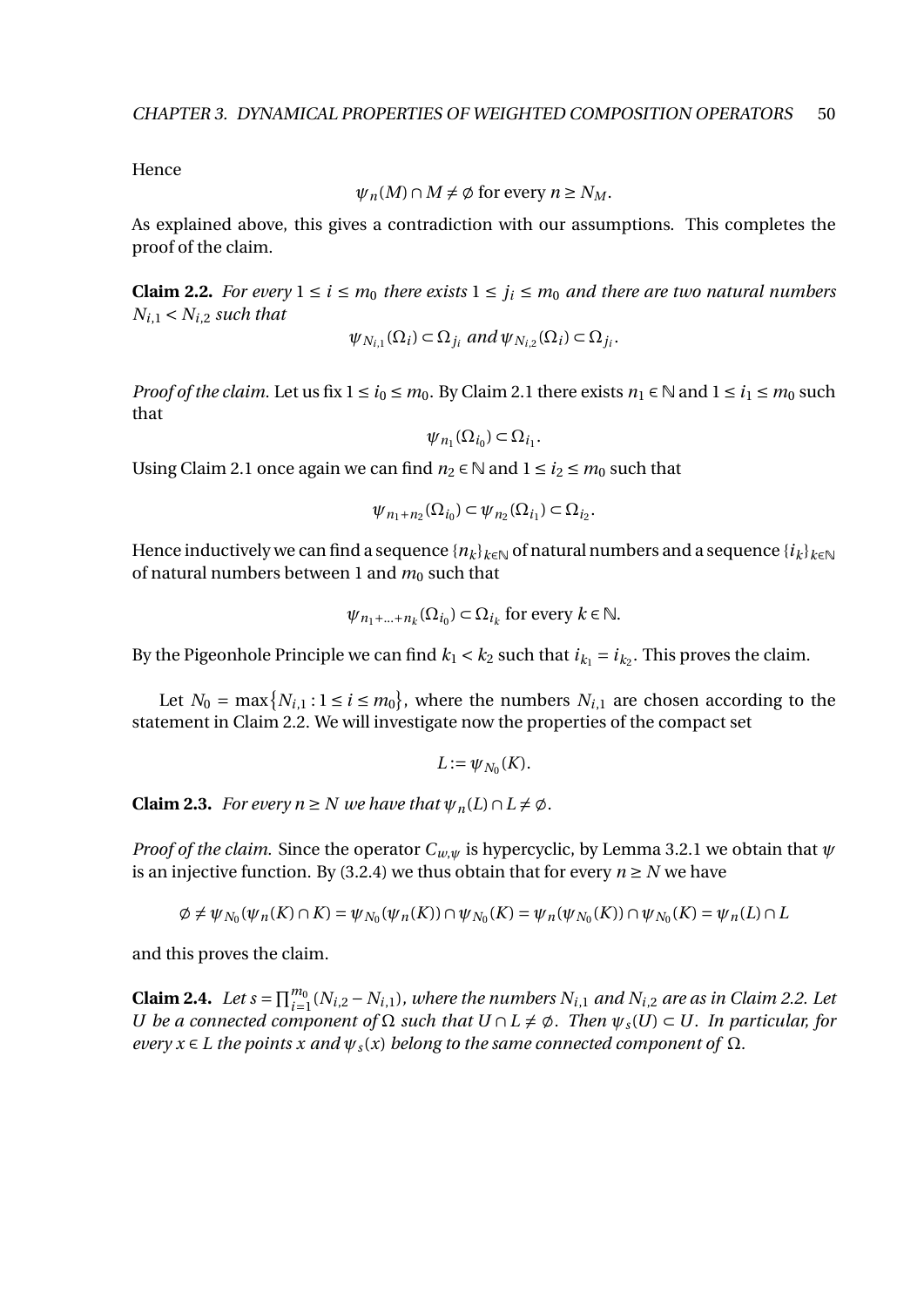*Proof of the claim.* Let  $x \in L \cap U$  be arbitrary and let  $1 \le i \le m_0$  be such that

 $x \in \psi_{N_0}(K_i)$ .

We have that

$$
x \in \psi_{N_0}(K_i) = \psi_{N_0 - N_{i,1}}(\psi_{N_{i,1}}(K_i)) \subset \psi_{N_0 - N_{i,1}}(\Omega_{j_i}).
$$

Moreover, it is easy to see that

$$
\psi_s(\Omega_{j_i})\subset \Omega_{j_i}.
$$

Thus

$$
\psi_s(x) \in \psi_s(\psi_{N_0 - N_{i,1}}(\Omega_{j_i})) = \psi_{N_0 - N_{i,1}}(\psi_s(\Omega_{j_i})) \subset \psi_{N_0 - N_{i,1}}(\Omega_{j_i}).
$$

This shows that *x* and  $\psi_s(x)$  belong to the same connected component of  $\Omega$ . Since  $\psi_s$  maps connected components of  $Ω$  into connected components of  $Ω$ , this implies that

$$
\psi_s(U)\subset U.
$$

**Claim 2.5.** *Let*  $s = \prod_{i=1}^{m_0} (N_{i,2} - N_{i,1})$ , where the numbers  $N_{i,1}$  and  $N_{i,2}$  are as in Claim 2.2. For *every*  $n \geq 1$  *and every*  $x \in L$  *we have that* 

$$
\prod_{i=0}^{2ns-1} w(\psi_i(x)) > 0.
$$

*Proof of the claim.* Since  $C_{w,w}$  is a hypercyclic operator, by Lemma 3.2.1 we get that  $w(x) \neq 0$ for every  $x \in \Omega$ . This implies that *w* has constant sign on every connected component of  $\Omega$ . Let  $x \in L$  be arbitrary. From Claim 2.4 we easily get that for every  $x \in L$  the points  $x$  and  $\psi_{ks}(x)$ belong to the same connected component of  $\Omega$  for every  $k \ge 0$ . Therefore, for every  $x \in L$ , for every  $k \ge 0$  and every  $i \ge 0$  the points  $\psi_i(x)$  and  $\psi_{ks+i}(x)$  belong to the same connected component of Ω. Thus for every *x* ∈ *L*, for every *k* ≥ 0 and every *i* ≥ 0 we have that

$$
\prod_{k=0}^{2n-1} w(\psi_{ks+i}(x)) > 0
$$
 for every  $n \ge 1$ .

Hence for every  $x \in L$  and every  $n \ge 1$  we get that

$$
\prod_{i=0}^{2ns-1} w(\psi_i(x)) = \prod_{i=0}^{s-1} \left( \prod_{k=0}^{2n-1} w(\psi_{ks+i}(x)) \right) > 0.
$$

This ends the proof of the claim.

We will now proceed as in the proof in case 1. By our assumptions  $C_{w,w}$  is a hypercyclic operator. Let

$$
s = \prod_{i=1}^{m_0} (N_{i,2} - N_{i,1}),
$$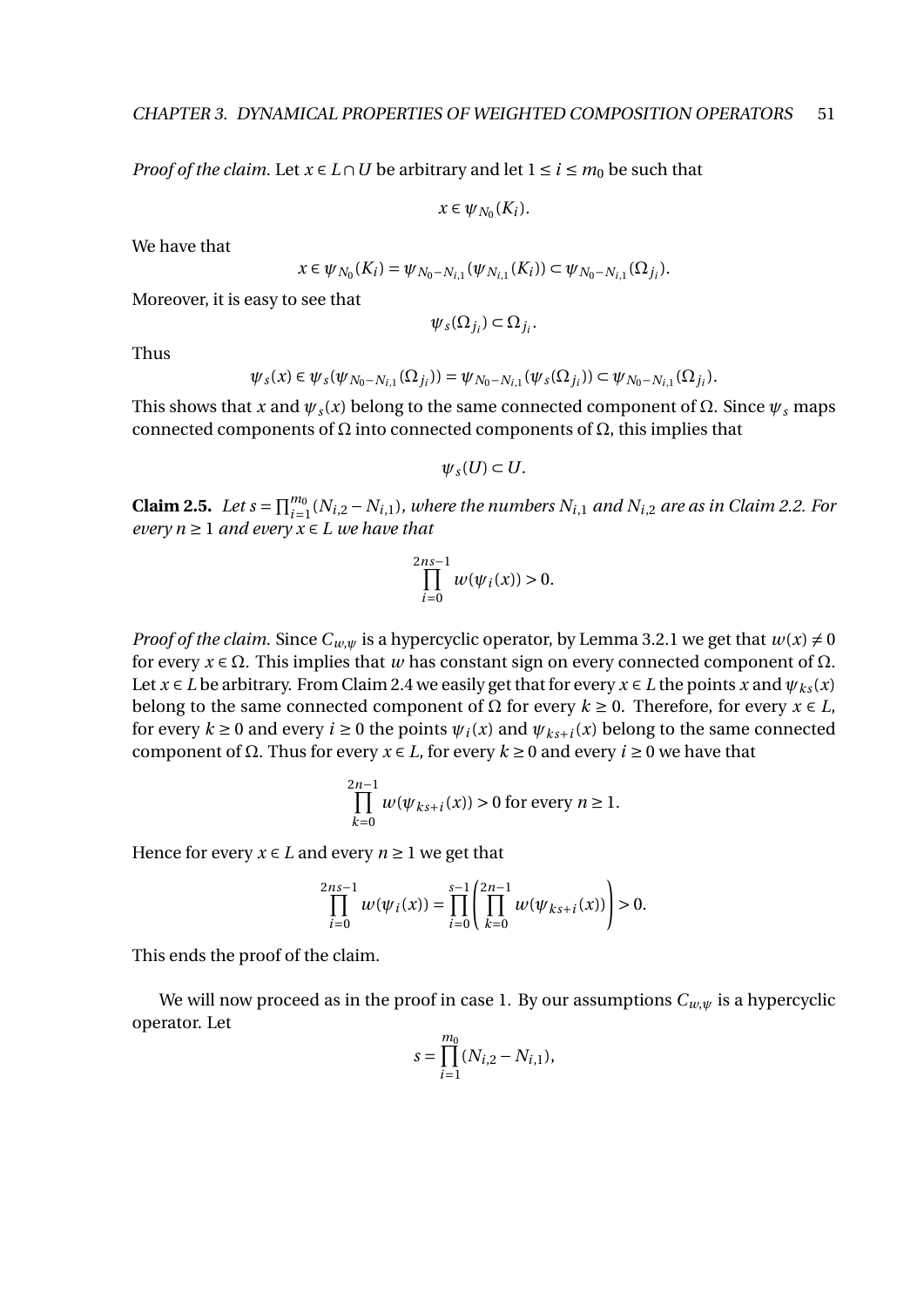where the numbers  $N_{i,1}$  and  $N_{i,2}$  are as in Claim 2.2. Using Ansari's result (see Theorem 1.2.9) we obtain that the operator  $C^{2s}_{w,\psi}$  is hypercyclic. Since the set of hypercyclic vectors of  $C^{2s}_{w,\psi}$ is dense in *C*<sup>∞</sup>(Ω) (see Theorem 1.2.4), we can find *h* ∈ *C*<sup>∞</sup>(Ω) which is a hypercyclic vector of  $C_{w,\psi}^{2s}$  and which satisfies the inequality

$$
Re(h(x)) > 1 for every x \in L.
$$
\n
$$
(3.2.8)
$$

Because *h* is a hypercyclic vector, we can find an increasing sequence  ${n_k}_{k \in \mathbb{N}}$  of natural numbers such that the sequence  $\left\{ C_{w,\psi}^{2sn_k}(h)\right\}$ converges (in the topology of *C*<sup>∞</sup>( $\Omega$ )) to the function which is equal to  $-1$  on  $\Omega$ . In particular, there is  $k_0$  such that

$$
\operatorname{Re}\left(\left(C_{w\psi}^{2sn_k}(h)\right)(x)\right) < 0 \text{ for every } x \in L \text{ and every } k \ge k_0. \tag{3.2.9}
$$

Let  $k_1 > k_0$  be such that  $2s n_{k_1} \geq N$ . In view of Claim 2.3 we can find  $x_0 \in L$  such that  $\psi_{2sn_{k_1}}(x_0) \in L$ . From (3.2.9) (see also Remark 3.1.3) we obtain that

$$
\left(\prod_{i=0}^{2n_{k_1}-1}w(\psi_i(x_0))\right)\cdot {\rm Re}\left(h(\psi_{n_{k_1}}(x_0))\right)<0.
$$

Using (3.2.8) we thus get that

$$
\prod_{i=0}^{2sn_{k_1}-1}w(\psi_i(x_0))<0.
$$

But this gives a contradiction with the statement of Claim 2.5. This completes the proof in this case.

Please recall that for a complex number *z*, by Arg(*z*) we denote the principal value of the argument of *z*, i.e.,  $Arg(z) \in [0, 2\pi)$ . For complex valued weights we must assume more in order to obtain the conclusion of Lemma 3.2.2.

**Lemma 3.2.3.** Let  $\Omega \subset \mathbb{R}^d$  be open and let  $\psi : \Omega \to \Omega$ ,  $w : \Omega \to \mathbb{C}$  be smooth. If the weighted *composition operator*  $C_{w,\psi}: C^{\infty}(\Omega) \to C^{\infty}(\Omega)$ ,  $F \mapsto w \cdot (F \circ \psi)$ , is weakly mixing, then  $\psi$  has *the run-away property.*

*Proof.* Assume to the contrary that *Cw*,*<sup>ψ</sup>* is a weakly mixing operator and that the function *ψ* does not have the run-away property. From Lemma 3.2.1 we obtain that *w* never vanishes. Since  $\psi$  does not have the run-away property, there exists a compact set  $K \subset \Omega$  such that

$$
\psi_n(K) \cap K \neq \emptyset \text{ for every } n \ge 1. \tag{3.2.10}
$$

 $\Box$ 

Let

$$
U_1 = \left\{ f \in C^{\infty}(\Omega) : |f(x)| > 1 \text{ and } \text{Arg}(f(x)) \in \left(0, \frac{\pi}{4}\right) \text{ for every } x \in K \right\}
$$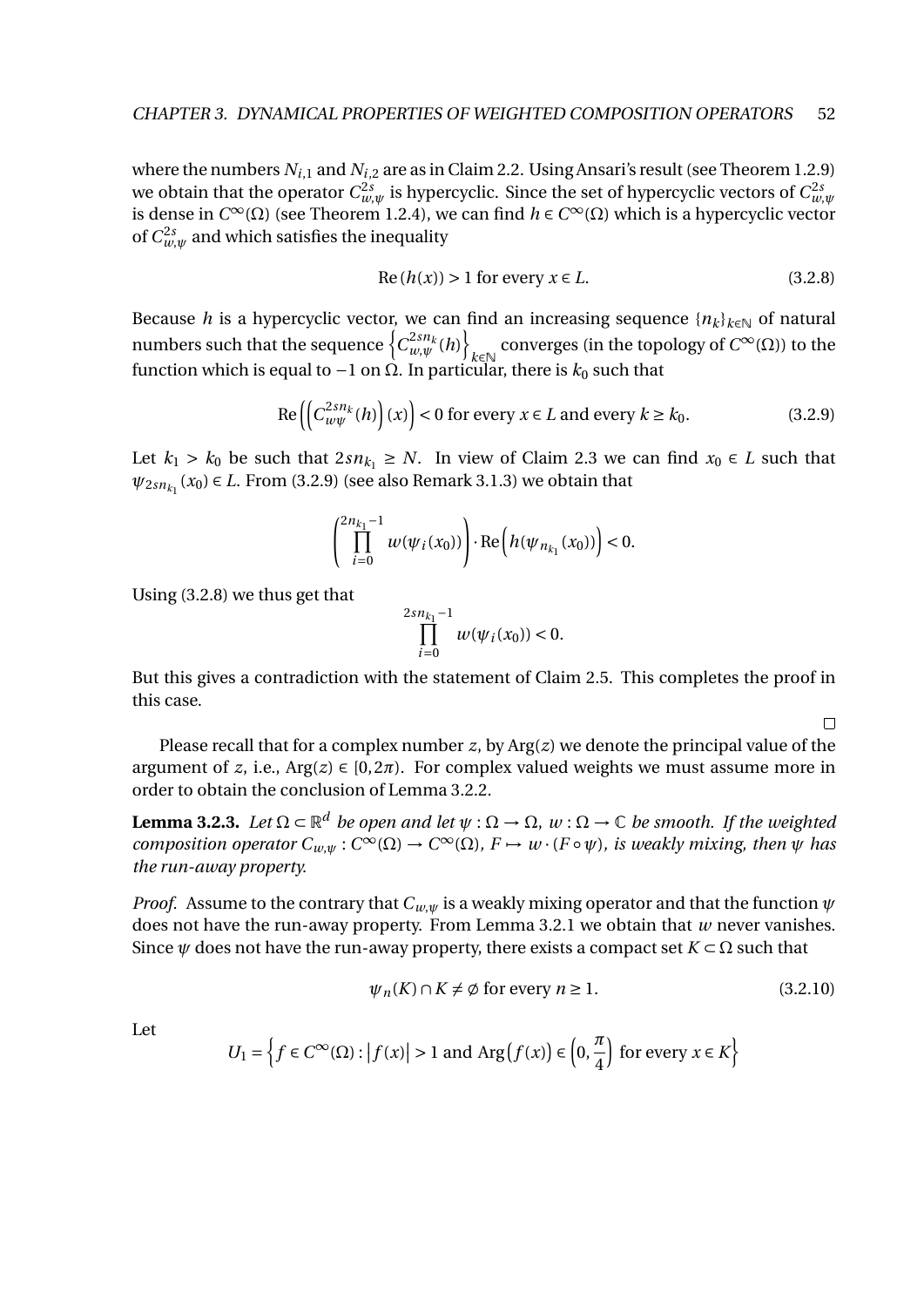and

$$
U_2 = \left\{ f \in C^{\infty}(\Omega) : \left| f(x) \right| > 1 \text{ and } \text{Arg}\left(f(x)\right) \in \left(\pi, \frac{5\pi}{4}\right) \text{ for every } x \in K \right\}.
$$

Clearly  $U_1$  and  $U_2$  are both nonempty and open in  $C^{\infty}(\Omega)$ . By the definition of a weakly mixing operator we can find  $n \in \mathbb{N}$  such that

$$
C_{w,\psi}^n(U_1) \cap U_1 \neq \emptyset \text{ and } C_{w,\psi}^n(U_1) \cap U_2 \neq \emptyset.
$$

From (3.2.10) we can find  $x_0 \in K$  such that  $\psi_n(x_0) \in K$ . Let  $f_1 \in U_1$  be such that

$$
C_{w,\psi}^n(f) \in U_1.
$$

Since Arg( $f(x)$ )  $\in$  (0, $\pi$ /4) for every  $x \in K$  and  $\psi_n(x_0) \in K$ , we have that

$$
\text{Arg}(f(\psi_n(x_0))) \in \left(0,\frac{\pi}{4}\right).
$$

Since  $x_0 \in K$ ,  $\psi_n(x_0) \in K$ , and  $C_{w,\psi}^n(f) \in U_1$  we have that  $f(\psi_n(x_0)) \neq 0$  and

$$
\operatorname{Arg}\left(\left(C_{w,\psi}^n(f)\right)(x_0)\right)=\operatorname{Arg}\left(\left(\prod_{i=0}^{n-1}w(\psi_i(x_0))\right)\cdot f(\psi_n(x_0))\right)\in\left(0,\frac{\pi}{4}\right).
$$

The above facts imply that

$$
\operatorname{Arg}\left(\prod_{i=0}^{n-1} w(\psi_i(x_0))\right) \in \left[0, \frac{\pi}{4}\right) \cup \left(\frac{7\pi}{4}, 2\pi\right). \tag{3.2.11}
$$

Let now  $g \in U_1$  be such that

$$
C_{w,\psi}^n(g) \in U_2.
$$

Since Arg( $g(x)$ )  $\in$  (0, $\pi$ /4) for every  $x \in K$  and  $\psi_n(x_0) \in K$ , we have that

$$
\text{Arg}(g(\psi_n(x_0)))\in (0,\pi/4)\,.
$$

Since  $x_0 \in K$ ,  $\psi_n(x_0) \in K$ , and  $C_{w,\psi}^n(g) \in U_2$  we have that  $g(\psi_n(x_0)) \neq 0$  and

$$
\operatorname{Arg}\left(\left(C_{w,\psi}^n(g)\right)(x_0)\right)=\operatorname{Arg}\left(\left(\prod_{i=0}^{n-1}w(\psi_i(x_0))\right)\cdot g(\psi_n(x_0))\right)\in\left(\pi,\frac{5\pi}{4}\right).
$$

Connecting this two facts together we get that

$$
\text{Arg}\left(\prod_{i=0}^{n-1} w(\psi_i(x_0))\right) \in \left(\frac{3\pi}{4}, \frac{5\pi}{4}\right). \tag{3.2.12}
$$

 $\Box$ 

This gives a contradiction since (3.2.11) and (3.2.12) cannot hold at the same time. This proves the lemma.

The proof of the next lemma is very similar to the previous one. We include it for the sake of completeness.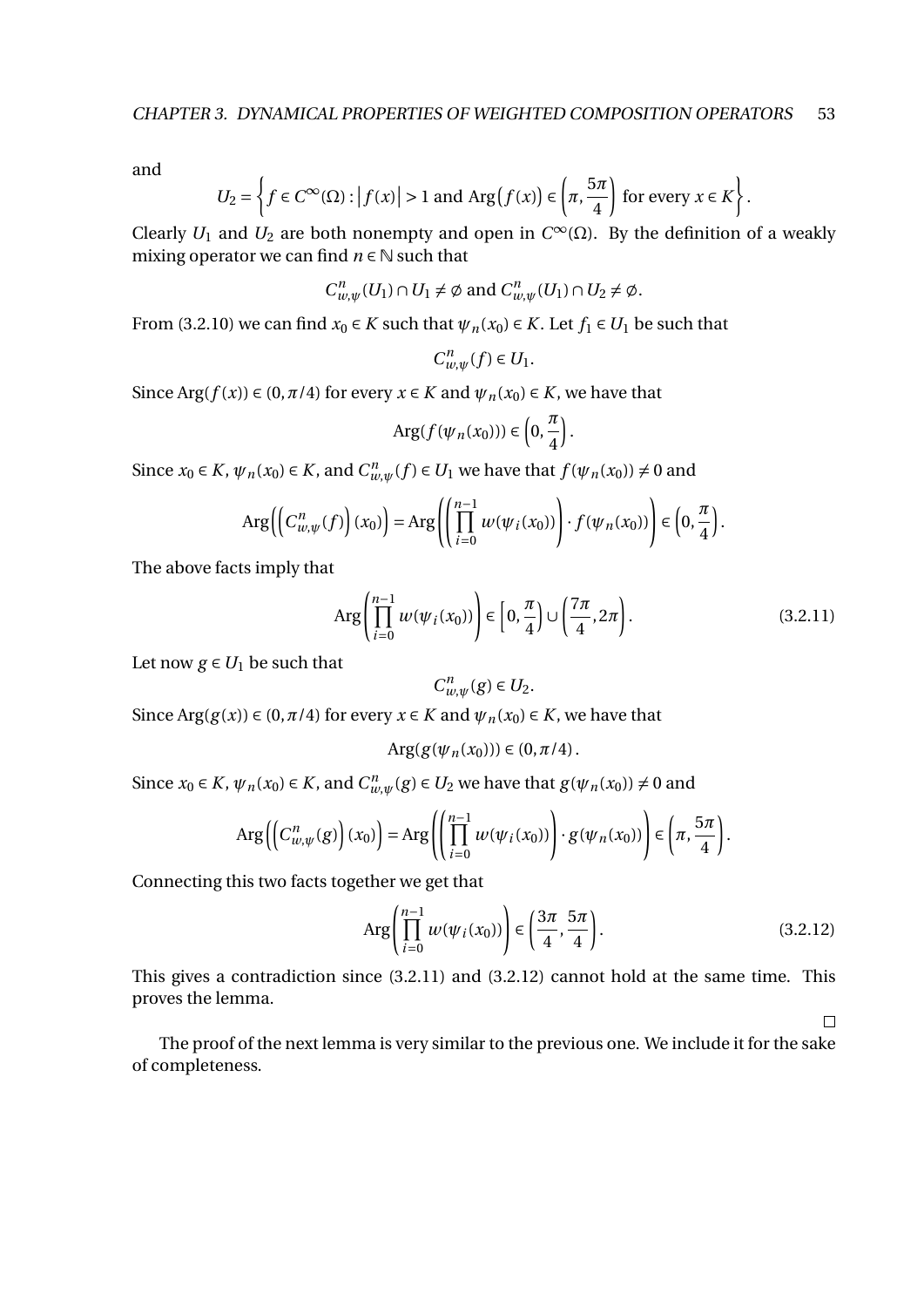**Lemma 3.2.4.** Let  $\Omega \subset \mathbb{R}^d$  be open and let  $\psi : \Omega \to \Omega$ ,  $w : \Omega \to \mathbb{C}$  be smooth. If the weighted *composition operator*  $C_{w,\psi}: C^{\infty}(\Omega) \to C^{\infty}(\Omega)$ ,  $F \mapsto w \cdot (F \circ \psi)$ , is mixing, then  $\psi$  has the strong *run-away property.*

*Proof.* Assume to the contrary that  $C_{w,\psi}$  is a mixing operator and that the function  $\psi$  does not have the strong run-away property. From Lemma 3.2.1 we obtain that *w* never vanishes. Since  $\psi$  does not have the strong run-away property, there exists a compact set  $K \subset \Omega$  and an increasing sequence  ${n_k}_{k \in \mathbb{N}}$  of naturals numbers such that

$$
\psi_{n_k}(K) \cap K \neq \emptyset \text{ for every } k \ge 1. \tag{3.2.13}
$$

.

Let

$$
U_1 = \left\{ f \in C^{\infty}(\Omega) : \left| f(x) \right| > 1 \text{ and } \text{Arg}\left(f(x)\right) \in \left(0, \frac{\pi}{4}\right) \text{ for every } x \in K \right\}
$$

and

$$
U_2 = \left\{ f \in C^{\infty}(\Omega) : |f(x)| > 1 \text{ and } \text{Arg}(f(x)) \in \left( \pi, \frac{5\pi}{4} \right) \text{ for every } x \in K \right\}
$$

Clearly  $U_1$  and  $U_2$  are both nonempty and open in  $C^{\infty}(\Omega)$ . From the definition of a mixing operator we can find *N* large enough such that for every  $n \geq N$  we have

$$
C_{w,\psi}^n(U_1) \cap U_1 \neq \emptyset \text{ and } C_{w,\psi}^n(U_1) \cap U_2 \neq \emptyset.
$$

Choose  $k \in \mathbb{N}$  such that  $n_k \geq N$ . We can find  $x_0 \in K$  with  $\psi_{n_k}(x_0) \in K$ . Pick  $f \in U_1$  such that

 $C_{w,\psi}^{n_k}(f) \in U_1$ .

Since Arg( $f(x)$ )  $\in$  (0,  $\pi$ /4) for every  $x \in K$  and  $\psi_{n_k}(x_0) \in K$ , we have that

$$
\text{Arg}(f(\psi_{n_k}(x_0))) \in \left(0,\frac{\pi}{4}\right).
$$

Since  $x_0 \in K$ ,  $\psi_{n_k}(x_0) \in K$ , and  $C_{w,\psi}^{n_k}(f) \in U_1$  we have that  $f(\psi_{n_k}(x_0)) \neq 0$  and

$$
\operatorname{Arg}\left(\left(C_{w,\psi}^{n_k}(f)\right)(x_0)\right)=\operatorname{Arg}\left(\left(\prod_{i=0}^{n_k-1}w(\psi_i(x_0))\right)\cdot f(\psi_{n_k}(x_0))\right)\in\left(0,\frac{\pi}{4}\right).
$$

Connecting this two facts together we obtain that

$$
\operatorname{Arg}\left(\prod_{i=0}^{n_k-1} w(\psi_i(x_0))\right) \in \left[0, \frac{\pi}{4}\right) \cup \left(\frac{7\pi}{4}, 2\pi\right). \tag{3.2.14}
$$

Pick now  $g \in U_1$  such that

 $C_{w,\psi}^{n_k}(g) \in U_2$ .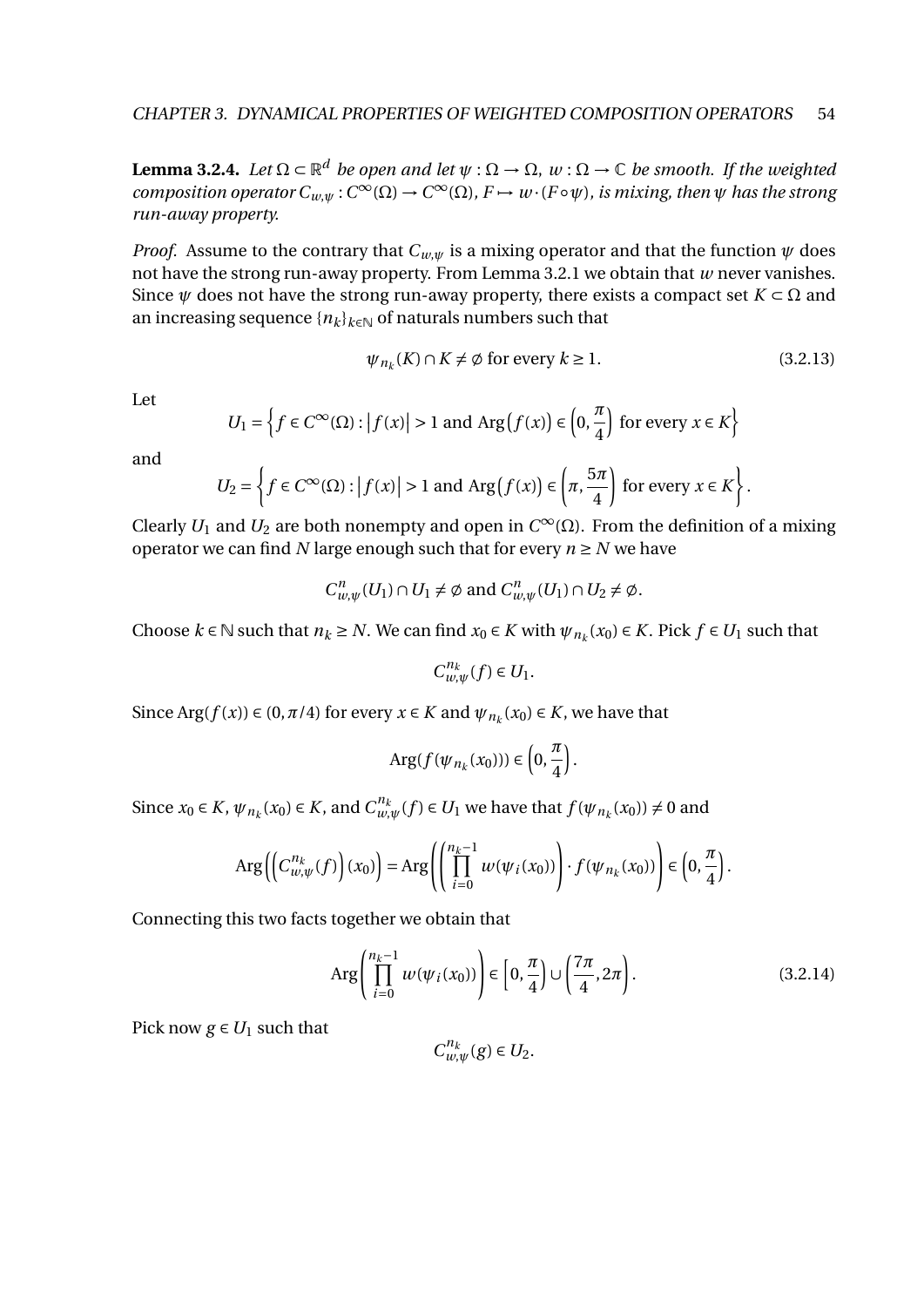Since  $\text{Arg}(g(x)) \in (0, \pi/4)$  for every  $x \in K$  and  $\psi_{n_k}(x_0) \in K$ , we have that

$$
Arg(g(\psi_{n_k}(x_0))) \in \left(0, \frac{\pi}{4}\right).
$$

Since  $x_0 \in K$ ,  $\psi_{n_k}(x_0) \in K$ , and  $C_{w,\psi}^{n_k}(g) \in U_2$  we have that  $g(\psi_{n_k}(x_0) \neq 0$  and

$$
\operatorname{Arg}\left(\left(C_{w,\psi}^{n_k}(g)\right)(x_0)\right)=\operatorname{Arg}\left(\left(\prod_{i=0}^{n_k-1}w(\psi_i(x_0))\right)\cdot g(\psi_{n_k}(x_0))\right)\in\left(\pi,\frac{5\pi}{4}\right).
$$

Those two facts give that

$$
\operatorname{Arg}\left(\prod_{i=0}^{n_k-1} w(\psi_i(x_0))\right) \in \left(\frac{3\pi}{4}, \frac{5\pi}{4}\right). \tag{3.2.15}
$$

 $\Box$ 

This gives a contradiction since (3.2.14) and (3.2.15) cannot hold at the same time. This completes the proof.

The following technical lemma will be crucial in proving that under certain conditions on  $\psi$  and  $\psi$  the operator  $C_{\psi,\psi}$  is hypercyclic, weakly mixing, or mixing.

 ${\bf Lemma 3.2.5.}$  Let  $\Omega\subset \mathbb{R}^d$  be open and let  $\psi:\Omega\to\Omega$  ,  $w:\Omega\to\mathbb{C}$  be smooth functions satisfying *the following conditions:*

- *1. For every*  $x \in \Omega$  *we have that*  $w(x) \neq 0$ *.*
- *2. The function ψ is injective.*
- *3. For every*  $x \in \Omega$  *we have that*  $\det[\psi'(x)] \neq 0$ *.*

*Assume that K is a compact subset of*  $\Omega$  *and*  $n_0 \in \mathbb{N}$  *is such that*  $\psi_{n_0}(K) \cap K = \emptyset$ . Let  $l \in \mathbb{N}$ ,  $\varepsilon > 0$ *and f* , *g* ∈*C* <sup>∞</sup>(Ω) *be arbitrary. Then*

$$
C_{w,\psi}^{n_0}(\left\{h \in C^{\infty}(\Omega) : ||h - f||_{K,l} < \varepsilon\right\}) \cap \left\{h \in C^{\infty}(\Omega) : ||h - g||_{K,l} < \varepsilon\right\} \neq \emptyset.
$$

*Proof.* Our goal is to find a function  $h \in C^{\infty}(\Omega)$  such that

$$
||h-f||_{K,l} < \varepsilon \text{ and } ||C_{w,\psi}^{n_0}(h) - g||_{K,l} < \varepsilon.
$$

In order to do this let us first observe that the set  $\psi_{n_0}(K)$  is contained in the image of the function  $\psi_i$  for every  $i = 1, ..., n_0$ . Using our assumptions and the Inverse Function Theorem we obtain that there exists an open subset  $W$  of  $Ω$ , containing the set  $\psi_{\mathit{n}_0}(K)$ , and such that the functions  $\psi_{-i}$  are well defined and smooth on *W*, for  $i = 1, ..., n_0$ .

We know that the compact sets  $K$  and  $\psi_{n_0}(K)$  are disjoint, and thus we can find disjoint open subsets  $U_1$  and  $W'$  of  $\Omega$  such that  $K \subset U_1$  and  $\psi_{n_0}(K) \subset W'$ . Let  $V_1 = W \cap W'$ . We choose open subsets  $U_2$  and  $V_2$  of  $\Omega$  such that

$$
K \subset U_2 \subset \overline{U_2} \subset U_1 \text{ and } \psi_{n_0}(K) \subset V_2 \subset \overline{V_2} \subset V_1.
$$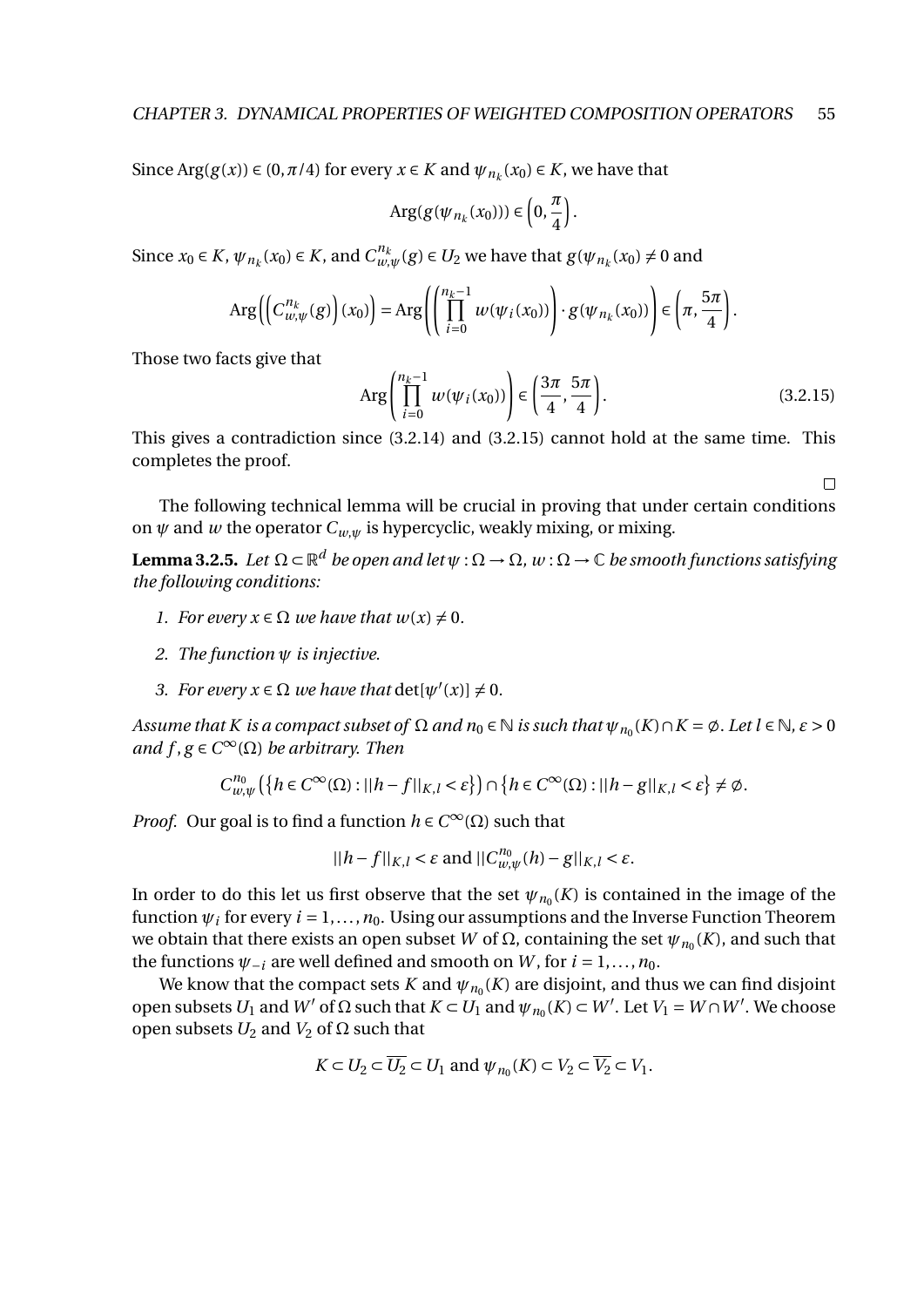Let  $\varphi_1 : \Omega \to \mathbb{R}$  be a smooth function such that  $\varphi_1 \equiv 1$  on  $U_2$  and  $\varphi_1 \equiv 0$  on  $\Omega \setminus U_1$ . Moreover, let  $\varphi_2 : \Omega \to \mathbb{R}$  be a smooth function such that  $\varphi_2 \equiv 1$  on  $V_2$  and  $\varphi_2 \equiv 0$  on  $\Omega \setminus V_1$ . Such functions exists by Proposition 1.1.7.

Let us now consider the function *h* defined via formula

$$
h(x) = \begin{cases} \varphi_1(x)f(x), & \text{for } x \in U_1, \\ \varphi_2(x) \cdot \frac{g(\psi_{-n_0}(x))}{\prod_{i=1}^{n_0} w(\psi_{-i}(x))}, & \text{for } x \in V_1, \\ 0, & \text{for } x \in \Omega \setminus (U_1 \cup V_1). \end{cases}
$$

It is easy to verify that  $h \in C^{\infty}(\Omega)$ . Since  $\varphi_1 \equiv 1$  on  $U_2$ , we obtain that the functions  $h$  and  $f$ agree on the open set  $U_2$ , which contains  $K$ . This implies that

$$
||h - f||_{K,l} = 0.
$$
\n(3.2.16)

For every  $x \in \psi_{-n_0}(V_2)$ , the fact that  $\varphi_2 \equiv 1$  on  $V_2$  implies the following equality

$$
\left(C_{w,\psi}^{n_0}(h)\right)(x) = \left(\prod_{i=0}^{n_0-1} w(\psi_i(x))\right) \cdot h(\psi_{n_0}(x))
$$
  
\n
$$
= \left(\prod_{i=0}^{n_0-1} w(\psi_i(x))\right) \cdot \frac{g(\psi_{-n_0}(\psi_{n_0}(x)))}{\prod_{i=1}^{n_0} w(\psi_{-i}(\psi_{n_0}(x)))}
$$
  
\n
$$
= \left(\prod_{i=0}^{n_0-1} w(\psi_i(x))\right) \cdot \frac{g(x)}{\prod_{i=0}^{n_0-1} w(\psi_i(x))}
$$
  
\n
$$
= g(x).
$$

Thus the functions  $g$  and  $C_{w,\psi}^{n_0}(h)$  agree on the open set  $\psi_{-n_0}(V_2)$ , which contains  $K.$  This implies that

$$
||C_{w,\psi}^{n_0}(h) - g||_{K,l} = 0.
$$
\n(3.2.17)

 $\Box$ 

This completes the proof.

We are now ready to prove the main theorems of this section.

**Theorem 3.2.6.** Let  $\Omega \subset \mathbb{R}^d$  be open and let  $\psi : \Omega \to \Omega$ ,  $w : \Omega \to \mathbb{C}$  be smooth. The weighted *composition operator*  $C_{w,\psi}: C^{\infty}(\Omega) \to C^{\infty}(\Omega)$ ,  $F \mapsto w \cdot (F \circ \psi)$ , is weakly mixing if and only if *the following conditions are satisfied:*

- *1. For every*  $x \in \Omega$  *we have that*  $w(x) \neq 0$ *.*
- *2. The function ψ is injective.*
- *3. For every*  $x \in \Omega$  *we have that*  $det[\psi'(x)] \neq 0$ *.*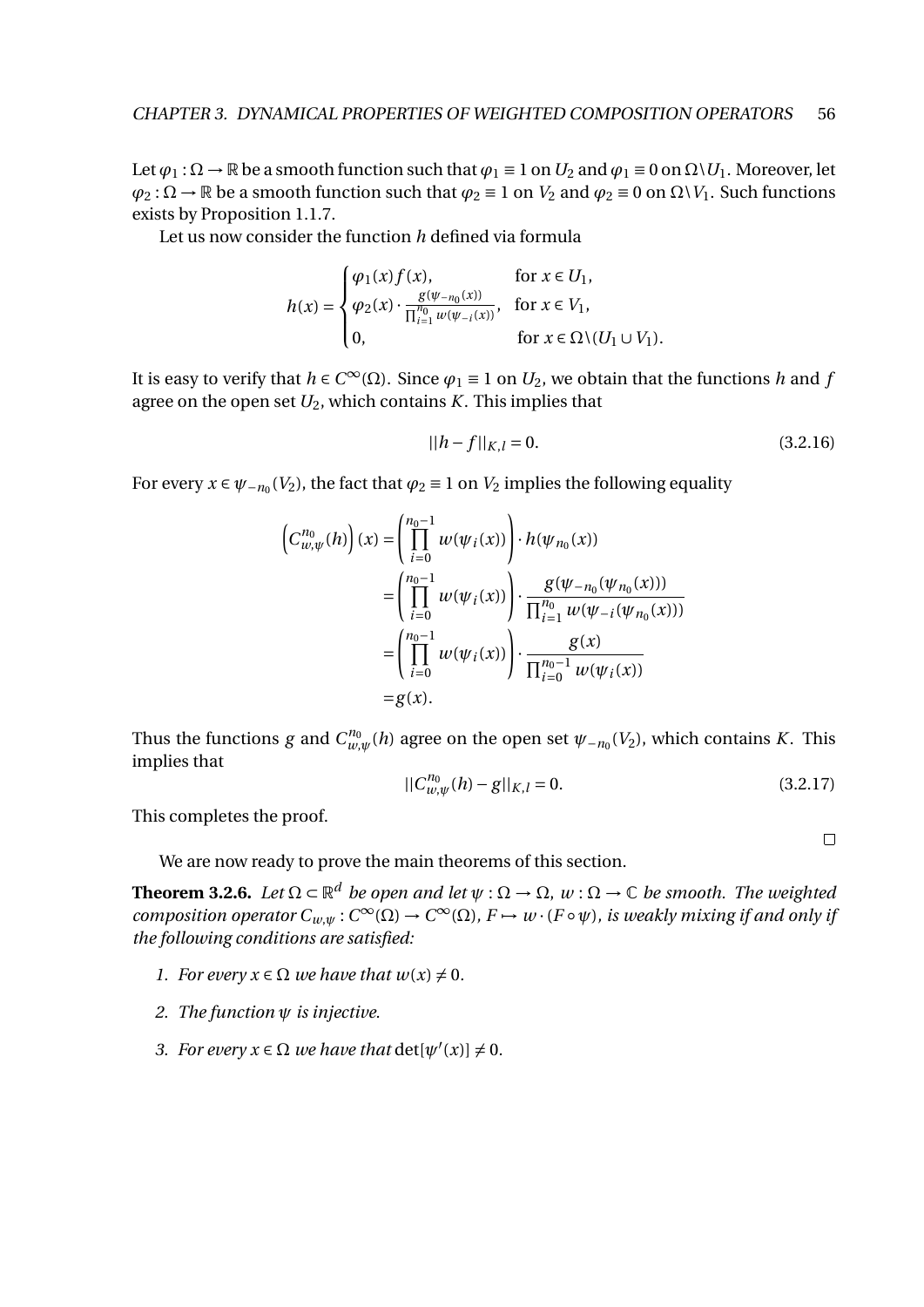#### *4. The function ψ has the run-away property.*

*Proof.* Let us assume that the operator  $C_{w,w}$  is weakly mixing. By Lemma 3.2.3 we have that *ψ* has the run-away property. Since every weakly mixing operator is hypercyclic, we obtain by Lemma 3.2.1 that the first three conditions in the theorem are satisfied. This proves the necessity part of the theorem.

Let us now assume that *w* and  $\psi$  satisfy the conditions 1 – 4 of the theorem. In view of Theorem 1.2.10 we have to prove the following: for every two nonempty open sets *U* and *V* in *C* <sup>∞</sup>(Ω) and every *k* ∈ N there is *n* ∈ N such that

$$
C_{w,\psi}^{n+i}(U) \cap V \neq \emptyset \text{ for } i = 1,\dots,k.
$$

So let us take *U* and *V* to be two nonempty open sets in  $C^{\infty}(\Omega)$  and let  $k \in \mathbb{N}$ . From the description of the topology of  $C^{\infty}(\Omega)$  we can find a compact set  $K \subset \Omega$ ,  $l \in \mathbb{N}$ ,  $\varepsilon > 0$  and  $f, g \in C^{\infty}(\Omega)$  such that

$$
\{h \in C^{\infty}(\Omega) : ||h - f||_{K,l} < \varepsilon\} \subset U \tag{3.2.18}
$$

and

$$
\{h \in C^{\infty}(\Omega) : ||h - g||_{K,l} < \varepsilon\} \subset V. \tag{3.2.19}
$$

Let

$$
L := \bigcup_{i=0}^{k} \psi_i(K).
$$

It is clear that *L* is a compact set. Since  $\psi$  has the run-away property, we can find  $n_0 \in \mathbb{N}$  such that

$$
\psi_{n_0}(L) \cap L = \emptyset.
$$

This gives that for every  $1 \le i \le k$  we have

$$
\psi_{n_0+i}(K) \cap K = \psi_{n_0}(\psi_i(K)) \cap K \subset \psi_{n_0}(L) \cap L = \emptyset.
$$

Thus, for every  $1 \le i \le k$ , from Lemma 3.2.5 we get that

$$
C_{w,\psi}^{n_0+i}\left(\left\{h\in C^\infty(\Omega):||h-f||_{K,l}<\varepsilon\right\}\right)\cap\left\{h\in C^\infty(\Omega):||h-g||_{K,l}<\varepsilon\right\}\neq\emptyset.
$$

This proves the theorem.

In the real weight case we obtain the following corollary.

**Corollary 3.2.7.** *Let* Ω ⊂ R *<sup>d</sup> be open and let ψ* : Ω → Ω, *w* : Ω → R *be smooth. The following conditions are equivalent:*

- *(1) The operator*  $C_{w,\psi}: C^{\infty}(\Omega) \to C^{\infty}(\Omega)$ ,  $F \mapsto w \cdot (F \circ \psi)$ , *is weakly mixing.*
- *(2) The operator*  $C_{w,\psi}: C^{\infty}(\Omega) \to C^{\infty}(\Omega)$ ,  $F \mapsto w \cdot (F \circ \psi)$ , *is hypercyclic.*

 $\Box$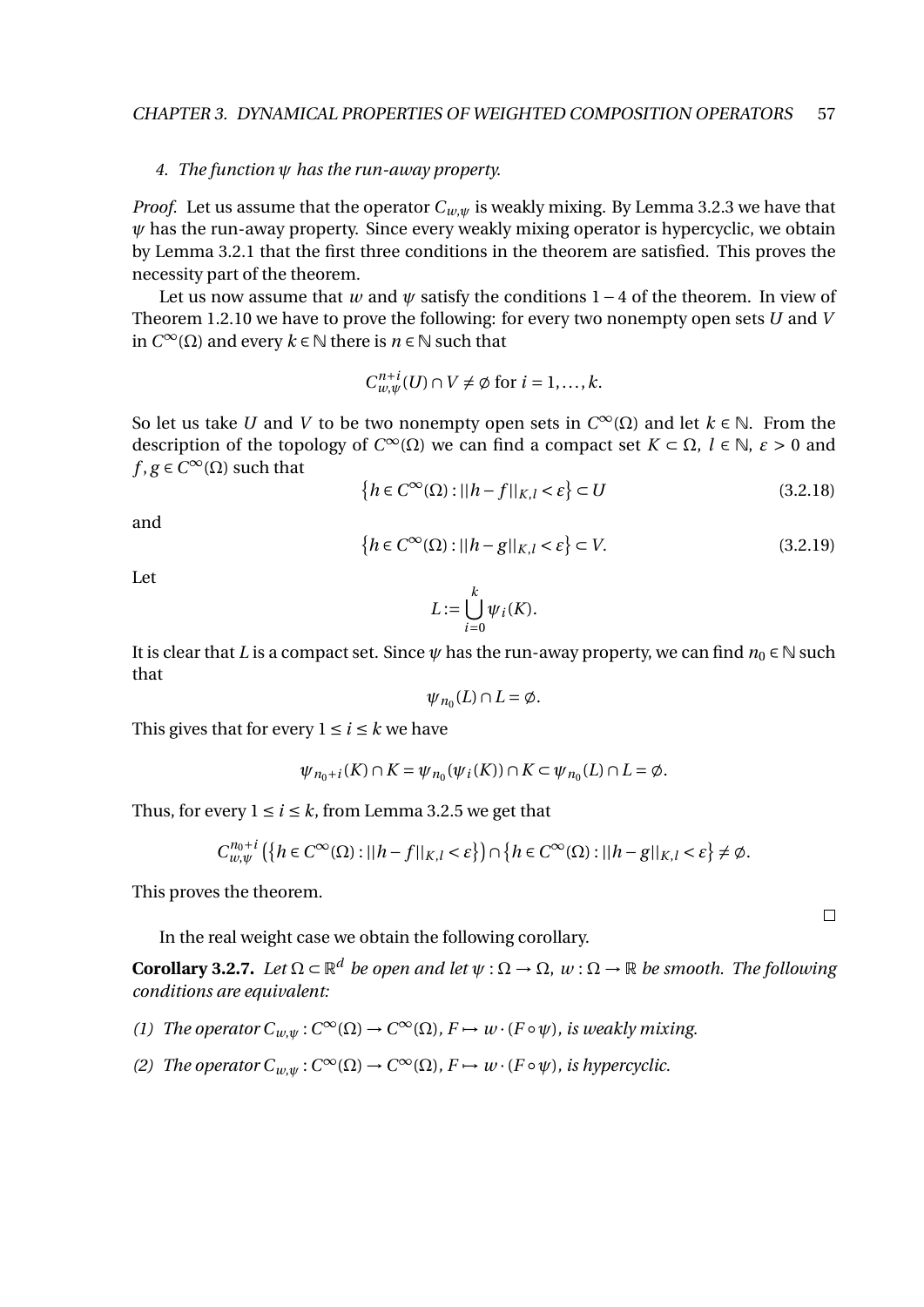- *(3) The following conditions are satisfied:*
	- *For every*  $x \in \Omega$  *we have*  $w(x) \neq 0$ *.*
	- *• The function ψ is injective.*
	- *For every*  $x \in \Omega$  *we have*  $\det[\psi'(x)] \neq 0$ *.*
	- *• The function ψ has the run-away property.*

*Proof.* It is obvious that (1) implies (2). From Lemma 3.2.1 and Lemma 3.2.2 we obtain that (2) implies (3). Finally, Theorem 3.2.6 shows that (3) implies (1).

 $\Box$ 

**Remark 3.2.8.** 1. The equivalence of hypercyclicity and the weak mixing property of the weighted composition operator  $C_{w,w}$ , where *w* is a real valued weight, is not surprising. Indeed, if *w* is a real valued weight, then the operator  $C_{w,\psi}$  acting on the complex space  $C^{\infty}(\Omega)$ is the complexification of the corresponding operator  $C_{w,\psi}$  acting on the real space  $C^{\infty}(\Omega)$ . By Proposition 1.2.11, such a complexification is hypercyclic if and only if it is weakly mixing. 2. We do not know if Corollary 3.2.7 is true when the weights are allowed to be complex. To obtain an analogous result for complex weights, one would have to prove Lemma 3.2.2 for complex weights. Unfortunately, this is out of our range now.

3. Please note that the condition (3) in Corollary 3.2.7 does not depend on the field (real or complex).

**Theorem 3.2.9.** Let  $\Omega \subset \mathbb{R}^d$  be open and let  $\psi : \Omega \to \Omega$ ,  $w : \Omega \to \mathbb{C}$  be smooth. The weighted *composition operator*  $C_{w,\psi}: C^{\infty}(\Omega) \to C^{\infty}(\Omega)$ ,  $F \mapsto w \cdot (F \circ \psi)$ , is mixing if and only if the *following conditions are satisfied:*

- *1. For every*  $x \in \Omega$  *we have*  $w(x) \neq 0$ *.*
- *2. The function ψ is injective.*
- *3. For every*  $x \in \Omega$  *we have*  $\det[\psi'(x)] \neq 0$ *.*
- *4. The function ψ has the strong run-away property.*

*Proof.* Assume first that*Cw*,*<sup>ψ</sup>* is mixing. Since every mixing operator is also hypercyclic, from Lemma 3.2.1, we obtain that the first three conditions in the theorem are satisfied. Lemma 3.2.4 tells us that the fourth conditions is also true.

Let us now assume that the conditions in the theorem are satisfied. We have to show that the operator  $C_{w,\psi}$  is mixing. So let *U*, *V* be two nonempty open subsets of  $C^{\infty}(\Omega)$ . Our goal is to find  $N \in \mathbb{N}$  such that

$$
C_{w,\psi}^n(U) \cap V \neq \emptyset \text{ for every } n \ge N. \tag{3.2.20}
$$

Let  $K \subset \Omega$  be compact,  $l \in \mathbb{N}$ ,  $\varepsilon > 0$ , and  $f, g \in C^\infty(\Omega)$  be such that

$$
\{h \in C^{\infty}(\Omega) : ||h - f||_{K,l} < \varepsilon\} \subset U \tag{3.2.21}
$$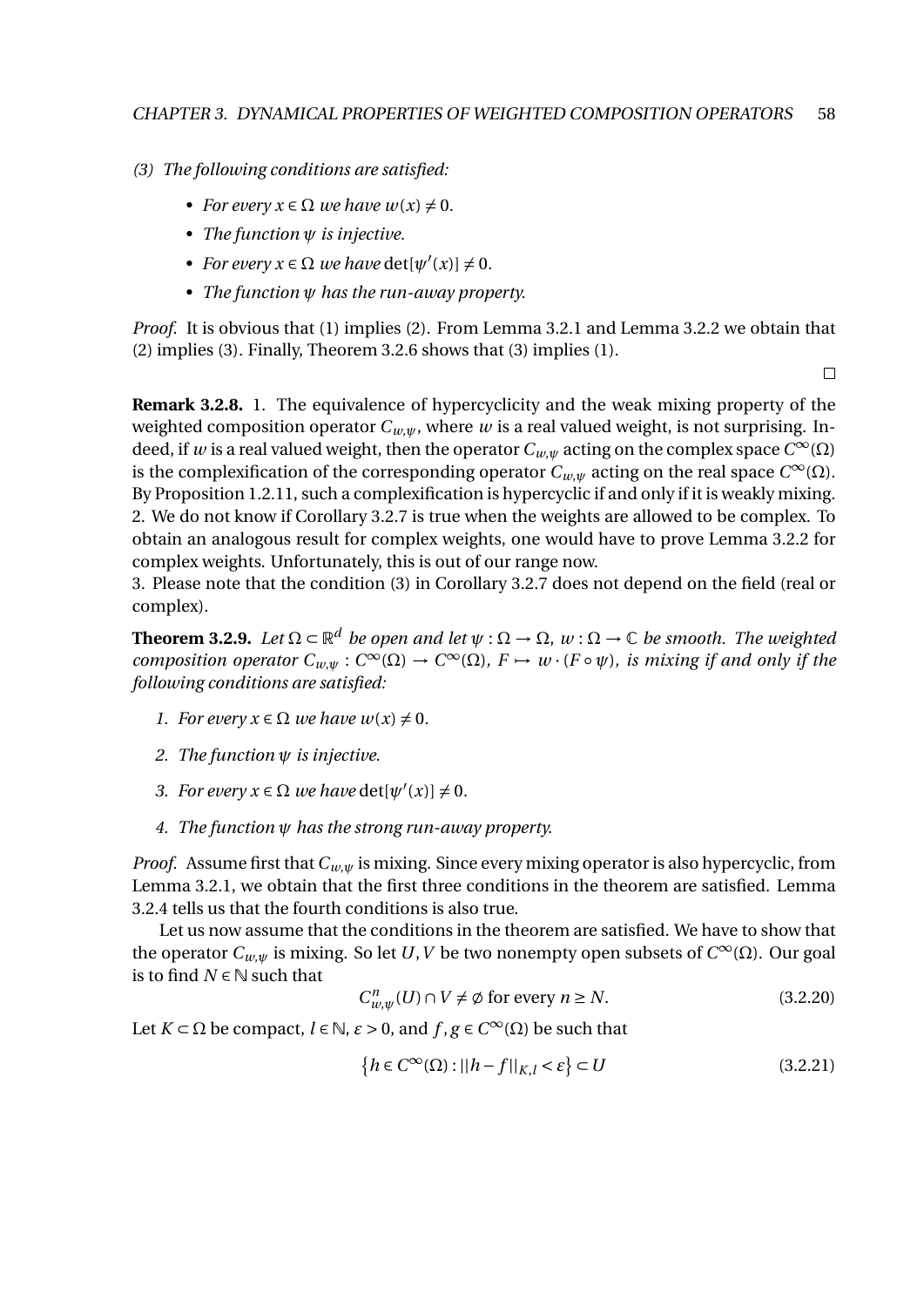and

$$
\{h \in C^{\infty}(\Omega) : ||h - g||_{K, l} < \varepsilon\} \subset V. \tag{3.2.22}
$$

Since the function  $\psi$  has the strong run-away property, we can find  $N \in \mathbb{N}$  such that

$$
\psi_n(K) \cap K = \emptyset
$$
 for every  $n \ge N$ .

Using Lemma 3.2.5, we obtain that for every  $n \geq N$  we have

$$
C_{w,\psi}^n\left(\left\{h \in C^\infty(\Omega) : ||h - f||_{K,l} < \varepsilon\right\}\right) \cap \left\{h \in C^\infty(\Omega) : ||h - g||_{K,l} < \varepsilon\right\} \neq \emptyset.
$$

Connecting this with (3.2.21) and (3.2.22), we get that (3.2.20) is true. This completes the proof.

 $\Box$ 

**Remark 3.2.10.** Please note that every mixing operator is weakly mixing and hypercyclic. We do not know if every every hypercyclic (weakly mixing) weighted composition operator is already mixing. In order to find a counterexample to this statement, in view of the above results, one would have to find a smooth and injective function  $\psi : \Omega \to \Omega$ , such that  $det[\psi'(x)] \neq 0$  for every  $x \in \Omega$ , which has the run-away property but does not have the strong run-away property (comp. Remark 3.1.5).

# **3.3 Hypercyclic, weakly mixing, and mixing composition operators**

In the previous section we obtained characterizations of hypercyclic, weakly mixing and mixing weighted composition operators  $C_{w,\psi}: C^{\infty}(\Omega) \to C^{\infty}(\Omega)$ ,  $F \mapsto w \cdot (F \circ \psi)$  (see Theorem 3.2.6, Corollary 3.2.7, and Theorem 3.2.9). As an immediate consequence, taking  $w : \Omega \to \mathbb{R}$ to be equal 1 on the whole set  $Ω$ , we obtain the following characterizations of hypercyclic, weakly mixing, and mixing composition operators  $C_\psi:C^\infty(\Omega)\to C^\infty(\Omega)$ ,  $F\mapsto F\circ \psi.$ 

**Theorem 3.3.1.** Let  $\Omega \subset \mathbb{R}^d$  be open and let  $\psi : \Omega \to \Omega$  be smooth. The following conditions *are equivalent:*

- *(1) The operator*  $C_{\psi}: C^{\infty}(\Omega) \to C^{\infty}(\Omega)$ ,  $F \mapsto F \circ \psi$ , *is hypercyclic.*
- *(2) The operator*  $C_{\psi}: C^{\infty}(\Omega) \to C^{\infty}(\Omega)$ ,  $F \mapsto F \circ \psi$ , *is weakly mixing.*
- *(3) The following conditions hold:*
	- *• The function ψ is injective.*
	- *For every*  $x \in \Omega$  *we have*  $\det[\psi'(x)] \neq 0$ *.*
	- *• The function ψ has the run-away property.*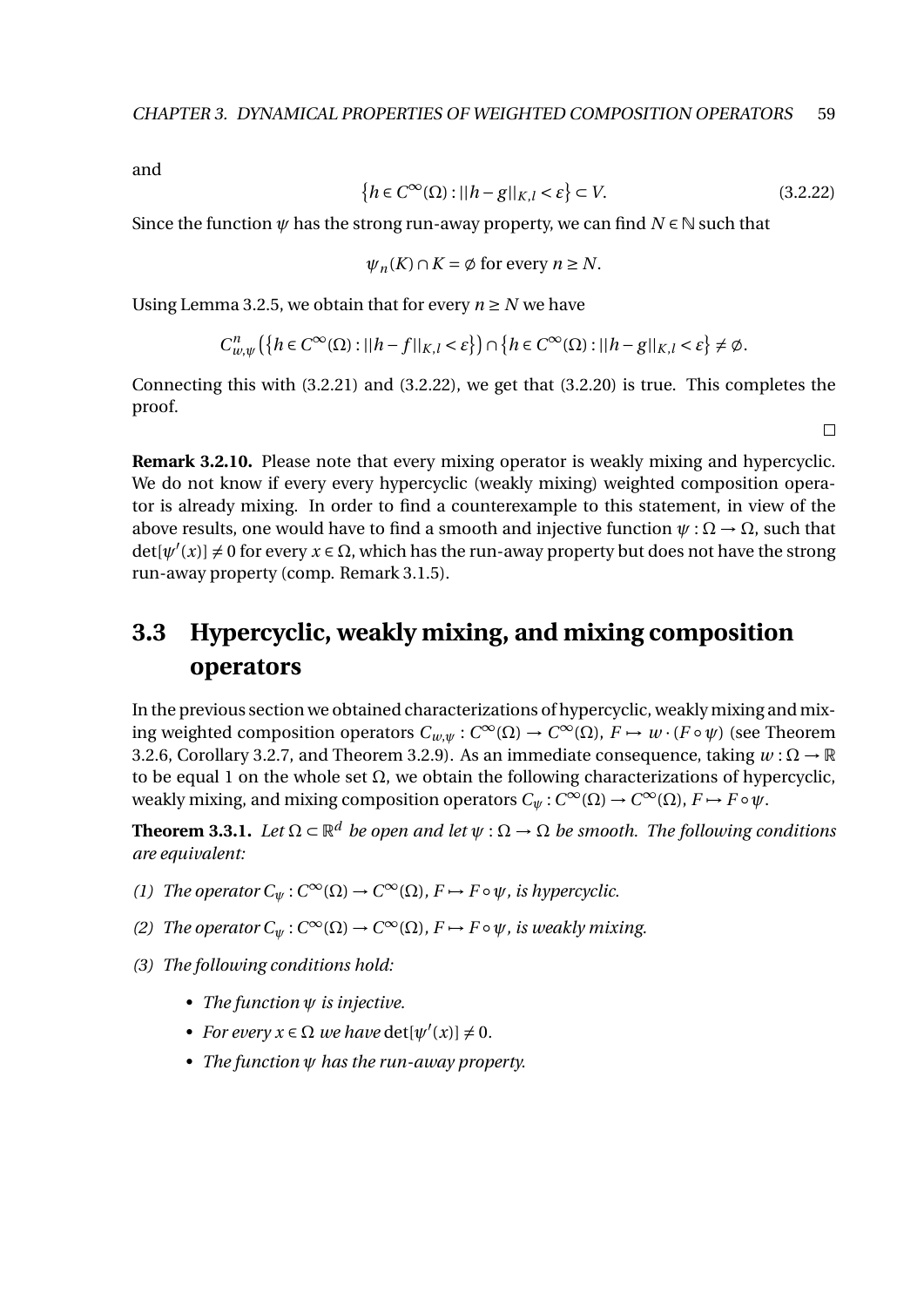**Theorem 3.3.2.** Let  $\Omega \subset \mathbb{R}^d$  be open and let  $\psi : \Omega \to \Omega$  be smooth. The composition operator  $C_{\psi}: C^{\infty}(\Omega) \to C^{\infty}(\Omega)$ ,  $F \mapsto F \circ \psi$ , is mixing if and only if the following conditions are satisfied:

- *1. The function ψ is injective.*
- *2. For every*  $x \in \Omega$  *we have*  $\det[\psi'(x)] \neq 0$ *.*
- *3. The function ψ has the strong run-away property.*

# **3.4 Dynamics of weighted composition operators in the one-dimensional case**

The goal of this section is to prove Theorem 3.4.4 which shows that various dynamical properties of the weighted composition operator  $C_{w,\psi}: C^{\infty}(\mathbb{R}) \to C^{\infty}(\mathbb{R})$ ,  $F \mapsto w \cdot (F \circ \psi)$ , are equivalent. We start with the following simple and well-known lemma. Please recall, that if  $\psi : \mathbb{R} \to \mathbb{R}$ , then every  $x \in \mathbb{R}$  such that  $\psi(x) = x$  is called a *fixed point* of  $\psi$ .

**Lemma 3.4.1.** *Let*  $\psi$  :  $\mathbb{R} \to \mathbb{R}$  *be smooth and injective. If*  $\psi$  *has no fixed points, then*  $\psi$  *is increasing.*

*Proof.* The condition that  $\psi$  has no fixed points implies that either  $\psi(x) > x$  for every  $x \in \mathbb{R}$ or  $\psi(x) < x$  for every  $x \in \mathbb{R}$ . Assume first that

$$
\psi(x) > x \text{ for every } x \in \mathbb{R}.\tag{3.4.1}
$$

If  $\psi$  is not increasing, then the injectivity of  $\psi$  implies that  $\psi$  is decreasing. Since  $\psi(0) > 0$ , this gives that

$$
\psi(\psi(0)) < \psi(0).
$$

But his is impossible in view of (3.4.1).

Assume now that

$$
\psi(x) < x \text{ for every } x \in \mathbb{R}.\tag{3.4.2}
$$

 $\Box$ 

As in the previous case, assume that *ψ* is not increasing. Since *ψ* is injective, this gives that  $\psi$  is decreasing. Because  $\psi(0) < 0$ , this implies that

$$
\psi(\psi(0)) > \psi(0)
$$

and this gives a contradiction with (3.4.2).

In the proof of the main theorem of this section we will need the following simple observation.

**Lemma 3.4.2.** *Let*  $\psi$  :  $\mathbb{R} \to \mathbb{R}$  *be smooth and injective. The following conditions are equivalent:*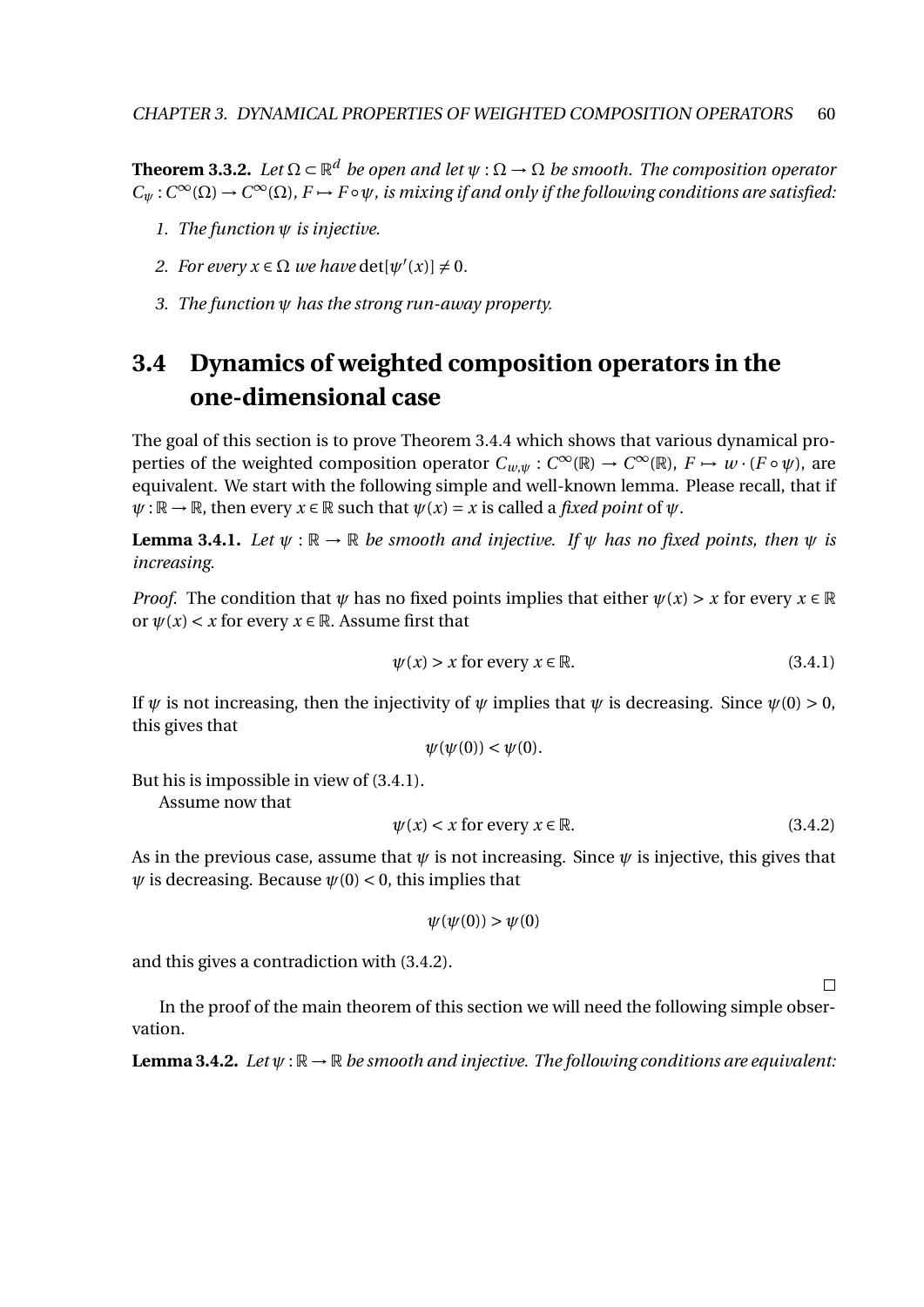- *(1) The function ψ has no fixed points.*
- *(2) The function ψ has the run-away property.*
- *(3) The function ψ has the strong run-away property.*

*Proof.*

(1)  $\Rightarrow$  (3) From the assumption that  $\psi$  has no fixed points we obtain that either  $\psi(x) > x$  for every  $x \in \mathbb{R}$  or  $\psi(x) < x$  for every  $x \in \mathbb{R}$ . Moreover, from Lemma 3.4.1 we obtain that  $\psi$  is an increasing function. Thus

$$
\psi([c,d]) = [\psi(c), \psi(d)]
$$
 for every  $c < d$ .

Let  $K \subset \mathbb{R}$  be an arbitrary compact set. Our aim is to find  $N \in \mathbb{N}$  such that  $\psi_n(K) \cap K = \emptyset$  for every  $n \geq N$ . Enlarging K if necessary, we may assume that  $K = [a, b]$ .

**Case 1.** Assume that  $\psi(x) > x$  for every  $x \in \mathbb{R}$ . For every  $n \ge 0$  we have that

$$
\psi_n(a) < \psi_{n+1}(a).
$$

This shows that the sequence  ${\psi_n(a)}_{n \in \mathbb{N}}$  is increasing. We claim that this sequence is unbounded. If not, then there exists  $a_0 \in \mathbb{R}$  such that

$$
\lim_{n\to\infty}\psi_n(a)=a_0.
$$

Using the continuity of *ψ* we get

$$
a_0 = \lim_{n \to \infty} \psi_n(a) = \lim_{n \to \infty} \psi_{n+1}(a) = \lim_{n \to \infty} \psi(\psi_n(a)) = \psi(\lim_{n \to \infty} \psi_n(a)) = \psi(a_0),
$$

which is impossible because from our assumptions  $\psi$  has no fixed points. Thus we have shown that the sequence  $\{\psi_n(a)\}_{n\in\mathbb{N}}$  is increasing and unbounded. Therefore, there is  $N \in \mathbb{N}$ such that  $\psi_n(a) > b$  for every  $n \geq N$ . Thus for every  $n \geq N$  we have

$$
\psi_n(K) \cap K = \psi_n([a, b]) \cap [a, b] = [\psi_n(a), \psi_n(b)] \cap [a, b] = \emptyset.
$$

This finishes the proof in this case.

**Case 2.** Assume now that  $\psi(x) < x$  for every  $x \in \mathbb{R}$ . It is easy to see that this implies that the sequence  $\{\psi_n(b)\}_{n\in\mathbb{N}}$  is decreasing. Assume for a moment that this sequence is bounded. Then there exists  $b_0 \in \mathbb{R}$  such that

$$
\lim_{n\to\infty}\psi_n(b)=b_0.
$$

The continuity of *ψ* implies that

$$
b_0 = \lim_{n \to \infty} \psi_n(b) = \lim_{n \to \infty} \psi_{n+1}(b) = \lim_{n \to \infty} \psi(\psi_n(b)) = \psi(\lim_{n \to \infty} \psi_n(b)) = \psi(b_0).
$$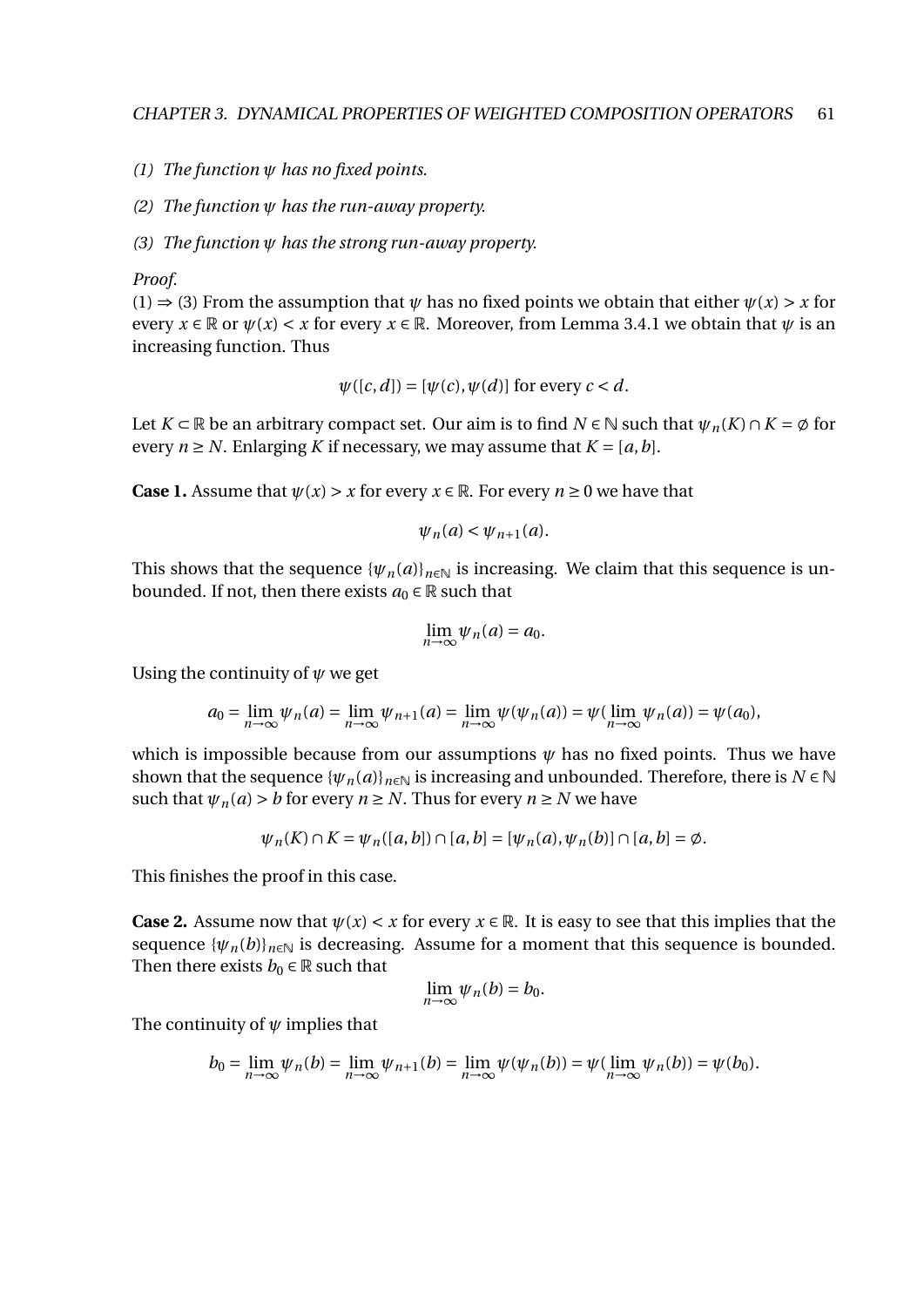But this is impossible because  $\psi$  has no fixed points. Therefore the decreasing sequence  ${\{\psi_n(b)\}}_{n\in\mathbb{N}}$  is unbounded. Thus we can find  $N \in \mathbb{N}$  such that  $\psi_n(b) < a$  for every  $n \ge N$ . For every  $n \geq N$  we have

$$
\psi_n(K) \cap K = \psi_n([a, b]) \cap [a, b] = [\psi_n(a), \psi_n(b)] \cap [a, b] = \emptyset.
$$

This finishes the proof of this part of the lemma.

 $(3) \Rightarrow (2)$  This implication is obvious.

 $(2) \Rightarrow (1)$  Assume to the contrary that  $\psi$  has a fixed point  $x_0$ , i.e.,  $\psi(x_0) = x_0$ . For every  $n \in \mathbb{N}$ we have

$$
\psi_n(\{x_0\}) \cap \{x_0\} = \{x_0\},\
$$

and hence  $\psi$  cannot have the run-away property.

**Lemma 3.4.3.** *Let*  $\psi$  :  $\mathbb{R} \to \mathbb{R}$ *, w* :  $\mathbb{R} \to \mathbb{C}$  *be smooth. If the weighted composition operator*  $C_{w,\psi}: C^{\infty}(\mathbb{R}) \to C^{\infty}(\mathbb{R})$ ,  $F \mapsto w \cdot (F \circ \psi)$  *is hypercyclic, then*  $\psi$  *has no fixed points.* 

*Proof.* Assume to the contrary that  $C_{w,\psi}$  is hypercyclic and that there exists  $x_0 \in \mathbb{R}$  such that  $\psi(x_0) = x_0$ . Let *h* be a hypercyclic vector of  $C_{w,\psi}$  such that  $h(x_0) \neq 0$ . For every  $n \geq 1$  we have that

$$
(C_{w,\psi}^n(h))(x_0) = (w(x_0))^n h(x_0).
$$

Since *h* is a hypercyclic vector of  $C_{w,w}$ , the set

$$
\left\{\left(C_{w,\psi}^n(h)\right)(x_0):n\in\mathbb{N}\right\}
$$

has to be dense in the real or complex field. But this is impossible because if  $|w(x_0)| \le 1$ , then the set  $\left\{ \left( C_{w,\psi}^n(h) \right) (x_0) : n \in \mathbb{N} \right\}$  is bounded, and if  $|w(x_0))| > 1$ , then

$$
\lim_{n\to\infty}\left|\left(C_{w,\psi}^n(h)\right)(x_0):n\in\mathbb{N}\right|=\infty
$$

This completes the proof of the lemma.

 $\Box$ 

**Theorem 3.4.4.** *Let*  $\psi$  :  $\mathbb{R} \to \mathbb{R}$ *, w* :  $\mathbb{R} \to \mathbb{C}$  *be smooth and assume that*  $w(x) \neq 0$  *for every*  $x \in \mathbb{R}$ *. The following conditions are equivalent:*

- *(1) The operator*  $C_{w,\psi}: C^{\infty}(\mathbb{R}) \to C^{\infty}(\mathbb{R})$ *,*  $F \mapsto w \cdot (F \circ \psi)$  *is hypercyclic.*
- *(2) The operator*  $C_{w,\psi}: C^{\infty}(\mathbb{R}) \to C^{\infty}(\mathbb{R})$ ,  $F \mapsto w \cdot (F \circ \psi)$  *is weakly mixing.*
- *(3) The operator*  $C_{w,\psi}: C^{\infty}(\mathbb{R}) \to C^{\infty}(\mathbb{R})$ ,  $F \mapsto w \cdot (F \circ \psi)$  *is mixing.*
- *(4) The operator*  $C_{w,\psi}: C^{\infty}(\mathbb{R}) \to C^{\infty}(\mathbb{R})$ ,  $F \mapsto w \cdot (F \circ \psi)$  *is chaotic.*

 $\Box$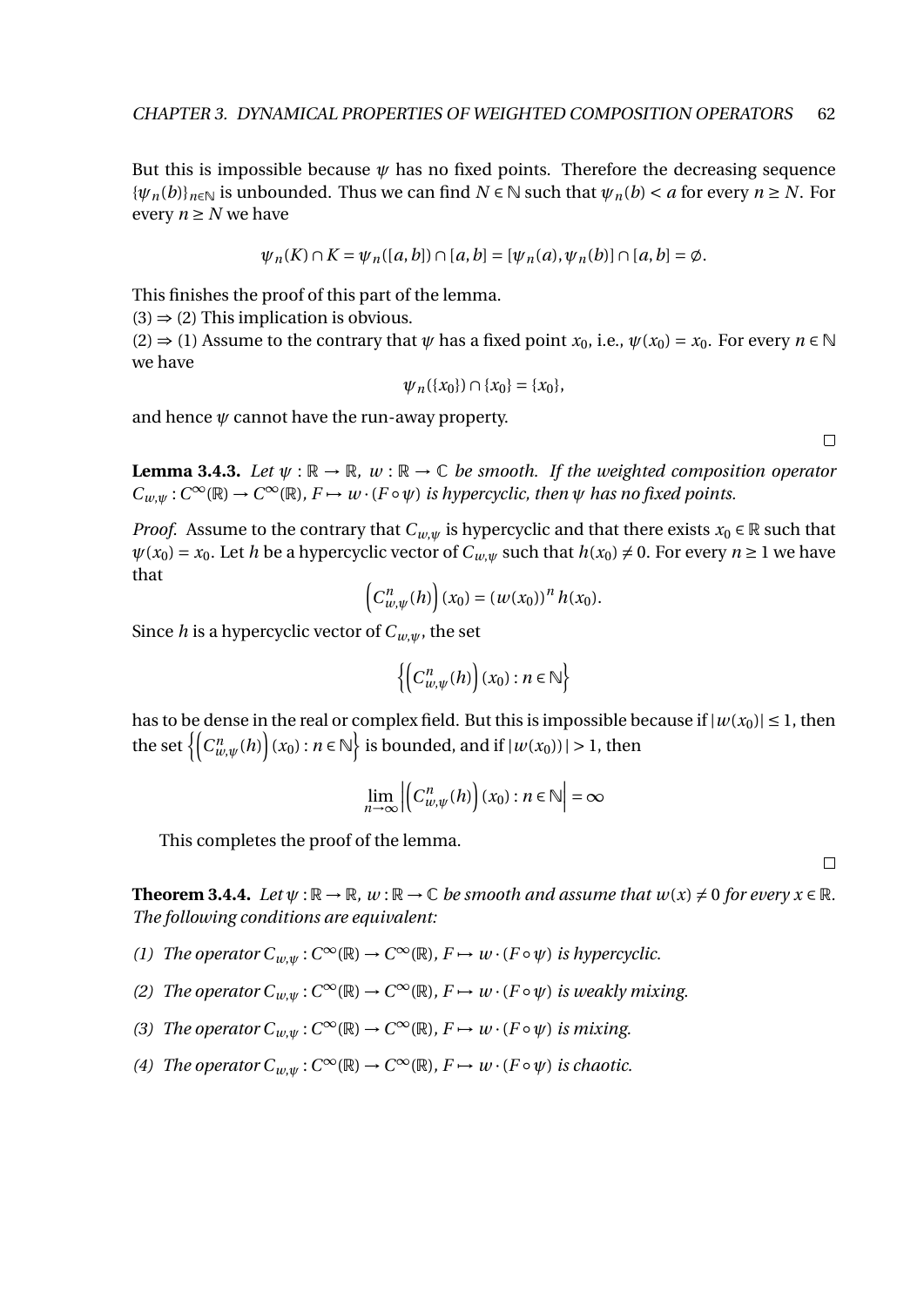- *(5) For all*  $x \in \mathbb{R}$  *we have*  $\psi'(x) \neq 0$  *and*  $\psi$  *has the run-away property*
- *(6) For all*  $x \in \mathbb{R}$  *we have*  $\psi'(x) \neq 0$  *and*  $\psi$  *has the strong run-away property*
- *(7) For all*  $x \in \mathbb{R}$  *we have*  $\psi'(x) \neq 0$  *and*  $\psi$  *has no fixed points.*

*Proof.* It is clear that (3) implies (2) and that (2) implies (1). It is also clear that (4) implies (1). From Lemma 3.2.1 and Lemma 3.4.3 we obtain that (1) implies (7). From Lemma 3.4.2 we get that (7), (6), and (5) are equivalent. By Theorem 3.2.6, (6) implies (3). To complete the proof of the theorem it is enough to show that (5) implies (4).

So let us assume that (5) holds. From Theorem 3.2.6 we obtain that the operator  $C_{w,w}$  is weakly mixing, in particular that it is hypercyclic. In order to complete the proof we have to show that the set of periodic points of  $C_{w,\psi}$  is dense in  $C^{\infty}(\mathbb{R})$ . Thus for every  $f \in C^{\infty}(\mathbb{R})$ , for every compact set  $K \subset \mathbb{R}$ , for every  $n \in \mathbb{N}$  and every  $\varepsilon > 0$  we have to find  $p \in C^\infty(\mathbb{R})$  which is a periodic point of  $C_{w,w}$  and satisfies  $||f - p||_{K,n} < \varepsilon$ .

Let us fix  $f \in C^{\infty}(\mathbb{R})$ , a compact set  $K \subset \mathbb{R}^d$ ,  $n \in \mathbb{N}$  and  $\varepsilon > 0$ . Enlarging  $K$  if necessary, we may assume that  $K = [a, b]$  for some  $a < b$ . Let

$$
L := [a-3, b+3].
$$

Moreover, let  $\varphi : \mathbb{R} \to \mathbb{R}$  be a smooth function which is equal to 1 on  $[a-1, b+1]$  and equal to 0 on  $\mathbb{R} \setminus [a-2, b+2]$ . Such a function exists in view of Proposition 1.1.7. Consider now the function  $\tilde{f}: \mathbb{R} \to \mathbb{R}$  defined via formula

$$
\widetilde{f}(x) = \varphi(x) \cdot f(x).
$$

Clearly  $\tilde{f}$  is smooth and, moreover,

$$
||f - \tilde{f}||_{K,n} = 0.
$$
 (3.4.3)

By our assumptions  $\psi$  is an injective function and has the run-away property, hence by Lemma 3.4.2 it has the strong run-away property. Thus we can find  $N \in \mathbb{N}$ , such that

$$
\psi_n(L) \cap L = \emptyset \text{ for every } n \ge N. \tag{3.4.4}
$$

For every integer  $n \geq 0$  let

$$
L_n:=\psi_n(L),
$$

and for every integer *n* < 0 let

 $L_n := \psi_n(L \cap \psi_{-n}(\mathbb{R})).$ 

**Claim 1.** *Let k* < *l be two integers. Then*

$$
L_{kN}\cap L_{lN}=\emptyset.
$$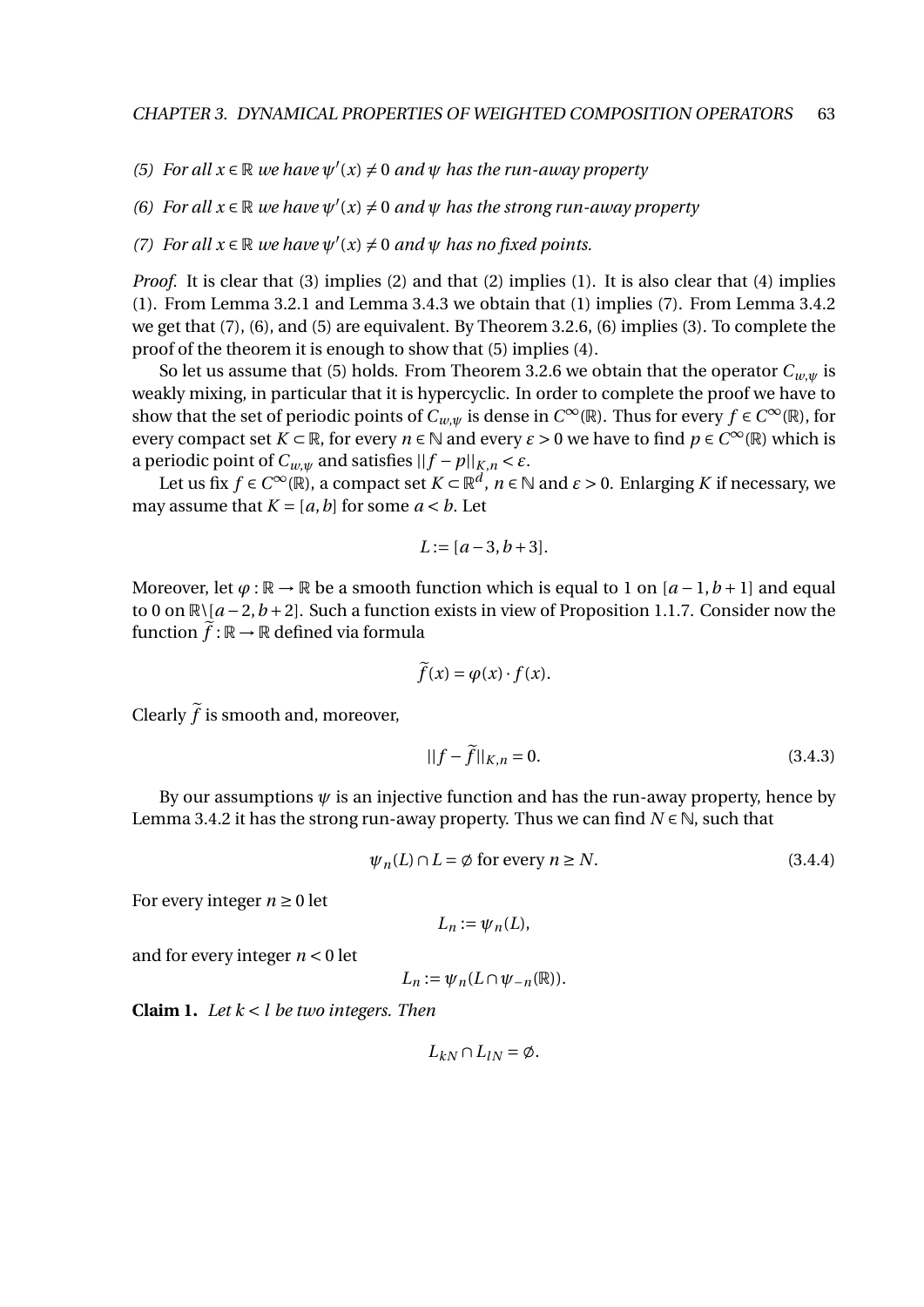*Proof of the claim.* Assume that this is not the case, i.e., assume that there exists

$$
x \in L_{kN} \cap L_{lN} \neq \emptyset.
$$

This means that we can find  $l_1, l_2 \in L$  such that the function  $\psi_{kN}$  is well-defined at  $l_1$ , the function  $\psi_{IN}$  is well-defined at  $l_2$  and

$$
\psi_{kN}(l_1) = \psi_{lN}(l_2).
$$

Since by our assumptions  $\psi$  is an injective function, this gives that

$$
l_1=\psi_{(l-k)N}(l_2).
$$

Therefore

$$
\psi_{(l-k)N}(L)\cap L\neq\emptyset.
$$

But this is impossible in view of (3.4.4). This finishes the proof of the claim.

Consider now the function  $p : \mathbb{R} \to \mathbb{R}$  defined via formula

$$
p(x) = \begin{cases} \widetilde{f}(\psi_{-nN}(x)) \cdot \left(\prod_{k=0}^{n-1} \left(\prod_{i=1}^{N} w(\psi_{-kN-i}(x))\right)\right)^{-1}, & x \in L_{nN}, \text{ where } n \ge 0, \\ \left(C_{w,\psi}^{-nN}(\widetilde{f})\right)(x), & x \in L_{nN}, \text{ where } n < 0, \\ 0, & x \in \mathbb{R} \setminus \left(\bigcup_{n \in \mathbb{Z}} L_{nN}\right). \end{cases}
$$
(3.4.5)

Please note that  $\prod_{k=0}^{-1} = 1$  by definition.

From Claim 1 and from the definition of the sets  $L_n$ , we easily observe that the function *p* is well-defined. Please note that  $\psi_{nN}$  is a diffeomorphism from *L* onto  $L_{nN}$  for every  $n \ge 0$ . Thus for every  $n \geq 0$  the function  $\tilde{f} \circ \psi_{-nN}$  has a compact support contained in the interior of  $L_{nN}$ . In case  $n < 0$ , the set  $L_{nN}$  is either a compact interval, or a closed halfline, or an empty set. In the first case, the function  $C_{w,\psi}^{-n}(\tilde{f})$  has a compact support contained in the interior of  $L_{nN}$ . In the second case, the function  $\psi_{-nN}$  maps the halfline onto the interval  $(c, b+3]$  for *c* > *a* − 3, or onto  $[a-3, c)$  for *c* < *b* + 3. In both cases, the function  $C_{w, \psi}^{-nN}(\tilde{f})$  has support containing in the interior of the halfline. Summarizing, the sets  $L_{nN}$  are closed and disjoint (possibly unbounded) intervals and the function *p* as defined has support contained in the interiors of those intervals. Since  $\psi$  has the run-away property (and hence also the strong run-away property), those intervals cannot accumulate at a point. This shows that the function *p* is smooth.

Let us now observe that the functions  $p$  and  $\tilde{f}$  are equal on the compact set *L*. Since the set *K* is contained in the interior of *L*, this gives that

$$
||\widetilde{f}-p||_{K,n}=0.
$$

Thus from (3.4.3) we have that

$$
||f - p||_{K,n} = ||\widetilde{f} - p||_{K,n} = 0.
$$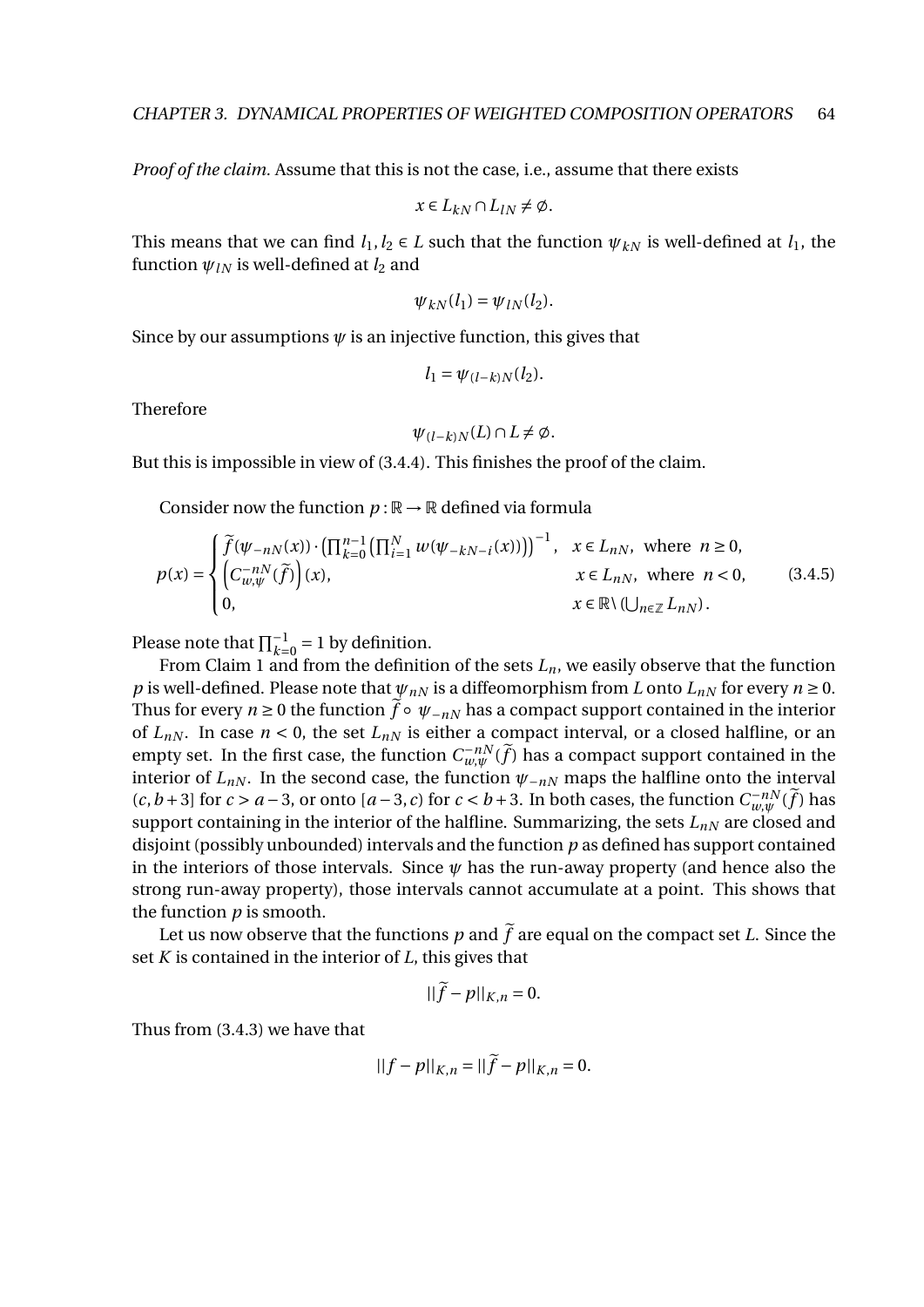We will show now that  $p$  is a periodic point of the operator  $C_{w, \psi}$  and this will finish the proof of the theorem.

**Claim 3.** *We have that*  $C_{w,\psi}^N(p) = p$ , *i.e., p i s a periodic point of*  $C_{w,\psi}$ *.* 

*Proof of the claim.* We have to show that

$$
(C_{w,\psi}^N(p))(x) = p(x) \text{ for every } x \in \mathbb{R}.
$$

There are several possible cases.

**Case 1.** Assume that

$$
x \in \mathbb{R} \setminus \left( \bigcup_{n \in \mathbb{Z}} L_{nN} \right).
$$

Then it is easy to verify that

$$
\psi_N(x) \in \mathbb{R} \setminus \left( \bigcup_{n \in \mathbb{Z}} L_{nN} \right).
$$

Therefore

$$
\left(C_{w,\psi}^N(p)\right)(x) = \left(\prod_{i=0}^{N-1} w(\psi_i(x))\right) \cdot p(\psi_N(x)) = 0 = p(x).
$$

**Case 2.** Assume that  $x \in L_{nN}$ , where  $n < -1$ . Then it is clear that  $\psi_N(x) \in L_{(n+1)N}$  and, therefore,

$$
\left(C_{w,\psi}^{N}(p)\right)(x) = \left(\prod_{i=0}^{N-1} w(\psi_i(x))\right) \cdot p(\psi_N(x))
$$
  
\n
$$
= \left(\prod_{i=0}^{N-1} w(\psi_i(x))\right) \cdot \left(C_{w,\psi}^{(-n-1)N}(\tilde{f})\right)(\psi_N(x))
$$
  
\n
$$
= \left(C_{w,\psi}^{N}\left(C_{w,\psi}^{(-n-1)N}(\tilde{f})\right)\right)(x)
$$
  
\n
$$
= \left(C_{w,\psi}^{-nN}(\tilde{f})\right)(x)
$$
  
\n
$$
= p(x).
$$

**Case 3.** Assume that  $x \in L_{-N}$ . Then  $\psi_N(x) \in L$  and this gives that

$$
\left(C_{w,\psi}^N(p)\right)(x) = \left(\prod_{i=0}^{N-1} w(\psi_i(x))\right) \cdot p(\psi_N(x)) = \left(\prod_{i=0}^{N-1} w(\psi_i(x))\right) \cdot \widetilde{f}(\psi_N(x)) = \left(C_{w,\psi}^N(\widetilde{f})\right)(x) = p(x).
$$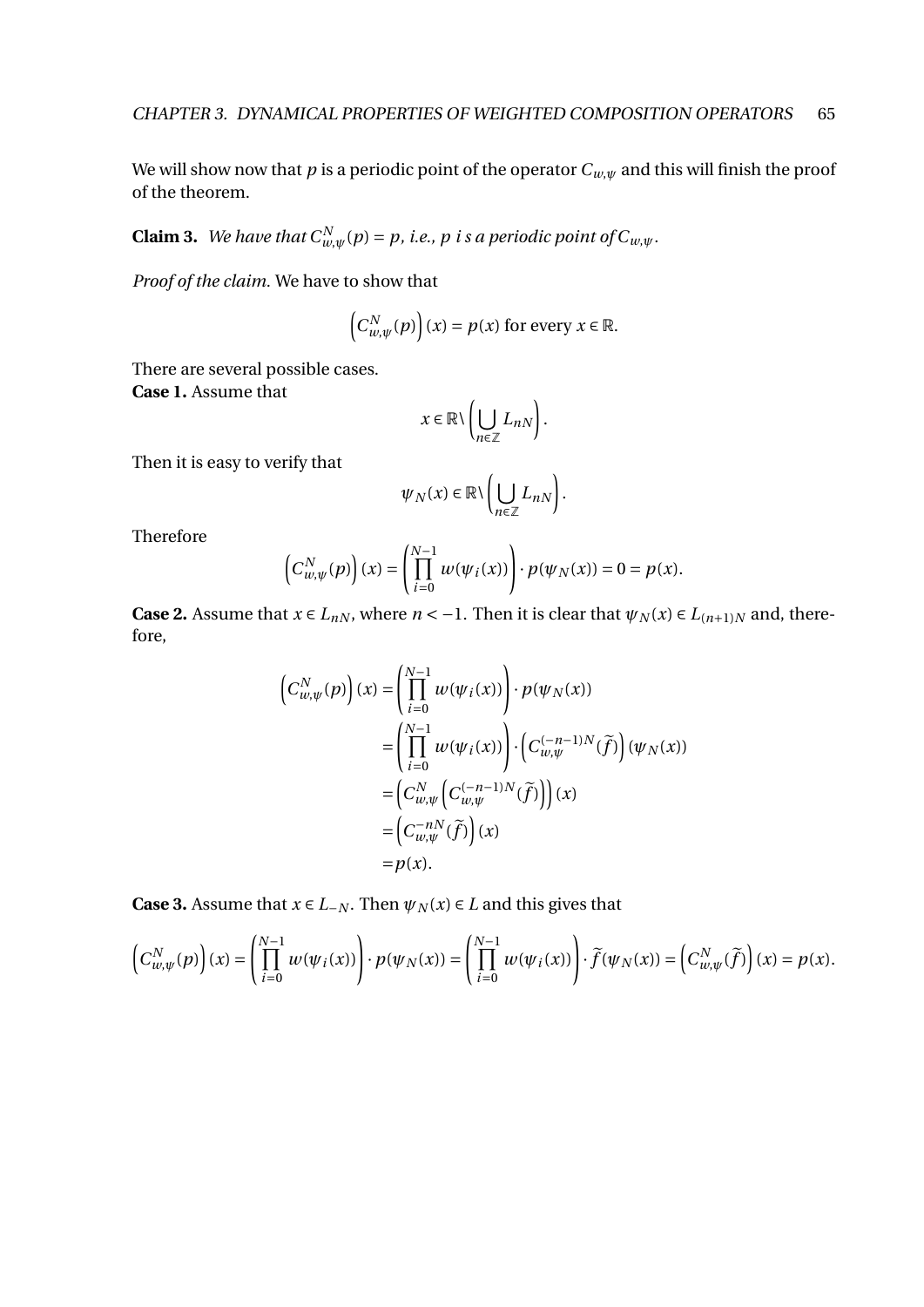**Case 4.** Assume that *x* ∈ *L*<sub>*nN*</sub></sub>, where *n* ≥ 0. Then  $\psi_N(x)$  ∈ *L*<sub>(*n*+1)*N*</sub>. Therefore

$$
\left(C_{w,\psi}^{N}(p)\right)(x) = \left(\prod_{i=0}^{N-1} w(\psi_i(x))\right) \cdot p(\psi_N(x))
$$
\n
$$
= \left(\prod_{i=0}^{N-1} w(\psi_i(x))\right) \cdot \tilde{f}(\psi_{(-n-1)N}(\psi_N(x))) \cdot \left(\prod_{k=0}^{n} \left(\prod_{i=1}^{N} w(\psi_{-kN-i}(\psi_N(x)))\right)\right)^{-1}
$$
\n
$$
= \tilde{f}(\psi_{-nN}(x)) \cdot \frac{\prod_{i=0}^{N-1} w(\psi_i(x))}{\prod_{i=1}^{N} w(\psi_{-i}(\psi_N(x)))} \cdot \left(\prod_{k=1}^{n} \left(\prod_{i=1}^{N} w(\psi_{-kN-i}(\psi_N(x)))\right)\right)^{-1}
$$
\n
$$
= \tilde{f}(\psi_{-nN}(x)) \cdot \frac{\prod_{i=0}^{N-1} w(\psi_i(x))}{\prod_{i=0}^{N-1} w(\psi_i(x))} \cdot \left(\prod_{k=1}^{n} \left(\prod_{i=1}^{N} w(\psi_{(-k+1)N-i}(x))\right)\right)^{-1}
$$
\n
$$
= \tilde{f}(\psi_{-nN}(x)) \cdot \left(\prod_{k=0}^{n-1} \left(\prod_{i=1}^{N} w(\psi_{-kN-i}(x))\right)\right)^{-1}
$$
\n
$$
= p(x).
$$

The above are the only possible cases. This ends the proof of the claim and completes the proof of the theorem.

 $\hfill \square$ 

## **3.5 Examples**

In the following examples we will try to illustrate the results of this chapter.

**Example 3.5.1.** Let  $\psi: \mathbb{R}^d \to \mathbb{R}^d$  be defined via formula

$$
\psi(x_1, ..., x_d) = (x_1 + v_1, ..., x_d + v_d),
$$

*where*  $(v_1, \ldots, v_d)$  *in a non-zero vector in*  $\mathbb{R}^d$ . Clearly  $\psi$  *is a smooth and injective function. Moreover, for every*  $x \in \mathbb{R}^d$  *we easily calculate that*  $\det[\psi'(x)] = 1$ . It is also clear that the func*tion ψ has the strong run-away property. Thus for an arbitrary weight w* : R *<sup>d</sup>* → C *which does*  $m$ ot vanish on  $\mathbb{R}^d$  , we obtain from Theorem 3.2.9 that the operator  $C_{w,\psi}$  is mixing. In particu*lar, the operator C<sup>ψ</sup> is mixing.*

**Example 3.5.2.** Let  $\psi: \mathbb{R}^d \to \mathbb{R}^d$  be defined via formula

$$
\psi(x_1,...,x_d) = (\psi_1(x_1),...,\psi_d(x_d)),
$$

 $where for every 1 \leq i \leq d$  the function  $\psi_i : \mathbb{R} \to \mathbb{R}$  is smooth and satisfies  $\psi'_i(x) \neq 0$  for all  $x \in \mathbb{R}$ . *Of course*  $\psi$  *is a smooth and injective function and for every*  $x \in \mathbb{R}^d$  *we have that* det[ $\psi'(x)$ ]  $\neq 0$ . *One can easily check that the function ψ has the strong run-away property if and only if it has*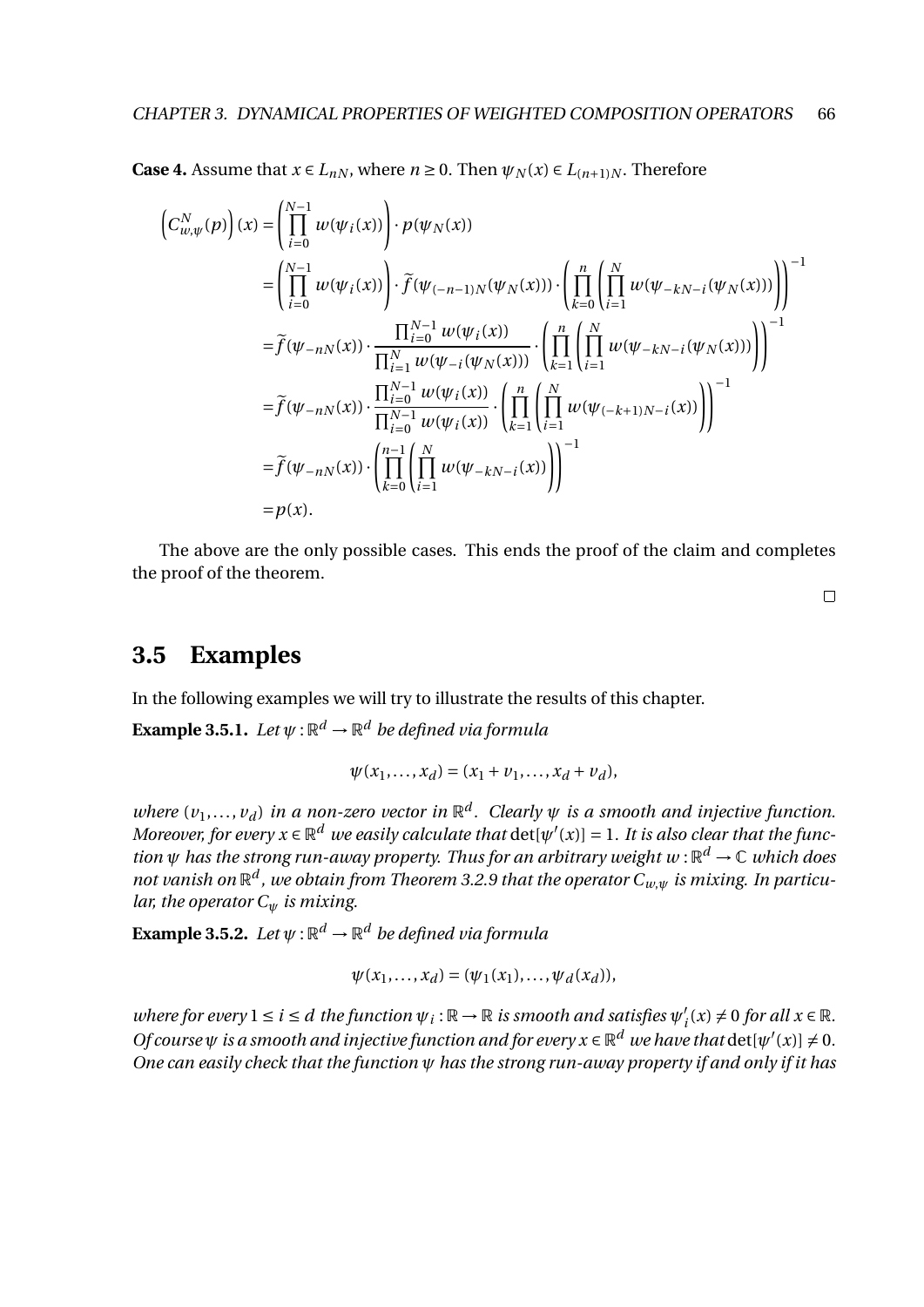*the run-away property, which happens if and only if there is*  $1 \le i \le d$  *such that the function ψ<sup>i</sup> has no fixed points.*

*Thus, if there is*  $1 \le i \le d$  *such that the function*  $\psi_i$  *has no fixed points, then for an arbitrary weight*  $w : \mathbb{R}^d \to \mathbb{C}$  which does not vanish on  $\mathbb{R}^d$ , we obtain from Theorem 3.2.9 that the *operator Cw*,*<sup>ψ</sup> is mixing.*

**Example 3.5.3.** *Let*  $\psi$  :  $\mathbb{R} \to \mathbb{R}$  *be defined as* 

$$
\psi(x)=x+1.
$$

*Since*  $\psi'(x) = 1$  *for every*  $x \in \mathbb{R}$  *and since*  $\psi$  *has no fixed points, we get from Theorem 3.4.4 that for an arbitrary weight w* :  $\mathbb{R} \to \mathbb{C}$  *which does not vanish on*  $\mathbb{R}$ *, the operator*  $C_{w,w}$  *is mixing and chaotic. This also holds if*  $\psi$  :  $\mathbb{R} \to \mathbb{R}$  *is defined via the formula*  $\psi(x) = e^x$ .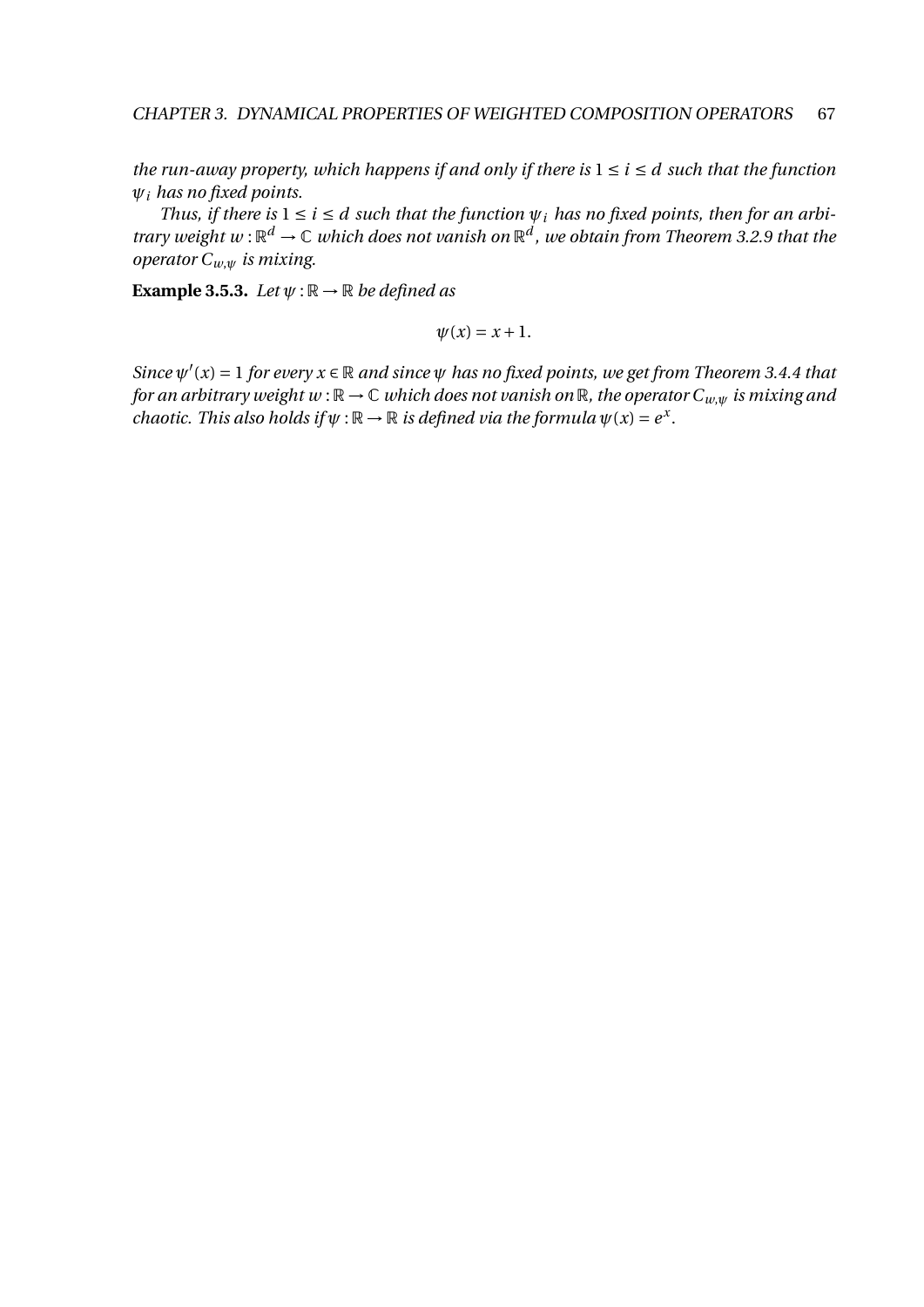## **Index**

flat point, 20 Fréchet space, 12 hypercyclic vector, 14 nice flat point, 26 operator, 12 mixing, 15 weakly mixing, 15 chaotic, 15 hypercyclic, 14 topologically transitive, 14 property run-away, 44 strong run-away, 44

semiproper map, 18

the space of smooth functions, 12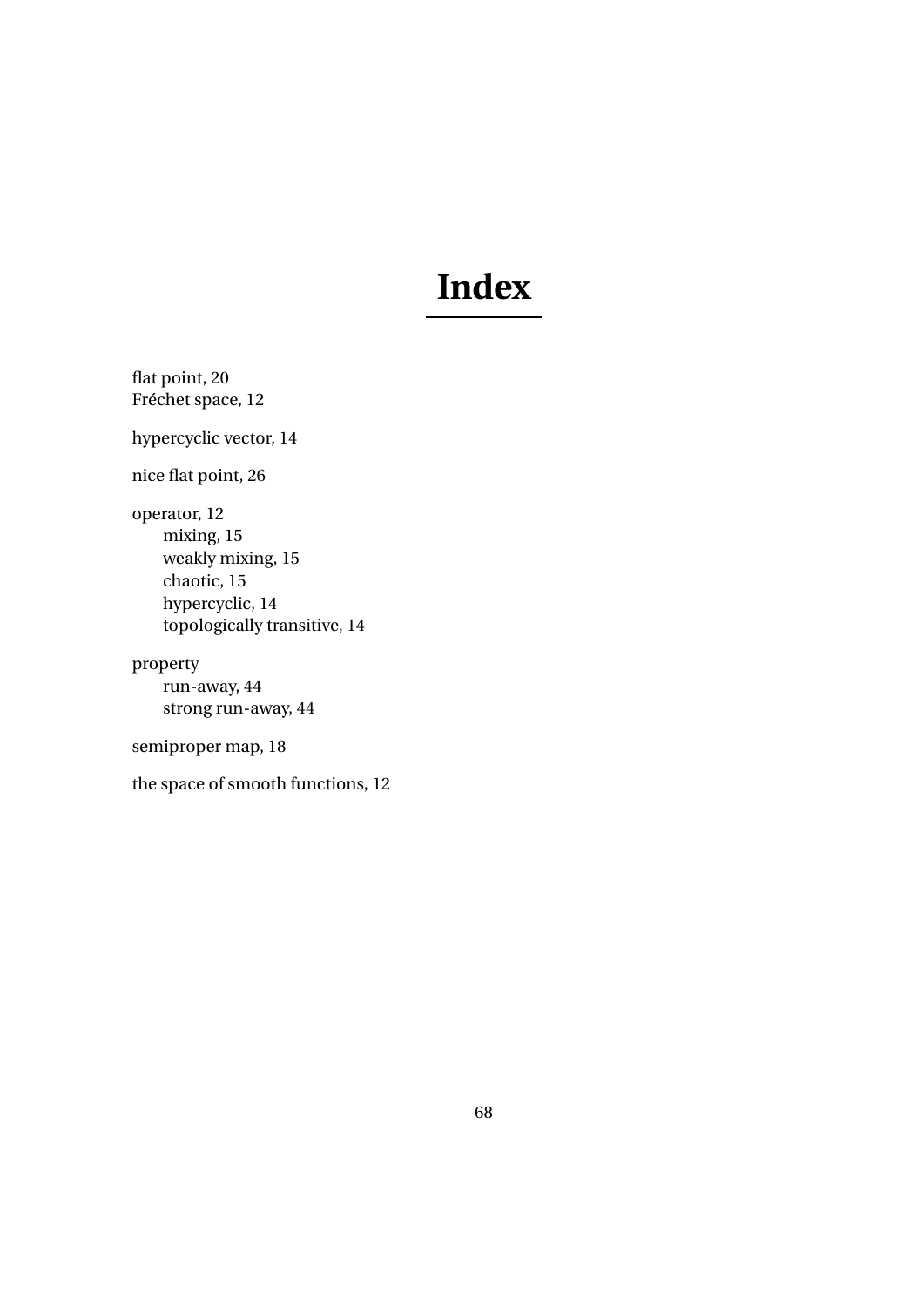## **Bibliography**

- [1] Alekseevsky D., Kriegl A., Losik M., Michor P. W., Choosing roots of polynomials smoothly, *Israel J. Math.* **105** (1998), 203-233.
- [2] Allan G. R., Kakiko G., O'Farrell A. G., Watson R. O., Algebras of smooth functions, in: Banach algebras '97 (Blaubeuren), de Gruyter, Berlin, 1998, pp. 43-53.
- [3] Allan G. R., Kakiko G., O'Farrell A. G., Watson R.O., Finitely-generated algebras of smooth functions, in one dimension, *J. Funct. Anal.* **158 (2)** (1998), 458-474.
- [4] Allan G. R., Kakiko G., O'Farrell A. G., Watson R.O., Localness of *A*(*ψ*) algebras, *Math. Proc. R. Ir. Acad.* **101A** (2001), no. 1, 61-70.
- [5] Bès J., Peris A., Hereditarily hypercyclic operators. *J. Funct. Anal.* **167** (1999), no. 1, 94- 112.
- [6] Ansari S. I., Existence of hypercyclic operators on topological vector spaces, *J. Funct. Anal.* **148 (2)** (1997), 384-390.
- [7] Bayart F., Matheron É., *Dynamics of linear operators*, Cambridge University Press, Cambridge, 2009.
- [8] Bierstone E., Milman P. D., Composite differentiable functions, *Ann. of Math.* **(2) 116** (1982), no. 3, 541-558.
- [9] Bierstone E., Milman P. D., Semianalytic and subanalytic sets, *Inst. Hautes Études Sci. Publ. Math.* **67** (1988), 5-42.
- [10] Bierstone E., Milman P. D., Geometric and differential properties of subanalytic sets, *Bull. Amer. Math. Soc. (N.S.)* **25 (2)** (1991), 385-393.
- [11] Bierstone E., Milman P. D., Geometric and differential properties of subanalytic sets, *Ann. of Math.* **(2) 147 (3)** (1998), 731-785.
- [12] Bierstone E., Milman P. D., Pawłucki W., Composite differentiable functions, *Duke Math.* **83 (3)** (1996), 607-620.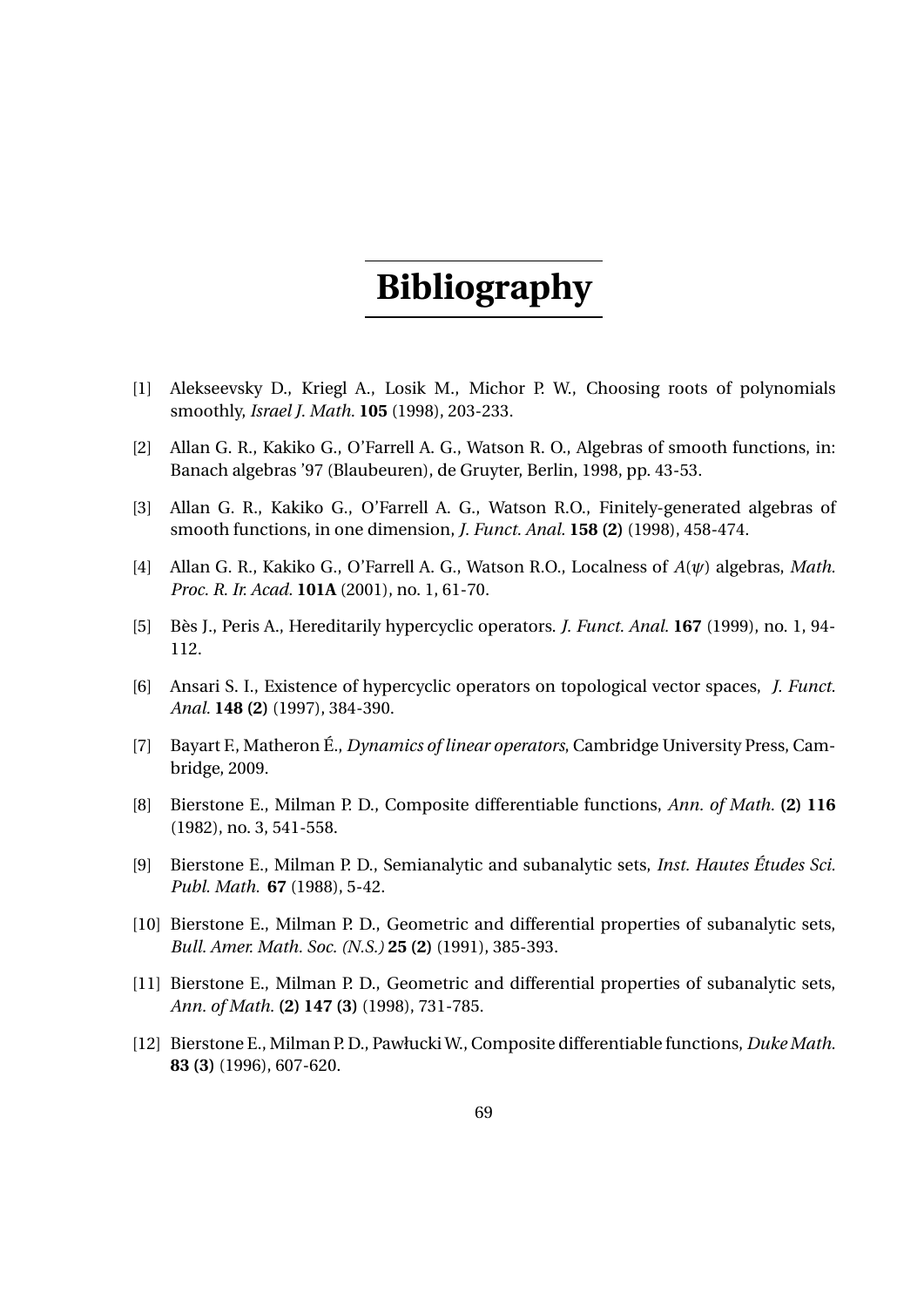- [13] Bierstone E., Schwarz G. W., Continuous linear division and extension of *C* <sup>∞</sup>-functions, *Duke Math.* **50 (1)** (1983), 233-271.
- [14] Birkhoff G.D., Démonstration d'un théoréme élémentaire sur les fonctions entiéres, *C. R. Acad. Sci. Paris* **189** (1929), 473-47.
- [15] Bonet J., Domański P., Hypercyclic operators on spaces of real analytic functions, *Math. Proc. Camb. Phil. Soc.* **153 (3)** (2012), 489-503.
- [16] Bonet J., Peris A., Hypercyclic operators on non-normable Fréchet spaces, *J. Funct. Anal.*, **159 (2)** (1998), 587-595.
- [17] Bony, J.-M., Broglia F., Colombini F.; Pernazza L., Nonnegative functions as squares or sums of squares, *J. Funct. Anal.* **232** (2006), no. 1, 137–147.
- [18] Cowen C., MacCluer B., *Composition Operators on Spaces of Analytic Functions*, CRC Press, Boca Raton, 1995.
- [19] De la Rosa M., Read C., A hypercyclic operator whose direct sum  $T \times T$  is not hypercyclic., *J. Operator Theory* **61** (2009), no. 2, 369-380.
- [20] Domański P., Goliński M., Langenbruch M., A note on composition operators on spaces of real analytic functions, *Ann. Polon. Math.* **103 (2)** (2012), 209-216.
- [21] Domant in Equipment P., Langenbruch M., Composition operators on spaces of real analytic functions, *Math. Nach.* **254-255** (2003), 68-86.
- [22] Domański P., Langenbruch M., Coherent analytic sets and composition of real analytic functions, *J. Reine Angew. Math.* **582** (2005), 41-59.
- [23] Domański P., Langenbruch M., Composition operators with closed image on spaces of real analytic functions, *Bull. London Math. Soc.* **38 (4)** (2006), 636-646.
- [24] Enflo P., On the invariant subspace problem for Banach spaces, *Acta Math.* **158 (1987)**, no. 3-4, 213-313.
- [25] Glaeser G., Fonctions composés différentiables, *Ann. of Math.* **77** (1963), 193 209.
- [26] Glaeser, G., Racine carré d'une fonction différentiable, *Ann. Inst. Fourier* **13** (1963), 203- 210.
- [27] Godefroy G. Shapiro J. H., Operators with dense, invariant, cyclic vector manifolds, *J. Funct. Anal.* **98** (1991), no. 2, 229-269.
- [28] Goliński M., Operator on the space of rapidly decreasing functions with all non-zero vectors hypercyclic, *Adv. Math.* **244** (2013), 663-677.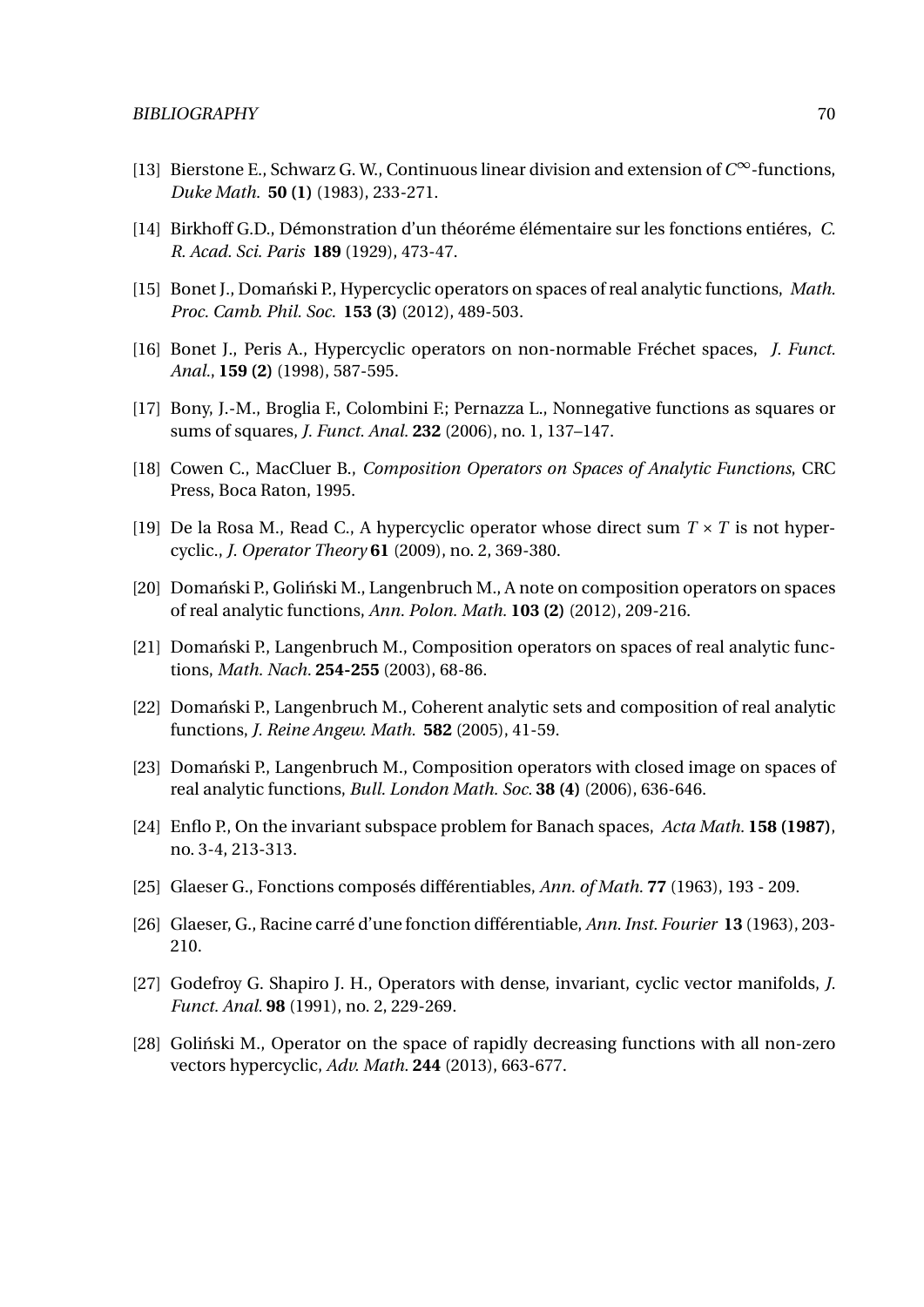- [29] Grosse-Erdmann K.G., Mortini R., Universal functions for composition operators with non-automorphic symbol, *J. Anal. Math.* **107** (2009), 355-376.
- [30] Grosse-Erdmann K. G., Peris M. A., *Linear chaos*, Universitext. Springer, London, 2011.
- [31] Kalmes T., Hypercyclic, mixing, and chaotic *C*<sup>0</sup> semigroups induced by semiflows, *Ergodic Theory Dynam. Systems* **27 (5)** (2007), 1599-1631.
- [32] Kalmes T., Niess M., Universal zero solutions of linear partial differential operators., *Studia Math.* **198 (1)** (2010), 33-51.
- [33] Kenessey N., *Composition operators with closed range between spaces of smooth functions* (Unpublished doctoral dissertation), Universität Trier, 2012.
- [34] Kenessey N., Wengenroth J., Composition operators with smooth injective symbols *ψ* :  $\mathbb{R} \to \mathbb{R}^d$ , J. Funct. Anal. **260** (2011), 2997-3006.
- [35] Krantz S. G., Parks H. R., *A primer of real analytic functions*, Basel Textbooks, Birkhäuser Verlag, Basel, 1992.
- [36] MacLane G. R., Sequences of derivatives and normal families, *J. Analyse Math.* **2** (1952), 72-87.
- [37] Malgrange B., *Ideals of Differentiable Functions*, Oxford Univ. Press, London, 1966.
- [38] Meise R., Vogt D., *Introduction to functional analysis*, Oxford Graduate Texts in Mathematics, vol. 2, The Clarendon Press Oxford University Press, Oxford, 1997.
- [39] Narasimhan R., *Analysis on real and complex manifolds*, North-Holland Publishing Co., Amsterdam, 1985.
- [40] Przestacki A. Composition operators with closed range for one-dimensional smooth symbols. *J. Math. Anal. Appl.* **399 (1)** (2013), 225-228.
- [41] Przestacki, A. Characterization of composition operators with closed range for onedimensional smooth symbols. *J. Funct. Anal.* **266** (2014), no. 9, 5847-5857.
- [42] Pawłucki W, Examples of functions  $\mathscr{C}^k$ -extendable for each *k* finite, but not  $\mathscr{C}^{\infty}$ extendable, *Singularities Symposium - Lojasiewicz 70*, 183-187, Banach Center Publ. Polish Acad. Sci., Warsaw **44** (1998)
- [43] Pawłucki W. On the algebra of functions  $\mathcal{C}^k$ -extendable for each *k* finite, *Proc. Amer. Math. Soc.* **133** (2005), 481-484.
- [44] Read C. J., A short proof concerning the invariant subspace problem *J. Lond. Math. Soc.* **(2) 34 (2)** (1986), 335-348.